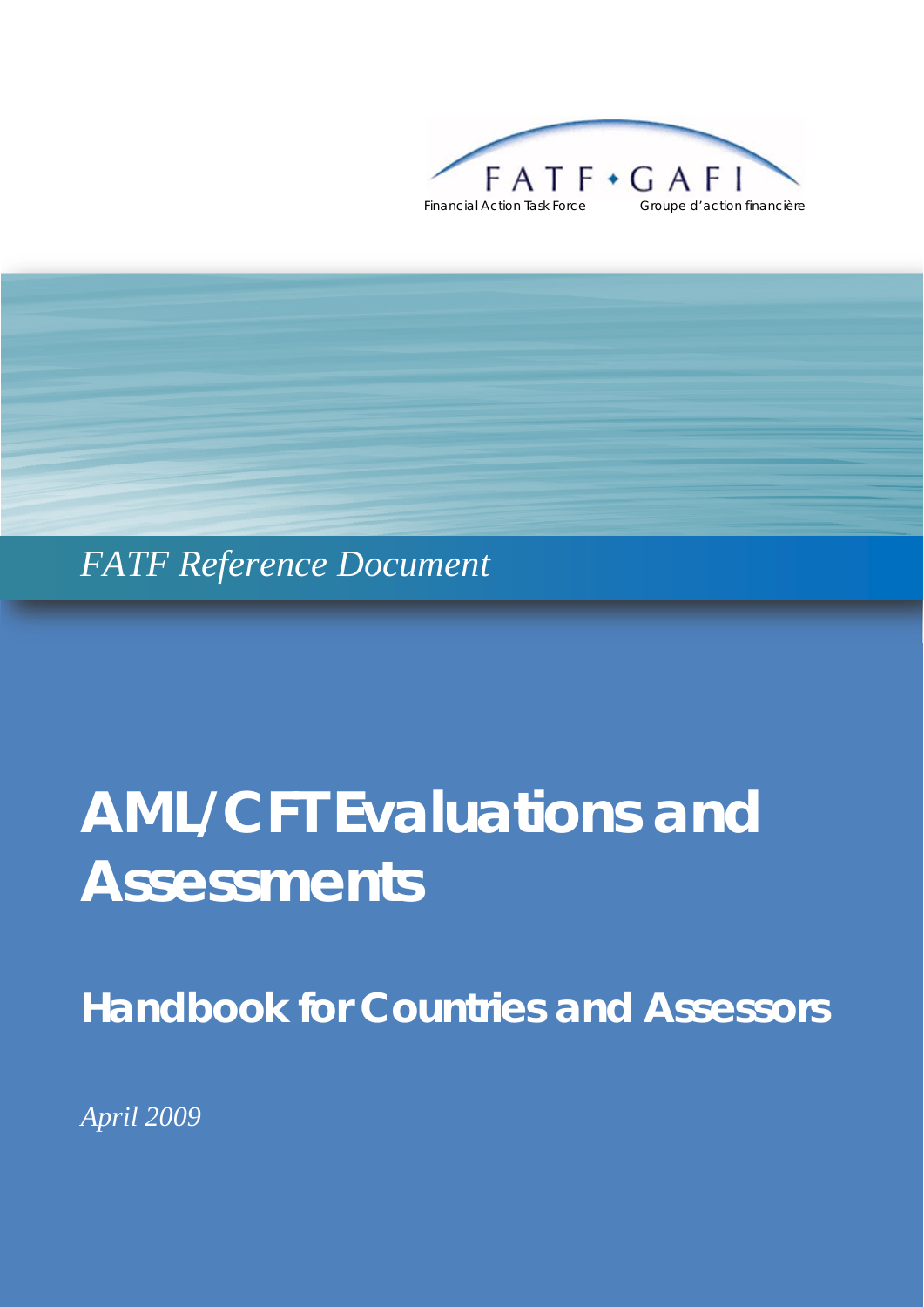

## THE FINANCIAL ACTION TASK FORCE (FATF)

The Financial Action Task Force (FATF) is an independent inter‐governmental body that develops and promotes policies to protect the global financial system against money laundering and terrorist financing. Recommendations issued by the FATF define criminal justice and regulatory measures that should be implemented to counter this problem. These Recommendations also include international co-operation and preventive measures to be taken by financial institutions and others such as casinos, real estate dealers, lawyers and accountants. The FATF Recommendations are recognised as the global anti-money laundering (AML) and counter‐terrorist financing (CFT) standard.

For more information about the FATF, please visit the website:

**WWW.FATF‐GAFI.ORG**

© 2009 FATF/OECD. All rights reserved. No reproduction or translation of this publication may be made without prior written permission. Applications for such permission, for all or part of this publication, should be made to the FATF Secretariat, 2 rue André Pascal 75775 Paris Cedex 16, France (fax: +33 1 44 30 61 37 or e‐mail: [contact@fatf](mailto:contact@fatf-gafi.org)‐gafi.org).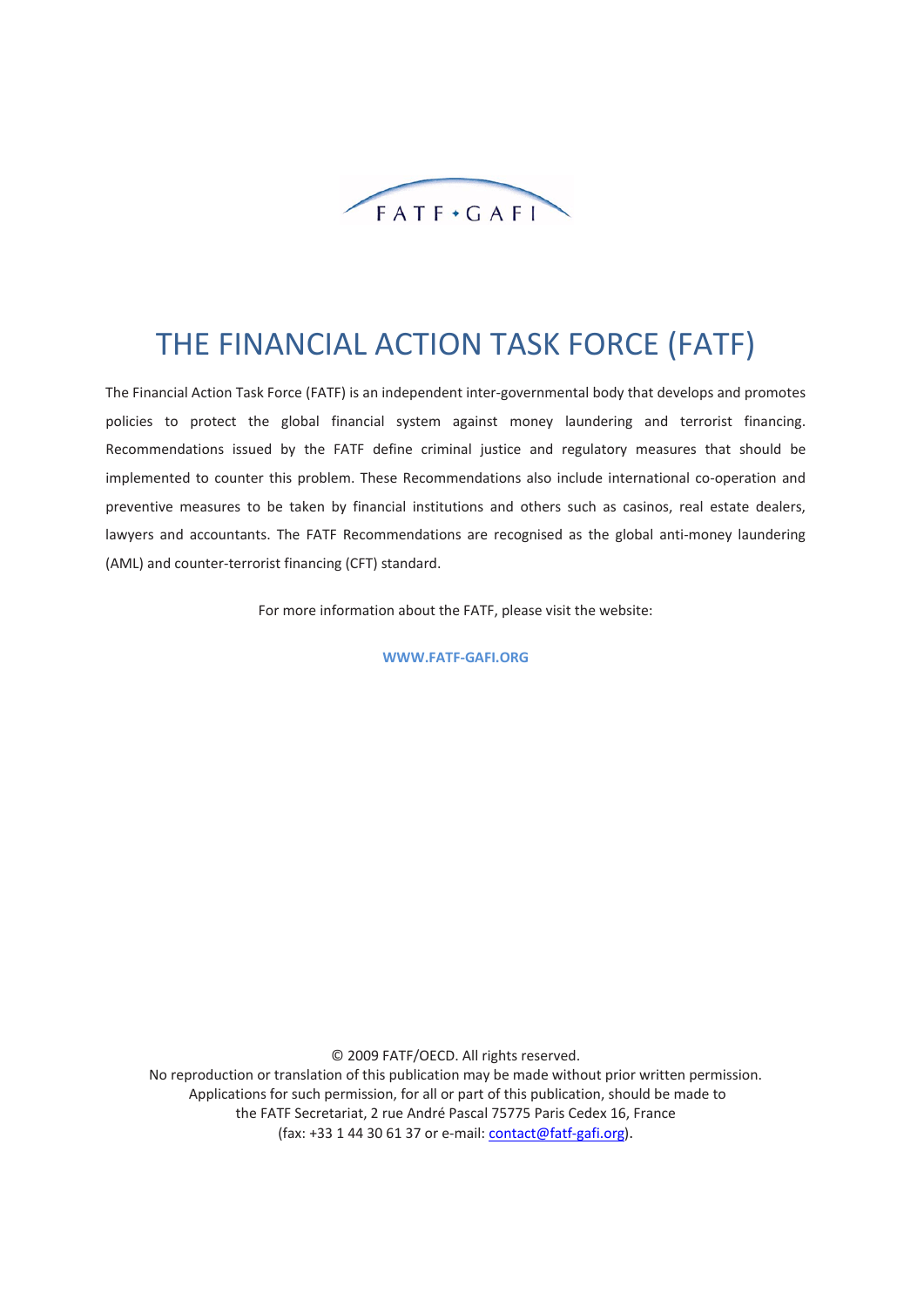## **Table of Contents**

| I.   |                                                                                                           |  |
|------|-----------------------------------------------------------------------------------------------------------|--|
| II.  |                                                                                                           |  |
| III. |                                                                                                           |  |
| IV.  |                                                                                                           |  |
| V.   |                                                                                                           |  |
| VI.  |                                                                                                           |  |
| VII. |                                                                                                           |  |
|      |                                                                                                           |  |
|      |                                                                                                           |  |
|      | Annex 2 Mutual Evaluation/Detailed Assessment Report and its Executive Summary73                          |  |
|      | Annex 3: Factors or elements that could be relevant to whether individual recommendations are effectively |  |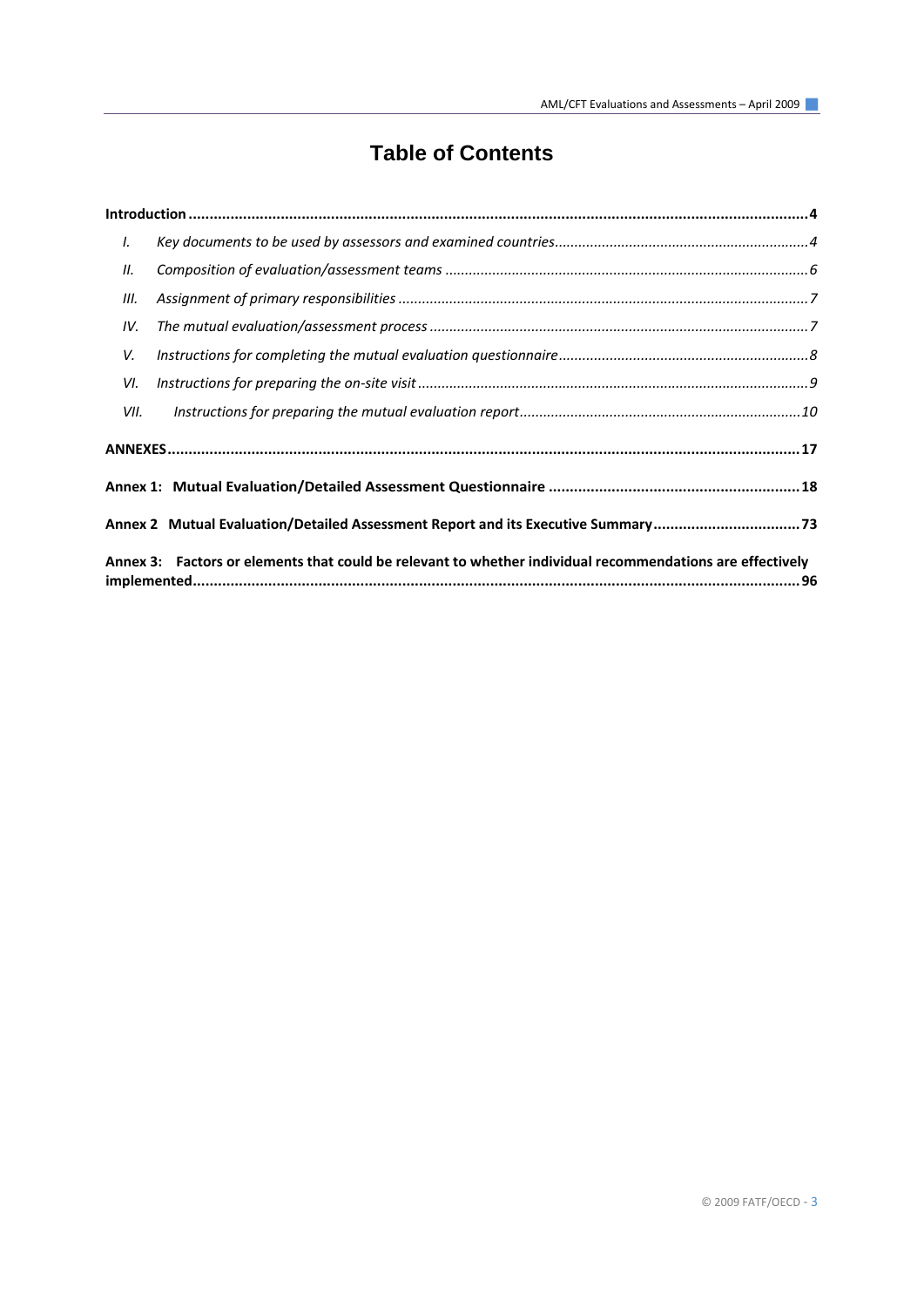## <span id="page-3-0"></span>**Introduction**

1. This handbook is intended to the assist assessment teams and the examined countries that are participating in an Anti-Money Laundering/Combating Terrorist Financing (AML/CFT) mutual evaluation carried out by the FATF or an  $FSRB<sup>1</sup>$  $FSRB<sup>1</sup>$  $FSRB<sup>1</sup>$  (FATF style regional body) or taking part in an IMF/World Bank assessment. It provides both procedural information and detailed instructions for performing a proper and fair evaluation/assessment.

2. The FATF has already issued a key instrument to guide the assessment of a country's compliance with the international AML/CFT standards, *the Anti-Money Laundering/Combating Terrorist Financing Methodology 2004* which was adopted by the FATF in February 2004 and endorsed by the Executive Boards of the IMF and the World Bank in March 2004. The Methodology was amended by the FATF in February 2005 to bring it into line with the amended FATF Recommendations. The Methodology 2004 as amended from time to time (henceforth referred to as the "2004 Methodology"), which reflects the principles set out in the FATF Forty Recommendations 2003 and the FATF Nine Special Recommendations on Terrorist Financing 2001, provides a detailed description of what is necessary for an AML/CFT system. In the perspective of a new round of evaluations/assessments based on the FATF  $40 + 9$  Recommendations and the Methodology 2004, which started in 2005, the FATF has also prepared common documents such as a template of the mutual evaluation questionnaire, a template of the mutual evaluation report and an outline of the executive summary of the report.

3. The 2004 Methodology and the common documents are intended to be used by a number of different organisations, bodies and assessors and across a very significant number of countries. This handbook sets out instructions to assist individual assessors and examined countries on both substantive and procedural issues. It is also intended to help produce high standard reports and ensure a level playing field, *i.e.* the production of objective and consistent reports and summaries. Assessors will still have to exercise their judgement in determining whether a particular measure adopted by a country satisfies the criteria against which it is being assessed.

#### **I. Key documents to be used by assessors and examined countries**

*(a) The FATF Forty Recommendations 2003 and the FATF Nine Special Recommendations on Terrorist Financing 2001.* 

## *(b) The Anti-Money Laundering/Combating Terrorist Financing (AML/CFT) Methodology 2004*

4. The 2004 Methodology is a key tool to assist assessors when they are preparing AML/CFT mutual evaluation reports. It is designed to help them identify the key elements of the systems and mechanisms developed by countries with diverse legal, regulatory and financial frameworks.

<span id="page-3-1"></span><sup>1</sup> For the purpose of this handbook, references to an FSRB also include the Offshore Group of Banking Supervisors (OGBS). All AML/CFT references to mutual evaluations questionnaires and reports should be read as applying equally to the assessment questionnaires and detailed assessment reports used by the IMF and the World Bank.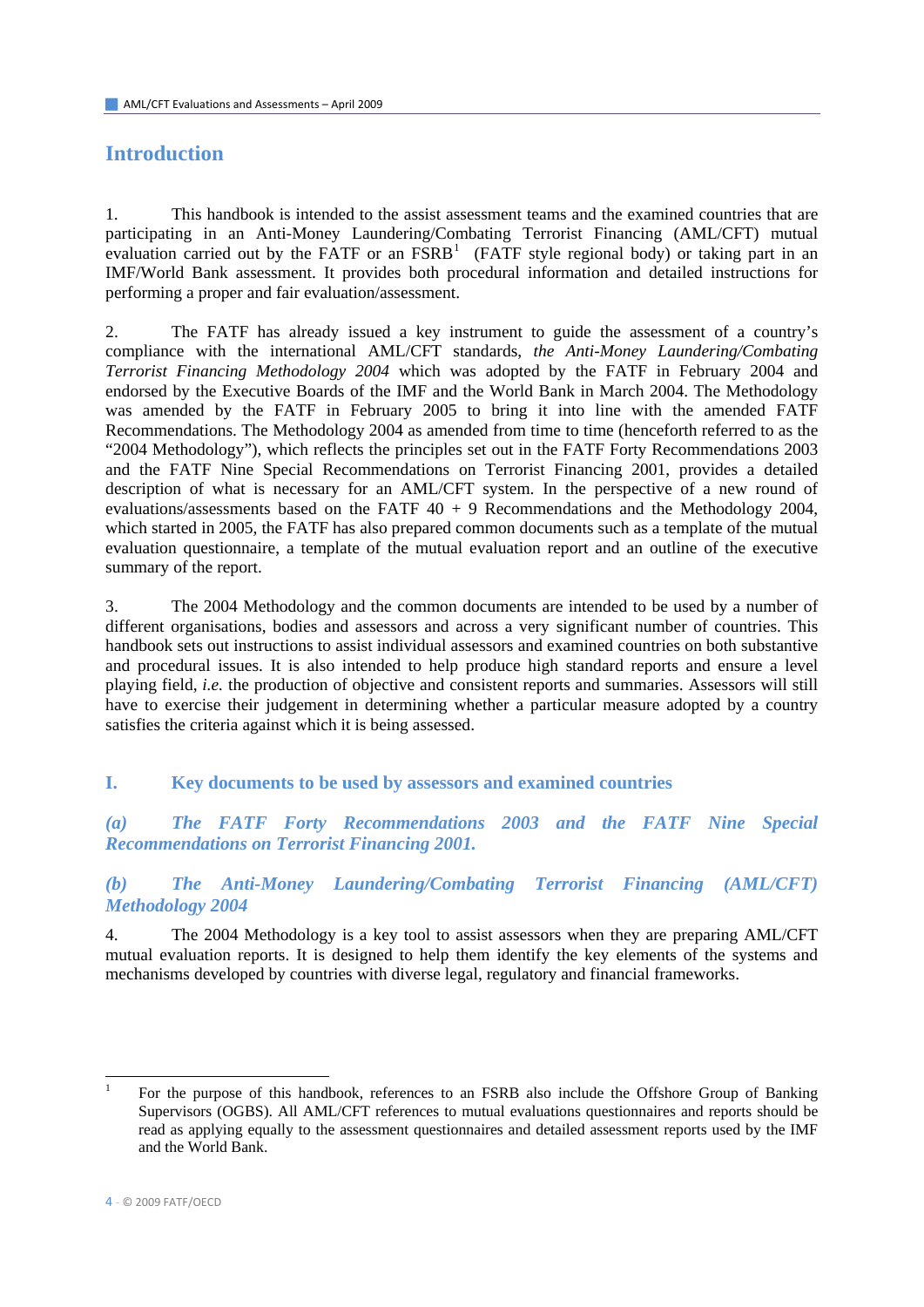5. The 2004 Methodology also provides general guidance to assessors when conducting the evaluation/assessment, particularly on the following topics:

- Analysis of compliance: essential criteria (mandatory elements of each Recommendation) vs. additional elements (non-mandatory elements of each Recommendation) and compliance ratings;
- Effective implementation (as a full component of the evaluation reflected in the compliance ratings); and
- Risk of money laundering or terrorist financing.

6. There is also an annex to the 2004 Methodology that sets out definitions or meanings for many of the words or phrases that are used in the document.

## *(c) The Mutual Evaluation Questionnaire (MEQ) – See Template at Annex 1*

7. This questionnaire is the means by which the authorities in the country<sup>[2](#page-4-0)</sup> being evaluated can provide all the detailed input to the evaluation/assessment process prior to the on-site mission. This input should describe (i) the measures that are currently in place, including the implementation measures and the results obtained, and (ii) the measures or changes which are not yet in place, but which the country has firm plans to implement *("Description"* section). The response should clearly distinguish between measures in place and those that are planned. The country may also set out any additional analysis or commentary that it believes would assist the assessors in carrying out the evaluation/assessment *e.g.* its analysis of the effectiveness of the measures in place ("*Comments or other supplementary information"* section).

8. In their response to the mutual evaluation questionnaire, examined countries should provide a comprehensive description of the applicable measures for particular topic areas. At a minimum, the description should cover:

- all the essential criteria set out in the Methodology, *i.e.* all mandatory elements of the Recommendations;
- the additional elements set out in the Methodology, *i.e.* the non-mandatory elements of the Methodology that a country may have adopted. The level of detail provided with regard to the additional elements may vary depending on the issue and the approach adopted in a given country;
- any other relevant measures adopted that may help to describe and understand the system in place;
- citations, quotes or summaries sufficient to describe the relevant elements of the law or other measures.

## *(d) The Mutual Evaluation Report (MER) – See Template at Annex 2*

9. The mutual evaluation report sets out the detailed findings on a country's AML/CFT regime and gives an assessment of compliance with the FATF  $40 + 9$  Recommendations. It also provides general information on the examined country and gives an overview on surrounding issues that help to define the context within which the AML/CFT regime operates (*e.g.* the government's strategy to prevent money laundering and terrorist financing the structure of the financial sector and a description of the types of designated non-financial businesses and professions (DNFBP) operating in the country).

<span id="page-4-0"></span> $2$  All references to "country" also include territories or jurisdictions.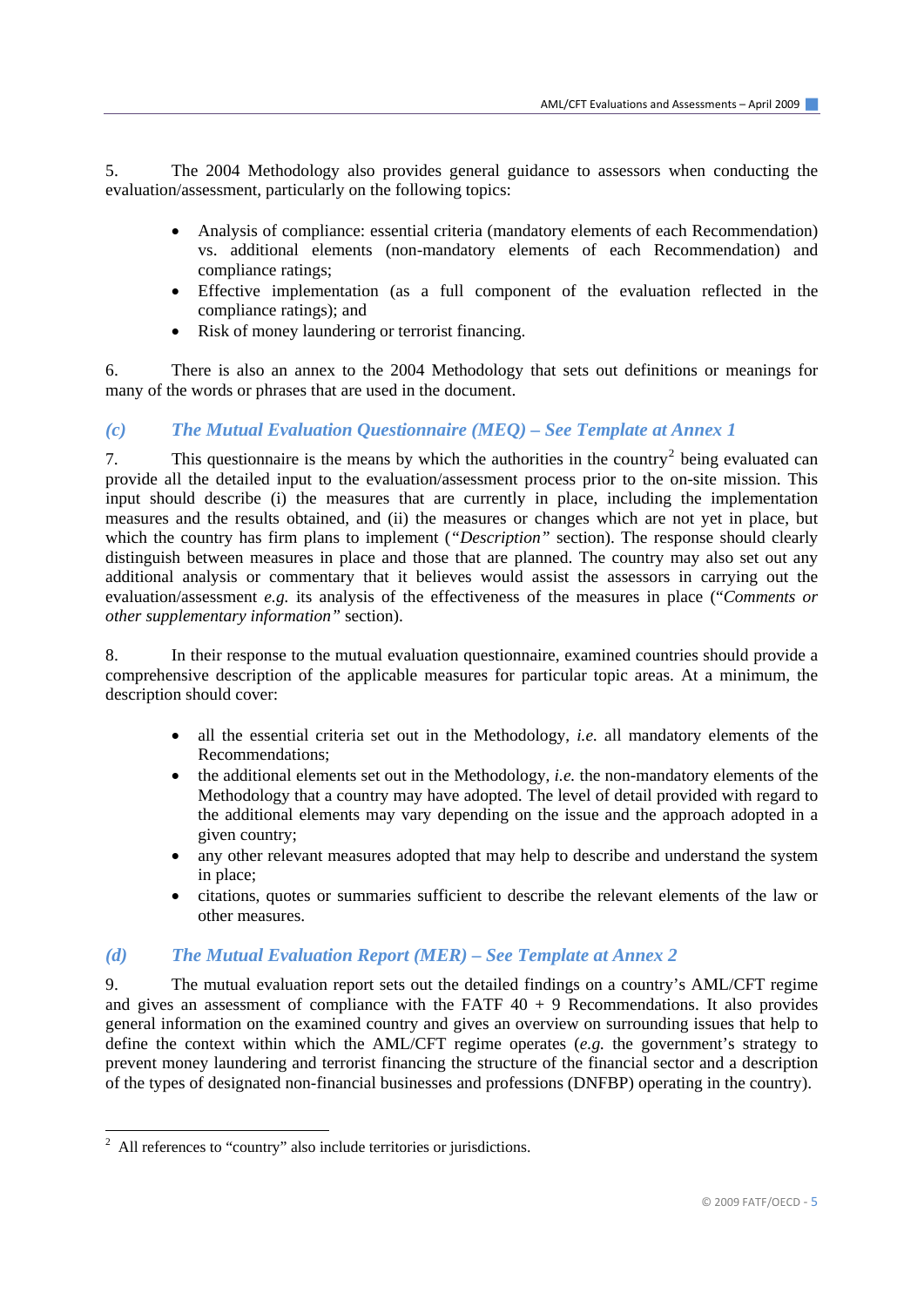## <span id="page-5-0"></span>*(e) The Executive Summary of the MER – See Template at Annex 2*

10. The Executive Summary should be the only summary of the MER, and provides the text for any summary that may be published. For the purposes of the preparation of the Report on Standards and Codes (ROSC), which are issued by the IMF and World Bank, the substantive text of the Executive Summary should remain unchanged, but certain formal paragraphs should be added, as well as Table 2 Recommended Action Plan.

## *(f) Other key reference documents*

11. Examined countries and assessors should have access to the following type of documents:

- international conventions, *e.g.* the 1988 UN Convention against Illicit Traffic in Narcotic Drugs and Psychotropic Substances (the Vienna Convention) and the 2000 UN Convention against Transnational Organized Crime (the Palermo Convention) and the 1999 United Nations International Convention for the Suppression of the Financing of Terrorism;
- relevant United Nations Security Council Resolutions, *e.g.* S/RES/1267(1999) and its successor resolutions and S/RES/1373(2001);
- the Core Principles and guidance issued by the Basel Committee, IOSCO or IAIS;
- Egmont Group Statement of Purpose and its Best Practices for the Improvement of Exchange of Information Between FIU.

12. Both examined countries and assessors should be familiar with the documents referred to in the Methodology 2004 (*e.g.* international conventions, UN Resolutions, etc.).

## **II. Composition of evaluation/assessment teams**

13. The assessment of a country's AML/CFT system and its compliance with AML/CFT standards should be conducted by experts experienced in the legal, financial sector and law enforcement areas of AML/CFT systems. The process of assessing the essential criteria of the 2004 Methodology requires a judgmental weighing of numerous elements that only qualified assessors with practical, relevant experience can provide.

14. For FATF, a typical assessment team will consist of four experts who should come from different countries, and whose expertise must cover all aspects of the fight against money laundering and the financing of terrorism. For larger or more complex jurisdictions, additional experts could be required. Each evaluation/assessment team should therefore be comprised of: a legal expert (a judge, a prosecutor or a Ministry of Justice representative); two financial experts<sup>[3](#page-5-1)</sup> (experts in regulatory matters: from a Finance Ministry, a Central Bank or a regulatory authority. Expertise regarding the preventive measures is necessary both for the financial sector and for the experts in preventive measures applied by designated non-financial businesses and professions); and a law enforcement expert (from operational services such as the police, customs or a financial intelligence unit).

15. Other bodies may have slightly different compositions for the assessment team though in all cases there should be at least one of each type of expert.

<span id="page-5-1"></span><sup>&</sup>lt;sup>3</sup> The text refers to "financial expert(s)" as a shorthand description of the person(s) primarily responsible for examining the preventive measures such as customer due diligence, record keeping, suspicious transactions reporting (in collaboration with the law enforcement expert), internal controls, supervision or monitoring, etc. This responsibility applies to both the preventive measures for the financial sector and for the DNFBP.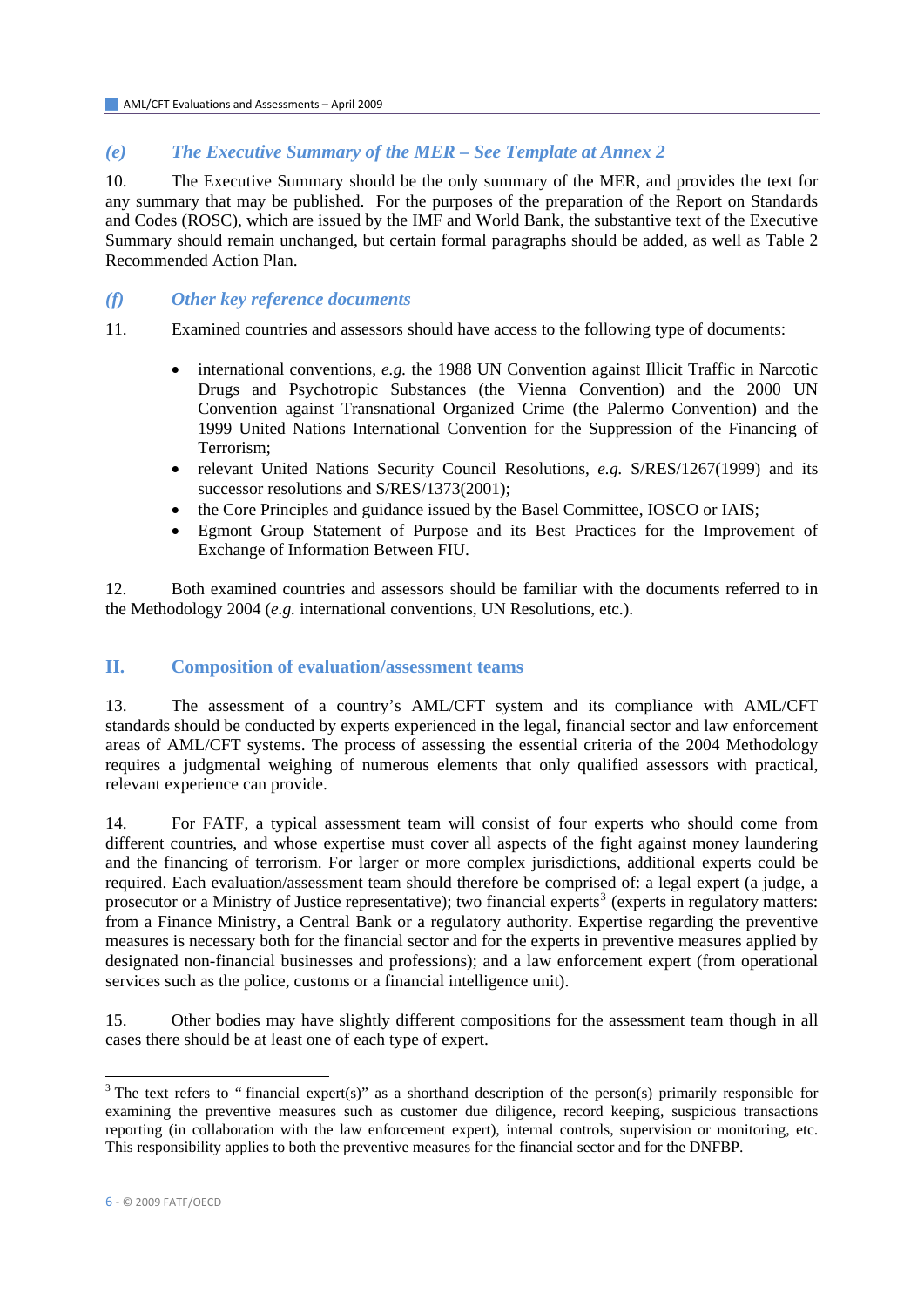## <span id="page-6-0"></span>**III. Assignment of primary responsibilities**

16. Because the assessment of an AML/CFT regime requires a combination of financial, legal and law enforcement expertise, an AML/CFT evaluation/assessment needs to be undertaken by the experts in a fully collaborative process, and where all aspects of the review are conducted at the same time.

17. Within this fully collaborative process, each of the experts is entitled to contribute to all parts of the review. However, each of the experts should take the lead on or take primary responsibility for topics related to his or her own area of expertise<sup>[4](#page-6-1)</sup>:

- a) the legal expert will take the lead in completing the MER sections on the legal system (Sections 2.1 to 2.4) and international co-operation (Sections 6.2 to 6.4);
- b) the financial experts will take the lead in completing the MER sections related to the preventive measures for financial institutions (Section 3) and for DNFBP (Section 4);
- c) the law enforcement expert will be responsible for completing the MER sections on the adequacy of implementation of the law enforcement measures (Sections 2.5 to 2.7);
- d) all assessors will be responsible for assessing the adequacy of the measures in place for legal persons and arrangements and non-profit organisations (Section 5); for national cooperation and coordination (Section 6.1) and other forms of international co-operation (Section 6.5).

18. The Secretariats of the FATF and FSRBs will contribute to any parts of the mutual evaluation report to assist the assessors as necessary, and will be responsible for ensuring consistency between reports.

## **IV. The mutual evaluation/assessment process**

 $\overline{a}$ 

19. Countries that have evaluations or assessments should be subject to a transparent and fair process with equality of treatment and a consistency of approach. Countries should commit themselves to provide timely and comprehensive responses to the MEQ and participate positively throughout the process of the evaluation/assessment. By agreeing to participate in this process, assessors undertake to provide timely and complete reports or responses. Both assessors and examined countries should meet the necessary deadlines in order to minimise the time between the dates of the on-site visit and the finalisation for the MER and the summary.

20. Assessors should be fully aware of the significant workload that is involved in participating in a mutual evaluation/assessment and must take into account relative to their own national commitments. The evaluation/assessment process requires a significant commitment, before, during and after the onsite visit and in the period leading to the finalisation of the MER. Assessors must also be able to attend the relevant FATF/FSRB Plenary meeting where the report is discussed. While this requires a significant input from the assessor, countries providing assessors should bear in mind that the process can also be very valuable for the country of the assessor.

<span id="page-6-1"></span><sup>4</sup> The breakdown is intended as a general guide. Each expert is able to contribute to each topic where their own expertise is relevant. For example, the FIU expert could contribute to the issue of STR (Sections 3.6, 3.7  $\&$  4.2, 4.3) or the legal expert could assist in any area concerning interpretation of laws and regulations e.g. financial sector laws.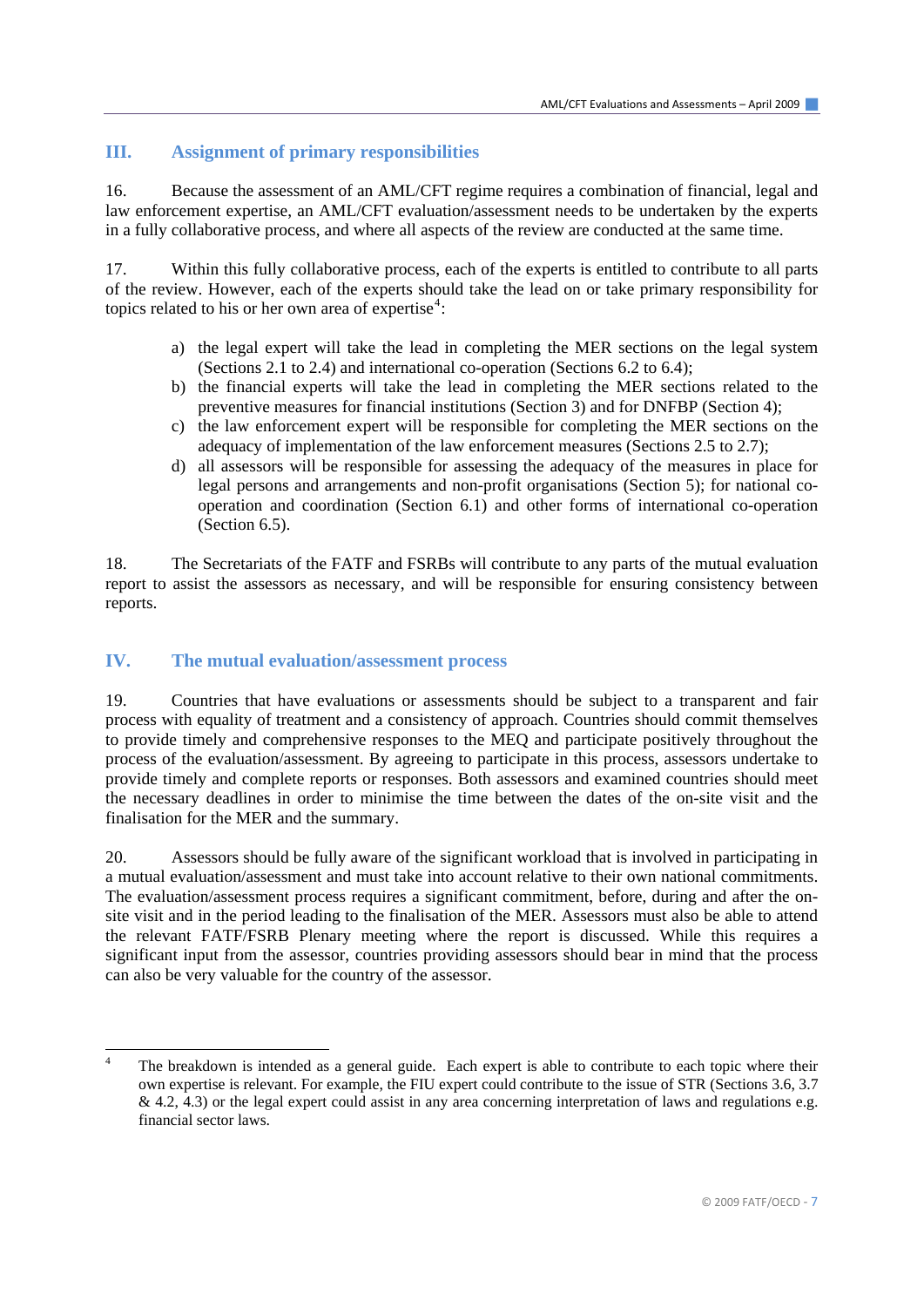## <span id="page-7-0"></span>**V. Instructions for completing the mutual evaluation questionnaire**

21. Examined countries should insert the appropriate detailed responses (both in the "Description" and in the "Comments or other supplementary information" sections) for Sections 2 to 7 of the MEQ. The MEQ lists all the criteria of the 2004 Methodology and countries should set out the relevant measures applicable to each criterion. Responses should be formulated broadly, fully describing all relevant measures in place for each Recommendation. Responses to the MEQ together with copies of all relevant laws, regulations and other documents<sup>[5](#page-7-1)</sup> (in line with the instructions given in paragraph 9) should be made available to the assessment team two months before the on site-visit The questionnaire response should provide a description of all the elements of the AML/CFT system, including the implementation measures and the results obtained.

22. Examples of relevant laws, regulations and other documents that examined countries should provide are as follows:

- the laws applicable to the offences of money laundering and financing of terrorism, the provisions in relation to the predicate offences and any other laws or regulations dealing with the criminalisation of money laundering and terrorist financing;
- the laws, regulations and procedures applicable to the confiscation, seizing and freezing of the proceeds of crime, and to freezing terrorist funds in accordance with the United Nations Security Council Resolution;
- the laws establishing confidentiality or professional secrecy, applicable to financial institutions and DNFBP, including laws on legal professional privilege or legal professional secrecy applicable to the DNFBP;
- any laws imposing confidentiality or secrecy obligations on competent authorities and their staff should be provided;
- the laws, regulations and/or guidance notes governing financial institutions AML/CFT requirements, their supervision and the enforcement tools available to financial institution supervisors;
- the laws, regulations and/or guidance notes governing AML/CFT requirements of the DNFBP, their supervision/monitoring regime and the enforcement tools available to competent authorities;
- the laws and/or regulations establishing or governing the operations and conduct of the FIU;
- the laws and/or regulations on reporting of suspicious transactions, reports of large currency transactions or cross-border transportation of currency;
- the laws and/or regulations governing the money laundering and terrorist financing investigations and powers of law enforcement authorities or prosecution authorities;
- a description of the general regulatory/supervisory infrastructure for financial institutions and DNFPB including details of organisations staffing and budget;
- the AML/CFT provisions applicable to legal persons, legal arrangements and non-profit organisations;
- the relevant laws and/or regulations in relation to international co-operation, *i.e.* the ratification of international Conventions, mutual legal assistance and extradition;
- the laws and/or regulations governing other forms of international cooperation and information sharing by competent authorities;

 $\overline{\phantom{a}}$ 

<span id="page-7-1"></span><sup>5</sup> All relevant laws, regulations and other documents should be provided in the original language and the language of the evaluation/assessment.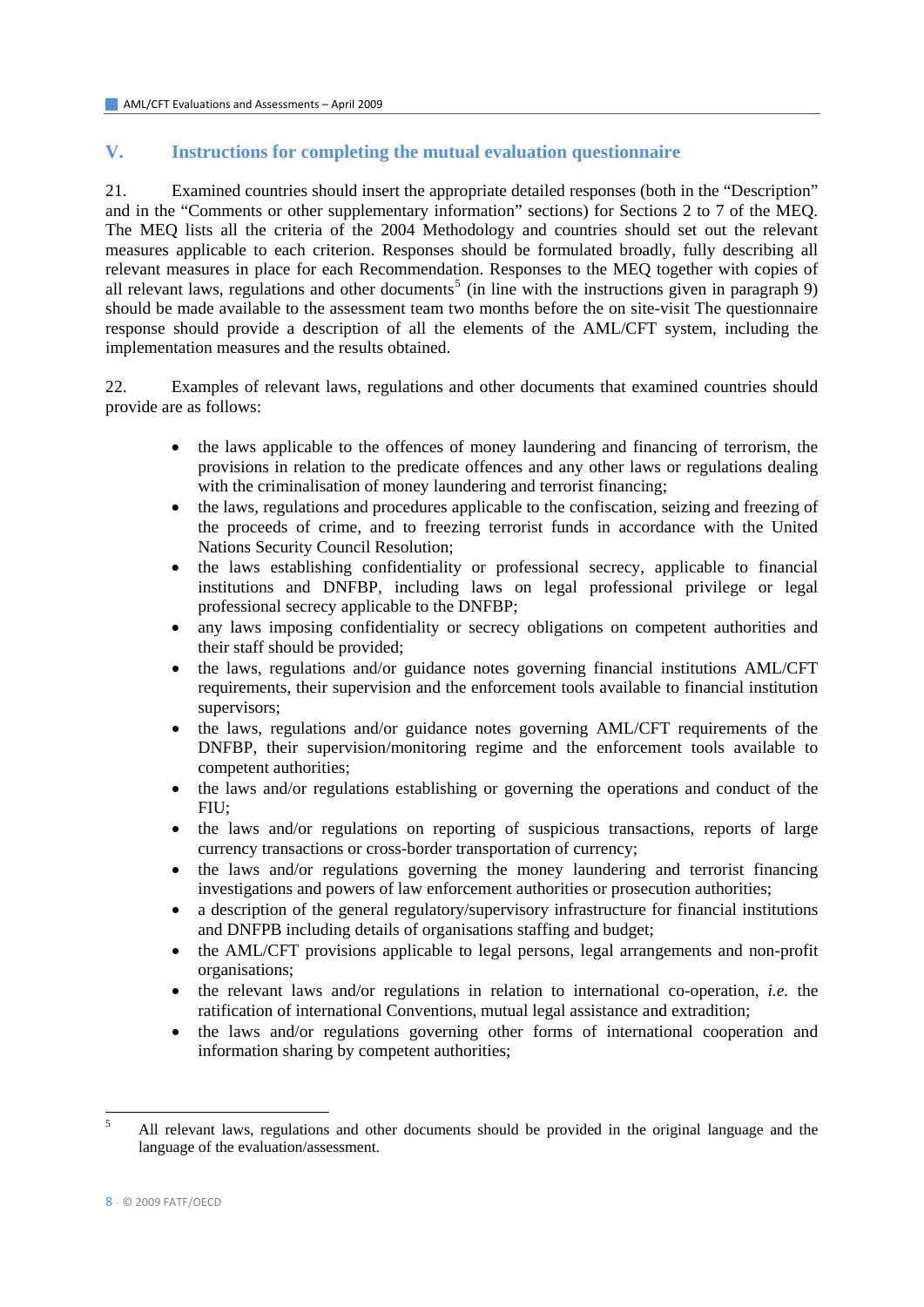- <span id="page-8-0"></span>information on relevant bilateral and multilateral treaties, MOUs or other agreements relevant to international co-operation;
- any other guidance notes or other guidelines with AML/CFT purposes;
- reports filed in response to United Nations Security Council Resolutions concerning AML/CFT, including UNSCR 1373;
- any prior AML/CFT evaluations/assessments and/or self-assessment reports, and any other relevant report *e.g.* FSAP report on banking supervision;
- information on on-going or planned legislative or regulatory initiatives.

23. An important component of the information to be provided by examined countries is statistics. These are essential to allow assessors to assess the effectiveness of the implementation of the FATF 40+9 Recommendations and to deliver fair and accurate ratings. Countries should ensure that they provide data which is as complete and up to date as possible.

### **VI. Instructions for preparing the on-site visit**

24. The MEQ is intended to aid the FATF Secretariat provide assessors with an outline of the MER prior to the on-site visit. This outline (a preliminarily draft report) will be based on the questionnaire responses (information on both the essential criteria and the additional elements). Any missing issues, incomplete responses or omissions will be noted. It will also reflect a first brief analysis of the AML/CFT system of the examined country. Assessors will need to carefully examine this outline and have a good overall understanding of the AML/CFT system of the examined country prior to the on-site visit. Their attention should essentially focus on any outstanding issues, weaknesses or other substantive points raised in the outline or discovered in the course of their own reading/analysis. Assessors should note the strengths and weaknesses of the system and be ready to question the national authorities and bodies to be met during the on-site visit. The MEQ should remain a document of reference, especially during the discussions at the time of the on-site visit.

25. During the on-site visit, examined countries should organise meetings with a range of government Ministries and agencies, as well as the private sector. In all AML/CFT evaluations/assessments missions, the following authorities and businesses should be visited:

#### Ministries:

- Ministry of Finance;
- Ministry of Justice, including central authorities for international co-operation;
- Ministry of Interior;
- Ministry of Foreign Affairs;
- Ministry responsible for the law relating to legal persons, legal arrangements and nonprofit organisations;
- Other bodies or committees to co-ordinate AML/CFT action.

#### Criminal justice and operational agencies:

- The FIU:
- Law enforcement agencies including police and other relevant investigative bodies;
- Prosecution authorities including specialised confiscation agencies;
- Customs service:
- If relevant specialised drug agencies, intelligence or security services, tax authorities;
- Task forces or commissions on ML, FT or organised crime.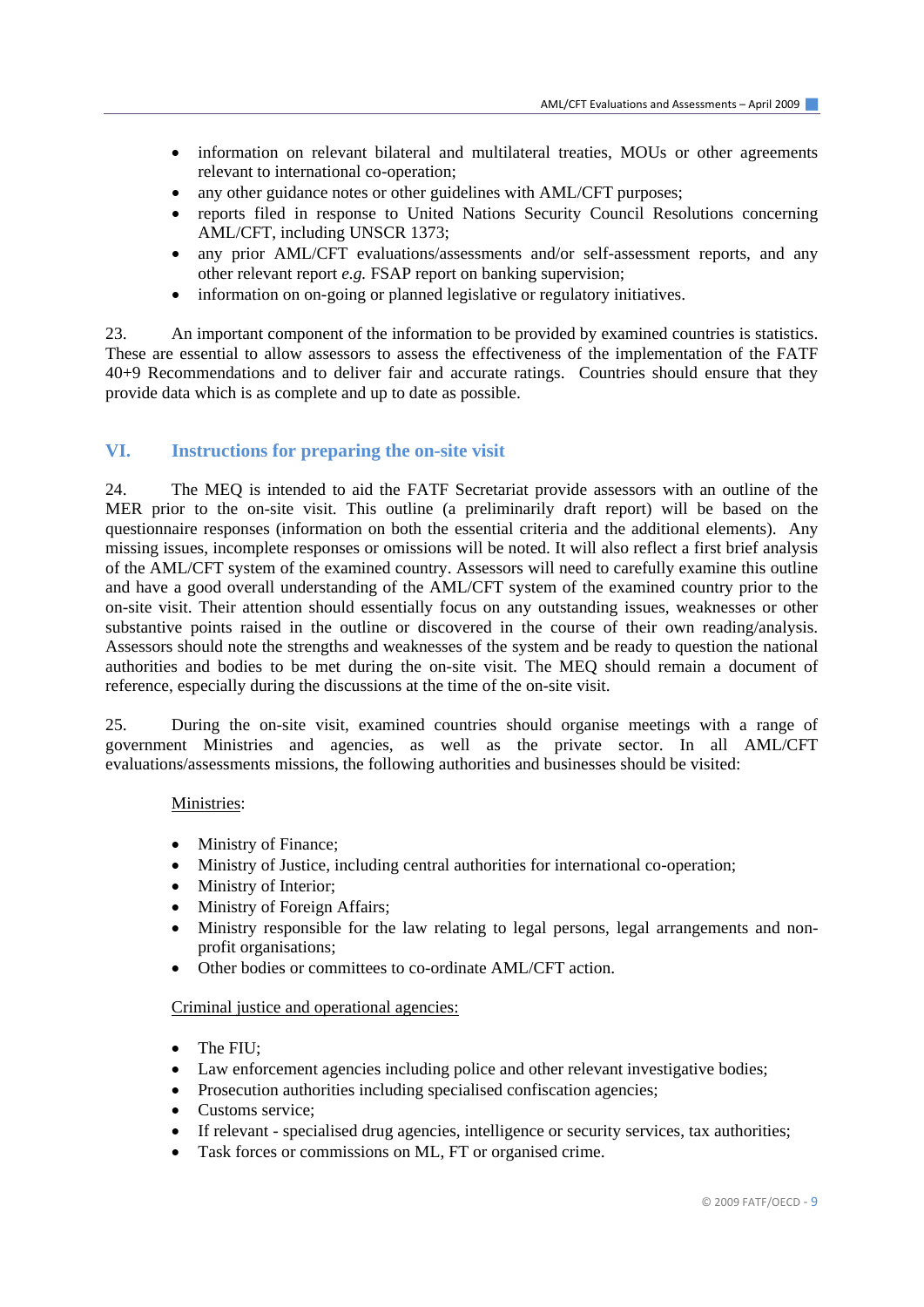#### <span id="page-9-0"></span>Financial sector bodies:

- Ministries or agencies responsible for licensing, registering or otherwise authorising financial institutions;
- Supervisors of financial institutions, including the supervisors for banking and other credit institutions, insurance, and securities and investment;
- Supervisors or authorities responsible for monitoring and ensuring AML/CFT compliance by other types of financial institutions, in particular bureaux de change and money remittance businesses;
- Exchanges for securities, futures and other traded instruments;
- If relevant, Central Bank;
- The relevant financial sector associations, as well as a representative sample of financial institutions (this could include both senior executives and compliance officers, and where appropriate internal auditors);
- A representative sample of external auditors.

#### DNFBP and other matters:

- Casino supervisory body;
- Supervisor or other authority or SRO responsible for monitoring AML/CFT compliance by other DNFBP;
- Self-regulatory organisations (SRO) for professionals such as lawyers, notaries and accountants;
- Registry for companies and other legal persons, and for legal arrangements (if applicable);
- Bodies or mechanisms that oversight non-profit organisations, for example tax authorities (where relevant);
- Any other agencies or bodies that may be relevant;
- A representative sample of professionals involved in non-financial businesses and professions (managers or persons in charge of AML/CFT matters (*e.g.* compliance officers) in casinos, real estate agencies, precious metals/stones businesses as well as lawyers, notaries, accountants and any person providing trust and company services).

Efficient use has to be made of the time available on-site, and it is therefore suggested that the meetings with the financial sector and DNFBP associations also have the representative sample of institutions/DNFBP present.

#### **VII. Instructions for preparing the mutual evaluation report**

26. The MER should be prepared on the basis of the current FATF  $40 + 9$  Recommendations using the 2004 Methodology. FSRBs may also wish to add recognised regional AML/CFT standards *e.g.* the EU Money Laundering Directives, to the scope of their evaluations/assessments. Such standards should be consistent with the FATF Recommendations, in which case, any additional AML/CFT elements should be clearly identified and could be appropriately appended. The description of the system in place, the analysis and any recommendations should cover all the essential criteria. A typical MER would normally be expected to be not longer than 150 pages in length.

27. At the end of the on-site visit, assessors and the FATF Secretariat will meet to discuss all major issues and recommendations and agree on the ratings. These meetings on-site between the assessors and the Secretariat are essential to reach agreement on key issues and launch the drafting of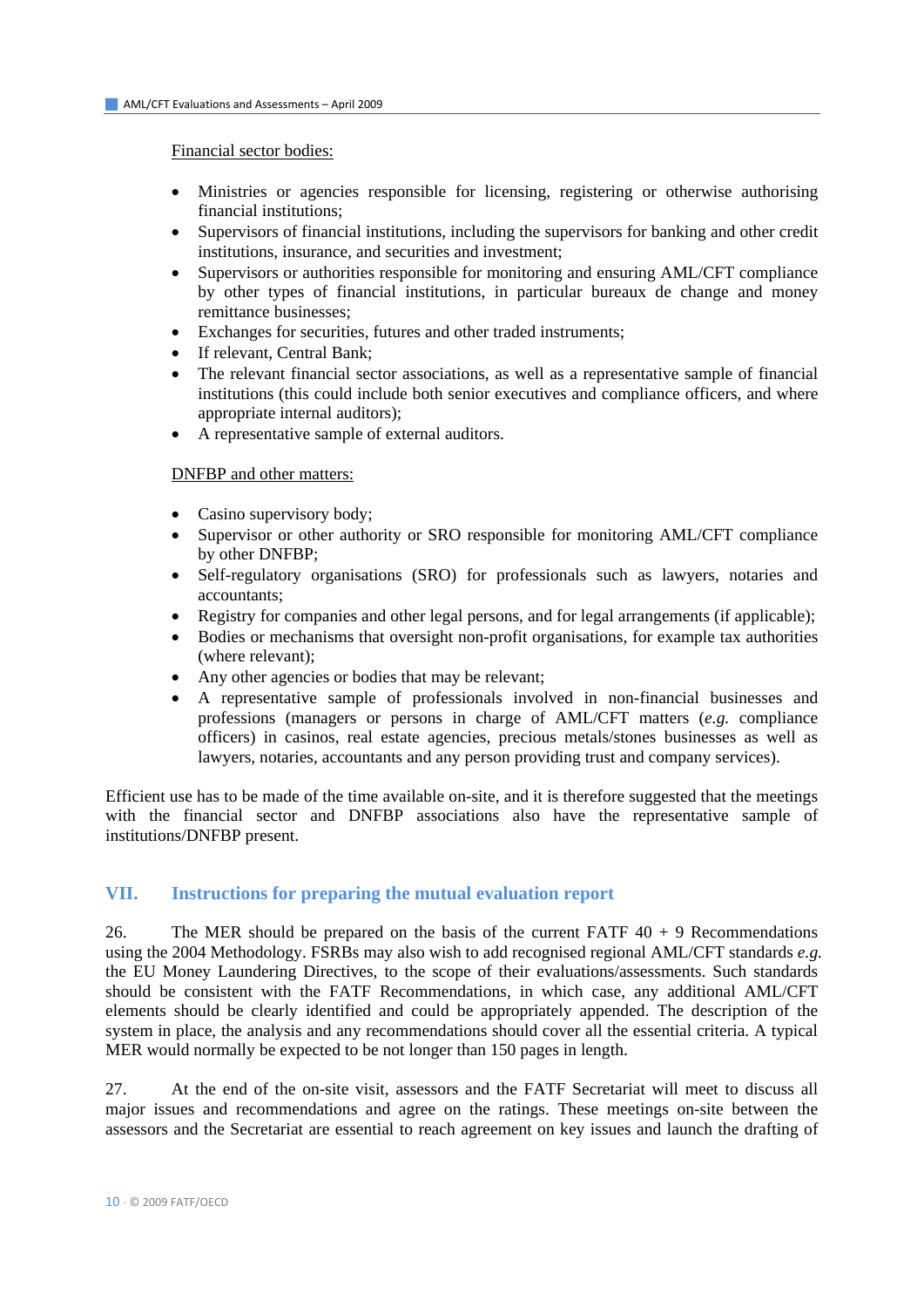the MER. Assessors will have two weeks after the on-site visit to provide written comments on their additional findings.

### *(a) Components of each part of Section 2-6 of the MER*

#### *"Description and Analysis"*

28. The description section should be concise, while providing the authorities and any readers with sufficient information to support the subsequent analysis and compliance rating on the related FATF 40+9 Recommendations. It should always cover all the issues set out in the essential criteria, and should also address the additional elements. The degree to which the additional elements are discussed will vary from country to country. The description should comprehensively cover all the laws, regulations or other measures that are relevant to the essential criteria, as well as any relevant statistical or other data. It may also cover other laws, regulations or measures that are relevant to the AML/CFT system (though not part of the essential criteria or additional elements), but such other aspects should be described succinctly. Descriptions should provide direct citations and/or concise quotes or summaries sufficient to accurately describe and source the relevant elements of the law, regulation or other applicable measure.

29. Assessors should analyse the laws, regulations and other measures and clearly identify any aspects of the AML/CFT system that are missing or which are insufficiently addressed. They should also verify and note whether the required measures have been properly and effectively implemented, and that the system is effective. In doing so they should have regard to appropriate statistics and other data, as well as any other information received in writing or as part of the on-site visit. Areas of weaknesses should be described as fully as needed to identify the measures needed to improve the AML/CFT system and its effectiveness, and to achieve compliance with the FATF Recommendations. Similarly, where aspects of the AML/CFT system are comprehensive and effective, this should be appropriately noted.

#### *"Recommendations and Comments"*

30. The assessor should provide appropriate recommendations addressing each of the areas of weakness that leads to a less than fully compliant rating. These recommendations form the basis for completing Table 2 Recommended Action Plan. Even where a country is fully compliant with particular FATF Recommendations, assessors should advise on areas which might be useful for enhancing the AML/CFT system.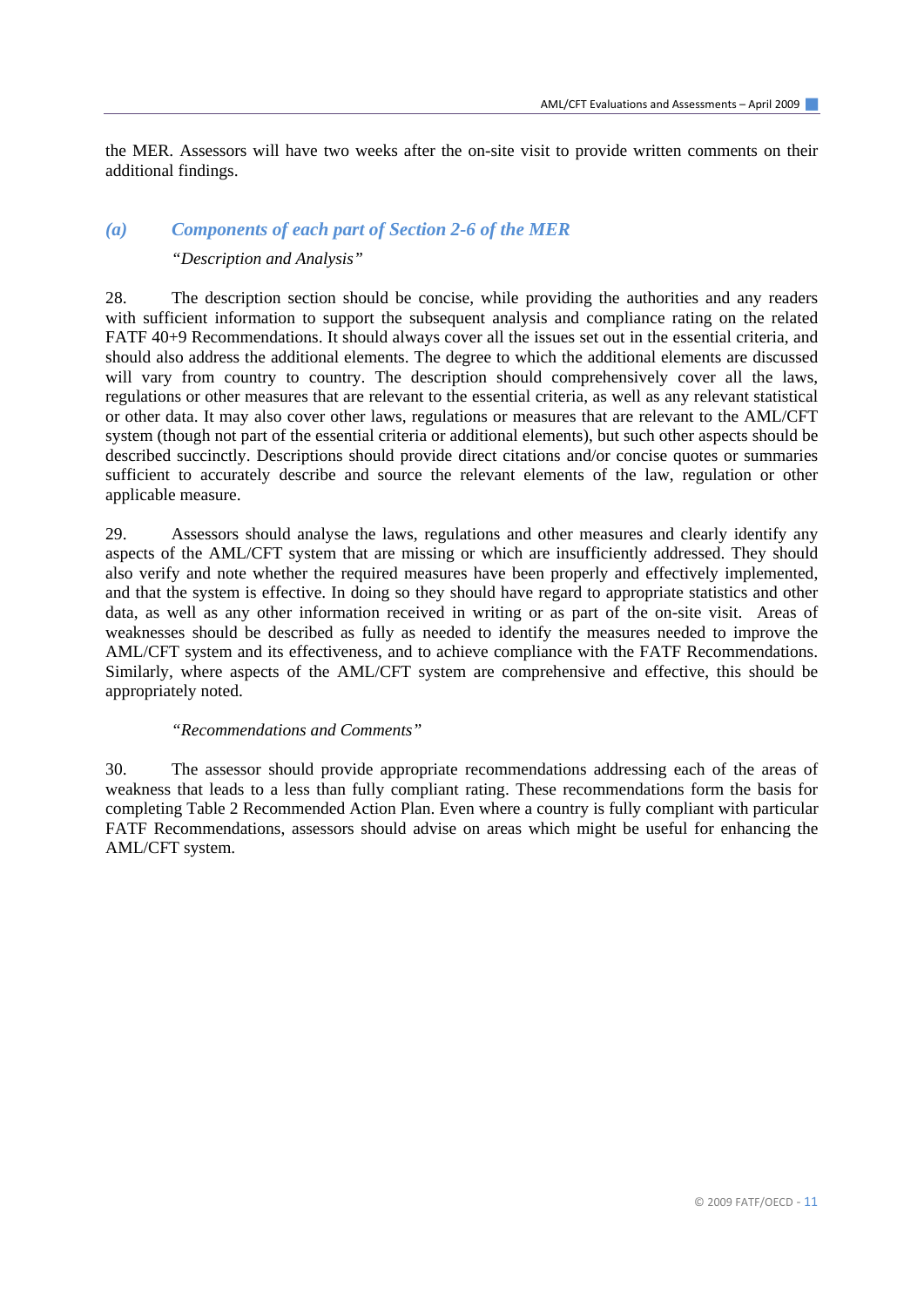#### *"Compliance with FATF Recommendations"*

31. Every Recommendation in the  $40 + 9$  Recommendations should be rated. Individual criterion should not be rated. There are four possible compliance ratings (compliant, largely compliant, partially compliant and non-compliant, see paragraph 11 of the 2004 Methodology), and exceptionally, a Recommendation could be rated as not applicable:

| Compliant              | The Recommendation is fully observed with respect to all essential criteria.                                                                                                                                     |
|------------------------|------------------------------------------------------------------------------------------------------------------------------------------------------------------------------------------------------------------|
| Largely<br>compliant   | There are only minor shortcomings, with a large majority of the essential criteria<br>being fully met.                                                                                                           |
| Partially<br>compliant | The country has taken some substantive action and complies with some of the<br>essential criteria.                                                                                                               |
| Non-compliant          | There are major shortcomings, with a large majority of the essential criteria not<br>being met.                                                                                                                  |
| Not applicable         | A requirement or part of a requirement does not apply, due to the structural,<br>legal or institutional features of a country e.g. a particular type of financial<br>institution does not exist in that country. |

32. In determining the level of compliance for each Recommendation, the assessor should not only assess formal compliance with the FATF Recommendations, but will also assess compliance having regard to whether the Recommendations have been fully and properly implemented<sup>[6](#page-11-0)</sup> and that this implementation is effective. This requires an assessment not only of whether the necessary implementing measures are in force and effect, but also whether the results obtained, *e.g.* the number of ML convictions or the number of STR filed, show that the system is effective. The issue of effectiveness is dealt with in the 2004 Methodology (see paragraphs 6, 7 and 15-18) and assessors should have regard to this. In making their assessment, assessors should note that the onus is on assessed countries to demonstrate (whether through statistics or by other factors) that its AML/CFT system meets the FATF Recommendations and is effective.

33. To assist assessors, a list of factors or elements that assessors could have regard to (as guidance only) when assessing whether the Recommendations have been effectively implemented is set out in Annex 3. This list of factors or elements is not to be regarded as exhaustive. Assessors will continue to have discretion to consider other effectiveness elements, or to disregard the listed elements if they are not applicable in the assessed country, having regard to the particular circumstances of an individual assessment. In the report, assessors should clearly state the basis on which they measured effectiveness, and the rationale for their conclusions and rating.

34. In order to ensure proper transparency, to help ensure consistency, and so that the country knows the basis for its rating, the section that sets out the compliance rating should also set out clearly, though in a very short point form, the factors that were taken into account in fixing that rating. This should state: (a) whether the essential criteria have been fully met, and if not, what aspects are deficient, (b) how the assessment of the effectiveness affected the rating. The effectiveness of the system in particular areas may have a positive, neutral or negative influence on the rating. As many of these elements will have already been stated in the analysis, the bullet points should only be very short and could refer to relevant paragraphs of the report. Some Recommendations are referred to in more than

<span id="page-11-0"></span> $\frac{1}{6}$  Full and proper implementation requires that all the necessary laws, regulations, guidelines etc are in force and effect, and that any necessary institutional framework is in place.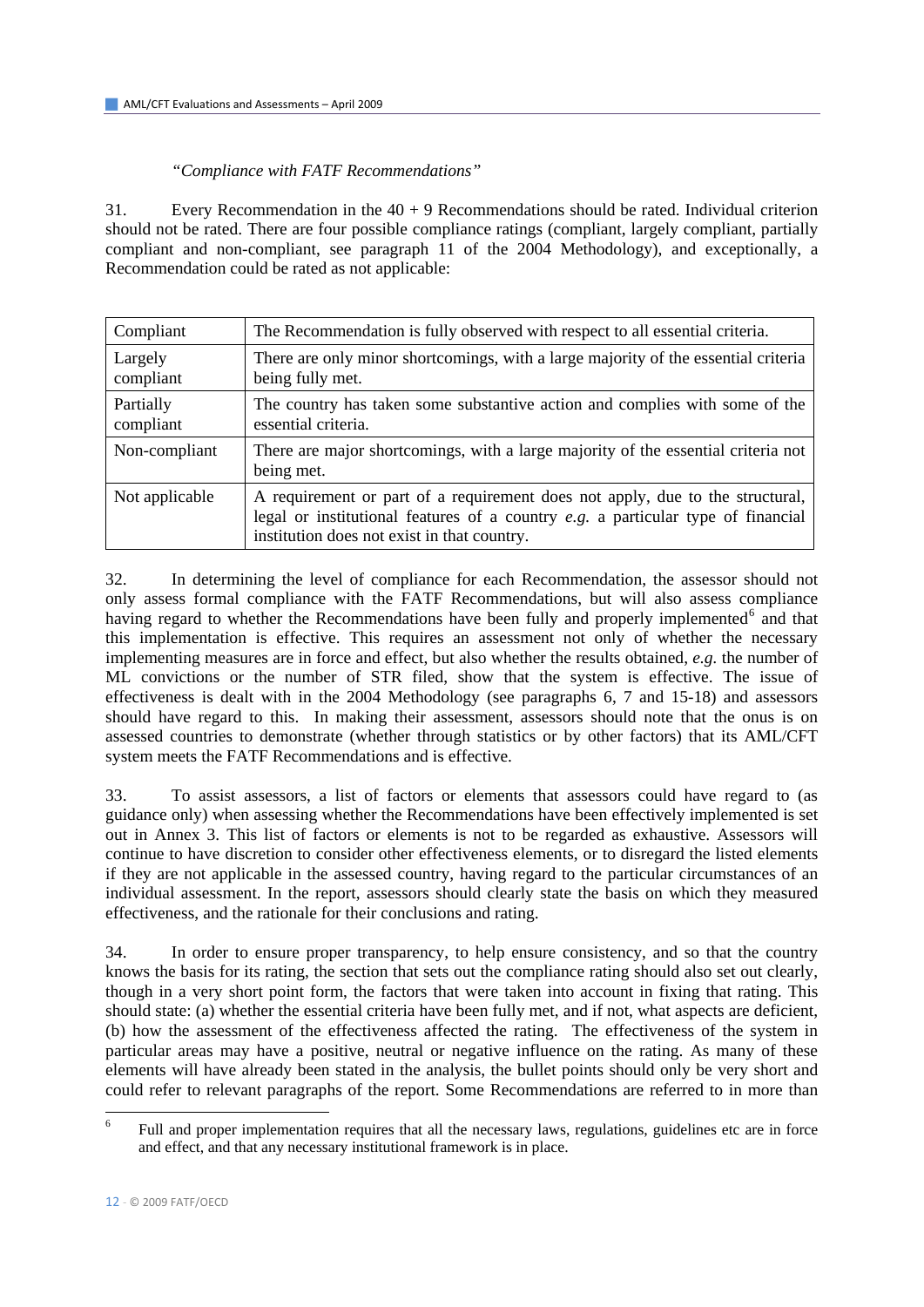one section *e.g.* Recommendations 30 and 32. This does not mean that there should be partial ratings for each section. One rating should be recorded, but only the factors that affect that particular sub-section of the report should be recorded in the sub-section.

## *(b) Additional and other elements of the AML/CFT system*

35. When preparing the MER, assessors should write up the additional elements in the 2004 Methodology, together with any other relevant elements of the country's AML/CFT system that are not expressly mentioned in the 2004 Methodology, in the section of the report to which they are linked or form part of. For example, additional element 1.8, which is integrally linked to essential criterion 1.5 should be written up in the part of the report that deals with criteria 1.5. However, the report must clearly delineate between the essential criteria and other non-mandatory aspects of the AML/CFT system.

## *(c) Laws, regulations and other measures to be in force and effect In force and effect*

36. In preparing the report and in giving ratings, assessors should only take into account relevant laws, regulations or other AML/CFT measures that are in force and effect at the time of the on-site visit to the country or in the period immediately following the on-site mission, and before the finalisation of the report. Where bills or other firm proposals to amend the system are made available prior to or at the time of the on-site visit, these may be referred to in the report (description, analysis and recommendations), but should not be taken into account for ratings purposes unless they are in force and effect in the period immediately following the on-site mission. While this period is not precisely fixed, it would not normally extend beyond a date two months after the on-site visit. Information relating to significant new AML/CFT initiatives after this period should only be referenced by footnote.

#### *Law or regulation or other enforceable means*

37. Certain essential criteria applicable to financial institutions and/or DNFBP in the 2004 Methodology are basic obligations and need to be set out in law or regulation, while the remainder could be required by other enforceable means. The 2004 Methodology criteria in respect of Recommendations 5, 10 and 13 that are basic obligations are marked with an asterisk (\*). More detailed elements in the criteria in respect of Recommendations 5, 10 and 13, as well as obligations under Recommendations 6-9, 11, 14-15, 18, and 21-22 could be required either by law or regulation or by other enforceable means.

38. *Law or regulation* means to primary and secondary legislation, such as laws, decrees, implementing regulations or other similar requirements, issued or authorised by a legislative body, and which impose mandatory requirements with sanctions for non-compliance. *Other enforceable means* refers to guidelines, instructions or other documents or mechanisms that set out enforceable requirements with sanctions for non-compliance, and which are issued by a competent authority (*e.g.* a financial supervisory authority) or an SRO. In both cases, the sanctions for non-compliance should be effective, proportionate and dissuasive (see R.17).

39. For both categories, assessors should keep in mind the fundamental requirements for any measure. It should:

- a) impose a legal obligation;
- b) the obligation should be legally enforceable either by criminal, civil or administrative means; and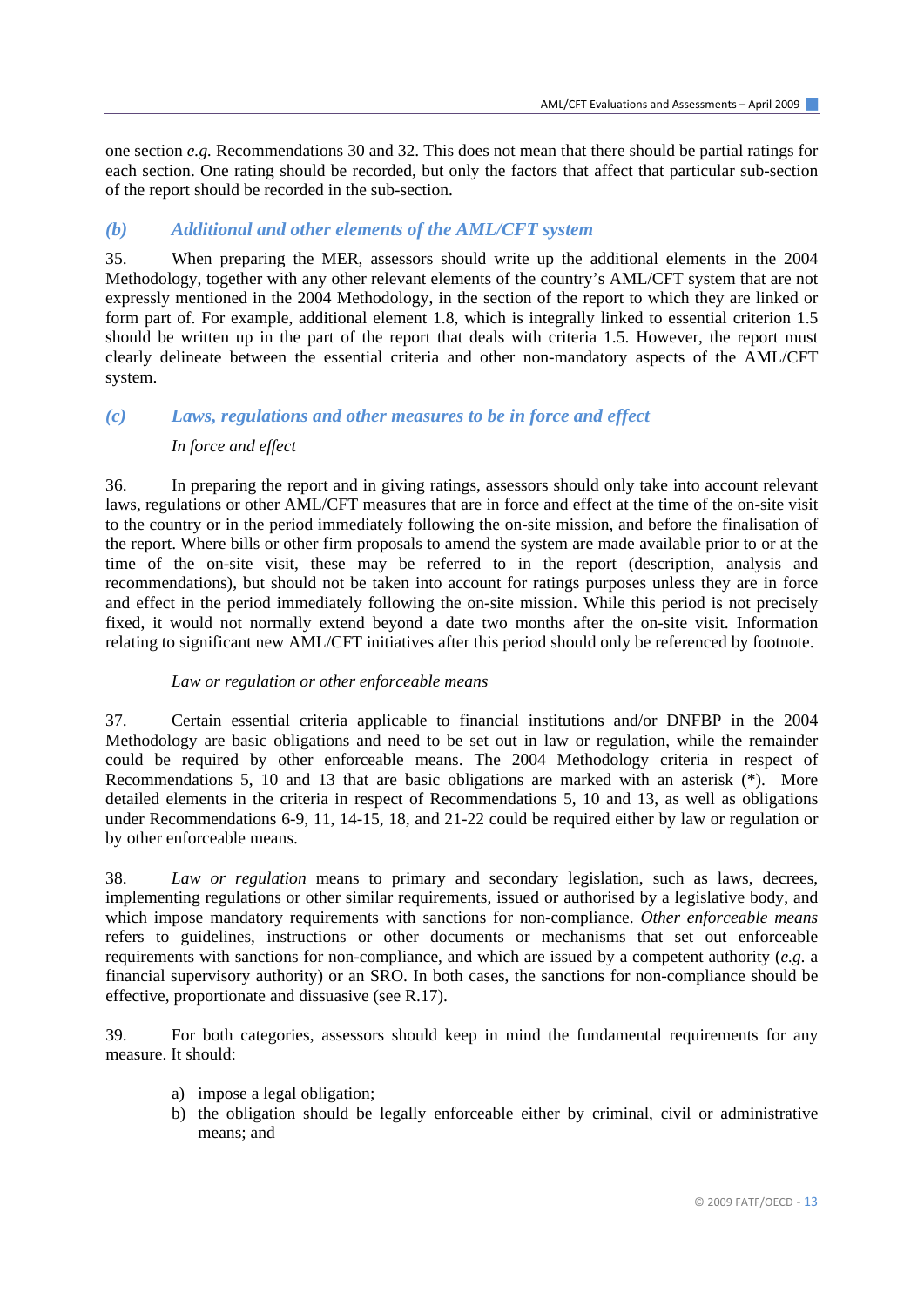c) there should be effective, proportionate and dissuasive sanctions for persons that fail to comply with the obligation.

40. On the other hand, assessors should consider certain types of documents or measures are not sufficient to meet the requirements to implement the FATF Recommendations. Examples of inadequate documents or measures are as follows:

- a) Codes of conduct issued by private sector associations;
- b) Non-binding guidance issued by a supervisory authority; (guidelines without obligation or sanction);
- c) Voluntary behaviour of the private sector (*e.g.* voluntarily issued internal policies).

#### *(d) Risk of money laundering or terrorist financing*

41. As noted in paragraphs 20-21 of the 2004 Methodology, an important consideration underlying the FATF Recommendations is the degree of risk of money laundering or terrorist financing for particular types of financial institutions or for particular types of customers, products or transactions. Assessors should normally prepare the MER and assess compliance on the basis that all financial institutions should be required to meet all the essential criteria in Recommendations 5-11, 13-15, 18 and 21-22. However, a country may take risk into account, and may decide to limit the application of certain FATF Recommendations provided that either of the conditions set out in paragraph 17 of the 2004 Methodology are met. This should be done on a strictly limited and justified basis. Equally, in Recommendation 5, a country may permit its financial institutions to take risk into account in deciding the extent of the CDD measures they will take.

42. Section 3.1 of the MER is the part of the report where the general approach that a country has taken on the issue of risk should be described and analysed. A country will be required to clearly state in its response to the mutual evaluation questionnaire whether, how and on what basis it has taken risk into account. If a country has not taken certain measures, or has taken reduced measures, based on a proven low risk of money laundering or terrorist financing, then it will have to note this in its response to the mutual evaluation questionnaire, and set out the basis for the decision.

43. Assessors will need to review the approach that has been taken on risk. Assessors should be satisfied as to the adequacy of the process to determine that there is a low risk of money laundering or terrorist financing, and the reasonableness of the conclusions, including conclusions as to any exemptions or limitations that are to be allowed. Risk is relevant in the following areas:

a) Measures that countries require financial institutions to take under Recommendations 5-11, 13-15, 18 and 21-22. A country may decide not to apply some or all of the requirements under one or more of these Recommendations, provided that:

(i) the relevant financial activity is carried out on an occasional or very limited basis (having regard to quantitative and absolute criteria) such that there is little risk of money laundering or terrorist financing activity occurring (in addition to the issues raised above, assessors should also be satisfied that the relevant financial activity is carried out on an occasional or very limited basis); or

(ii) there is a proven low risk of money laundering and terrorist financing, and that the exemptions or limitations are done on a strictly limited and justified basis.

b) Under Recommendation 5, a country may permit its financial institutions to take risk into account in deciding the extent of the CDD measures they will take (see criteria 5.8-5.12).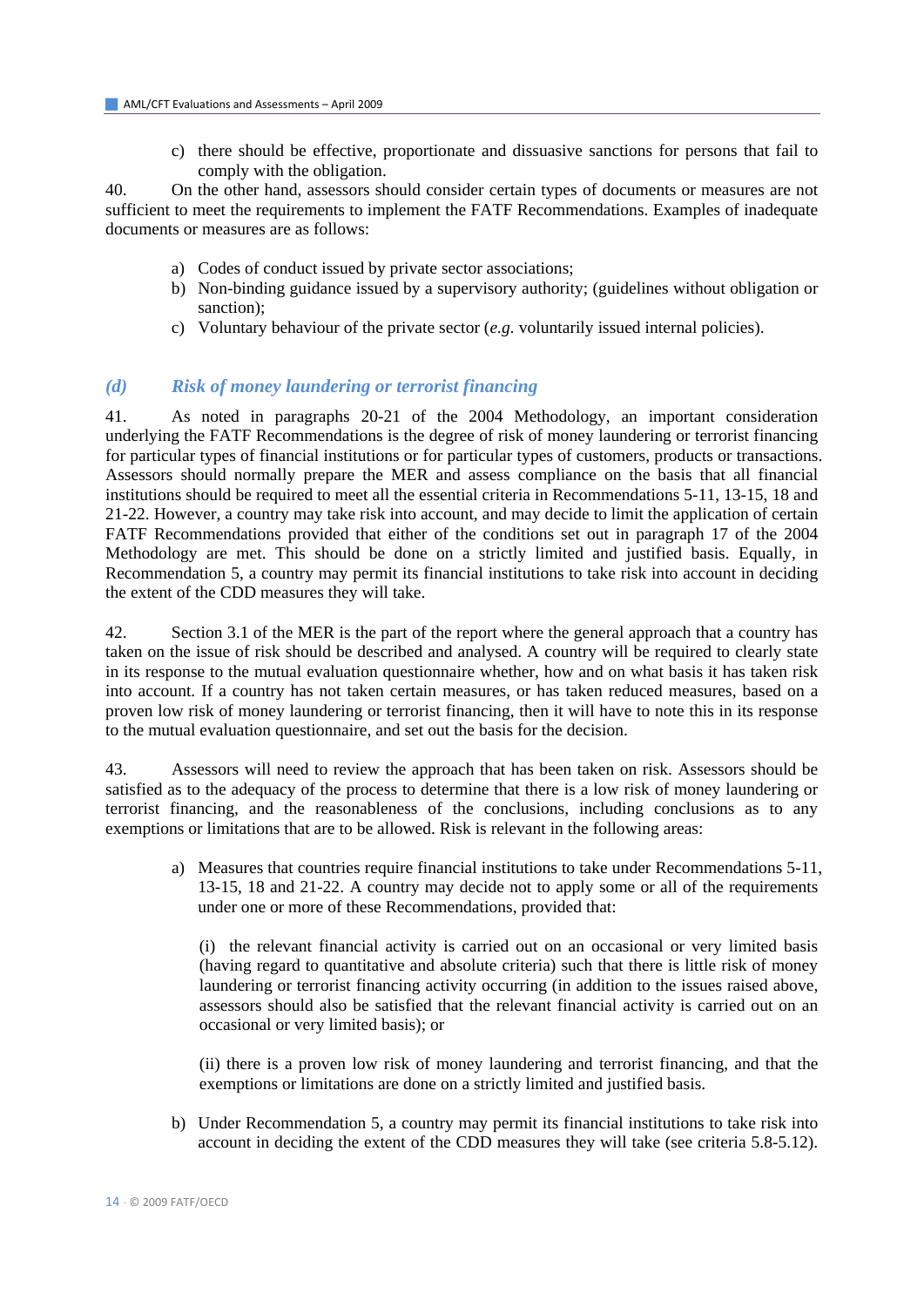Financial institutions may thus reduce or simplify (but not avoid completely) the required measures. Assessors need to be satisfied that there is an adequate mechanism by which competent authorities assess or review the procedures adopted by financial institutions to determine the degree of risk and how they manage that risk, as well as to review the determinations made by institutions.

- c) Under Recommendation 23 (for financial institutions other than those subject to Core Principles), a country may have regard to the risk of money laundering or terrorist financing in a particular financial sector when determining the extent of measures to license or register and appropriately regulate, and to supervise or oversight for AML/CFT purposes. If there is a proven low risk of money laundering and terrorist financing then lesser measures may be taken.
- d) Under Recommendation 15, a country may have regard to the risk of money laundering or terrorist financing, and to the size of the business, when determining the type and extent of measures required in that financial sector.
- e) As regards DNFBP:

(i) In applying Recommendation 5 to DNFBP, a country may permit DNFBP to take risk into account in deciding the extent of the CDD measures they will take having regard to the type of customer, product or transaction (see also criteria 5.8-5.12).

(ii) Under Recommendation 24, a country may have regard to the risk of money laundering or terrorist financing in a particular DNFBP sector when determining the extent of measures required to monitor or ensure compliance for AML/CFT purposes. If there is a proven low risk of money laundering and terrorist financing then lesser measures may be taken.

f) As regards non-profit organisations (SR.VIII), a country may have regard to the risk of money laundering or terrorist financing for particular types of non-profit organizations, and take into account relevant issues such as the size of the organisation, the amount of funds it handles, and its specific objectives.

## *(e) Federal systems and supranational measures*

44. In some countries AML/CFT issues are matters that are addressed not just at the level of the national government, but also at state/province or local levels. Examples include countries where the power to pass laws governing predicate offences for money laundering exist at both federal and state levels, or where a particular financial sector is supervised at the state level. Countries are requested in the mutual evaluation questionnaire to note the AML/CFT measures that are the responsibility of state/provincial/local level authorities, and to provide an appropriate description of these measures. Assessors should be aware that AML/CFT measures may be taken at one or more levels of government and examine all the measures that are necessary for combating money laundering and terrorist financing. Where measures are being taken at a state/provincial/local level, then these should be noted in the report and taken into account for ratings purposes.

45. Equally, assessors should take into account and refer to supranational laws or regulations that apply to a country. The clearest example may be where measures are taken within the European Union and apply directly to member states, such as EC Regulations.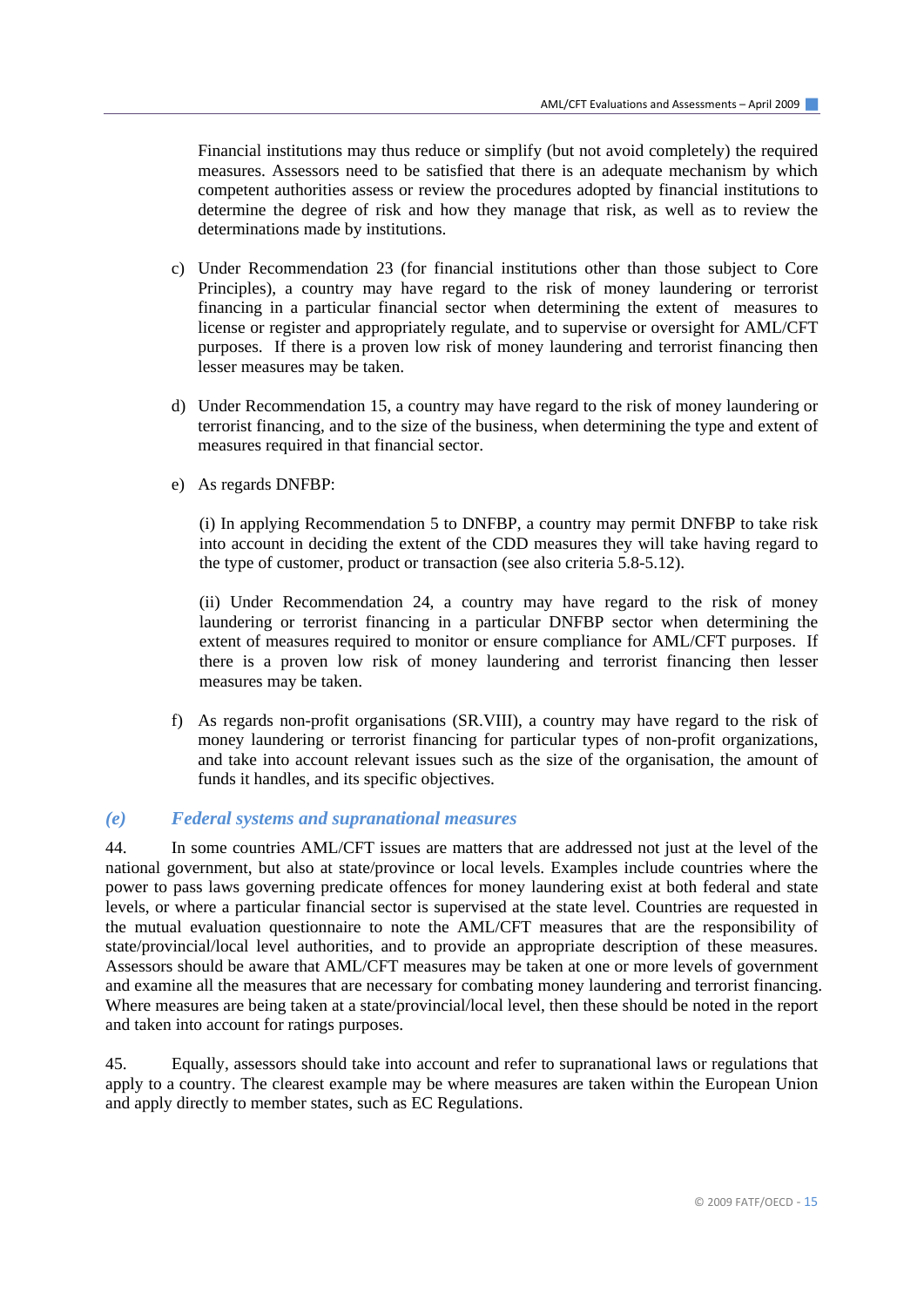#### *(f) Sanctions*

46. The essential criteria under Recommendation 17 set out a number of requirements relating to the need for effective, proportionate and dissuasive sanctions, where natural or legal persons do not comply with the AML/CFT requirements applicable to them. The sanctions applicable to financial institutions are considered under Recommendation 17, while sanctions for DNFBP are dealt with under Recommendation 24. These sanctions could be contained within specific provisions that are part of the laws or regulations that set out the requirement, or could be part of more general powers of sanction that are given to competent authorities to ensure that they can adequately enforce their supervisory or monitoring role. Where there are specific sanction provisions these should be noted in the sections of the report that deal with those requirements *e.g.* specific sanctions within AML laws for failure to report suspicious transactions should be dealt with in section 3.7. However more general powers of sanction that are given to competent authorities such as financial supervisory authorities should be noted in the sections that deal with those authorities and their powers *e.g.* section 3.10.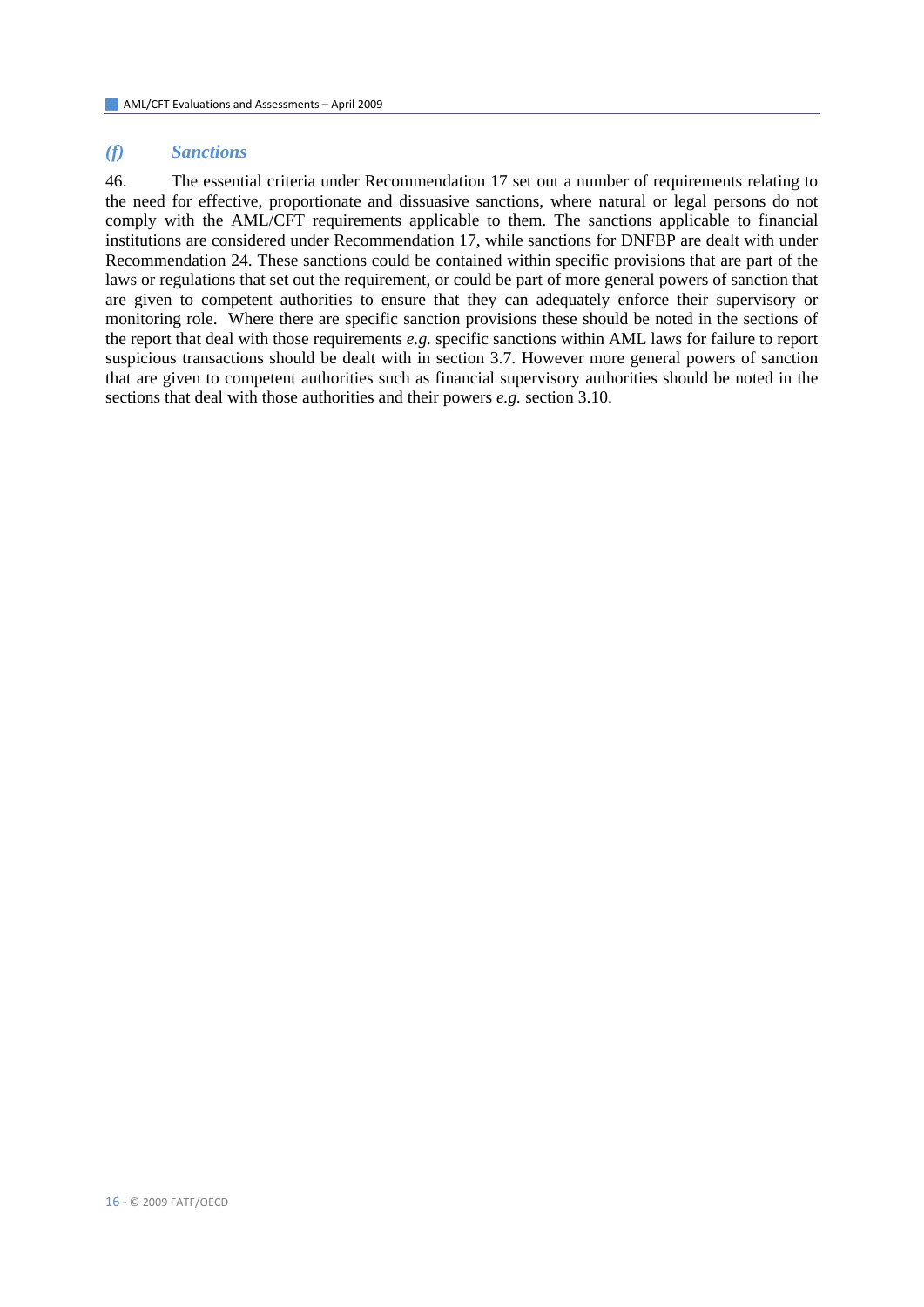## **ANNEXES**

<span id="page-16-0"></span>

| Annex 1 |  | The Mutual Evaluation Questionnaire (MEQ) - Template |  |
|---------|--|------------------------------------------------------|--|
|         |  |                                                      |  |

- Annex 2 The Mutual Evaluation Report (MER) and its Executive Summary -Template
- Annex 3 Factors or elements that could be relevant to whether individual recommendations are effectively implemented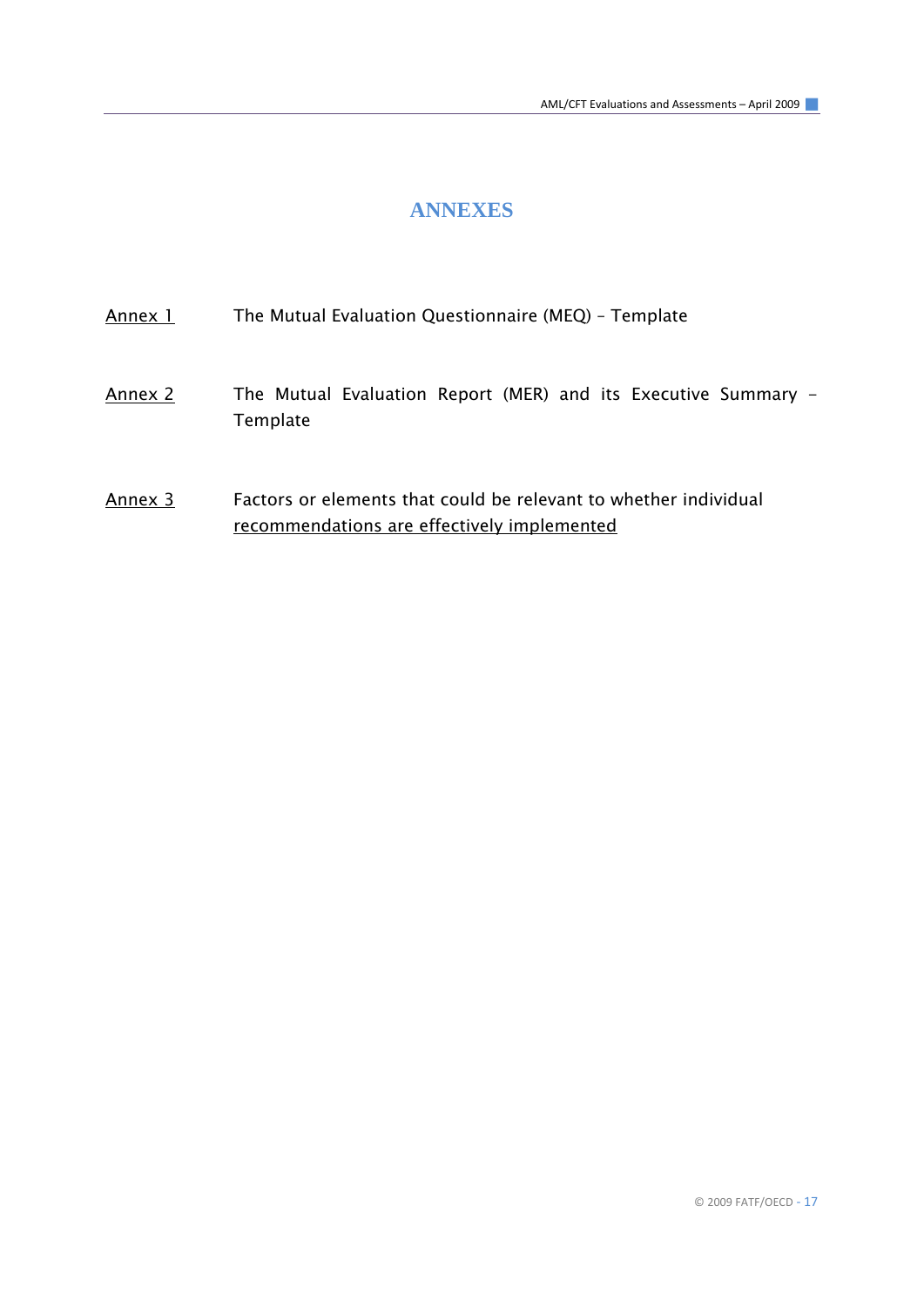## **Annex 1:**

## <span id="page-17-0"></span>**Mutual Evaluation/Detailed Assessment Questionnaire**

## MUTUAL EVALUATION/DETAILED ASSESSMENT QUESTIONNAIRE ANTI-MONEY LAUNDERING AND COMBATING THE FINANCING OF TERRORISM

## **[***NAME OF COUNTRY***]**

## **QUESTIONNAIRE TEMPLATE**

**[Date]** 

© 2009 FATF/OECD ‐ 18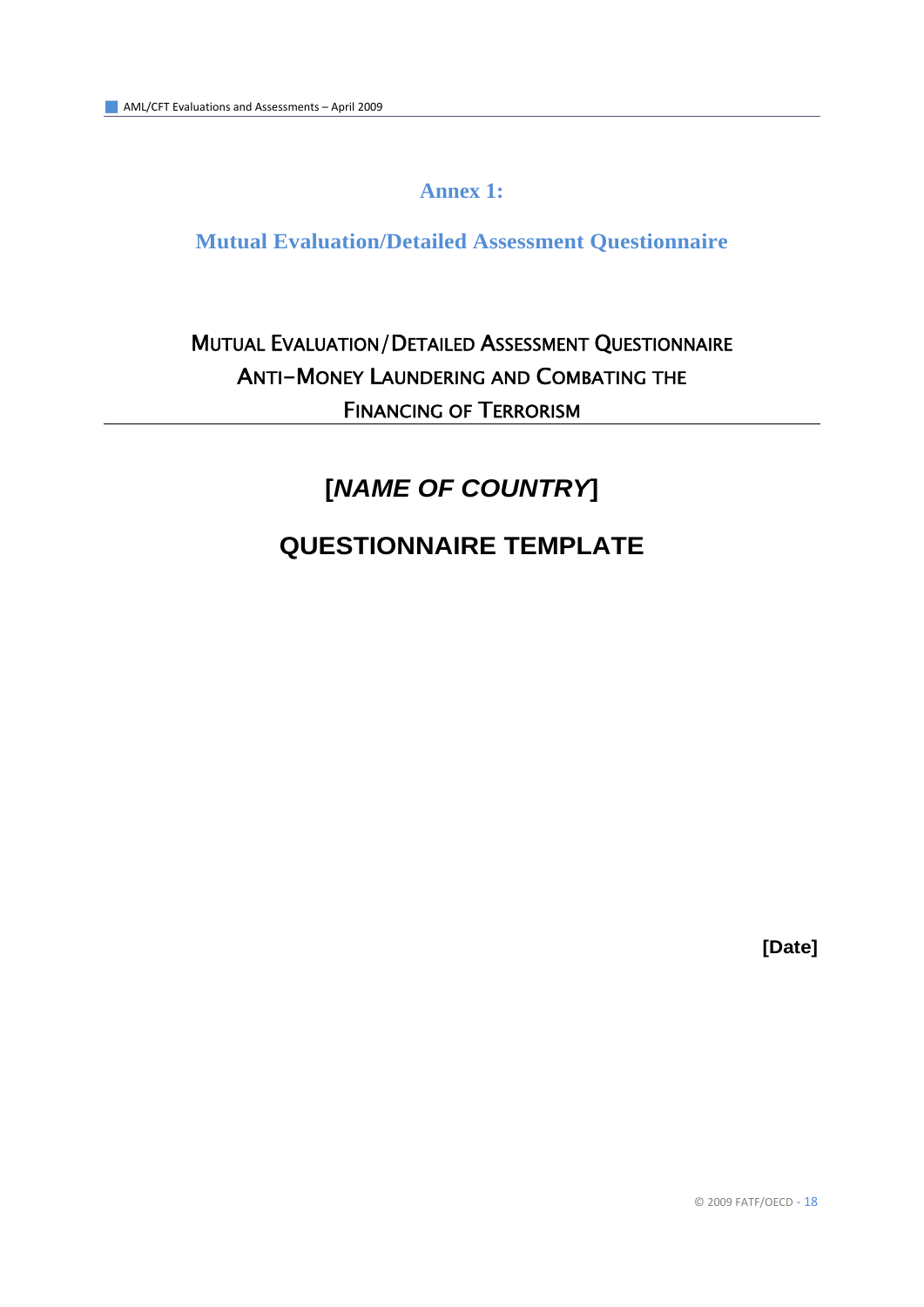## **Introduction**

- i. This questionnaire is the means by which the authorities in the country<sup>[7](#page-18-0)</sup> being evaluated can provide all the detailed input to the evaluation process prior to the on-site mission. This input should primarily describe the measures that are currently in place, including the implementation measures and the results obtained. Countries should also describe measures or changes which are not yet in place, but which they plan to implement – these measures should be clearly delineated from those that are in place at the time of the on-site visit. Finally, authorities may also set out any additional analysis or commentary that they believe would assist the assessors in carrying out the evaluation *e.g.* their analysis of the effectiveness of the measures in place.
- ii. This standard questionnaire was agreed at the FATF Plenary meeting in June 2004 (and amended in June 2005 and February 2006), and copies were made available to all FATF members and observers, including all FATF-style regional bodies, the OGBS and the IMF and the World Bank. If a country does not have the questionnaire for FATF evaluations, it should be sent to the country for completion as soon as possible, and in any event, at least five (5) months prior to the on-site mission (where this is possible).
- iii. The questionnaire should be comprehensively completed and returned at least two (2) months prior to the commencement of the on-site mission. It is essential that the material be provided by this date if the necessary preparatory work is to be done. The questionnaire response should be accompanied by copies of all relevant laws, regulations, guidelines and other material referenced in the response (both in the language of the country and the language of the evaluation). All documents should be supplied in the agreed language of the evaluation.

<span id="page-18-0"></span><sup>7</sup> All references to "country" also include territories or jurisdictions.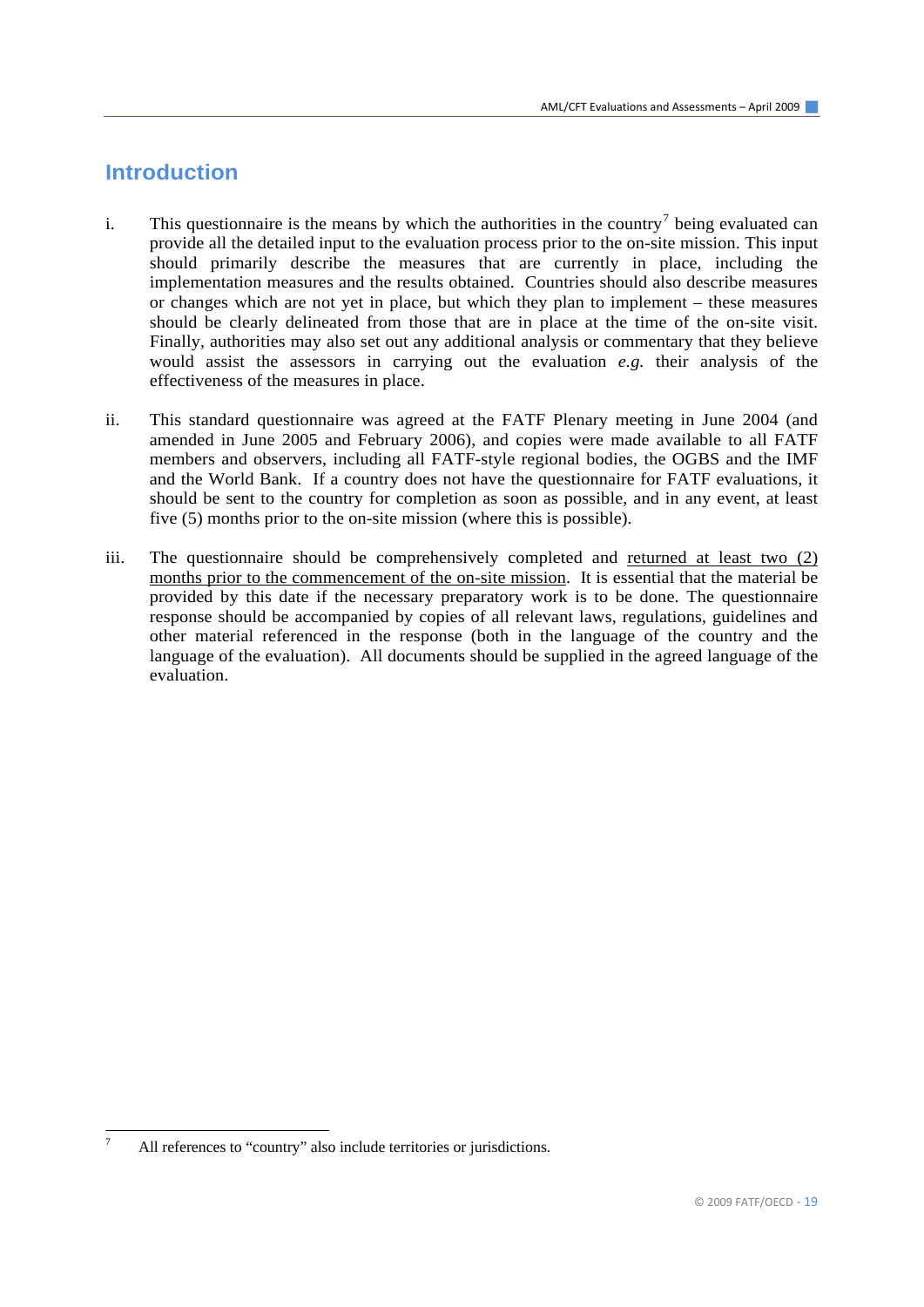## **Questionnaire for Mutual Evaluations**

The country being evaluated should provide responses for each section of the questionnaire in the manner set out below.

## **1. Section 1**

## **1.1 General information on the country and its economy**

1. In section 1.1, countries should provide general information on the country and the economy. Other information that could be relevant would be a short summary addressing the six structural elements referred to in paragraph 7 of the AML/CFT Methodology 2004, or notable deficiencies in preconditions for an effective AML/CFT framework. In certain countries it may also be relevant to include summarised information on the level of development of the jurisdiction and other factors that affect the development and implementation of an AML/CFT framework.

## **1.2 General Situation of Money Laundering and Financing of Terrorism**

2. This section provides background information on the types of predicate offences that are generating illegal proceeds that are laundered (whether those offences are domestic or foreign), any estimates of the amount of money being laundered, and the methods, techniques and trends that have been observed regarding the laundering. Information should also be provided on any terrorist activity that has occurred within the country, and on the sources and methods used to finance terrorist activity. Any specific matters of concern or vulnerability should be highlighted. The following questions should be answered:

(a) What crimes or types of crime are considered to be the major sources of illegal proceeds in your jurisdiction? Please describe briefly the current situation and trends regarding such crimes *e.g.* how serious a money laundering problem they represent; any order of magnitude estimate you can provide of the scale of proceeds generated; whether the incidence of such crimes is increasing or declining, and whether the proceeds come from domestic or foreign predicate offences.

 Please provide, if possible, available statistical data on the numbers of prosecutions and convictions for serious offences, by offence type, for the last four (4) years. This will help the assessors to have an overview of your crime situation generally. For offences that result in economic loss or damage please indicate (if figures are available) the total economic loss or damage resulting from these offences.

(b) Describe the present money laundering situation in your jurisdiction, and how it has changed (if at all) in the last four (4) years? What do you consider your most important money laundering problem? Do you anticipate any changes in the money laundering threat in the foreseeable future? In your description, please provide the following types of information:

- a. the number of cases of money laundering or suspected money laundering;
- b. the most common ways in which the money is laundered;
- c. the types of financial institutions, DNFBP or other businesses used;
- d. the types of groups involved in laundering operations;
- e. whether the pattern of money laundering has changed following the introduction of anti-money laundering measures.)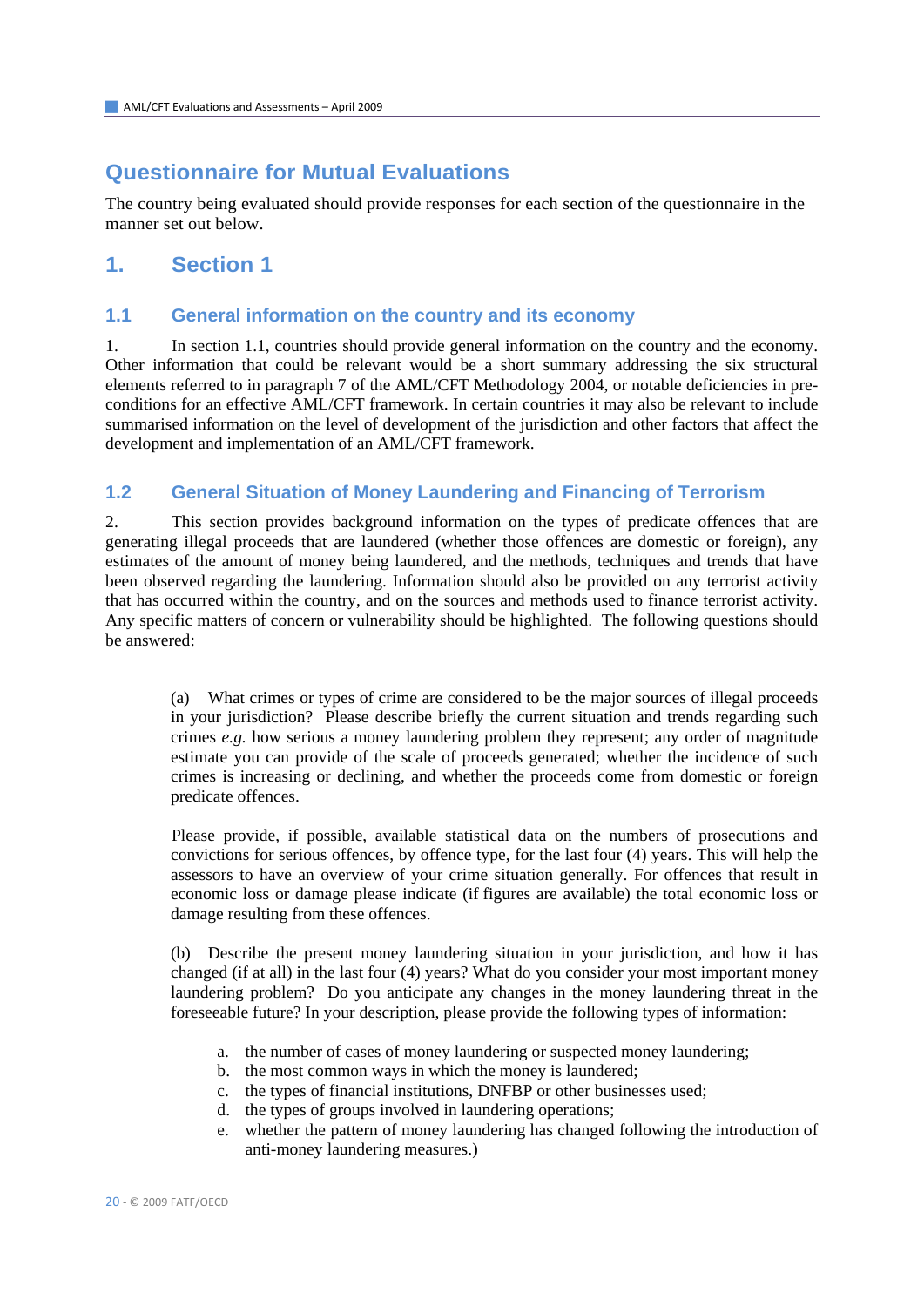(c) Describe the present terrorist financing situation in your country and how it has changed (if at all) in the last four (4) years? Do you anticipate any changes in the methods or techniques that will be used in the foreseeable future? In your description, cover any cases of actual or suspected terrorist financing which have come to light; the source of the funds (including whether legal or illegal), the ways in which the funds were provided to the terrorists and how they were used, the types of institutions used, and the groups involved). Advise whether the terrorist financing techniques and trends have changed following the introduction of counter-terrorist financing measures.

### **1.3 Overview of the Financial Sector and DNFBP**

3. Section 1.3 should contain a description of the types of financial institutions operating in the country, and listing the financial activities (see the definition of "financial institution" in the Methodology) that they engage in or are authorised to engage in. It is very useful if a table is prepared that compares the types of financial institutions operating in a country with the list of financial activities set out in the definition. For the purposes of the FATF Recommendations, it is not necessary that a business or institution requires authorisation to be classified as a "financial institution". Rather, this section should describe any natural or legal person that engages in a financial activity and meets the definition of "financial institution". The section should set out information on the number and size of financial institutions, and any recent changes of significance *e.g.* consolidation in a particular sector.

4. There should be similar information on each of the six categories of designated non-financial businesses and professions (DNFBP) as defined in the Forty Recommendations, namely: casinos (including internet casinos); real estate agents; dealers in precious metals; dealers in precious stones; lawyers, notaries, other independent legal professionals and accountants; and trust and company service providers. The section should describe the types of activities or business that they typically engage in, or are permitted to engage in, as well as information on the number and size of these various businesses and professionals (as defined), and any recent changes of significance.

## **1.4 Overview of commercial laws and mechanisms governing legal persons and arrangements**

5. This section should contain a description of the types of legal persons and legal arrangements that can be established or created, or can own property, in the country. This may extend to types of legal persons and arrangements that cannot be created within the country but which are recognised for purposes such as holding bank accounts or real estate, owning shares or conducting financial transactions. The country should provide basic information on:

(a) how such legal persons or arrangements are created or established or are otherwise recognised *e.g.* what formal documents are required;

(b) the basic characteristics of such entities *e.g.* who has ownership (for example shareholders, which could be legal or natural persons) and control (*e.g.* directors), do they require a registered office or agent etc.;

(c) whether they are registered, what types of information must be provided for the register (in particular, information on ownership and control), and whether this is public information; and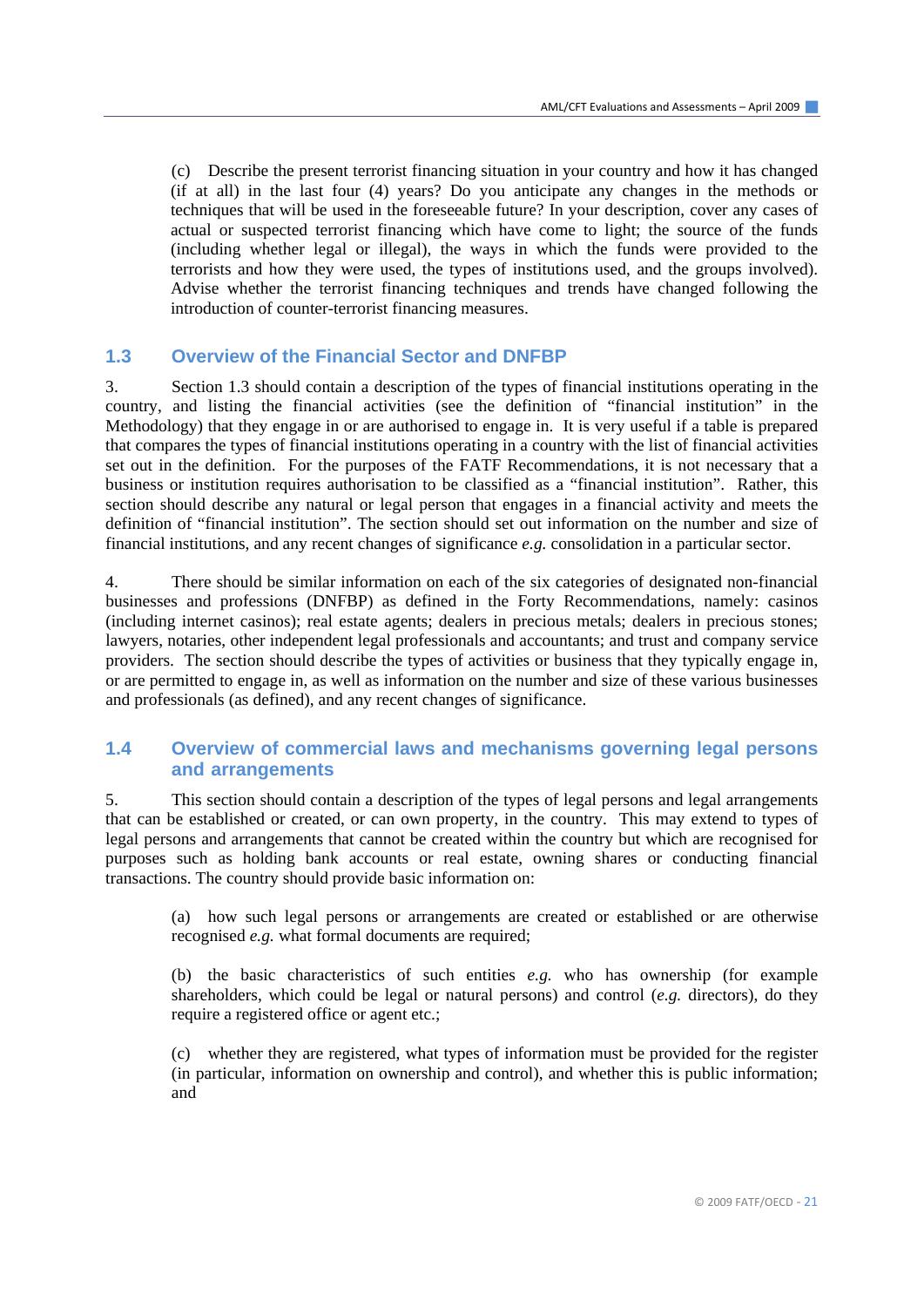(d) what types of information concerning its ownership and control must be maintained by the entity itself, who has access to this information and must it be retained in the country where it is created or established or owns property.

It is very useful if this section also contains a description of any laws, systems and mechanisms that exist for identifying natural persons, which could be through national identity registration systems, use of identity cards or in other ways.

## **1.5 Overview of strategy to prevent money laundering and terrorist financing**

6. This section should provide a high-level overview of the country's AML/CFT efforts, and in particular the policy objectives and any progress that has been made since the last evaluation. It not necessary to give an overview of the whole system, as all the legislative and other components are described in detail below, and the executive summary of the MER will provide this overview. It should include identification of the authorities, bodies and institutions with AML/CFT responsibilities within the country and a summary of historical developments. The responses to the questions below will help to provide a substantial basis for completing this section.

#### *a. AML/CFT Strategies and Priorities*

i. What are the current control policies and objectives of your government for combating money laundering or terrorist financing? Describe which aspects of the anti-money laundering policies and/or programmes have the highest priority? Why?

ii. Have you measured the effectiveness of your policies and programmes? If so, describe how this was done, and what the results are.

iii. Describe any new initiatives that your government is planning for combating money laundering or terrorist financing?

#### *b. The institutional framework for combating money laundering and terrorist financing*

 Describe briefly the roles and responsibilities of the various governmental and nongovernmental authorities or organisations in detecting, preventing, and taking repressive action in relation to money laundering and terrorist financing, both at the national level and sub-national levels (*e.g.* state or provincial) if applicable, highlighting any recent changes. This also includes Ministries or bodies involved in setting AML/CFT policy. For example:

#### Ministries

- Ministry of Finance.
- Ministry of Justice, including central authorities for international co-operation.
- Ministry of Interior.
- Ministry of Foreign Affairs.
- Ministry responsible for the law relating to legal persons and arrangements.
- Committees or other bodies to co-ordinate AML/CFT action.

#### Criminal justice and operational agencies

- The financial intelligence unit (FIU).
- Law enforcement agencies including police and other relevant investigative bodies.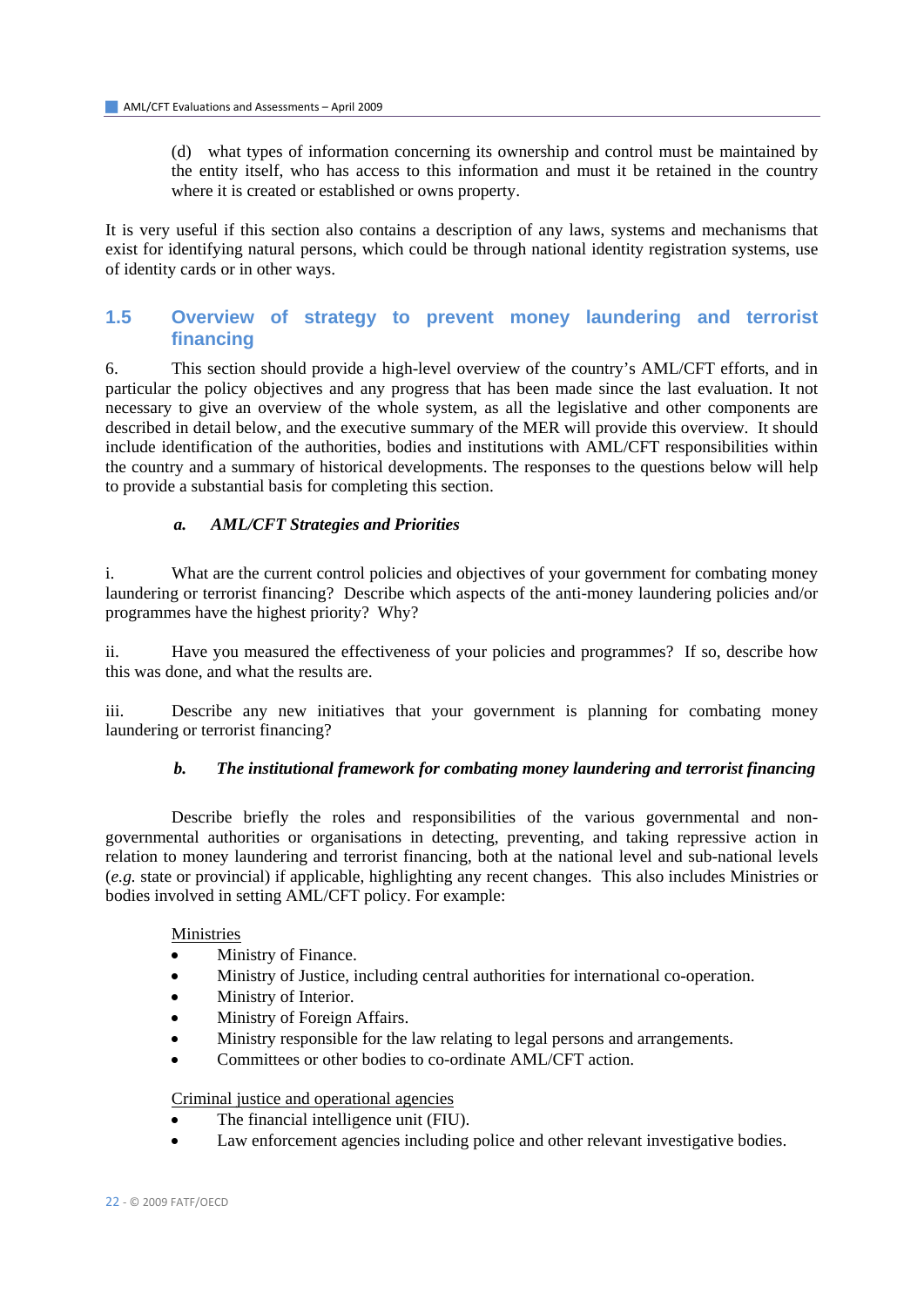- Prosecution authorities including specialised confiscation agencies.
- Customs service.
- If relevant specialised drug agencies, intelligence or security services, tax authorities.
- Task forces or commissions on ML, FT or organised crime.

Financial sector bodies

- Ministries or agencies responsible for licensing, registering or otherwise authorising financial institutions.
- Supervisors of financial institutions, including the supervisors for banking and other credit institutions, insurance, and securities and investment.
- Supervisors or authorities responsible for monitoring and ensuring AML/CFT compliance by other types of financial institutions, in particular bureaux de change and money remittance businesses.
- Exchanges for securities, futures and other traded instruments.
- Central Bank.

#### DNFBP and other matters

- Casino supervisory body.
- Supervisor or other competent authority, or SRO, for DNFBP.
- Self-regulatory organisations (SRO) for professionals such as lawyers and accountants.
- Registry for companies and other legal persons, and for legal arrangements (if applicable).
- Mechanisms relating to non-profit organisations.
- Any other agencies or bodies that may be relevant.

#### *c. Overview of policies and procedures*

Please provide an overview of any policies and procedures that your authorities have adopted in applying a risk-based approach to combating money laundering and terrorist financing. The overview should describe the authorities' overall philosophy towards a risk-based approach (*e.g.* does it form an integral part of its regulatory framework?), and should indicate how the relevant risk assessments are undertaken to help determine the policy and its practical application. Finally, there should be a description of the mechanism by which any permitted variations from the generally applicable standards are promulgated, and what arrangements, if any, are in place to monitor the continuing suitability of the exceptions.

#### *d. Progress since the last mutual evaluation or assessment*

 Where a country has undergone a previous mutual evaluation or detailed assessment, the country should summarise the key findings and/or recommendations that were made in the previous report (a copy of which should be made available to assessors), and set out the measures that the country had taken to address the recommendations in the period up to the date of the on-site visit or immediately thereafter.

## **2. Sections 2 – 7**

In each part of the sections below there is a table setting out all the criteria under the 2004 Methodology. Countries should complete the descriptive component as set out in the table. They may also out provide any additional analysis or commentary that they believe would assist the assessors in carrying out the evaluation.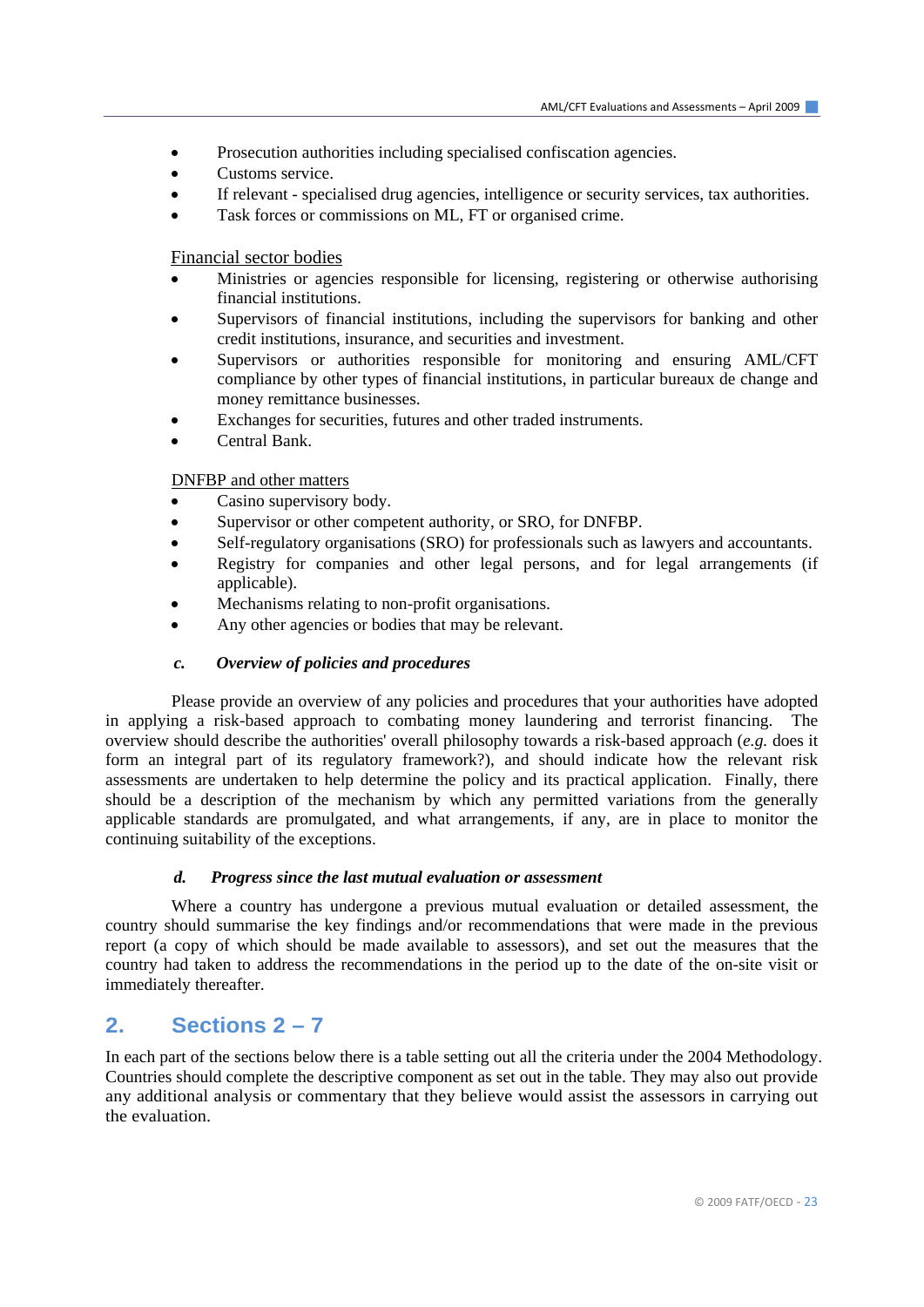Description and Analysis A detailed description of the laws, regulations and other measures currently in place that are relevant to the section and to the Recommendation, including the implementation measures and the results obtained. Countries should also describe measures or changes which are not yet in place, but which are planned - these measures should be clearly delineated from those that are in place at the time of the on-site visit. The description must fully cover all essential criteria set out in the Methodology. Countries should also respond to the questions posed in the additional elements, though the level of detail may vary depending on the issue and the approach that a country has taken. For example, if a country has implemented one of the optional measures set out as an additional element, they should provide an adequate description of the measures taken. Any other relevant measures should also be adequately described. Descriptions should provide citations, quotes or summaries sufficient to describe the relevant elements of the law or other measures. To assist countries ensure that the description of their AML/CFT system covers all the essential criteria and additional elements, the criteria are set out in the questionnaire next to the relevant section of the report. Additional elements (which are not mandatory) and which will not be taken into account in the ratings appear in shaded boxes, as do the example boxes that are contained within the essential criteria. Where statistics are referred to in various parts of the questionnaire (R.32) countries should indicate not only whether they keep such statistics, but should provide the relevant statistics. Countries could also provide any other statistics or data that they consider to be relevant to the effectiveness and efficiency of their system for combating money laundering and terrorist financing.

Authorities may (if they wish) indicate the extent to which they believe they have met the FATF Recommendations and may provide other comments or other supplementary information, such as their analysis of the effectiveness of the measures in place.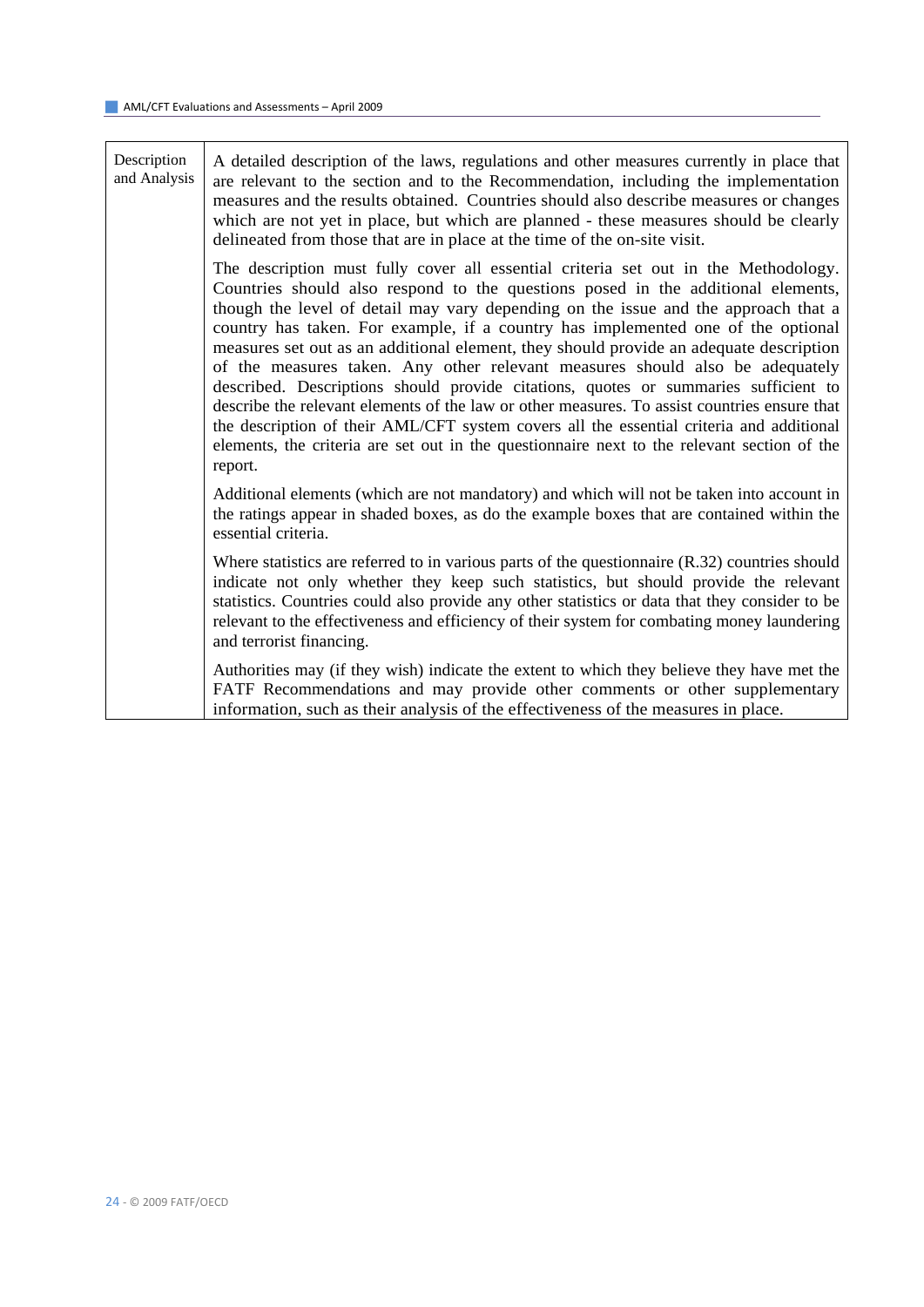## **2 Legal System and Related Institutional Measures**

 *Laws and Regulations* 

## **2.1 Criminalisation of Money Laundering (R.1 & 2)**

## 2.1.1 Description and Analysis $8$

|                                                                                                                                                                                                                                                                                                                                                                                                                             | <b>Recommendations 1 &amp; 2</b> |
|-----------------------------------------------------------------------------------------------------------------------------------------------------------------------------------------------------------------------------------------------------------------------------------------------------------------------------------------------------------------------------------------------------------------------------|----------------------------------|
| General description of laws or other measures, the situation, or context.                                                                                                                                                                                                                                                                                                                                                   |                                  |
| 1.1 Money laundering should be criminalised on the basis of the 1988 UN Convention against Illicit Traffic<br>in Narcotic Drugs and Psychotropic Substances (the Vienna Convention) and the 2000 UN Convention<br>against Transnational Organized Crime (the Palermo Convention) i.e. the physical and material elements<br>of the offence (see Article 3(1)(b)&(c) Vienna Convention and Article 6(1) Palermo Convention). |                                  |
| 1.2 The offence of ML should extend to any type of property, regardless of its value, that directly or<br>indirectly represents the proceeds of crime.                                                                                                                                                                                                                                                                      |                                  |
| 1.2.1 When proving that property is the proceeds of crime it should not be necessary that a person be<br>convicted of a predicate offence <sup>9</sup> .                                                                                                                                                                                                                                                                    |                                  |
| 1.3 The predicate offences for money laundering should cover all serious offences, and countries should<br>seek to extend this to the widest range of predicate offences. At a minimum, predicate offences should<br>include a range of offences in each of the designated categories of offences. Where the designated<br>category is limited to a specific offence, then that offence must be covered.                    |                                  |
| 1.4 Where countries apply a threshold approach or a combined approach that includes a threshold<br>approach <sup>10</sup> , predicate offences should at a minimum comprise all offences:                                                                                                                                                                                                                                   |                                  |
| a) which fall within the category of serious offences under their national law; or                                                                                                                                                                                                                                                                                                                                          |                                  |
| b) which are punishable by a maximum penalty of more than one year's imprisonment; or                                                                                                                                                                                                                                                                                                                                       |                                  |
| c) which are punished by a minimum penalty of more than six months imprisonment (for countries that<br>have a minimum threshold for offences in their legal system).                                                                                                                                                                                                                                                        |                                  |
| Examples of categories of serious offences include: "indictable offences" (as opposed to summary<br>offences), "felonies" (as opposed to misdemeanours); "crimes" (as opposed to délits).                                                                                                                                                                                                                                   |                                  |
| 1.5 Predicate offences for money laundering should extend to conduct that occurred in another country,<br>which constitutes an offence in that country, and which would have constituted a predicate offence had it<br>occurred domestically.                                                                                                                                                                               |                                  |
| 1.6 The offence of money laundering should apply to persons who commit the predicate offence.<br>However, countries may provide that the offence of money laundering does not apply to persons who<br>committed the predicate offence, where this is required by fundamental principles of their domestic law.                                                                                                              |                                  |
| 1.7 There should be appropriate ancillary offences to the offence of money laundering, including<br>association with or conspiracy to commit, attempt, aiding and abetting, facilitating, and counselling the                                                                                                                                                                                                               |                                  |

<span id="page-24-0"></span> $\overline{\mathbf{x}}$ Note to the assessed country and to the assessment team: for all Recommendations, the description and analysis section should include an analysis of effectiveness, and should contain any relevant statistical data.

<span id="page-24-1"></span> $\alpha$  This criterion applies at any stage of the proceedings, including when a decision is being made whether to initiate proceedings.<br>Countries determine the underlying predicate offences for money laundering by reference to (a) all offences,

<span id="page-24-2"></span>or (b) to a threshold linked either to a category of serious offences or to the penalty of imprisonment applicable to the predicate offence (threshold approach), or (c) to a list of predicate offences, or (d) a combination of these approaches.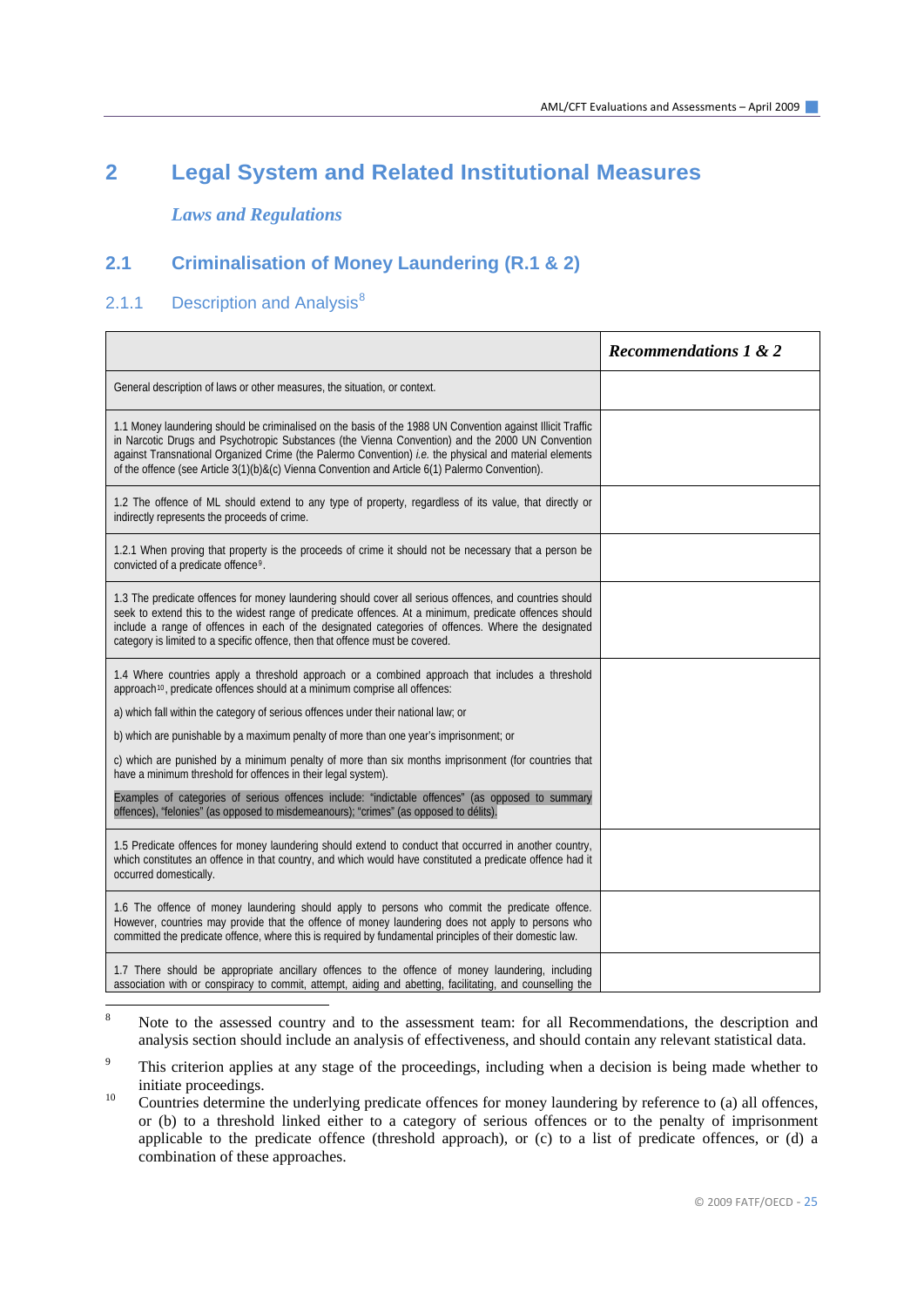$\Gamma$ 

| commission, unless this is not permitted by fundamental principles of domestic law.                                                                                                                                                                                                                              |  |
|------------------------------------------------------------------------------------------------------------------------------------------------------------------------------------------------------------------------------------------------------------------------------------------------------------------|--|
|                                                                                                                                                                                                                                                                                                                  |  |
| <b>Additional elements</b><br>1.8 Where the proceeds of crime are derived from conduct that occurred in another country, which is not<br>an offence in that other country but which would have constituted a predicate offence had it occurred<br>domestically, does this constitute a money laundering offence? |  |
|                                                                                                                                                                                                                                                                                                                  |  |
|                                                                                                                                                                                                                                                                                                                  |  |
|                                                                                                                                                                                                                                                                                                                  |  |

 $\overline{\phantom{0}}$ 

٦

| 2.1 The offence of ML should apply at least to natural persons that knowingly engage in ML activity.                                                                                                                                                   |                                               |
|--------------------------------------------------------------------------------------------------------------------------------------------------------------------------------------------------------------------------------------------------------|-----------------------------------------------|
| 2.2 The law should permit the intentional element of the offence of ML to be inferred from objective factual<br>circumstances.                                                                                                                         |                                               |
| 2.3 Criminal liability for ML should extend to legal persons. Where that is not possible (i.e. due to<br>fundamental principles of domestic law), civil or administrative liability should apply.                                                      |                                               |
| 2.4 Making legal persons subject to criminal liability for ML should not preclude the possibility of parallel<br>criminal, civil or administrative proceedings in countries in which more than one form of liability is<br>available.                  |                                               |
| 2.5 Natural and legal persons should be subject to effective, proportionate and dissuasive criminal, civil or<br>administrative sanctions for ML.                                                                                                      |                                               |
|                                                                                                                                                                                                                                                        | <b>Recommendation 32 (money</b><br>laundering |
|                                                                                                                                                                                                                                                        | investigation/prosecution<br>data)            |
| 32.2 Competent authorities should maintain comprehensive statistics on matters relevant to the<br>effectiveness and efficiency of systems for combating money laundering and terrorist financing. This should<br>include keeping annual statistics on: |                                               |
| (b)(i) ML investigations, prosecutions, and convictions;                                                                                                                                                                                               |                                               |
| If maintained, please provide these statistics                                                                                                                                                                                                         |                                               |
| <b>Additional elements:</b>                                                                                                                                                                                                                            |                                               |
| 32.3: Do competent authorities maintain comprehensive statistics on:                                                                                                                                                                                   |                                               |
| (b) any criminal sanctions applied to persons convicted of ML offences?                                                                                                                                                                                |                                               |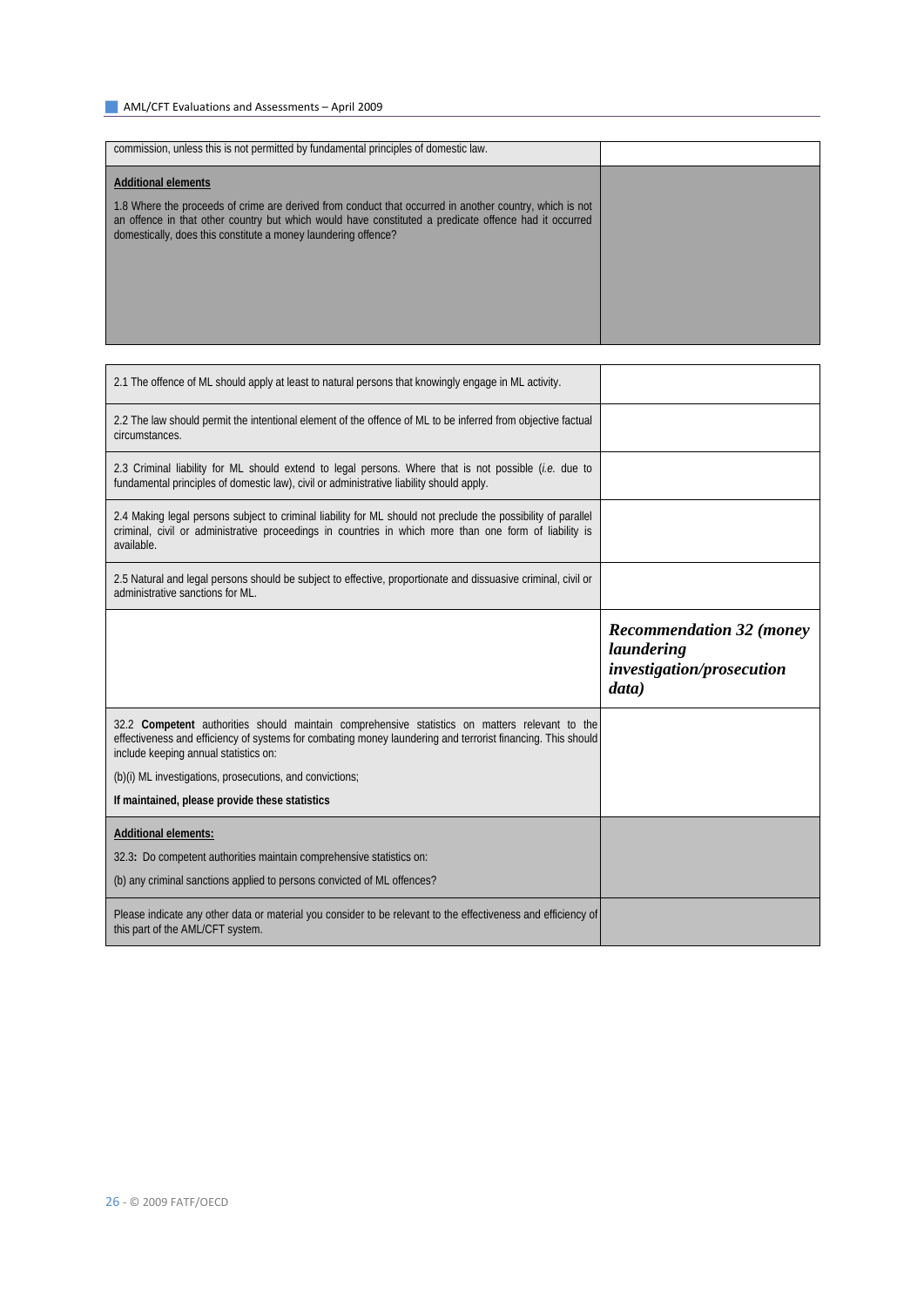## **2.2 Criminalisation of Terrorist Financing (SR.II)**

## 2.2.1 Description and Analysis

|                                                                                                                                                                                                                                                                                                                                                                                                 | <b>Special Recommendation II</b>                                                       |
|-------------------------------------------------------------------------------------------------------------------------------------------------------------------------------------------------------------------------------------------------------------------------------------------------------------------------------------------------------------------------------------------------|----------------------------------------------------------------------------------------|
| General description of laws or other measures, the situation, or context.                                                                                                                                                                                                                                                                                                                       |                                                                                        |
| II.1 Terrorist financing should be criminalised consistent with Article 2 of the Terrorist Financing<br>Convention, and should have the following characteristics:11                                                                                                                                                                                                                            |                                                                                        |
| (a) Terrorist financing offences should extend to any person who wilfully provides or collects funds by any<br>means, directly or indirectly, with the unlawful intention that they should be used or in the knowledge that<br>they are to be used, in full or in part:                                                                                                                         |                                                                                        |
| (i) to carry out a terrorist $act(s)$ ;                                                                                                                                                                                                                                                                                                                                                         |                                                                                        |
| (ii) by a terrorist organisation; or                                                                                                                                                                                                                                                                                                                                                            |                                                                                        |
| (iii) by an individual terrorist.                                                                                                                                                                                                                                                                                                                                                               |                                                                                        |
| (b) Terrorist financing offences should extend to any <i>funds</i> as that term is defined in the TF Convention.<br>This includes funds whether from a legitimate or illegitimate source.                                                                                                                                                                                                       |                                                                                        |
| The Terrorist Financing Convention defines <i>funds</i> as:                                                                                                                                                                                                                                                                                                                                     |                                                                                        |
| assets of every kind, whether tangible or intangible, movable or immovable, however, acquired, and legal"<br>documents or instruments in any form, including electronic or digital, evidencing title to, or interest in, such<br>assets, including, but not limited to, bank credits, travellers cheques, bank cheques, money orders,<br>shares, securities, bonds, drafts, letters of credit." |                                                                                        |
| (c) Terrorist financing offences should not require that the funds: (i) were actually used to carry out or<br>attempt a terrorist $act(s)$ ; or (ii) be linked to a specific terrorist $act(s)$ .                                                                                                                                                                                               |                                                                                        |
| (d) It should also be an offence to attempt to commit the offence of terrorist financing.                                                                                                                                                                                                                                                                                                       |                                                                                        |
| (e) It should also be an offence to engage in any of the types of conduct set out in Article 2(5) of the<br>Terrorist Financing Convention.                                                                                                                                                                                                                                                     |                                                                                        |
| II.2 Terrorist financing offences should be predicate offences for money laundering.                                                                                                                                                                                                                                                                                                            |                                                                                        |
| II.3 Terrorist financing offences should apply, regardless of whether the person alleged to have committed<br>the offence(s) is in the same country or a different country from the one in which the terrorist(s)/terrorist<br>organisation(s) is located or the terrorist act(s) occurred/will occur.                                                                                          |                                                                                        |
| II.4 Countries should ensure that Criteria 2.2 to 2.5 (in R.2) also apply in relation to the offence of FT.                                                                                                                                                                                                                                                                                     |                                                                                        |
|                                                                                                                                                                                                                                                                                                                                                                                                 | <b>Recommendation 32</b><br>(terrorist financing<br>investigation/prosecution<br>data) |
| 32.2 Competent authorities should maintain comprehensive statistics on matters relevant to the<br>effectiveness and efficiency of systems for combating money laundering and terrorist financing. This<br>should include keeping annual statistics on:                                                                                                                                          |                                                                                        |
| (b)(i) FT investigations, prosecutions, and convictions.                                                                                                                                                                                                                                                                                                                                        |                                                                                        |

<span id="page-26-0"></span> $\overline{11}$ <sup>11</sup> Note to assessors: the criminalisation of terrorist financing solely on the basis of aiding and abetting, attempt, or conspiracy does not comply with SRII.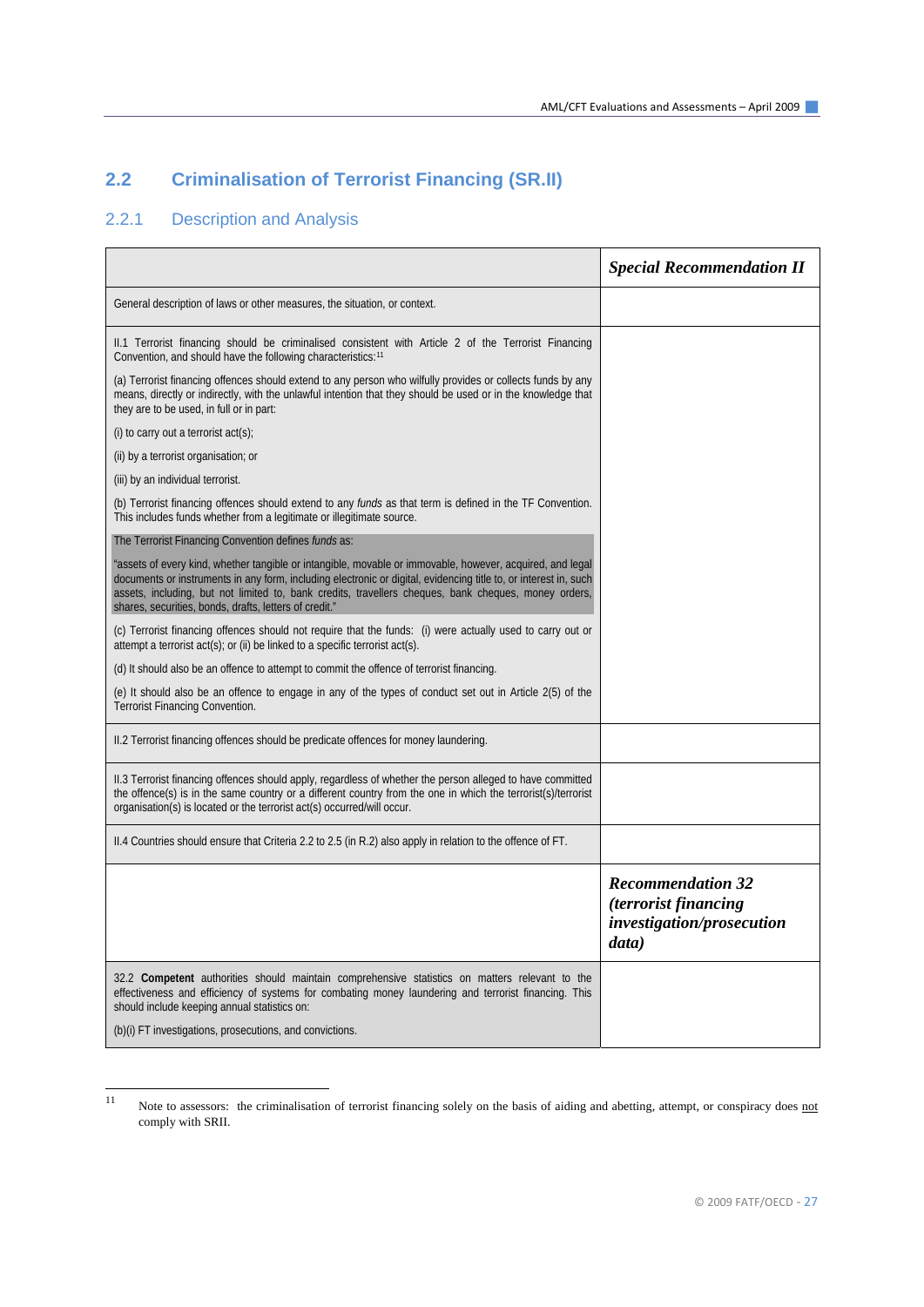| <b>Additional elements:</b>                                                                                                                                   |  |
|---------------------------------------------------------------------------------------------------------------------------------------------------------------|--|
| 32.3 Do competent authorities maintain comprehensive statistics on:                                                                                           |  |
| (b) any criminal sanctions applied to persons convicted of FT offences?                                                                                       |  |
| If maintained, please provide these statistics                                                                                                                |  |
| If you wish please indicate any other data or material you consider to be relevant to the effectiveness and<br>efficiency of this part of the AML/CFT system. |  |

## **2.3 Confiscation, freezing and seizing of proceeds of crime (R.3)**

## 2.3.1 Description and Analysis

|                                                                                                                                                                                                                                                                                                          | <b>Recommendation 3</b> |
|----------------------------------------------------------------------------------------------------------------------------------------------------------------------------------------------------------------------------------------------------------------------------------------------------------|-------------------------|
| General description of laws or other measures, the situation, or context.                                                                                                                                                                                                                                |                         |
| 3.1 Laws should provide for the confiscation of property that has been laundered or which constitutes:                                                                                                                                                                                                   |                         |
| a) proceeds from;<br>b) instrumentalities used in; and<br>c) instrumentalities intended for use in                                                                                                                                                                                                       |                         |
| the commission of any ML, FT or other predicate offences, and property of corresponding value.                                                                                                                                                                                                           |                         |
| 3.1.1 Criterion 3.1 should equally apply:                                                                                                                                                                                                                                                                |                         |
| (a) to property that is derived directly or indirectly from proceeds of crime; including income, profits or<br>other benefits from the proceeds of crime; and                                                                                                                                            |                         |
| (b) subject to criterion 3.5, to all the property referred to above, regardless of whether it is held or owned<br>by a criminal defendant or by a third party.                                                                                                                                           |                         |
| All the property referred to in criteria 3.1 and 3.1.1 above is hereafter referred to as "property subject to<br>confiscation".                                                                                                                                                                          |                         |
| 3.2 Laws and other measures should provide for provisional measures, including the freezing and/or<br>seizing of property, to prevent any dealing, transfer or disposal of property subject to confiscation.                                                                                             |                         |
| 3.3 Laws or measures should allow the initial application to freeze or seize property subject to<br>confiscation to be made ex-parte or without prior notice, unless this is inconsistent with fundamental<br>principles of domestic law.                                                                |                         |
| 3.4 Law enforcement agencies, the FIU or other competent authorities should be given adequate powers<br>to identify and trace property that is, or may become subject to confiscation or is suspected of being the<br>proceeds of crime.                                                                 |                         |
| 3.5 Laws and other measures should provide protection for the rights of bona fide third parties. Such<br>protection should be consistent with the standards provided in the Palermo Convention.                                                                                                          |                         |
| 3.6 There should be authority to take steps to prevent or void actions, whether contractual or otherwise,<br>where the persons involved knew or should have known that as a result of those actions the authorities<br>would be prejudiced in their ability to recover property subject to confiscation. |                         |
| <b>Additional elements</b>                                                                                                                                                                                                                                                                               |                         |
| 3.7 Do laws provide for the confiscation of:                                                                                                                                                                                                                                                             |                         |
| a) The property of organisations that are found to be primarily criminal in nature ( <i>i.e.</i> organisations whose<br>principal function is to perform or assist in the performance of illegal activities)?                                                                                            |                         |
| b) Property subject to confiscation, but without a conviction of any person (civil forfeiture), in addition to<br>the system of confiscation triggered by a criminal conviction?                                                                                                                         |                         |
| c) Property subject to confiscation, and which require an offender to demonstrate the lawful origin of the<br>property?                                                                                                                                                                                  |                         |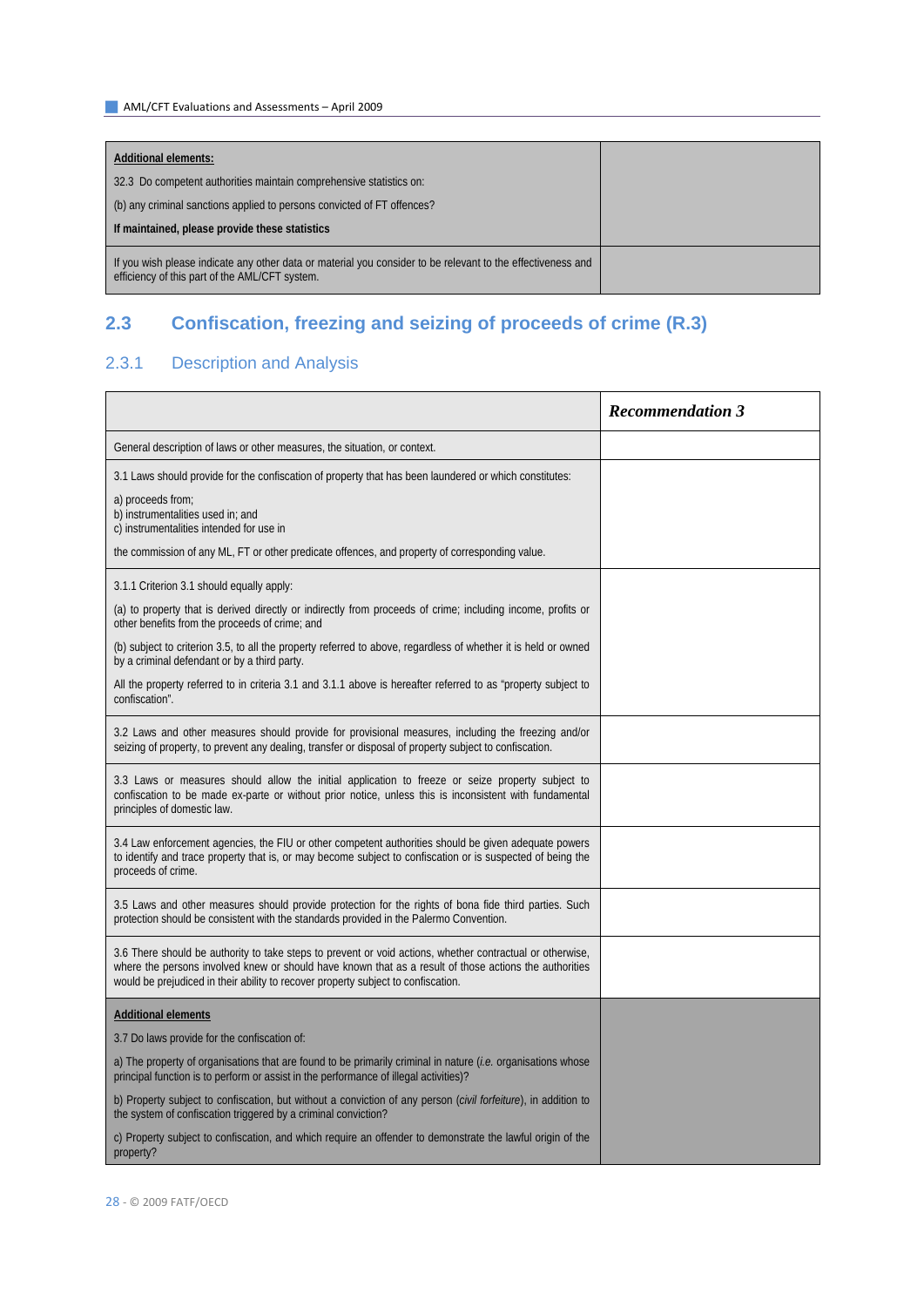|                                                                                                                                                                                                                                                        | <b>Recommendation 32</b><br><i>(confiscation/freezing data)</i> |
|--------------------------------------------------------------------------------------------------------------------------------------------------------------------------------------------------------------------------------------------------------|-----------------------------------------------------------------|
| 32.2 Competent authorities should maintain comprehensive statistics on matters relevant to the<br>effectiveness and efficiency of systems for combating money laundering and terrorist financing. This<br>should include keeping annual statistics on: |                                                                 |
| .                                                                                                                                                                                                                                                      |                                                                 |
| (b)(ii) The number of cases and the amounts of property frozen, seized, and confiscated relating to (i) ML,<br>(ii) FT, and (iii) criminal proceeds;                                                                                                   |                                                                 |
| <b>Additional elements:</b>                                                                                                                                                                                                                            |                                                                 |
| 32.3 Do competent authorities maintain comprehensive statistics on:                                                                                                                                                                                    |                                                                 |
| (d) the number of cases and the amounts of property frozen, seized, and confiscated relating to<br>underlying predicate offences where applicable?                                                                                                     |                                                                 |
| If maintained, please provide these statistics                                                                                                                                                                                                         |                                                                 |
| If you wish please indicate any other data or material you consider to be relevant to the effectiveness and<br>efficiency of this part of the AML/CFT system.                                                                                          |                                                                 |

## **2.4 Freezing of funds used for terrorist financing (SR.III)**

## 2.4.1 Description and Analysis

|                                                                                                                                                                                                                                                                                                                                                                                                                                                                                                                                                                                                                                                                                                                                                                                                                                                                                                                                                                                                                                                                                                                                                                                                                                                                     | <b>Special Recommendation III</b> |
|---------------------------------------------------------------------------------------------------------------------------------------------------------------------------------------------------------------------------------------------------------------------------------------------------------------------------------------------------------------------------------------------------------------------------------------------------------------------------------------------------------------------------------------------------------------------------------------------------------------------------------------------------------------------------------------------------------------------------------------------------------------------------------------------------------------------------------------------------------------------------------------------------------------------------------------------------------------------------------------------------------------------------------------------------------------------------------------------------------------------------------------------------------------------------------------------------------------------------------------------------------------------|-----------------------------------|
| General description of laws or other measures, the situation, or context.                                                                                                                                                                                                                                                                                                                                                                                                                                                                                                                                                                                                                                                                                                                                                                                                                                                                                                                                                                                                                                                                                                                                                                                           |                                   |
| III.1 Countries should have effective laws and procedures to freeze terrorist funds or other assets of<br>persons designated by the United Nations Al-Qaida and Taliban Sanctions Committee in accordance with<br>S/RES/1267(1999). Such freezing should take place without delay and without prior notice to the<br>designated persons involved.                                                                                                                                                                                                                                                                                                                                                                                                                                                                                                                                                                                                                                                                                                                                                                                                                                                                                                                   |                                   |
| S/RES/1267(1999) and its successor resolutions obligate countries to freeze without delay the funds or<br>other assets owned or controlled by Al-Qaida, the Taliban, Usama bin Laden, or persons and entities<br>associated with them as designated by the United Nations Al-Qaida and Taliban Sanctions Committee<br>established pursuant to United Nations Security Council Resolution 1267(1999), including funds derived<br>from funds or other assets owned or controlled, directly or indirectly, by them or by persons acting on their<br>behalf or at their direction, and ensure that neither these nor any other funds or other assets are made<br>available, directly or indirectly, for such persons' benefit, by their nationals or by any person within their<br>territory. The Al-Qaida and Taliban Sanctions Committee is the authority responsible for designating the<br>persons and entities that should have their funds or other assets frozen under S/RES/1267(1999) and its<br>successor resolutions. All countries that are members of the United Nations are obligated by<br>S/RES/1267(1999) and its successor resolutions to freeze the assets of persons and entities so<br>designated by the Al-Qaida and Taliban Sanctions Committee. |                                   |
| III.2 A country should have effective laws and procedures to freeze terrorist funds or other assets of<br>persons designated in the context of S/RES/1373(2001). Such freezing should take place without delay<br>and without prior notice to the designated persons involved.                                                                                                                                                                                                                                                                                                                                                                                                                                                                                                                                                                                                                                                                                                                                                                                                                                                                                                                                                                                      |                                   |
| S/RES/1373(2001) obligates countries to freeze without delay the funds or other assets of persons who<br>commit, or attempt to commit, terrorist acts or participate in or facilitate the commission of terrorist acts; of<br>entities owned or controlled directly or indirectly by such persons; and of persons and entities acting on<br>behalf of, or at the direction of such persons and entities, including funds or other assets derived or<br>generated from property owned or controlled, directly or indirectly, by such persons and associated<br>persons and entities. Each individual country has the authority to designate the persons and entities that<br>should have their funds or other assets frozen. Additionally, to ensure that effective co-operation is<br>developed among countries, countries should examine and give effect to, if appropriate, the actions<br>initiated under the freezing mechanisms of other countries. When (i) a specific notification or<br>communication is sent and (ii) the country receiving the request is satisfied, according to applicable legal<br>principles, that a requested designation is supported by reasonable grounds, or a reasonable basis, to                                              |                                   |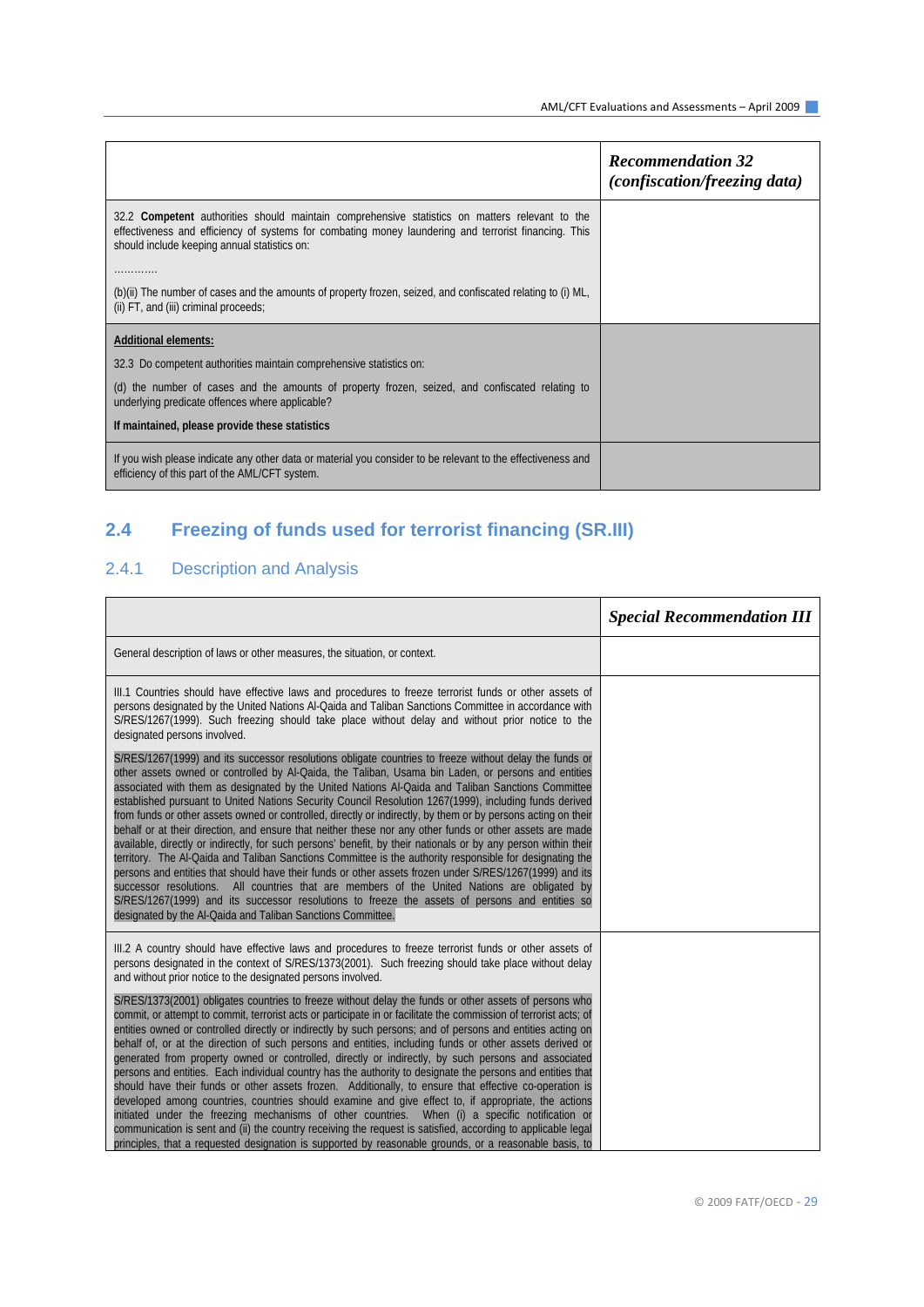| suspect or believe that the proposed designee is a terrorist, one who finances terrorism or a terrorist<br>organisation, the country receiving the request must ensure that the funds or other assets of the<br>designated person are frozen without delay.                                                                                                                                                                                                           |  |
|-----------------------------------------------------------------------------------------------------------------------------------------------------------------------------------------------------------------------------------------------------------------------------------------------------------------------------------------------------------------------------------------------------------------------------------------------------------------------|--|
| III.3 A country should have effective laws and procedures to examine and give effect to, if appropriate, the<br>actions initiated under the freezing mechanisms of other jurisdictions. Such procedures should ensure the<br>prompt determination, according to applicable national legal principles, whether reasonable grounds or a<br>reasonable basis exists to initiate a freezing action and the subsequent freezing of funds or other assets<br>without delay. |  |
| III.4 The freezing actions referred to in Criteria III.1 - III.3 should extend to:                                                                                                                                                                                                                                                                                                                                                                                    |  |
| a) funds or other assets wholly or jointly <sup>12</sup> owned or controlled, directly or indirectly, by designated<br>persons, terrorists, those who finance terrorism or terrorist organisations; and                                                                                                                                                                                                                                                               |  |
| b) funds or other assets derived or generated from funds or other assets owned or controlled directly or<br>indirectly by designated persons, terrorists, those who finance terrorism or terrorist organisations.                                                                                                                                                                                                                                                     |  |
| III.5 Countries should have effective systems for communicating actions taken under the freezing<br>mechanisms referred to in Criteria III.1 - III.3 to the financial sector <sup>13</sup> immediately upon taking such<br>action.                                                                                                                                                                                                                                    |  |
| III.6 Countries should provide clear guidance to financial institutions and other persons or entities that may<br>be holding targeted funds or other assets concerning their obligations in taking action under freezing<br>mechanisms.                                                                                                                                                                                                                               |  |
| III.7 Countries should have effective and publicly-known procedures for considering de-listing requests<br>and for unfreezing the funds or other assets of de-listed persons or entities in a timely manner consistent<br>with international obligations.                                                                                                                                                                                                             |  |
| III.8 Countries should have effective and publicly-known procedures for unfreezing, in a timely manner,<br>the funds or other assets of persons or entities inadvertently affected by a freezing mechanism upon<br>verification that the person or entity is not a designated person.                                                                                                                                                                                 |  |
| III.9 Countries should have appropriate procedures for authorising access to funds or other assets that<br>were frozen pursuant to S/RES/1267(1999) and that have been determined to be necessary for basic<br>expenses, the payment of certain types of fees, expenses and service charges or for extraordinary<br>expenses. These procedures should be in accordance with S/RES/1452(2002).                                                                         |  |
| III.10 Countries should have appropriate procedures through which a person or entity whose funds or<br>other assets have been frozen can challenge that measure with a view to having it reviewed by a court.                                                                                                                                                                                                                                                         |  |
| Freezing, Seizing and Confiscation in other circumstances                                                                                                                                                                                                                                                                                                                                                                                                             |  |
| III.11 Countries should ensure that Criteria 3.1 – 3.4 and Criterion 3.6 (in R.3) also apply in relation to the<br>freezing, seizing and confiscation of terrorist-related funds or other assets in contexts other than those<br>described in Criteria III.1 - III.10.                                                                                                                                                                                                |  |
| General provisions                                                                                                                                                                                                                                                                                                                                                                                                                                                    |  |
| III.12 Laws and other measures should provide protection for the rights of bona fide third parties. Such<br>protection should be consistent with the standards provided in Article 8 of the Terrorist Financing<br>Convention, where applicable.                                                                                                                                                                                                                      |  |
| III.13 Countries should have appropriate measures to monitor effectively the compliance with relevant<br>legislation, rules or regulations governing the obligations under SR III and to impose civil, administrative or<br>criminal sanctions for failure to comply with such legislation, rules or regulations.                                                                                                                                                     |  |

<span id="page-29-0"></span><sup>12</sup> *Jointly* refers to those assets held jointly between or among designated persons, terrorists, those who finance

<span id="page-29-1"></span>terrorism or terrorist organisations on the one hand, and a third party or parties on the other hand.<br><sup>13</sup> For examples of possible mechanisms to communicate actions taken or to be taken to the financial sector and/or the general public, see the FATF Best Practices paper entitled "Freezing of Terrorist Assets – International Best Practices".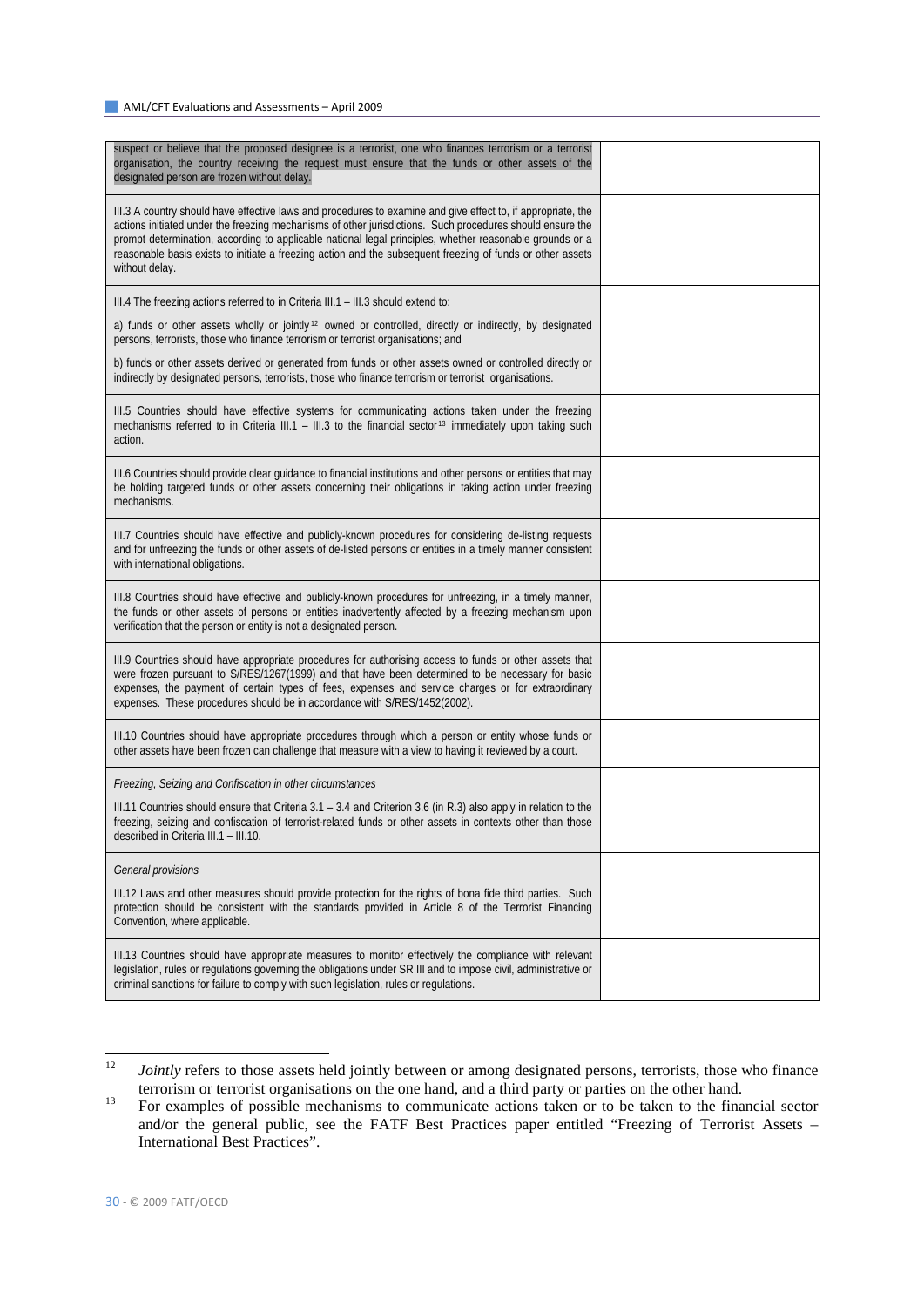| <b>Additional elements</b>                                                                                                                                                                                                                                                                                                                                                                                    |                                                                           |
|---------------------------------------------------------------------------------------------------------------------------------------------------------------------------------------------------------------------------------------------------------------------------------------------------------------------------------------------------------------------------------------------------------------|---------------------------------------------------------------------------|
| III.14 Have the measures set out in the Best Practices Paper for SR.III been implemented?                                                                                                                                                                                                                                                                                                                     |                                                                           |
| III.15 Have the procedures to authorise access to funds or other assets that were frozen pursuant to<br>S/RES/1373(2001) and that have been determined to be necessary for basic expenses, the payment of<br>certain types of fees, expenses and service charges or for extraordinary expenses been implemented?<br>Are these procedures consistent with S/RES/1373(2001) and the spirit of S/RES/1452(2003)? |                                                                           |
|                                                                                                                                                                                                                                                                                                                                                                                                               | <b>Recommendation 32</b><br><i>(terrorist financing freezing</i><br>data) |
| 32.2 Competent authorities should maintain comprehensive statistics on matters relevant to the<br>effectiveness and efficiency of systems for combating money laundering and terrorist financing. This<br>should include keeping annual statistics on:                                                                                                                                                        |                                                                           |
| (iii) Number of persons or entities and the amounts of property frozen pursuant to or under U.N.<br>Resolutions relating to terrorist financing.                                                                                                                                                                                                                                                              |                                                                           |
| If maintained, please provide these statistics                                                                                                                                                                                                                                                                                                                                                                |                                                                           |
| <b>Additional material</b>                                                                                                                                                                                                                                                                                                                                                                                    |                                                                           |
| If you wish please indicate any other data or material you consider to be relevant to the effectiveness and<br>efficiency of this part of the AML/CFT system.                                                                                                                                                                                                                                                 |                                                                           |

## *Authorities*

## **2.5 The Financial Intelligence Unit and its functions (R.26, 30 & 32)**

## 2.5.1 Description and Analysis

|                                                                                                                                                                                                                                                                                                                                                                                    | <b>Recommendation 26</b> |
|------------------------------------------------------------------------------------------------------------------------------------------------------------------------------------------------------------------------------------------------------------------------------------------------------------------------------------------------------------------------------------|--------------------------|
| General description of laws or other measures, the situation, or context.                                                                                                                                                                                                                                                                                                          |                          |
| 26.1 Countries should establish an FIU that serves as a national centre for receiving (and if permitted,<br>requesting), analysing, and disseminating disclosures of STR and other relevant information concerning<br>suspected ML or FT activities. The FIU can be established either as an independent governmental<br>authority or within an existing authority or authorities. |                          |
| 26.2 The FIU or another competent authority should provide financial institutions and other reporting<br>parties with guidance regarding the manner of reporting, including the specification of reporting forms, and<br>the procedures that should be followed when reporting.                                                                                                    |                          |
| 26.3 The FIU should have access, directly or indirectly, on a timely basis to the financial, administrative<br>and law enforcement information that it requires to properly undertake its functions, including the analysis<br>of STR.                                                                                                                                             |                          |
| 26.4 The FIU, either directly or through another competent authority, should be authorised to obtain from<br>reporting parties additional information needed to properly undertake its functions.                                                                                                                                                                                  |                          |
| 26.5 The FIU should be authorised to disseminate financial information to domestic authorities for<br>investigation or action when there are grounds to suspect ML or FT.                                                                                                                                                                                                          |                          |
| 26.6 The FIU should have sufficient operational independence and autonomy to ensure that it is free from<br>undue influence or interference.                                                                                                                                                                                                                                       |                          |
| 26.7 Information held by the FIU should be securely protected and disseminated only in accordance with<br>the law.                                                                                                                                                                                                                                                                 |                          |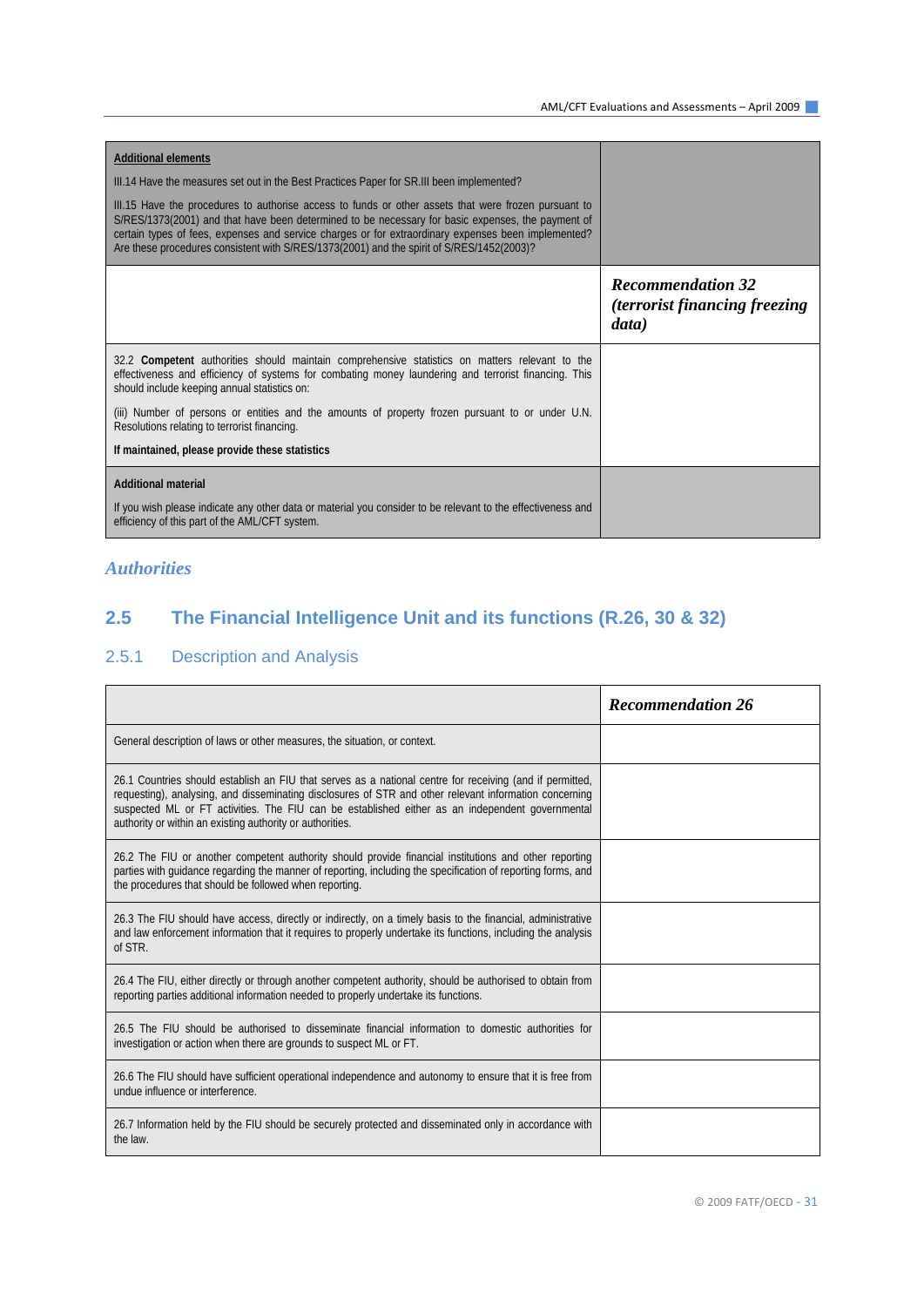| 26.8 The FIU should publicly release periodic reports, and such reports should include statistics,<br>typologies and trends as well as information regarding its activities.                                                                                                                                                                                                                                                                                                                                                                           |                                |
|--------------------------------------------------------------------------------------------------------------------------------------------------------------------------------------------------------------------------------------------------------------------------------------------------------------------------------------------------------------------------------------------------------------------------------------------------------------------------------------------------------------------------------------------------------|--------------------------------|
| 26.9 Where a country has created an FIU, it should consider applying for membership in the Egmont<br>Group.                                                                                                                                                                                                                                                                                                                                                                                                                                            |                                |
| 26.10 Countries should have regard to the Egmont Group Statement of Purpose and its Principles for<br>Information Exchange Between Financial Intelligence Units for Money Laundering Cases (these<br>documents set out important guidance concerning the role and functions of FIUs, and the mechanisms for<br>exchanging information between FIU).                                                                                                                                                                                                    |                                |
|                                                                                                                                                                                                                                                                                                                                                                                                                                                                                                                                                        | <b>Recommendation 30 (FIU)</b> |
| 30.1 FIU only: FIUs, law enforcement and prosecution agencies, supervisors and other competent<br>authorities involved in combating money laundering and terrorist financing should be adequately<br>structured, funded, staffed, and provided with sufficient technical and other resources to fully and<br>effectively perform their functions. Adequate structuring includes the need for sufficient operational<br>independence and autonomy to ensure freedom from undue influence or interference. <sup>14</sup>                                 |                                |
| 30.2 FIU only: Staff of competent authorities should be required to maintain high professional standards,<br>including standards concerning confidentiality, and should be of high integrity and be appropriately skilled.                                                                                                                                                                                                                                                                                                                             |                                |
| 30.3 FIU only: Staff of competent authorities should be provided with adequate and relevant training for<br>combating ML and FT.                                                                                                                                                                                                                                                                                                                                                                                                                       |                                |
| Examples of issues to be covered under adequate and relevant training include: the scope of predicate<br>offences, ML and FT typologies, techniques to investigate and prosecute these offences, techniques for<br>tracing property that is the proceeds of crime or is to be used to finance terrorism, and ensuring that such<br>property is seized, frozen and confiscated, and the techniques to be used by supervisors to ensure that<br>financial institutions are complying with their obligations; the use of information technology and other |                                |
| resources relevant to the execution of their functions. Countries could also provide special training and/or<br>certification for financial investigators for, <i>inter alia</i> , investigations of ML, FT, and the predicate offences.                                                                                                                                                                                                                                                                                                               |                                |
|                                                                                                                                                                                                                                                                                                                                                                                                                                                                                                                                                        | <b>Recommendation 32 (FIU)</b> |
| 32.2 FIU: Competent authorities should maintain comprehensive statistics on matters relevant to the<br>effectiveness and efficiency of systems for combating money laundering and terrorist financing. This<br>should include keeping annual statistics on:                                                                                                                                                                                                                                                                                            |                                |
| (a) suspicious transaction reports, and other reports where appropriate under domestic law, received and<br>disseminated-                                                                                                                                                                                                                                                                                                                                                                                                                              |                                |
| (i) STR received by the FIU, including a breakdown of the type of financial institution, DNFBP, or other<br>business or person making the STR;                                                                                                                                                                                                                                                                                                                                                                                                         |                                |
| (ii) Breakdown of STR analysed and disseminated;                                                                                                                                                                                                                                                                                                                                                                                                                                                                                                       |                                |
| (iii) international wire transfers (It is acceptable if these statistics are kept by another agency).                                                                                                                                                                                                                                                                                                                                                                                                                                                  |                                |
| If maintained, please provide these statistics                                                                                                                                                                                                                                                                                                                                                                                                                                                                                                         |                                |
| <b>Additional elements</b>                                                                                                                                                                                                                                                                                                                                                                                                                                                                                                                             |                                |
| 32.3 FIU only (It is acceptable if this information is kept by other agencies): Do competent<br>authorities maintain comprehensive statistics on:                                                                                                                                                                                                                                                                                                                                                                                                      |                                |
| (a) STR resulting in investigation, prosecution, or convictions for ML, FT or an underlying predicate<br>offence?                                                                                                                                                                                                                                                                                                                                                                                                                                      |                                |

<span id="page-31-0"></span> $14$ If a country's FIU does not comply with the requirement to have sufficient operational independence and autonomy (Criterion 26.6), the country should only be rated down in Recommendation 26.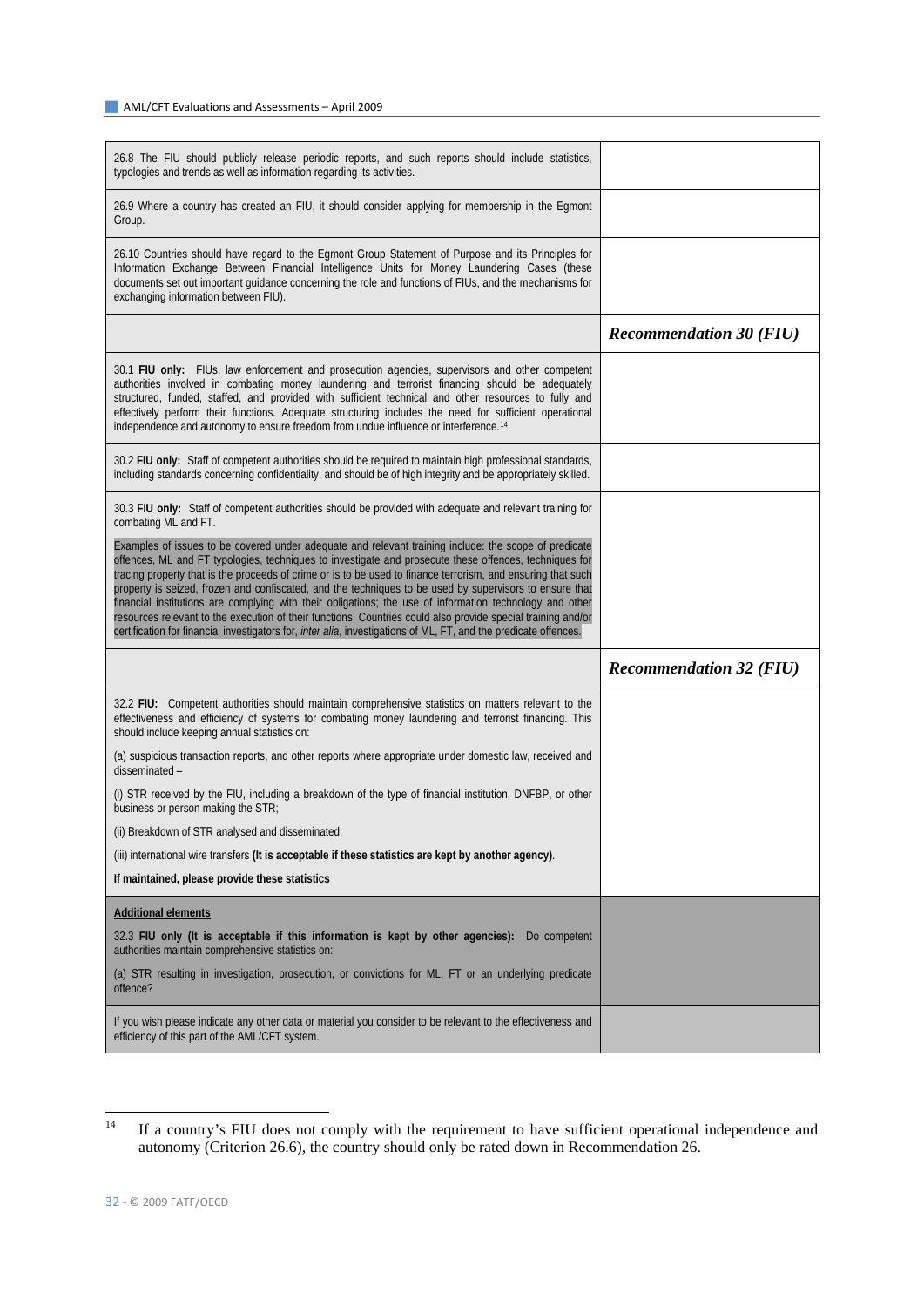## **2.6 Law enforcement, prosecution and other competent authorities – the framework for the investigation and prosecution of offences, and for confiscation and freezing (R.27, 28, 30 & 32)**

## 2.6.1 Description and Analysis

|                                                                                                                                                                                                                                                                                                                                                                                                                                                                                                                                                                                                             | <b>Recommendation 27</b> |
|-------------------------------------------------------------------------------------------------------------------------------------------------------------------------------------------------------------------------------------------------------------------------------------------------------------------------------------------------------------------------------------------------------------------------------------------------------------------------------------------------------------------------------------------------------------------------------------------------------------|--------------------------|
| General description of laws or other measures, the situation, or context.                                                                                                                                                                                                                                                                                                                                                                                                                                                                                                                                   |                          |
| 27.1 There should be designated law enforcement <sup>15</sup> authorities that have responsibility for ensuring that<br>ML and FT offences are properly investigated.                                                                                                                                                                                                                                                                                                                                                                                                                                       |                          |
| 27.2 Countries should consider taking measures, whether legislative or otherwise, that allow competent<br>authorities investigating ML cases to postpone or waive the arrest of suspected persons and/or the<br>seizure of the money for the purpose of identifying persons involved in such activities or for evidence<br>gathering.                                                                                                                                                                                                                                                                       |                          |
| <b>Additional elements</b>                                                                                                                                                                                                                                                                                                                                                                                                                                                                                                                                                                                  |                          |
| 27.3 Are measures in place, whether legislative or otherwise, that provide law enforcement or prosecution<br>authorities with an adequate legal basis for the use of a wide range of special investigative techniques<br>when conducting investigations of ML or FT ( $e.g.$ controlled delivery of the proceeds of crime or funds<br>intended for use in terrorism, undercover operations, etc)?                                                                                                                                                                                                           |                          |
| 27.4 Where special investigative techniques are permitted, are such techniques used when conducting<br>investigations of ML, FT, and underlying predicate offences, and to what extent?                                                                                                                                                                                                                                                                                                                                                                                                                     |                          |
| 27.5 In addition to special investigative techniques, are the following effective mechanisms used?                                                                                                                                                                                                                                                                                                                                                                                                                                                                                                          |                          |
| (a) Permanent or temporary groups specialised in investigating the proceeds of crime (financial<br>investigators)? An important component of the work of such groups or bodies would be focused on the<br>investigation, seizure, freezing and confiscation of the proceeds of crime.                                                                                                                                                                                                                                                                                                                       |                          |
| (b) Co-operative investigations with appropriate competent authorities in other countries, including the use<br>of special investigative techniques, provided that adequate safeguards are in place?                                                                                                                                                                                                                                                                                                                                                                                                        |                          |
| 27.6 Are ML and FT methods, techniques and trends reviewed by law enforcement authorities, the FIU<br>and other competent authorities (as appropriate) on a regular, interagency basis? Are the resulting<br>information, analyses or studies disseminated to law enforcement and FIU staff, as well as staff of other<br>competent authorities?                                                                                                                                                                                                                                                            |                          |
|                                                                                                                                                                                                                                                                                                                                                                                                                                                                                                                                                                                                             | <b>Recommendation 28</b> |
| 28.1 Competent authorities responsible for conducting investigations of ML, FT and other underlying<br>predicate offences should have the powers to be able to:                                                                                                                                                                                                                                                                                                                                                                                                                                             |                          |
| (a) compel production of,                                                                                                                                                                                                                                                                                                                                                                                                                                                                                                                                                                                   |                          |
| (b) search persons or premises for, and                                                                                                                                                                                                                                                                                                                                                                                                                                                                                                                                                                     |                          |
| (c) seize and obtain                                                                                                                                                                                                                                                                                                                                                                                                                                                                                                                                                                                        |                          |
| transaction records, identification data obtained through the CDD process, account files and business<br>correspondence, and other records, documents or information, held or maintained by financial institutions<br>and other businesses or persons. Such powers should be exercised through lawful process (for example,<br>subpoenas, summonses, search and seizure warrants, or court orders) and be available for use in<br>investigations and prosecutions of ML, FT, and other underlying predicate offences, or in related actions<br>e.g. actions to freeze and confiscate the proceeds of crime. |                          |
| 28.2 The competent authorities referred to above should have the powers to be able to take witnesses'<br>statements for use in investigations and prosecutions of ML, FT, and other underlying predicate offences,<br>or in related actions.                                                                                                                                                                                                                                                                                                                                                                |                          |

<span id="page-32-0"></span> $15$ 15 In certain countries, this responsibility also rests with prosecution authorities.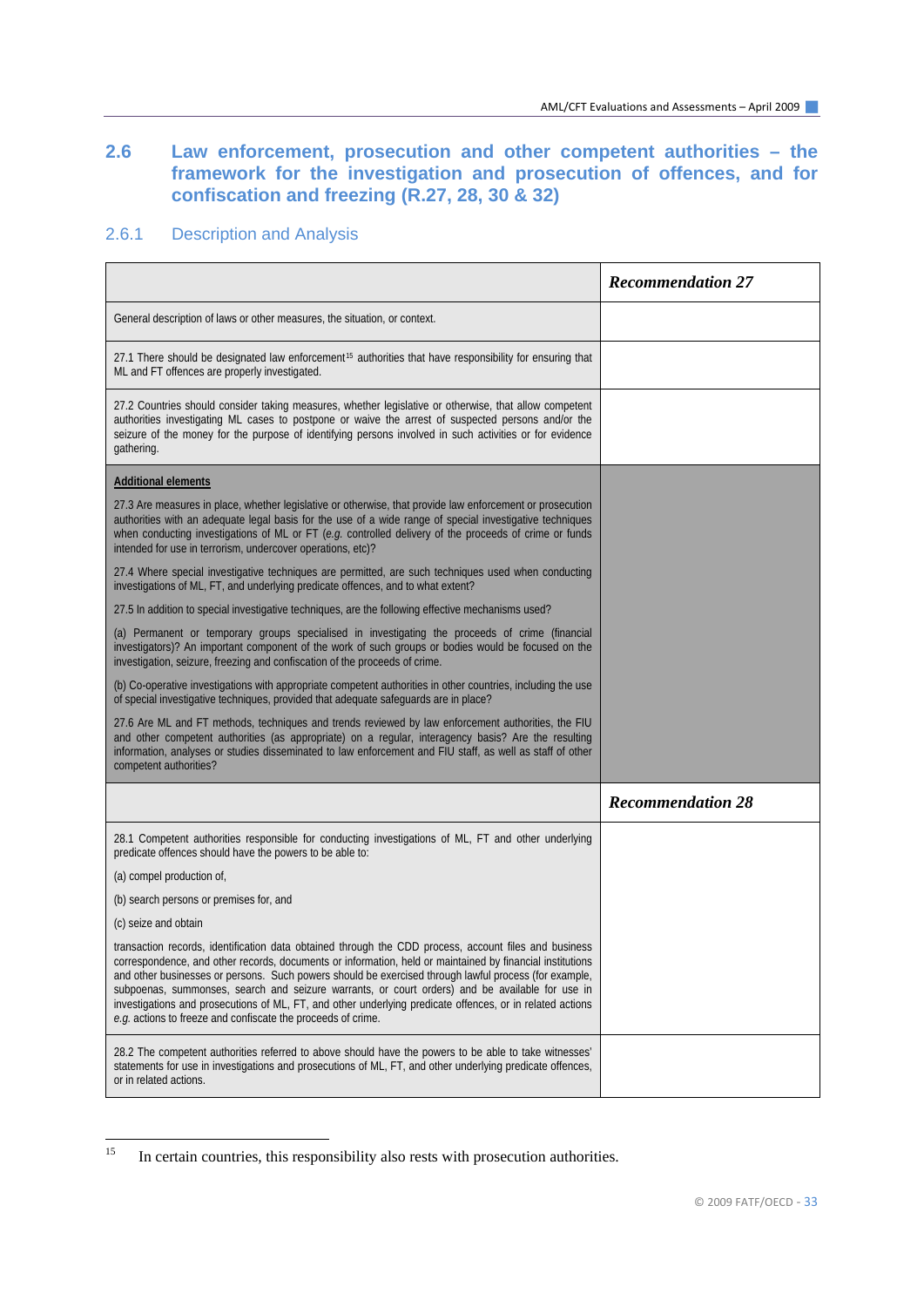|                                                                                                                                                                                                                                                                                                                                                                                                                                                                                                                                                                                                                                                                                                                                                                                                    | <b>Recommendation 30 (Law</b><br>enforcement and prosecution<br><i>authorities only)</i> |
|----------------------------------------------------------------------------------------------------------------------------------------------------------------------------------------------------------------------------------------------------------------------------------------------------------------------------------------------------------------------------------------------------------------------------------------------------------------------------------------------------------------------------------------------------------------------------------------------------------------------------------------------------------------------------------------------------------------------------------------------------------------------------------------------------|------------------------------------------------------------------------------------------|
| 30.1 Law enforcement & prosecution only: FIUs, law enforcement and prosecution agencies,<br>supervisors and other competent authorities involved in combating money laundering and terrorist<br>financing should be adequately structured, funded, staffed, and provided with sufficient technical and<br>other resources to fully and effectively perform their functions. Adequate structuring includes the need for<br>sufficient operational independence and autonomy to ensure freedom from undue influence or<br>interference.                                                                                                                                                                                                                                                              |                                                                                          |
| 30.2 Law enforcement: Staff of competent authorities should be required to maintain high professional<br>standards, including standards concerning confidentiality, and should be of high integrity and be<br>appropriately skilled.                                                                                                                                                                                                                                                                                                                                                                                                                                                                                                                                                               |                                                                                          |
| 30.3 Law enforcement: Staff of competent authorities should be provided with adequate and relevant<br>training for combating ML and FT.                                                                                                                                                                                                                                                                                                                                                                                                                                                                                                                                                                                                                                                            |                                                                                          |
| Examples of issues to be covered under adequate and relevant training include: the scope of predicate<br>offences, ML and FT typologies, techniques to investigate and prosecute these offences, techniques for<br>tracing property that is the proceeds of crime or is to be used to finance terrorism, and ensuring that such<br>property is seized, frozen and confiscated, and the techniques to be used by supervisors to ensure that<br>financial institutions are complying with their obligations; the use of information technology and other<br>resources relevant to the execution of their functions. Countries could also provide special training and/or<br>certification for financial investigators for, <i>inter alia</i> , investigations of ML, FT, and the predicate offences. |                                                                                          |
| <b>Additional elements</b>                                                                                                                                                                                                                                                                                                                                                                                                                                                                                                                                                                                                                                                                                                                                                                         |                                                                                          |
| 30.4 Are special training or educational programmes provided for judges and courts concerning ML and<br>FT offences, and the seizure, freezing and confiscation of property that is the proceeds of crime or is to be<br>used to finance terrorism?                                                                                                                                                                                                                                                                                                                                                                                                                                                                                                                                                |                                                                                          |
| <b>Additional material</b>                                                                                                                                                                                                                                                                                                                                                                                                                                                                                                                                                                                                                                                                                                                                                                         |                                                                                          |
| If you wish please indicate any other data or material you consider to be relevant to the effectiveness and<br>efficiency of this part of the AML/CFT system.                                                                                                                                                                                                                                                                                                                                                                                                                                                                                                                                                                                                                                      |                                                                                          |

## **2.7 Cross Border Declaration or Disclosure (SR.IX)**

## 2.7.1 Description and Analysis**[16](#page-33-0)**

|                                                                                                                                                                                                                                                                                                                                                                                                                                                                                                                                                                                                                | <b>Special Recommendation IX</b> |
|----------------------------------------------------------------------------------------------------------------------------------------------------------------------------------------------------------------------------------------------------------------------------------------------------------------------------------------------------------------------------------------------------------------------------------------------------------------------------------------------------------------------------------------------------------------------------------------------------------------|----------------------------------|
| General description of laws or other measures, the situation, or context.                                                                                                                                                                                                                                                                                                                                                                                                                                                                                                                                      |                                  |
| For a supra-national approach to Special Recommendation IX, the supra-national jurisdiction will require a supra-national assessment to determine<br>jurisdictional compliance and all member jurisdictions should adhere to modified essential criteria (as annotated in italics below). An entity may petition the<br>FATF to be designated as a supra-national jurisdiction for the purposes of and limited to an assessment of its SRIX compliance. Under this approach, the<br>following changes shall also apply to the essential criteria:<br>- Country shall refer to the supra-national jurisdiction. |                                  |

- Cross-border shall refer to movements that cross the external borders of the supra-national jurisdiction.
- Domestic shall refer to matters under the auspices of the supra-national jurisdiction, to include all relevant authorities from all individual member states which comprise a supra-national jurisdiction.
- International shall refer to matters outside the auspices of the supra-national jurisdiction.

Supra-national jurisdiction shall refer to an autonomous entity with its own sovereign rights and legal order independent of its member states, to which both its member states and their nationals and residents are subject, and which includes binding and enforceable legislation on all member states regarding the

<span id="page-33-0"></span> $16$ The description of the system for reporting suspicious transactions in s.3.7 is integrally linked with the description of the FIU in s.2.5, and the two texts need to be complementary and not duplicative.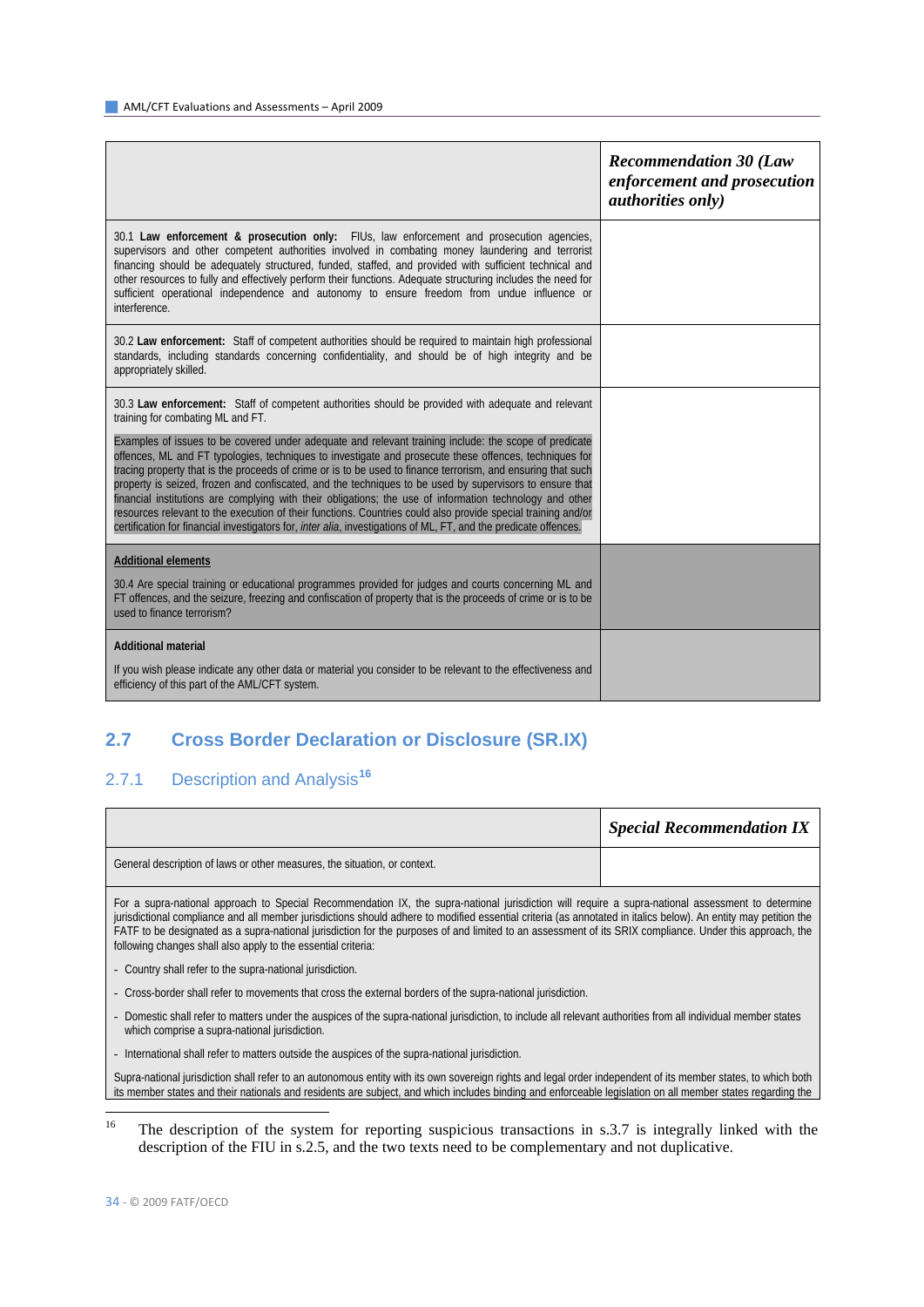| obligatory declaration or disclosure of physical cross-border transportation of currency or bearer negotiable instruments, without prejudice to national<br>legislation                                                                                                                                                                                                     |  |
|-----------------------------------------------------------------------------------------------------------------------------------------------------------------------------------------------------------------------------------------------------------------------------------------------------------------------------------------------------------------------------|--|
| IX.1 To detect the physical cross-border transportation of currency and bearer negotiable instruments that<br>are related to money laundering or terrorist financing, a country should implement one of the following two<br>systems on incoming and outgoing <sup>17</sup> cross-border transportations of currency or bearer negotiable<br>instruments:                   |  |
| (a) A declaration system that has the following characteristics:                                                                                                                                                                                                                                                                                                            |  |
| (i) All persons making a physical cross-border transportation of currency or bearer negotiable instruments<br>that are of a value exceeding a prescribed threshold should be required to submit a truthful declaration to<br>the designated competent authorities; and                                                                                                      |  |
| (ii) The prescribed threshold cannot exceed EUR/USD 15,00018                                                                                                                                                                                                                                                                                                                |  |
| 0R                                                                                                                                                                                                                                                                                                                                                                          |  |
| (b) A disclosure system that has the following characteristics:                                                                                                                                                                                                                                                                                                             |  |
| (i) All persons making a physical cross-border transportation of currency or bearer negotiable instruments<br>should be required to make a truthful disclosure to the designated competent authorities upon request;<br>and                                                                                                                                                 |  |
| (ii) The designated competent authorities should have the authority to make their inquiries on a targeted<br>basis, based on intelligence or suspicion, or on a random basis.                                                                                                                                                                                               |  |
| IX.2 Upon discovery of a false declaration/disclosure of currency or bearer negotiable instruments or a<br>failure to declare/disclose them, designated competent authorities should have the authority to request<br>and obtain further information from the carrier with regard to the origin of the currency or bearer<br>negotiable instruments and their intended use. |  |
| IX.3 The designated competent authorities should be able to stop or restrain currency or bearer<br>negotiable instruments for a reasonable time in order to ascertain whether evidence of money laundering<br>or terrorist financing may be found:                                                                                                                          |  |
| (a) Where there is a suspicion of money laundering or terrorist financing; or                                                                                                                                                                                                                                                                                               |  |
| (b) Where there is a false declaration/disclosure.                                                                                                                                                                                                                                                                                                                          |  |
| IX.4 At a minimum, the amount of currency or bearer negotiable instruments declared/disclosed or<br>otherwise detected, and the identification data of the bearer(s) shall be retained for use by the appropriate<br>authorities in instances when:                                                                                                                         |  |
| (a) A declaration which exceeds the prescribed threshold is made; or                                                                                                                                                                                                                                                                                                        |  |
| (b) Where there is a false declaration/disclosure; or                                                                                                                                                                                                                                                                                                                       |  |
| (c) Where there is a suspicion of money laundering or terrorist financing.                                                                                                                                                                                                                                                                                                  |  |
| For a supra-national approach: The term appropriate authorities must include designated competent<br>authorities for every member state                                                                                                                                                                                                                                     |  |
| IX.5 The information obtained through the processes implemented in Criterion IX.1 should be available to<br>the financial intelligence unit (FIU) either through:                                                                                                                                                                                                           |  |
| A system whereby the FIU is notified about suspicious cross-border transportation incidents; or                                                                                                                                                                                                                                                                             |  |
| By making the declaration/disclosure information directly available to the FIU in some other way.                                                                                                                                                                                                                                                                           |  |
| For a supra-national approach, the information collected through the processes described under a) or b)<br>should be made available to the FIUs of other member states.                                                                                                                                                                                                     |  |
| IX.6 At the domestic level, there should be adequate co-ordination among customs, immigration and other                                                                                                                                                                                                                                                                     |  |

<span id="page-34-0"></span> $\frac{17}{2}$ 17 Countries do not have to use the same type of system for incoming and outgoing cross-border transportation of currency or bearer negotiable instruments.

<span id="page-34-1"></span><sup>&</sup>lt;sup>18</sup> Countries that implement a declaration system should ensure that the prescribed threshold is sufficiently low to meet the objectives of Special Recommendation IX. In any event, the threshold cannot exceed EUR/USD 15,000.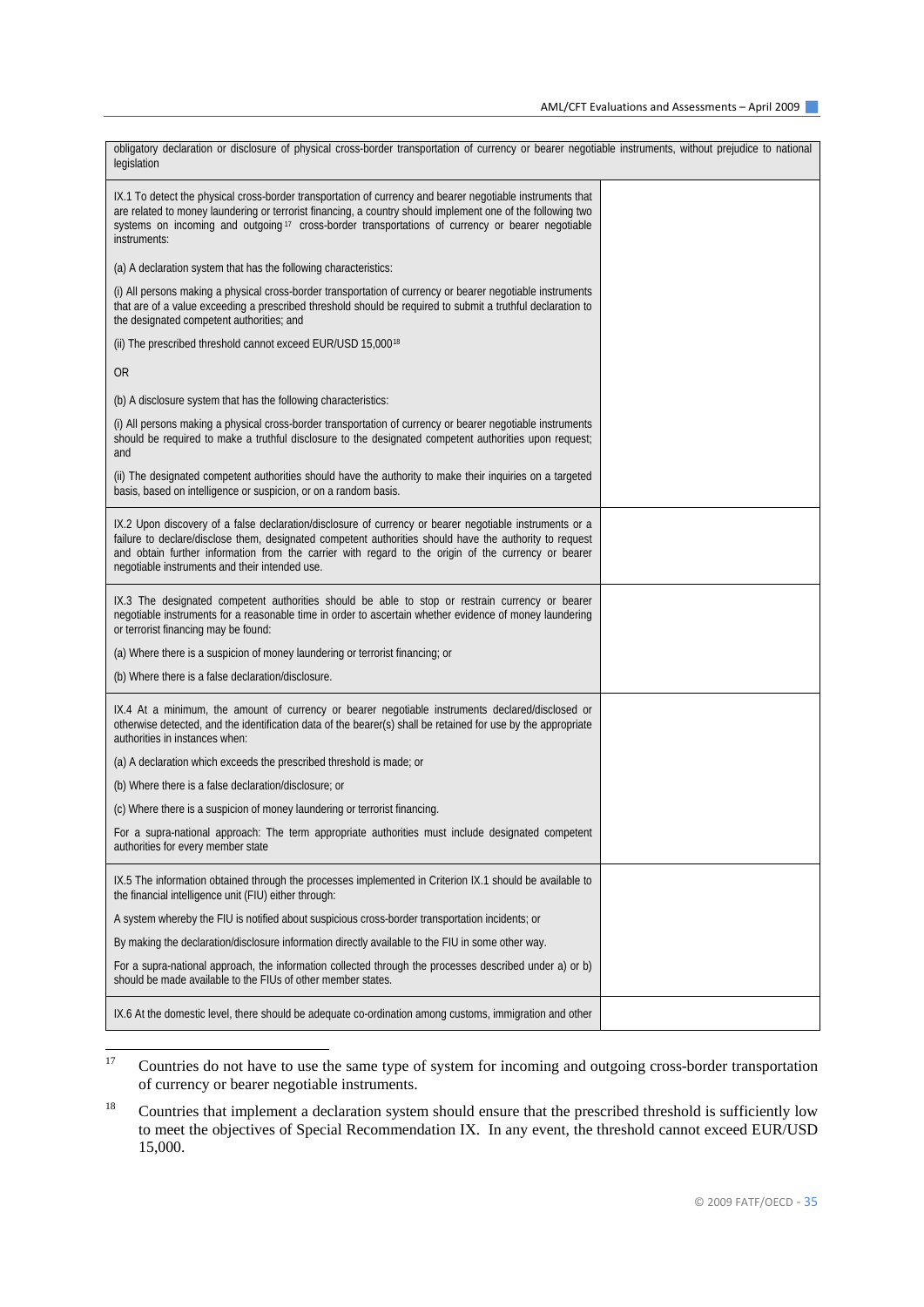| related authorities on issues related to the implementation of Special Recommendation IX.                                                                                                                                                                                                                                                                                                                                                                                                                                                                                                                                                                                           |  |
|-------------------------------------------------------------------------------------------------------------------------------------------------------------------------------------------------------------------------------------------------------------------------------------------------------------------------------------------------------------------------------------------------------------------------------------------------------------------------------------------------------------------------------------------------------------------------------------------------------------------------------------------------------------------------------------|--|
| IX.7 At the international level, countries should allow for the greatest possible measure of co-operation<br>and assistance amongst competent authorities, consistent with the obligations under Recommendations<br>35 to 40 and Special Recommendation V.                                                                                                                                                                                                                                                                                                                                                                                                                          |  |
| Examples of possible measures (drawn from the Best Practices Paper to Special Recommendation IX)<br>include:                                                                                                                                                                                                                                                                                                                                                                                                                                                                                                                                                                        |  |
| . Having co-operation arrangements with other countries which would allow for bilateral customs-to-<br>customs information exchanges between customs and other relevant agencies on cross-border<br>transportation reports and cash seizures.                                                                                                                                                                                                                                                                                                                                                                                                                                       |  |
| . Ensuring that the information recorded pursuant to criterion IX.4 can be shared internationally with<br>foreign competent authorities in appropriate cases.                                                                                                                                                                                                                                                                                                                                                                                                                                                                                                                       |  |
| For a supra-national approach: Regarding co-operation and assistance at the international level, member<br>states' authorities should endeavour to identify the relevant sources of the information requested by third<br>countries' authorities, when it is not possible for the member states' authorities to make this information<br>directly available.                                                                                                                                                                                                                                                                                                                        |  |
| IX.8 Countries should ensure that Criteria 17.1 to 17.4 (in R.17) also apply to persons who make a false<br>declaration or disclosure contrary to the obligations under SR IX.                                                                                                                                                                                                                                                                                                                                                                                                                                                                                                      |  |
| IX.9 Countries should ensure that Criteria 17.1 to 17.4 (in R.17) also apply to persons who are carrying<br>out a physical cross-border transportation of currency or bearer negotiable instruments that are related to<br>terrorist financing or money laundering contrary to the obligations under SR IX.                                                                                                                                                                                                                                                                                                                                                                         |  |
| IX.10 Countries should ensure that Criteria 3.1 to 3.6 (in R.3) also apply in relation to persons who are<br>carrying out a physical cross-border transportation of currency or bearer negotiable instruments that are<br>related to terrorist financing or money laundering.                                                                                                                                                                                                                                                                                                                                                                                                       |  |
| IX.11 Countries should ensure that Criteria III.1 to III.10 (in SR.III) also apply in relation to persons who<br>are carrying out a physical cross-border transportation of currency or bearer negotiable instruments that<br>are related to terrorist financing.                                                                                                                                                                                                                                                                                                                                                                                                                   |  |
| IX.12 If a country discovers an unusual cross-border movement of gold, precious metals or precious<br>stones, it should consider notifying, as appropriate, the Customs Service or other competent authorities of<br>the countries from which these items originated and/or to which they are destined, and should co-operate<br>with a view toward establishing the source, destination, and purpose of the movement of such items and<br>toward the taking of appropriate action.                                                                                                                                                                                                 |  |
| IX.13 Are the systems for reporting cross border transactions subject to strict safeguards to ensure proper<br>use of the information or data that is reported or recorded? For a supra-national approach: Any<br>safeguards implemented for this purpose should not impede information sharing within the supra-national<br>jurisdiction.                                                                                                                                                                                                                                                                                                                                          |  |
| IX. 14 Training, data collection, enforcement (including R.17) and targeting programmes should be<br>developed and applied by all jurisdictions. For a supra-national approach, there should be comparable:<br>(1) training, (2) data collection, (3) enforcement (including R.17) and (4) targeting programmes developed<br>and applied across all member states in order to ensure the equivalent application of this standard.                                                                                                                                                                                                                                                   |  |
| IX.15<br>For a supra-national approach, member states should ensure that all relevant authorities from<br>each member state have access on a timely basis to all supra-national information obtained through the<br>process implemented in Criterion IX.1. Member states should at a minimum ensure that all relevant<br>authorities from each member state have access immediately to all supra-national information related to<br>suspicious cash declarations/disclosures (false or not) or intentional lack of declaration/disclosure. All<br>other supra-national information obtained through the process implemented in Criterion IX.1 should be<br>accessible upon request. |  |
| <b>Additional elements</b>                                                                                                                                                                                                                                                                                                                                                                                                                                                                                                                                                                                                                                                          |  |
| IX.16 Has the country implemented the measures in the Best Practices Paper for SR.IX?                                                                                                                                                                                                                                                                                                                                                                                                                                                                                                                                                                                               |  |
| IX.17 Where systems for reporting the cross border transportation of currency are in place, are the reports<br>maintained in a computerised data base, available to competent authorities for AML/CFT purposes?                                                                                                                                                                                                                                                                                                                                                                                                                                                                     |  |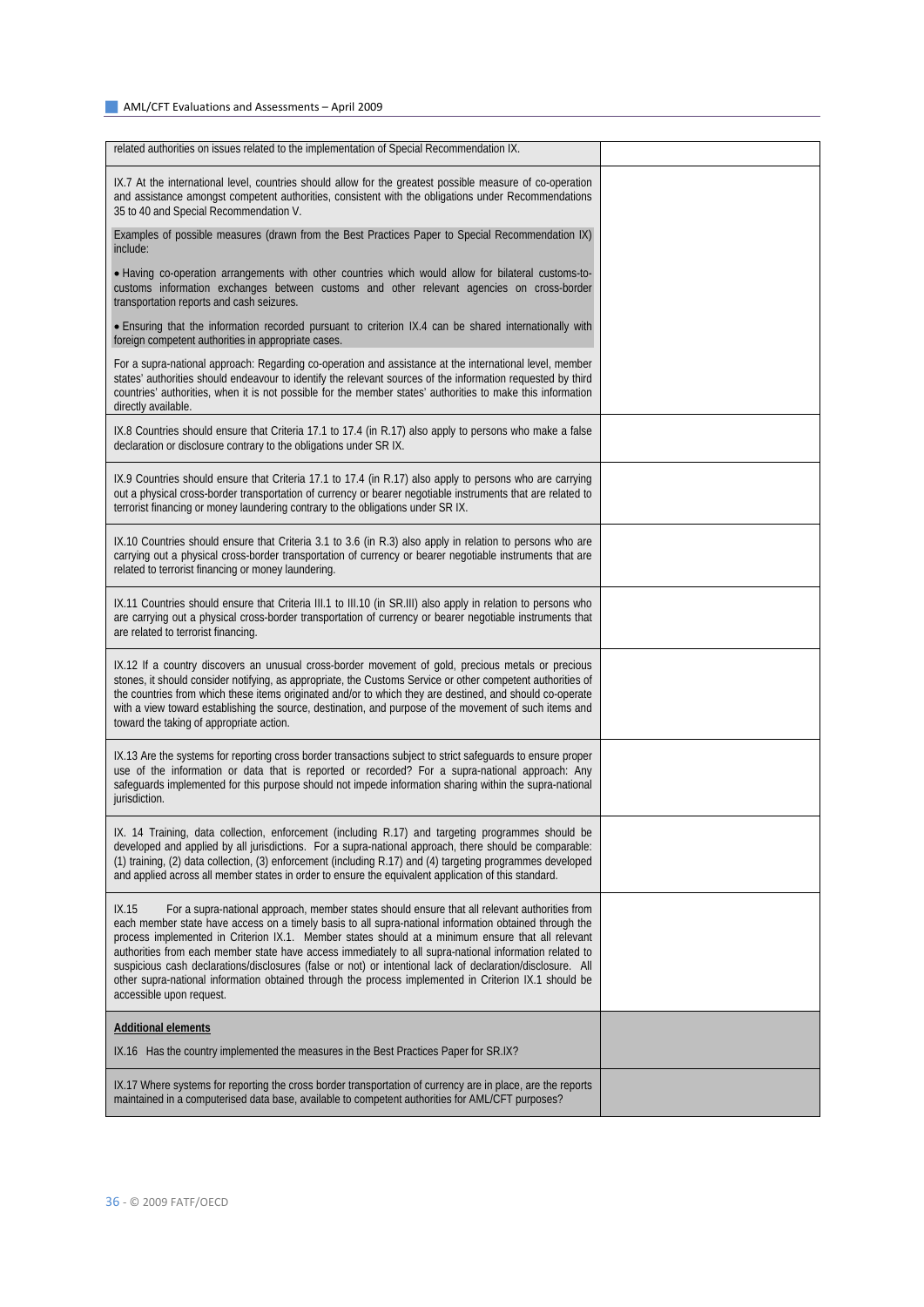|                                                                                                                                                                                                                                                                                                                                                                                                                                                                                                                                                                                                                                                                                                                                                                                            | <b>Recommendation 30</b><br>(Customs authorities <sup>19</sup> ) |
|--------------------------------------------------------------------------------------------------------------------------------------------------------------------------------------------------------------------------------------------------------------------------------------------------------------------------------------------------------------------------------------------------------------------------------------------------------------------------------------------------------------------------------------------------------------------------------------------------------------------------------------------------------------------------------------------------------------------------------------------------------------------------------------------|------------------------------------------------------------------|
| 30.1 Customs authorities only: FIUs, law enforcement and prosecution agencies, supervisors and other<br>competent authorities involved in combating money laundering and terrorist financing should be<br>adequately structured, funded, staffed, and provided with sufficient technical and other resources to fully<br>and effectively perform their functions. Adequate structuring includes the need for sufficient operational<br>independence and autonomy to ensure freedom from undue influence or interference. <sup>20</sup>                                                                                                                                                                                                                                                     |                                                                  |
| 30.2 Customs authorities only: Staff of competent authorities should be required to maintain high<br>professional standards, including standards concerning confidentiality, and should be of high integrity and<br>be appropriately skilled.                                                                                                                                                                                                                                                                                                                                                                                                                                                                                                                                              |                                                                  |
| 30.3 Customs authorities only: Staff of competent authorities should be provided with adequate and<br>relevant training for combating ML and FT.                                                                                                                                                                                                                                                                                                                                                                                                                                                                                                                                                                                                                                           |                                                                  |
| Examples of issues to be covered under adequate and relevant training include: the scope of predicate<br>offences, ML and FT typologies, techniques to investigate and prosecute these offences, techniques for<br>tracing property that is the proceeds of crime or is to be used to finance terrorism, and ensuring that such<br>property is seized, frozen and confiscated, and the techniques to be used by supervisors to ensure that<br>financial institutions are complying with their obligations; the use of information technology and other<br>resources relevant to the execution of their functions. Countries could also provide special training and/or<br>certification for financial investigators for, inter alia, investigations of ML, FT, and the predicate offences. |                                                                  |
|                                                                                                                                                                                                                                                                                                                                                                                                                                                                                                                                                                                                                                                                                                                                                                                            | <b>Recommendation 32</b>                                         |
| 32.2 Competent authorities should maintain comprehensive statistics on matters relevant to the<br>effectiveness and efficiency of systems for combating money laundering and terrorist financing. This should<br>include keeping annual statistics on:                                                                                                                                                                                                                                                                                                                                                                                                                                                                                                                                     |                                                                  |
| (a) suspicious transaction reports, and other reports where appropriate under domestic law, received and<br>disseminated -                                                                                                                                                                                                                                                                                                                                                                                                                                                                                                                                                                                                                                                                 |                                                                  |
| (iii) Reports filed on:  (ii) cross border transportation of currency and bearer negotiable instruments.                                                                                                                                                                                                                                                                                                                                                                                                                                                                                                                                                                                                                                                                                   |                                                                  |
| If maintained, please provide these statistics                                                                                                                                                                                                                                                                                                                                                                                                                                                                                                                                                                                                                                                                                                                                             |                                                                  |
| <b>Additional material</b>                                                                                                                                                                                                                                                                                                                                                                                                                                                                                                                                                                                                                                                                                                                                                                 |                                                                  |
| If you wish please indicate any other data or material you consider to be relevant to the effectiveness and<br>efficiency of this part of the AML/CFT system.                                                                                                                                                                                                                                                                                                                                                                                                                                                                                                                                                                                                                              |                                                                  |

<span id="page-36-0"></span><sup>19</sup> Other competent authorities could include bodies dealing with international co-operation such as a Central Authority, or Customs authorities (in some jurisdictions), or policy ministries.

<span id="page-36-1"></span><sup>&</sup>lt;sup>20</sup> If a country's FIU does not comply with the requirement to have sufficient operational independence and autonomy (Criterion 26.6), the country should only be rated down in Recommendation 26.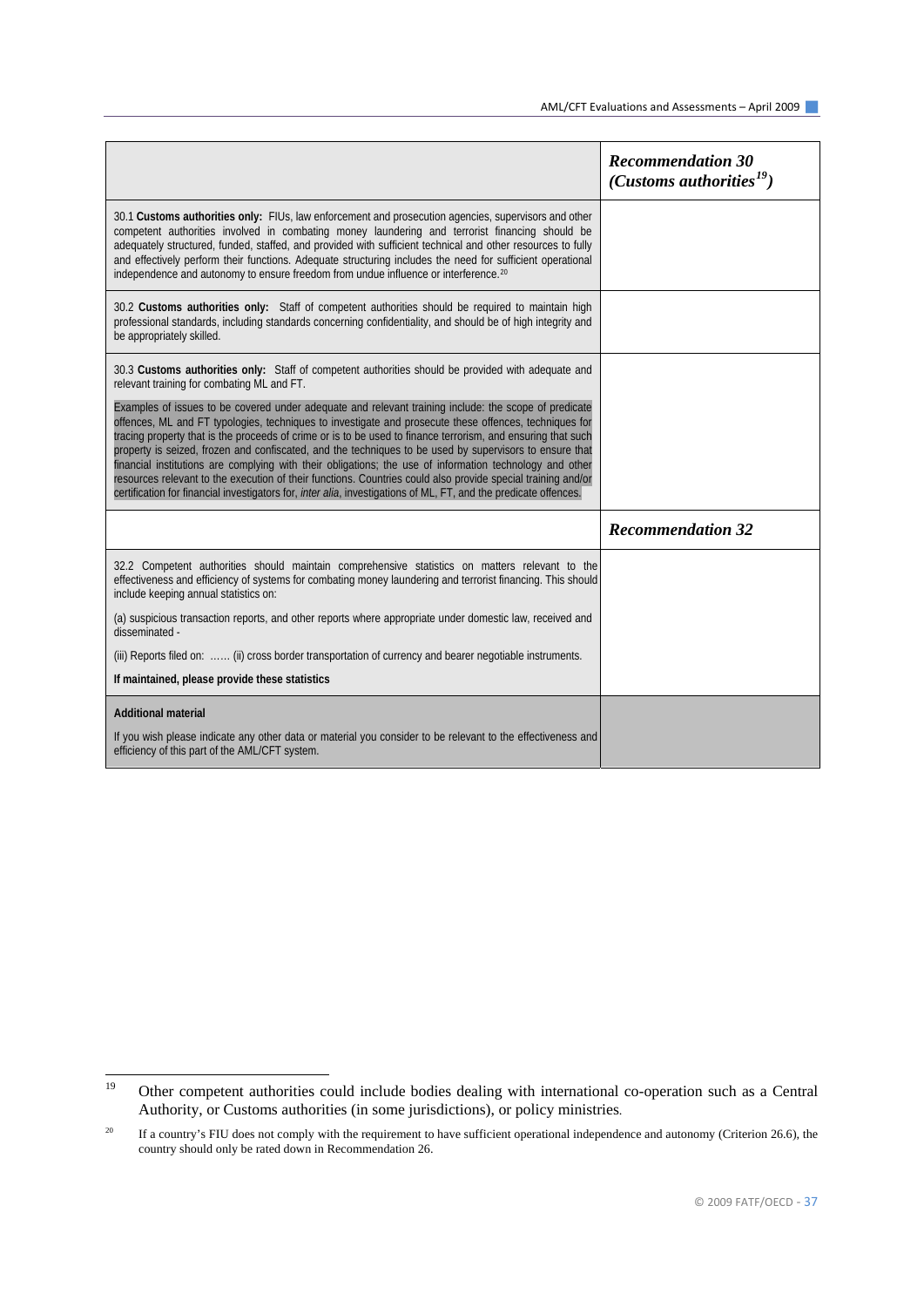## **3. Preventive Measures - Financial Institutions**

Please give a concise overview of the scope of coverage of AML/CFT preventive measures as they apply to the financial sector *i.e.* what sectors are covered and to what extent.

| $\mathbf{D}$<br>horin<br>$+$ $ -$<br>дон |  |
|------------------------------------------|--|
|                                          |  |

 *Customer Due Diligence & Record Keeping* 

### **3.1 Risk of money laundering or terrorist financing**

 *A country may decide not to apply certain AML/CFT requirements, or to reduce or simplify the measures being taken, on the basis that there is a low or little risk of money laundering or terrorist financing. Similarly, as set out in R.5, financial institutions may, in certain circumstances determine the degree of risk attached to particular types of customers, business relationships, transactions or products. In section 3.1 countries should set out the basis upon which they have taken a decision not to apply certain required AML/CFT measures to a particular financial sector. Where there are specific references to risk in individual Recommendations (see Instructions to Assessors) the issue of risk for those Recommendations should be described in the relevant section of the MER i.e. sections 3.2, 3.8, 3.13 and 4.1, 4.4 and 4.5. See AML/CFT Methodology 2004, paragraphs 17-18.* 

| Description |  |
|-------------|--|
|             |  |

### **3.2 Customer due diligence, including enhanced or reduced measures (R.5 to 8)**

#### 3.2.1 Description and Analysis

|                                                                                                                                                                                                                                                                                                                                                                                                                                                                                                                                                                              | <b>Recommendation 5</b> |
|------------------------------------------------------------------------------------------------------------------------------------------------------------------------------------------------------------------------------------------------------------------------------------------------------------------------------------------------------------------------------------------------------------------------------------------------------------------------------------------------------------------------------------------------------------------------------|-------------------------|
| General description of laws or other measures, the situation, or context.                                                                                                                                                                                                                                                                                                                                                                                                                                                                                                    |                         |
| 5.1* Financial institutions should not be permitted to keep anonymous accounts or accounts in fictitious<br>names. Where numbered accounts exist, financial institutions should be required to maintain them in<br>such a way that full compliance can be achieved with the FATF Recommendations. For example, the<br>financial institution should properly identify the customer in accordance with these criteria, and the<br>customer identification records should be available to the AML/CFT compliance officer, other appropriate<br>staff and competent authorities. |                         |
| When CDD is required <sup>21</sup>                                                                                                                                                                                                                                                                                                                                                                                                                                                                                                                                           |                         |
| 5.2* Financial institutions should be required to undertake customer due diligence (CDD) measures when:                                                                                                                                                                                                                                                                                                                                                                                                                                                                      |                         |
| (a) establishing business relations;                                                                                                                                                                                                                                                                                                                                                                                                                                                                                                                                         |                         |
| (b) carrying out occasional transactions above the applicable designated threshold (USD/ $\epsilon$ 15,000). This<br>also includes situations where the transaction is carried out in a single operation or in several operations<br>that appear to be linked;                                                                                                                                                                                                                                                                                                               |                         |

<span id="page-37-0"></span> $21$ 21 Financial institutions do not have to repeatedly perform identification and verification every time that a customer conducts a transaction.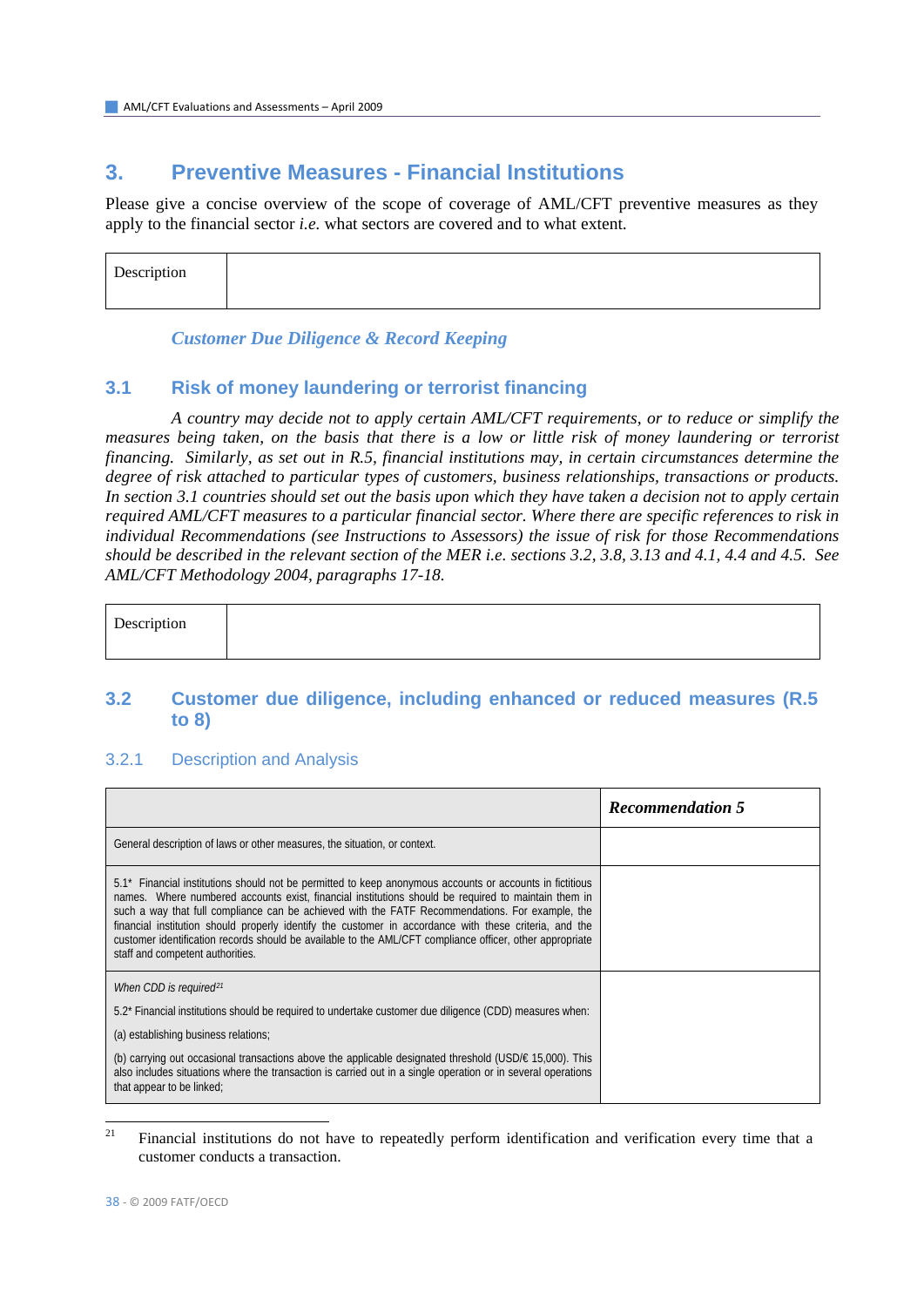| (c) carrying out occasional transactions that are wire transfers in the circumstances covered by the<br>Interpretative Note to SR VII;                                                                                                                                                                                                                                                                 |  |
|--------------------------------------------------------------------------------------------------------------------------------------------------------------------------------------------------------------------------------------------------------------------------------------------------------------------------------------------------------------------------------------------------------|--|
| (d) there is a suspicion of money laundering or terrorist financing, regardless of any exemptions or<br>thresholds that are referred to elsewhere under the FATF Recommendations; or                                                                                                                                                                                                                   |  |
| (e) the financial institution has doubts about the veracity or adequacy of previously obtained customer<br>identification data.                                                                                                                                                                                                                                                                        |  |
| Required CDD measures <sup>22</sup>                                                                                                                                                                                                                                                                                                                                                                    |  |
| 5.3* Financial institutions should be required to identify the customer (whether permanent or occasional,<br>and whether natural or legal persons or legal arrangements) and verify that customer's identity using<br>reliable, independent source documents, data or information (identification data) <sup>23</sup> .                                                                                |  |
| 5.4 For customers that are legal persons or legal arrangements, the financial institution should be required<br>to:                                                                                                                                                                                                                                                                                    |  |
| (a) * verify that any person purporting to act on behalf of the customer is so authorised, and identify and<br>verify the identity of that person; and                                                                                                                                                                                                                                                 |  |
| (b) verify the legal status of the legal person or legal arrangement, e.g. by obtaining proof of incorporation<br>or similar evidence of establishment or existence, and obtain information concerning the customer's<br>name, the names of trustees (for trusts), legal form, address, directors (for legal persons), and provisions<br>regulating the power to bind the legal person or arrangement. |  |
| 5.5* Financial institutions should be required to identify the beneficial owner, and take reasonable<br>measures to verify the identity of the beneficial owner <sup>24</sup> using relevant information or data obtained from a<br>reliable source such that the financial institution is satisfied that it knows who the beneficial owner is.                                                        |  |
| 5.5.1* For all customers, the financial institution should determine whether the customer is acting on<br>behalf of another person, and should then take reasonable steps to obtain sufficient identification data to<br>verify the identity of that other person.                                                                                                                                     |  |
| 5.5.2 For customers that are legal persons or legal arrangements, the financial institution should be<br>required to take reasonable measures to:                                                                                                                                                                                                                                                      |  |
| (a) understand the ownership and control structure of the customer;                                                                                                                                                                                                                                                                                                                                    |  |
| (b) * determine who are the natural persons that ultimately own or control the customer. This includes<br>those persons who exercise ultimate effective control over a legal person or arrangement.                                                                                                                                                                                                    |  |
| Examples of the types of measures that would be normally needed to satisfactorily perform this function<br>include:                                                                                                                                                                                                                                                                                    |  |
| - For companies - identifying the natural persons with a controlling interest and the natural persons who<br>comprise the mind and management of company.                                                                                                                                                                                                                                              |  |
| - For trusts - identifying the settlor, the trustee or person exercising effective control over the trust, and the<br>beneficiaries.                                                                                                                                                                                                                                                                   |  |
| Note to assessors: where the customer or the owner of the controlling interest is a public company that is<br>subject to regulatory disclosure requirements i.e. a public company listed on a recognised stock<br>exchange, it is not necessary to seek to identify and verify the identity of the shareholders of that public<br>company.                                                             |  |
| 5.6 Financial institutions should be required to obtain information on the purpose and intended nature of<br>the business relationship.                                                                                                                                                                                                                                                                |  |
| 5.7* Financial institutions should be required to conduct ongoing due diligence on the business                                                                                                                                                                                                                                                                                                        |  |

<span id="page-38-0"></span><sup>22</sup> 22 The general rule is that customers should be subject to the full range of CDD measures. However, there are circumstances in which it would be reasonable for a country to allow its financial institutions to apply the

<span id="page-38-1"></span>extent of the CDD measures on a risk sensitive basis.<br><sup>23</sup> Examples of the types of customer information that could be obtained, and the identification data that could be used to verify that information is set out in the paper entitled General Guide to Account Opening and

<span id="page-38-2"></span>Customer Identification issued by the Basel Committee's Working Group on Cross Border Banking. 24 For life and other investment linked insurance, the beneficiary under the policy must also be identified and verified. See criteria 5.14 concerning the timing of such measures.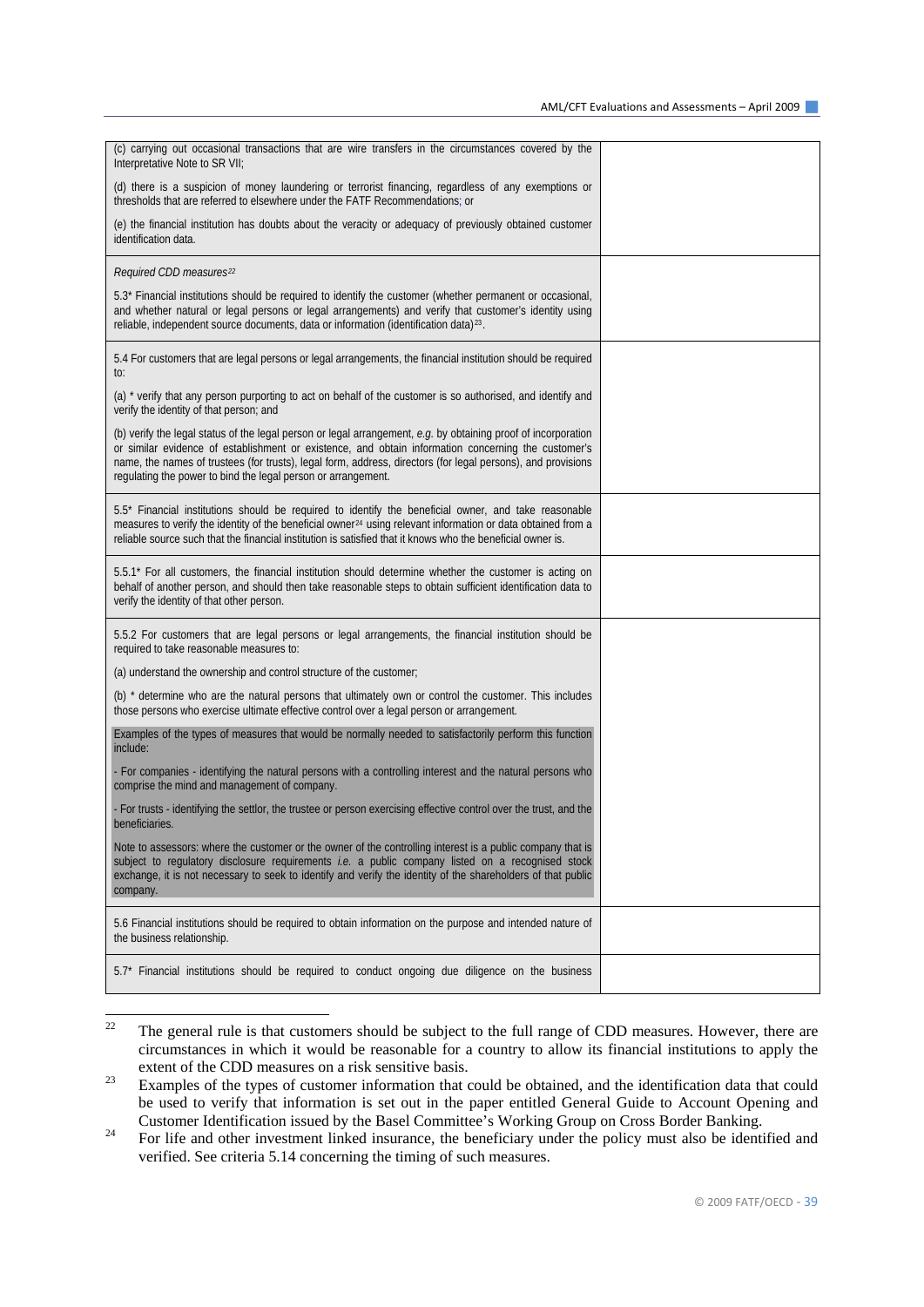| relationship.                                                                                                                                                                                                                                                                                                                                                                                                                                                                                                                                                                                                                                                                                                                                                                                                                         |  |
|---------------------------------------------------------------------------------------------------------------------------------------------------------------------------------------------------------------------------------------------------------------------------------------------------------------------------------------------------------------------------------------------------------------------------------------------------------------------------------------------------------------------------------------------------------------------------------------------------------------------------------------------------------------------------------------------------------------------------------------------------------------------------------------------------------------------------------------|--|
| 5.7.1 Ongoing due diligence should include scrutiny of transactions undertaken throughout the course of<br>that relationship to ensure that the transactions being conducted are consistent with the institution's<br>knowledge of the customer, their business and risk profile, and where necessary, the source of funds.                                                                                                                                                                                                                                                                                                                                                                                                                                                                                                           |  |
| 5.7.2 Financial institutions should be required to ensure that documents, data or information collected<br>under the CDD process is kept up-to-date and relevant by undertaking reviews of existing records,<br>particularly for higher risk categories of customers or business relationships.                                                                                                                                                                                                                                                                                                                                                                                                                                                                                                                                       |  |
| <u>Risk</u>                                                                                                                                                                                                                                                                                                                                                                                                                                                                                                                                                                                                                                                                                                                                                                                                                           |  |
| 5.8 Financial institutions should be required to perform enhanced due diligence for higher risk categories<br>of customer, business relationship or transaction.                                                                                                                                                                                                                                                                                                                                                                                                                                                                                                                                                                                                                                                                      |  |
| Examples of higher risk categories (which are derived from the Basel CDD Paper) may include <sup>25</sup>                                                                                                                                                                                                                                                                                                                                                                                                                                                                                                                                                                                                                                                                                                                             |  |
| a) Non-resident customers,                                                                                                                                                                                                                                                                                                                                                                                                                                                                                                                                                                                                                                                                                                                                                                                                            |  |
| b) Private banking,                                                                                                                                                                                                                                                                                                                                                                                                                                                                                                                                                                                                                                                                                                                                                                                                                   |  |
| c) Legal persons or arrangements such as trusts that are personal assets holding vehicles,                                                                                                                                                                                                                                                                                                                                                                                                                                                                                                                                                                                                                                                                                                                                            |  |
| d) Companies that have nominee shareholders or shares in bearer form.                                                                                                                                                                                                                                                                                                                                                                                                                                                                                                                                                                                                                                                                                                                                                                 |  |
| Types of enhanced due diligence measures may include those set out in Recommendation 6.                                                                                                                                                                                                                                                                                                                                                                                                                                                                                                                                                                                                                                                                                                                                               |  |
| 5.9 Where there are low risks, countries may decide that financial institutions can apply reduced or<br>simplified measures. The general rule is that customers must be subject to the full range of CDD<br>measures, including the requirement to identify the beneficial owner. Nevertheless there are<br>circumstances where the risk of money laundering or terrorist financing is lower, where information on the<br>identity of the customer and the beneficial owner of a customer is publicly available, or where adequate<br>checks and controls exist elsewhere in national systems. In such circumstances it could be reasonable for<br>a country to allow its financial institutions to apply simplified or reduced CDD measures when identifying<br>and verifying the identity of the customer and the beneficial owner. |  |
| Examples of customers, transactions or products where the risk may be lower <sup>26</sup> could include:                                                                                                                                                                                                                                                                                                                                                                                                                                                                                                                                                                                                                                                                                                                              |  |
| a) Financial institutions – provided that they are subject to requirements to combat money laundering and<br>terrorist financing consistent with the FATF Recommendations and are supervised for compliance with<br>those requirements.                                                                                                                                                                                                                                                                                                                                                                                                                                                                                                                                                                                               |  |
| b) Public companies that are subject to regulatory disclosure requirements. This refers to companies that<br>are listed on a stock exchange or similar situations.                                                                                                                                                                                                                                                                                                                                                                                                                                                                                                                                                                                                                                                                    |  |
| c) Government administrations or enterprises.                                                                                                                                                                                                                                                                                                                                                                                                                                                                                                                                                                                                                                                                                                                                                                                         |  |
| d) Life insurance policies where the annual premium is no more than $USD/\epsilon$ 1000 or a single premium of<br>no more than USD/€2500.                                                                                                                                                                                                                                                                                                                                                                                                                                                                                                                                                                                                                                                                                             |  |
| e) Insurance policies for pension schemes if there is no surrender clause and the policy cannot be used<br>as collateral.                                                                                                                                                                                                                                                                                                                                                                                                                                                                                                                                                                                                                                                                                                             |  |
| f) A pension, superannuation or similar scheme that provides retirement benefits to employees, where<br>contributions are made by way of deduction from wages and the scheme rules do not permit the<br>assignment of a member's interest under the scheme.                                                                                                                                                                                                                                                                                                                                                                                                                                                                                                                                                                           |  |
| g) Beneficial owners of pooled accounts held by DNFBP provided that they are subject to requirements to<br>combat money laundering and terrorist financing consistent with the FATF Recommendations and are<br>subject to effective systems for monitoring and ensuring compliance with those requirements.                                                                                                                                                                                                                                                                                                                                                                                                                                                                                                                           |  |
| 5.10 Where financial institutions are permitted to apply simplified or reduced CDD measures to customers<br>resident in another country, this should be limited to countries that the original country is satisfied are in<br>compliance with and have effectively implemented the FATF Recommendations.                                                                                                                                                                                                                                                                                                                                                                                                                                                                                                                              |  |

<span id="page-39-0"></span> $25$ Other examples of higher risk are included in Recommendations 6 and 7.

<span id="page-39-1"></span><sup>&</sup>lt;sup>26</sup> Assessors should determine in each case whether the risks are lower having regard to the type of customer, product or transaction, or the location of the customer.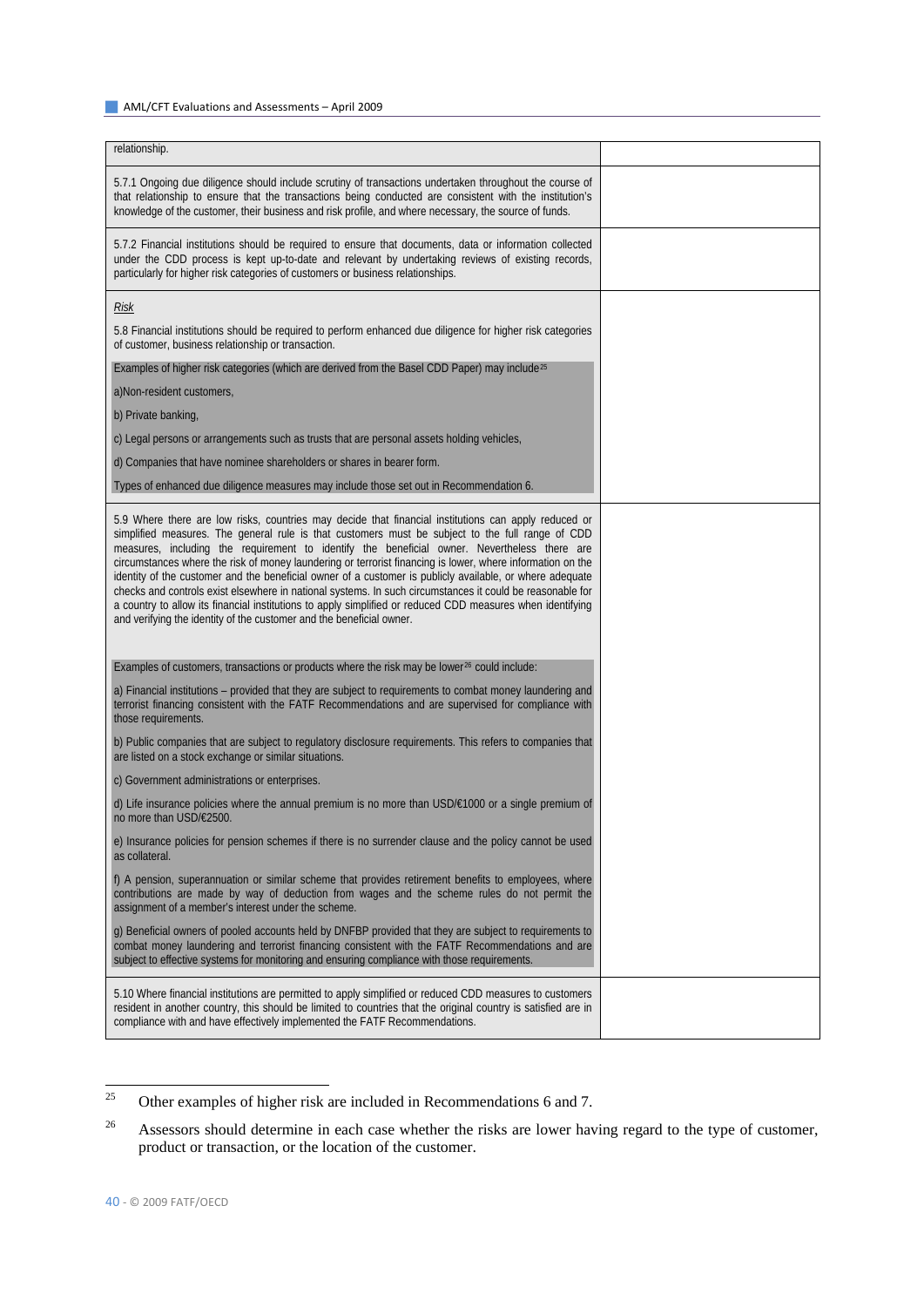| 5.11 Simplified CDD measures are not acceptable whenever there is suspicion of money laundering or<br>terrorist financing or specific higher risk scenarios apply.                                                                                                                                                                                                                                                                                                                                                              |  |
|---------------------------------------------------------------------------------------------------------------------------------------------------------------------------------------------------------------------------------------------------------------------------------------------------------------------------------------------------------------------------------------------------------------------------------------------------------------------------------------------------------------------------------|--|
| 5.12 Where financial institutions are permitted to determine the extent of the CDD measures on a risk<br>sensitive basis, this should be consistent with guidelines issued by the competent authorities.                                                                                                                                                                                                                                                                                                                        |  |
| Timing of verification                                                                                                                                                                                                                                                                                                                                                                                                                                                                                                          |  |
| 5.13 Financial institutions should be required to verify the identity of the customer and beneficial owner<br>before or during the course of establishing a business relationship or conducting transactions for<br>occasional customers.                                                                                                                                                                                                                                                                                       |  |
| 5.14 Countries may permit financial institutions to complete the verification of the identity of the customer<br>and beneficial owner following the establishment of the business relationship, provided that:                                                                                                                                                                                                                                                                                                                  |  |
| a) This occurs as soon as reasonably practicable.                                                                                                                                                                                                                                                                                                                                                                                                                                                                               |  |
| b) This is essential not to interrupt the normal conduct of business.                                                                                                                                                                                                                                                                                                                                                                                                                                                           |  |
| c) The money laundering risks are effectively managed.                                                                                                                                                                                                                                                                                                                                                                                                                                                                          |  |
|                                                                                                                                                                                                                                                                                                                                                                                                                                                                                                                                 |  |
| Examples of situations where it may be essential not to interrupt the normal conduct of business are:                                                                                                                                                                                                                                                                                                                                                                                                                           |  |
| - Non face-to-face business.                                                                                                                                                                                                                                                                                                                                                                                                                                                                                                    |  |
| Securities transactions. In the securities industry, companies and intermediaries may be required to<br>perform transactions very rapidly, according to the market conditions at the time the customer is<br>contacting them, and the performance of the transaction may be required before verification of identity is<br>completed.                                                                                                                                                                                           |  |
| Life insurance business – in relation to identification and verification of the beneficiary under the policy.<br>This may take place after the business relationship with the policyholder is established, but in all such<br>cases, identification and verification should occur at or before the time of payout or the time when the<br>beneficiary intends to exercise vested rights under the policy.                                                                                                                       |  |
| 5.14.1 Where a customer is permitted to utilise the business relationship prior to verification, financial<br>institutions should be required to adopt risk management procedures concerning the conditions under<br>which this may occur. These procedures should include a set of measures such as a limitation of the<br>number, types and/or amount of transactions that can be performed and the monitoring of large or<br>complex transactions being carried out outside of expected norms for that type of relationship. |  |
| Failure to satisfactorily complete CDD                                                                                                                                                                                                                                                                                                                                                                                                                                                                                          |  |
| 5.15 Where the financial institution is unable to comply with Criteria 5.3 to 5.5 above:                                                                                                                                                                                                                                                                                                                                                                                                                                        |  |
| a) it should not be permitted to open the account, commence business relations or perform the<br>transaction;                                                                                                                                                                                                                                                                                                                                                                                                                   |  |
| b) it should consider making a suspicious transaction report.                                                                                                                                                                                                                                                                                                                                                                                                                                                                   |  |
| 5.16 Where the financial institution has already commenced the business relationship e.g. when Criteria<br>5.2(e), 5.14 or 5.17 apply, and the financial institution is unable to comply with Criteria 5.3 to 5.5 above it<br>should be required to terminate the business relationship and to consider making a suspicious transaction<br>report.                                                                                                                                                                              |  |
| <b>Existing customers</b>                                                                                                                                                                                                                                                                                                                                                                                                                                                                                                       |  |
| 5.17 Financial institutions should be required to apply CDD requirements to existing customers <sup>27</sup> on the<br>basis of materiality and risk and to conduct due diligence on such existing relationships at appropriate<br>times.                                                                                                                                                                                                                                                                                       |  |
| For financial institutions engaged in banking business (and for other financial institutions where relevant) -<br>examples of when it may otherwise be an appropriate time to do so is when: (a) a transaction of<br>significance takes place, (b) customer documentation standards change substantially, (c) there is a<br>material change in the way that the account is operated, (d) the institution becomes aware that it lacks<br>sufficient information about an existing customer.                                      |  |

<span id="page-40-0"></span> $\overline{27}$ Existing customers as at the date that the national requirements are brought into force.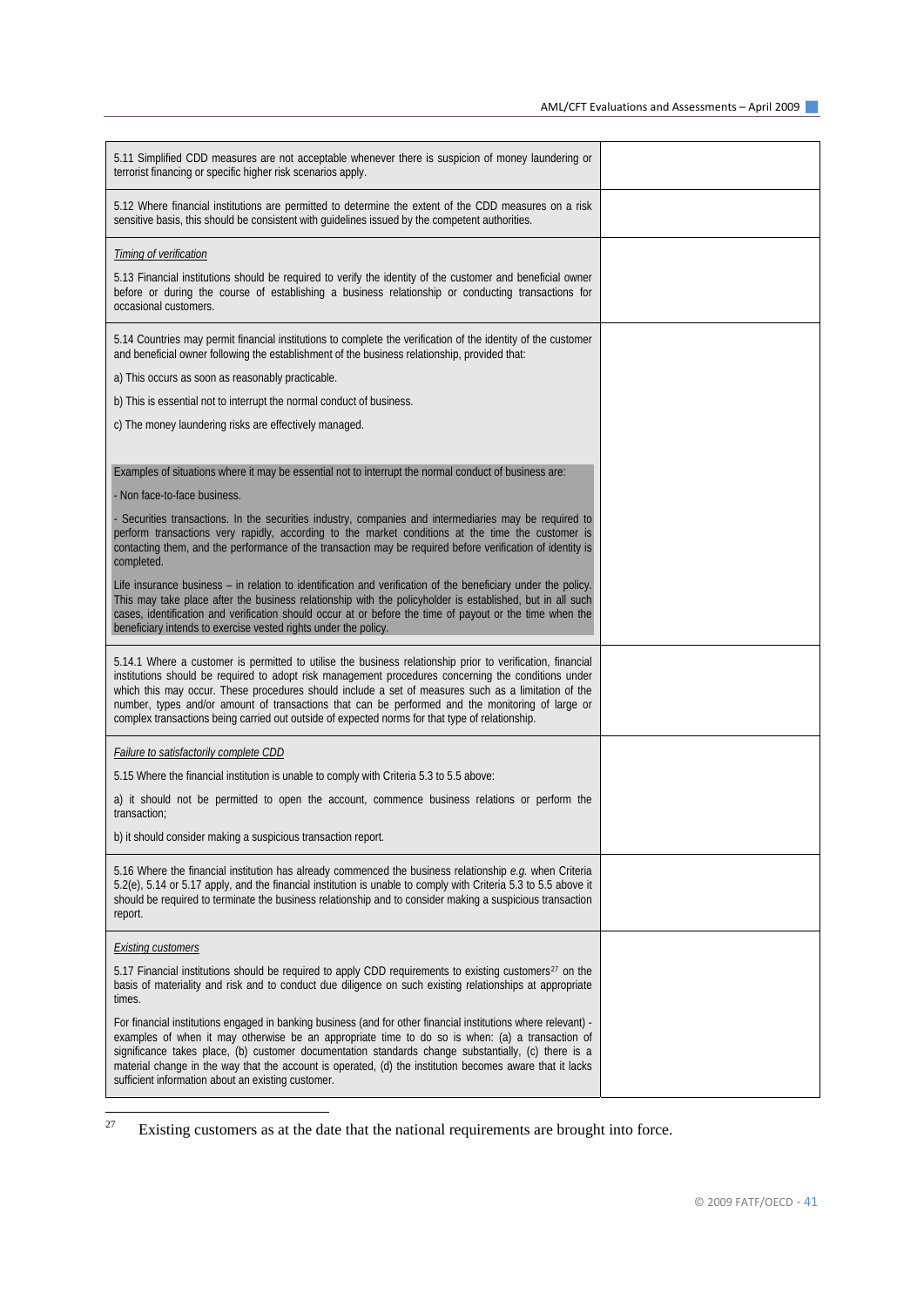| 5.18 Financial institutions should be required to perform CDD measures on existing customers if they are<br>customers to whom Criterion 5.1 applies.                                                                                                                                                                                                                                |                         |
|-------------------------------------------------------------------------------------------------------------------------------------------------------------------------------------------------------------------------------------------------------------------------------------------------------------------------------------------------------------------------------------|-------------------------|
|                                                                                                                                                                                                                                                                                                                                                                                     | <b>Recommendation 6</b> |
| General description of laws or other measures, the situation, or context.                                                                                                                                                                                                                                                                                                           |                         |
| 6.1 Financial institutions should be required, in addition to performing the CDD measures required under<br>R.5, to put in place appropriate risk management systems to determine whether a potential customer, a<br>customer or the beneficial owner is a politically exposed person.                                                                                              |                         |
| Examples of measures that could form part of such a risk management system include seeking relevant<br>information from the customer, referring to publicly available information or having access to commercial<br>electronic databases of PEPS.                                                                                                                                   |                         |
| 6.2 Financial institutions should be required to obtain senior management approval for establishing<br>business relationships with a PEP.                                                                                                                                                                                                                                           |                         |
| 6.2.1 Where a customer has been accepted and the customer or beneficial owner is subsequently found<br>to be, or subsequently becomes a PEP, financial institutions should be required to obtain senior<br>management approval to continue the business relationship.                                                                                                               |                         |
| 6.3. Financial institutions should be required to take reasonable measures to establish the source of<br>wealth and the source of funds of customers and beneficial owners identified as PEPS.                                                                                                                                                                                      |                         |
| 6.4. Where financial institutions are in a business relationship with a PEP, they should be required to<br>conduct enhanced ongoing monitoring on that relationship.                                                                                                                                                                                                                |                         |
| <b>Additional elements</b>                                                                                                                                                                                                                                                                                                                                                          |                         |
| 6.5 Are the requirements of R.6 extended to PEPS who hold prominent public functions domestically?                                                                                                                                                                                                                                                                                  |                         |
| 6.6 Has the 2003 United Nations Convention against Corruption been signed, ratified, and fully<br>implemented?                                                                                                                                                                                                                                                                      |                         |
|                                                                                                                                                                                                                                                                                                                                                                                     |                         |
|                                                                                                                                                                                                                                                                                                                                                                                     |                         |
|                                                                                                                                                                                                                                                                                                                                                                                     | <b>Recommendation 7</b> |
| General description of laws or other measures, the situation, or context.                                                                                                                                                                                                                                                                                                           |                         |
| 7.1 Gather sufficient information about a respondent institution to understand fully the nature of the<br>respondent's business and to determine from publicly available information the reputation of the institution<br>and the quality of supervision, including whether it has been subject to a money laundering or terrorist<br>financing investigation or regulatory action. |                         |
| 7.2 Assess the respondent institution's AML/CFT controls, and ascertain that they are adequate and<br>effective.                                                                                                                                                                                                                                                                    |                         |
| 7.3 Obtain approval from senior management before establishing new correspondent relationships.                                                                                                                                                                                                                                                                                     |                         |
| 7.4 Document <sup>28</sup> the respective AML/CFT responsibilities of each institution.                                                                                                                                                                                                                                                                                             |                         |

<span id="page-41-0"></span><sup>28</sup> It is not necessary that the two financial institutions always have to reduce the respective responsibilities into a written form provided there is a clear understanding as to which institution will perform the required measures.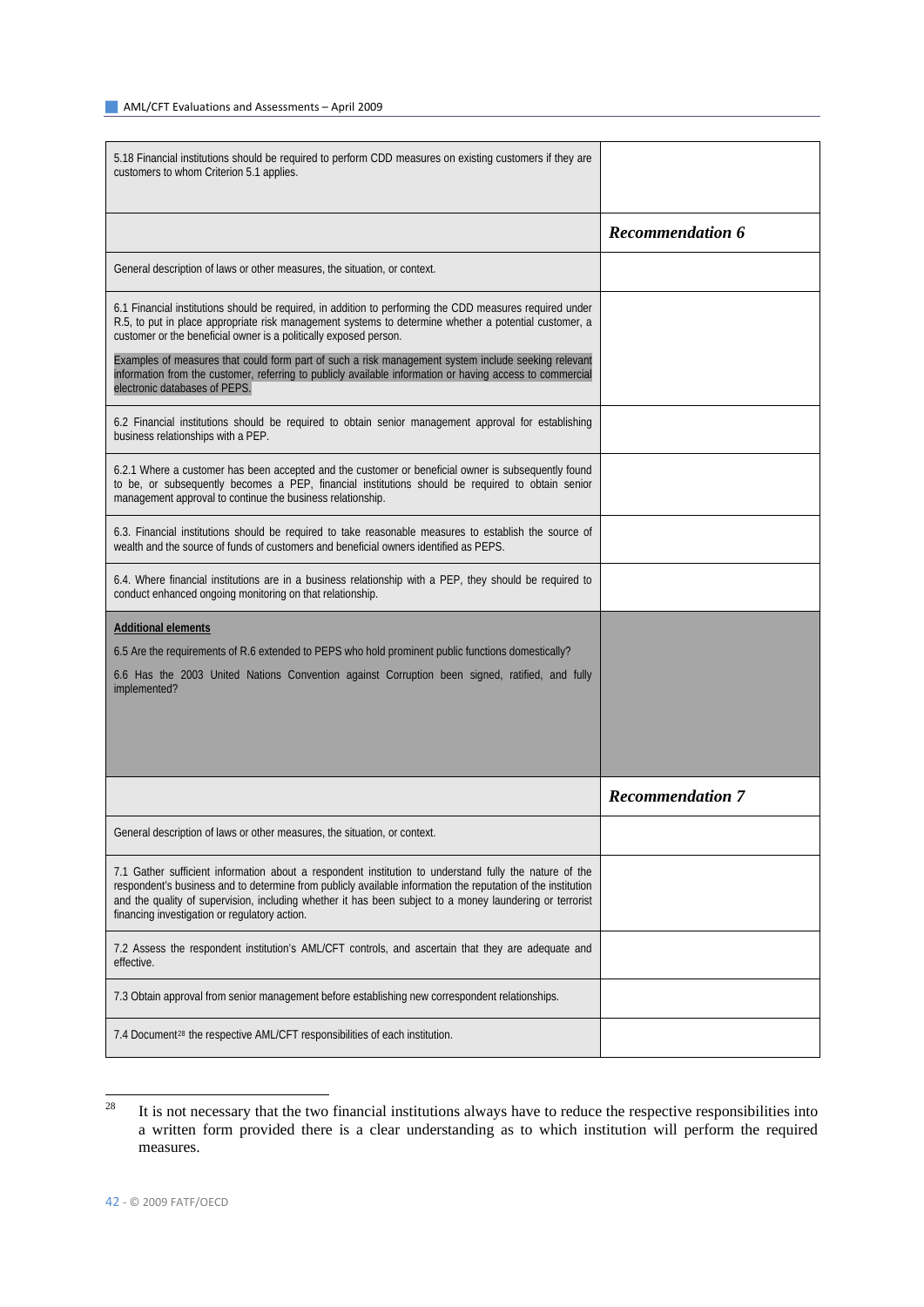| 7.5 Where a correspondent relationship involves the maintenance of "payable-through accounts", financial<br>institutions should be satisfied that:                                                                                                                                                                                                                                                                                                                                            |                         |
|-----------------------------------------------------------------------------------------------------------------------------------------------------------------------------------------------------------------------------------------------------------------------------------------------------------------------------------------------------------------------------------------------------------------------------------------------------------------------------------------------|-------------------------|
| (a) their customer (the respondent financial institution) has performed all the normal CDD obligations set<br>out in R.5 on those of its customers that have direct access to the accounts of the correspondent financial<br>institution: and                                                                                                                                                                                                                                                 |                         |
| (b) the respondent financial institution is able to provide relevant customer identification data upon request<br>to the correspondent financial institution.                                                                                                                                                                                                                                                                                                                                 |                         |
|                                                                                                                                                                                                                                                                                                                                                                                                                                                                                               | <b>Recommendation 8</b> |
| General description of laws or other measures, the situation, or context.                                                                                                                                                                                                                                                                                                                                                                                                                     |                         |
| 8.1 Financial institutions should be required to have policies in place or take such measures as may be<br>needed to prevent the misuse of technological developments in money laundering or terrorist financing<br>schemes.                                                                                                                                                                                                                                                                  |                         |
| 8.2 Financial institutions should be required to have policies and procedures in place to address any<br>specific risks associated with non-face to face business relationships or transactions. These policies and<br>procedures should apply when establishing customer relationships and when conducting ongoing due<br>diligence.<br>Examples of non-face to face operations include: business relationships concluded over the Internet or by                                            |                         |
| other means such as through the post; services and transactions over the Internet including trading in<br>securities by retail investors over the Internet or other interactive computer services; use of ATM<br>machines; telephone banking; transmission of instructions or applications via facsimile or similar means<br>and making payments and receiving cash withdrawals as part of electronic point of sale transaction using<br>prepaid or reloadable or account-linked value cards. |                         |
| 8.2.1 Measures for managing the risks should include specific and effective CDD procedures that apply to<br>non-face to face customers.                                                                                                                                                                                                                                                                                                                                                       |                         |
| Examples of such procedures include: the certification of documents presented; the requisition of<br>additional documents to complement those which are required for face-to-face customers; develop<br>independent contact with the customer; rely on third party introduction (see criteria 9.1 to 9.5) and require<br>the first payment to be carried out through an account in the customer's name with another bank subject<br>to similar customer due diligence standards.              |                         |
| Financial institutions should refer to the CDD Paper, Section 2.2.6.                                                                                                                                                                                                                                                                                                                                                                                                                          |                         |
| For electronic services, financial institutions could refer to the "Risk Management Principles for Electronic<br>Banking" issued by the Basel Committee in July 2003.                                                                                                                                                                                                                                                                                                                         |                         |
| <b>Additional Material</b>                                                                                                                                                                                                                                                                                                                                                                                                                                                                    |                         |
| If you wish please indicate any other data or material you consider to be relevant to the effectiveness and<br>efficiency of this part of the AML/CFT system.                                                                                                                                                                                                                                                                                                                                 |                         |

### **3.3 Third parties and introduced business (R.9)**

### 3.3.1 Description and Analysis

| Note: This Recommendation does not apply to:                                                                                                                                                    | <b>Recommendation 9</b> |
|-------------------------------------------------------------------------------------------------------------------------------------------------------------------------------------------------|-------------------------|
| (a) outsourcing or agency relationships, <i>i.e.</i> where the agent is acting under a contractual arrangement<br>with the financial institution to carry out its CDD functions <sup>29</sup> : |                         |
| (b) business relationships, accounts or transactions between financial institutions for their clients. These<br>are addressed by R.5 and R.7.                                                   |                         |

<span id="page-42-0"></span><sup>29</sup> Where there is a contract to outsource CDD, R.9 does not apply because the outsource or agent is to be regarded as synonymous with the financial institution *i.e.* the processes and documentation are those of the financial institution itself.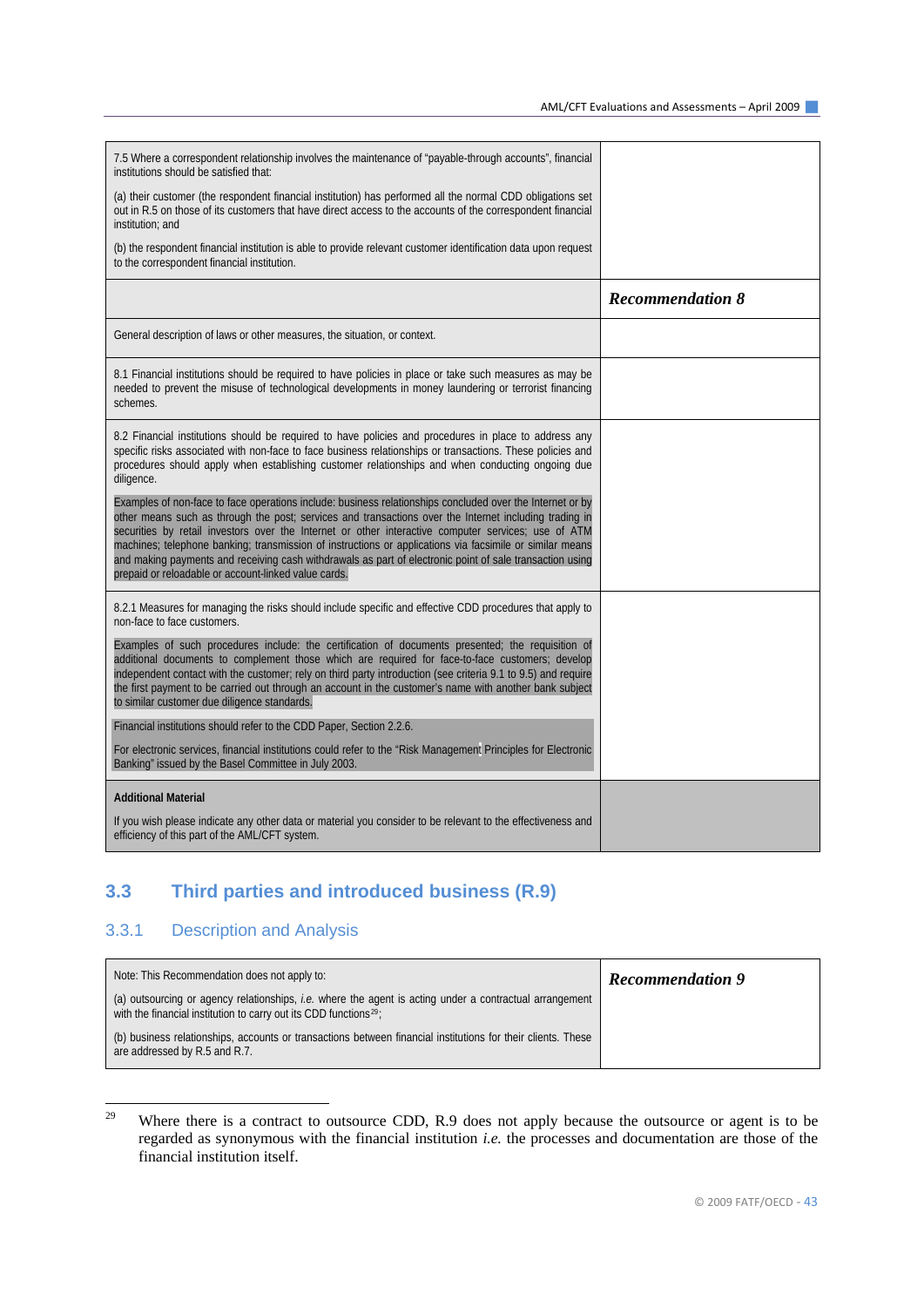| General description of laws or other measures, the situation, or context.                                                                                                                                                                                                 |  |
|---------------------------------------------------------------------------------------------------------------------------------------------------------------------------------------------------------------------------------------------------------------------------|--|
| If financial institutions are permitted to rely on intermediaries or other third parties to perform some of the<br>elements of the CDD process (Criteria 5.3 to $5.6$ ) <sup>30</sup> or to introduce business, then the following criteria<br>should be met.             |  |
| 9.1 Financial institutions relying upon a third party should be required to immediately obtain from the third<br>party the necessary information <sup>31</sup> concerning certain elements of the CDD process (Criteria 5.3 to 5.6).                                      |  |
| 9.2 Financial institutions should be required to take adequate steps to satisfy themselves that copies of<br>identification data and other relevant documentation relating to CDD requirements will be made available<br>from the third party upon request without delay. |  |
| 9.3 Financial institutions should be required to satisfy themselves that the third party is requlated and<br>supervised (in accordance with Recommendation 23, 24 and 29), and has measures in place to comply<br>with, the CDD requirements set out in R.5 and R.10.     |  |
| 9.4 In determining in which countries the third party that meets the conditions can be based, competent<br>authorities should take into account information available on whether those countries adequately apply the<br>FATF Recommendations <sup>32</sup> .             |  |
| 9.5 The ultimate responsibility for customer identification and verification should remain with the financial<br>institution relying on the third party.                                                                                                                  |  |
| <b>Additional Material</b><br>If you wish please indicate any other material you consider to be relevant to the effectiveness and efficiency<br>of this part of the AML/CFT system.                                                                                       |  |

# **3.4 Financial institution secrecy or confidentiality (R.4)**

### 3.4.1 Description and Analysis

|                                                                                                                                                                                                                                                                                                                                                                                                                                                                                                                                                   | <b>Recommendation 4</b> |
|---------------------------------------------------------------------------------------------------------------------------------------------------------------------------------------------------------------------------------------------------------------------------------------------------------------------------------------------------------------------------------------------------------------------------------------------------------------------------------------------------------------------------------------------------|-------------------------|
| 4.1 Countries should ensure that no financial institution secrecy law will inhibit the implementation of the<br>FATF Recommendations. Areas where this may be of particular concern are the ability of competent<br>authorities to access information they require to properly perform their functions in combating ML or FT;<br>the sharing of information between competent authorities, either domestically or internationally; and the<br>sharing of information between financial institutions where this is required by R.7, R.9 or SR.VII. |                         |
| <b>Additional Material</b><br>If you wish please indicate any other material you consider to be relevant to the effectiveness and efficiency<br>of this part of the AML/CFT system.                                                                                                                                                                                                                                                                                                                                                               |                         |

- <span id="page-43-0"></span>30 In practice, this reliance on third parties often occurs through introductions made by another member of the same financial services group, or in some jurisdictions from another financial institution or third party. It may also occur in business relationships between insurance companies and insurance brokers/agents, or
- <span id="page-43-2"></span>
- <span id="page-43-1"></span>between mortgage providers and brokers.<br><sup>31</sup> It is not necessary to obtain copies of documentation.<br><sup>32</sup> Countries could refer to reports, assessments or reviews concerning AML/CFT that are published by the FATF, FSRBs, the IMF or World Bank.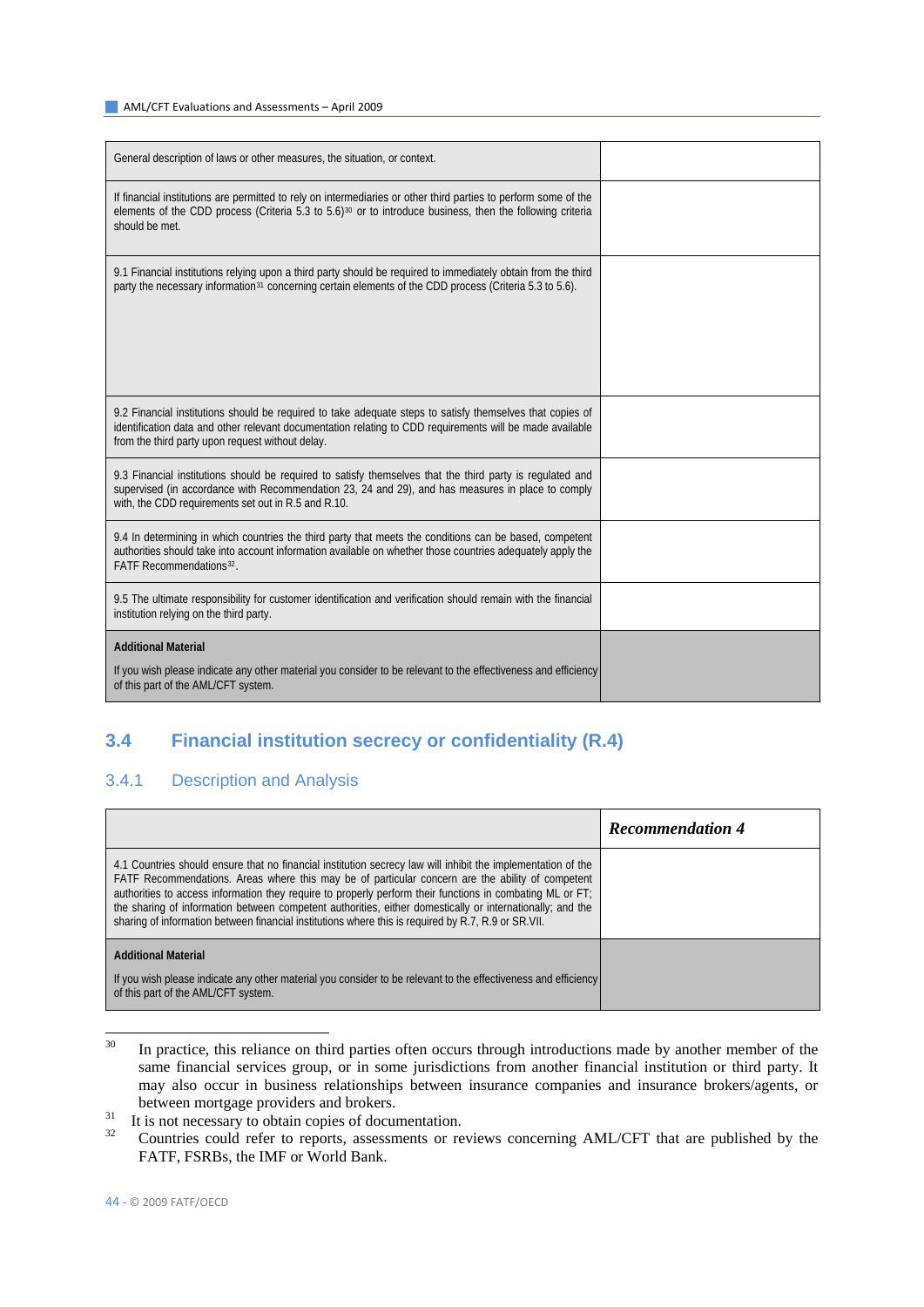### **3.5 Record keeping and wire transfer rules (R.10 & SR.VII)**

#### 3.5.1 Description and Analysis

|                                                                                                                                                                                                                                                                                                                                                                                                                                                                                                                                       | <b>Recommendation 10</b>          |
|---------------------------------------------------------------------------------------------------------------------------------------------------------------------------------------------------------------------------------------------------------------------------------------------------------------------------------------------------------------------------------------------------------------------------------------------------------------------------------------------------------------------------------------|-----------------------------------|
| 10.1* Financial institutions should be required to maintain all necessary records on transactions, both<br>domestic and international, for at least five years following completion of the transaction (or longer if<br>requested by a competent authority in specific cases and upon proper authority). This requirement applies<br>regardless of whether the account or business relationship is ongoing or has been terminated.                                                                                                    |                                   |
| 10.1.1 Transaction records should be sufficient to permit reconstruction of individual transactions so as to<br>provide, if necessary, evidence for prosecution of criminal activity.                                                                                                                                                                                                                                                                                                                                                 |                                   |
| Examples of the necessary components of transaction records include: customer's (and beneficiary's)<br>name, address (or other identifying information normally recorded by the intermediary), the nature and<br>date of the transaction, the type and amount of currency involved, and the type and identifying number of<br>any account involved in the transaction.                                                                                                                                                                |                                   |
| 10.2* Financial institutions should be required to maintain records of the identification data, account files<br>and business correspondence for at least five years following the termination of an account or business<br>relationship (or longer if requested by a competent authority in specific cases upon proper authority).                                                                                                                                                                                                   |                                   |
| 10.3* Financial institutions should be required to ensure that all customer and transaction records and<br>information are available on a timely basis to domestic competent authorities upon appropriate authority.                                                                                                                                                                                                                                                                                                                  |                                   |
| SR VII applies to cross-border and domestic transfers between financial institutions. However, SR VII is<br>not intended to cover the following types of payments:                                                                                                                                                                                                                                                                                                                                                                    | <b>Special Recommendation VII</b> |
| a. Any transfer that flows from a transaction carried out using a credit or debit card so long as the credit or<br>debit card number accompanies all transfers flowing from the transaction, such as withdrawals from a<br>bank account through an ATM machine, cash advances from a credit card, or payments for goods and<br>services. However, when credit or debit cards are used as a payment system to effect a money transfer,<br>they are covered by SR VII, and the necessary information should be included in the message. |                                   |
| b. Financial institution-to-financial institution transfers and settlements where both the originator person<br>and the beneficiary person are financial institutions acting on their own behalf.                                                                                                                                                                                                                                                                                                                                     |                                   |
| VII.1 For all wire transfers of EUR/USD 1 000 or more, ordering financial institutions should be required to<br>obtain and maintain <sup>33</sup> the following information relating to the originator of the wire transfer:                                                                                                                                                                                                                                                                                                          |                                   |
| - the name of the originator;                                                                                                                                                                                                                                                                                                                                                                                                                                                                                                         |                                   |
| - the originator's account number (or a unique reference number if no account number exists) and                                                                                                                                                                                                                                                                                                                                                                                                                                      |                                   |
| - the originator's address (countries may permit financial institutions to substitute the address with a<br>national identity number, customer identification number, or date and place of birth).                                                                                                                                                                                                                                                                                                                                    |                                   |
| (This set of information is referred to as full originator information).                                                                                                                                                                                                                                                                                                                                                                                                                                                              |                                   |
| For all wire transfers of EUR/USD 1 000 or more, ordering financial institutions should be required to verify<br>the identity of the originator in accordance with Recommendation 5.                                                                                                                                                                                                                                                                                                                                                  |                                   |

<span id="page-44-0"></span> $33$ 33 Financial institutions do not have to repeatedly obtain originator information and verify originator identity every time a customer makes a wire transfer. Financial institutions could rely on the information already available if, as part of the customer due diligence process, they have obtained:

- (i) the originator's name;
- (ii) account number (or unique reference number if no account number exists); and
- (iii) address (or national identity number, customer identification number, or date and place of birth if the country permits one of these pieces of information to substitute for the address)
- and verified the originator's identity in accordance with Recommendation 5 (see, in particular, criterion 5.3). This does not apply to occasional customers.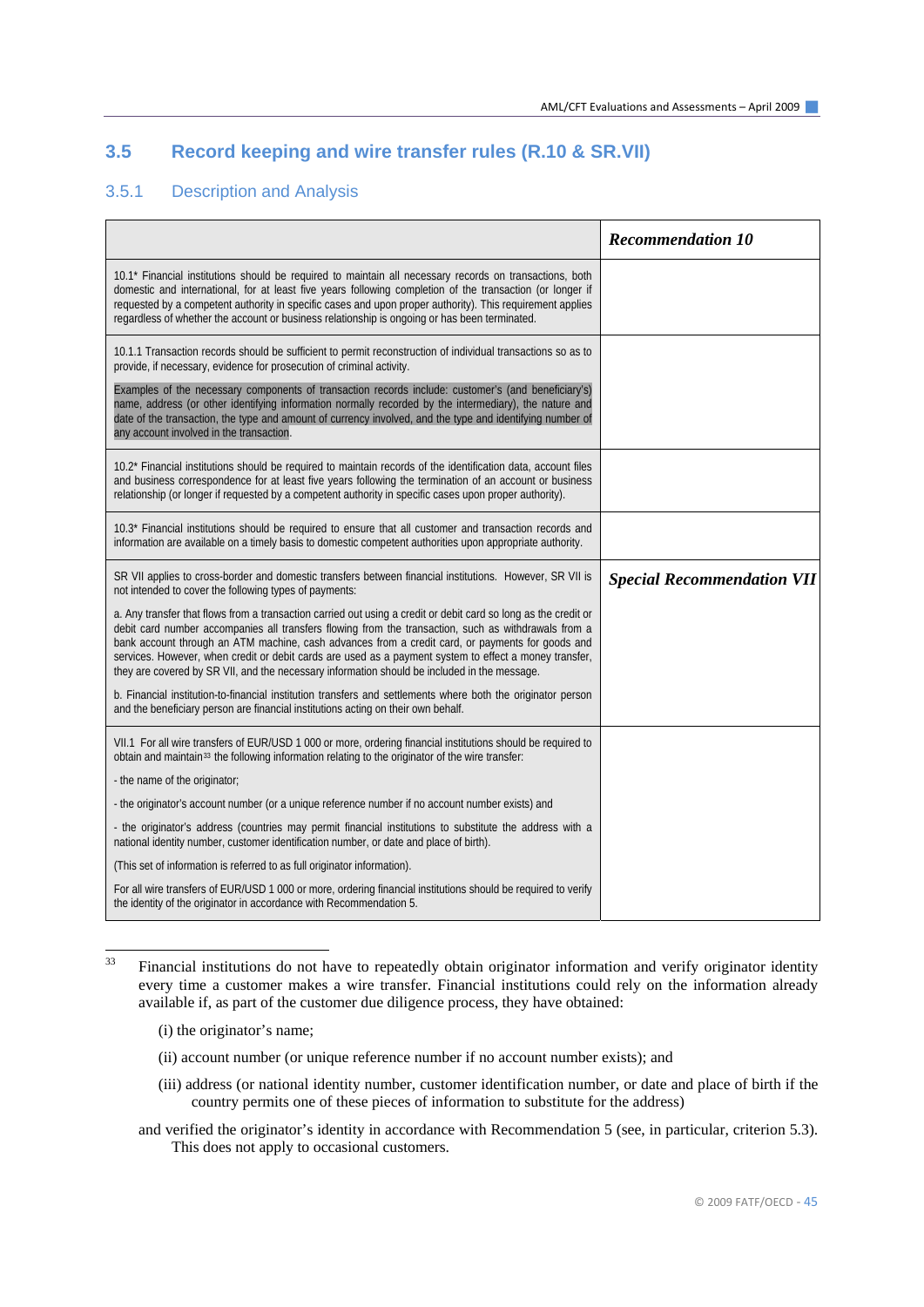| VII.2 For cross-border wire transfers of EUR/USD 1 000 or more the ordering financial institution should<br>be required to include full originator information in the message or payment form accompanying the wire<br>transfer.                                                                                                                                                                                                                                                                                                                                                                                                                                                                                           |  |
|----------------------------------------------------------------------------------------------------------------------------------------------------------------------------------------------------------------------------------------------------------------------------------------------------------------------------------------------------------------------------------------------------------------------------------------------------------------------------------------------------------------------------------------------------------------------------------------------------------------------------------------------------------------------------------------------------------------------------|--|
| However, if several individual cross-border wire transfers (of EUR/USD 1 000 or more) from a single<br>originator are bundled in a batch file for transmission to beneficiaries in another country, the ordering<br>financial institution only needs to include the originator's account number or unique identifier on each<br>individual cross-border wire transfer, provided that the batch file (in which the individual transfers are<br>batched) contains full originator information that is fully traceable within the recipient country.                                                                                                                                                                          |  |
| VII.3 For domestic wire transfers the ordering financial institution should be required to either: (a) comply<br>with Criterion VII.2 above or (b) include only the originator's account number or a unique identifier, within<br>the message or payment form. The second option should be permitted only if full originator information<br>can be made available to the beneficiary financial institution and to appropriate authorities within three<br>business days of receiving a request, and domestic law enforcement authorities can compel immediate<br>production of it.                                                                                                                                         |  |
| VII.4 Each intermediary and beneficiary financial institution in the payment chain should be required to<br>ensure that all originator information that accompanies a wire transfer is transmitted with the transfer.                                                                                                                                                                                                                                                                                                                                                                                                                                                                                                      |  |
| VII.4.1. Where technical limitations prevent the full originator information accompanying a cross-border<br>wire transfer from being transmitted with a related domestic wire transfer (during the necessary time to<br>adapt payment systems), a record must be kept for five years by the receiving intermediary financial<br>institution of all the information received from the ordering financial institution.                                                                                                                                                                                                                                                                                                       |  |
| VII.5 Beneficiary financial institutions should be required to adopt effective risk-based procedures for<br>identifying and handling wire transfers that are not accompanied by complete originator information. The<br>lack of complete originator information may be considered as a factor in assessing whether a wire transfer<br>or related transactions are suspicious and, as appropriate, whether they are thus required to be reported<br>to the financial intelligence unit or other competent authorities. In some cases, the beneficiary financial<br>institution should consider restricting or even terminating its business relationship with financial institutions<br>that fail to meet SR.VII standards. |  |
| VII.6 Countries should have measures in place to effectively monitor the compliance of financial<br>institutions with rules and regulations implementing SR.VII.                                                                                                                                                                                                                                                                                                                                                                                                                                                                                                                                                           |  |
| VII.7 Countries should ensure that Criteria 17.1 – 17.4 (in R.17) also apply in relation to the obligations<br>under SR.VII.                                                                                                                                                                                                                                                                                                                                                                                                                                                                                                                                                                                               |  |
| <b>Additional elements</b>                                                                                                                                                                                                                                                                                                                                                                                                                                                                                                                                                                                                                                                                                                 |  |
| VII.8 Countries may require that all incoming cross-border wire transfers (including those below EUR/USD<br>1 000) contain full and accurate originator information.                                                                                                                                                                                                                                                                                                                                                                                                                                                                                                                                                       |  |
| VII.9 Countries may require that all outgoing cross-border wire transfers below EUR/USD 1 000 contain<br>full and accurate originator information.                                                                                                                                                                                                                                                                                                                                                                                                                                                                                                                                                                         |  |
| <b>Additional Material</b>                                                                                                                                                                                                                                                                                                                                                                                                                                                                                                                                                                                                                                                                                                 |  |
| If you wish please indicate any other material you consider to be relevant to the effectiveness and<br>efficiency of this part of the AML/CFT system.                                                                                                                                                                                                                                                                                                                                                                                                                                                                                                                                                                      |  |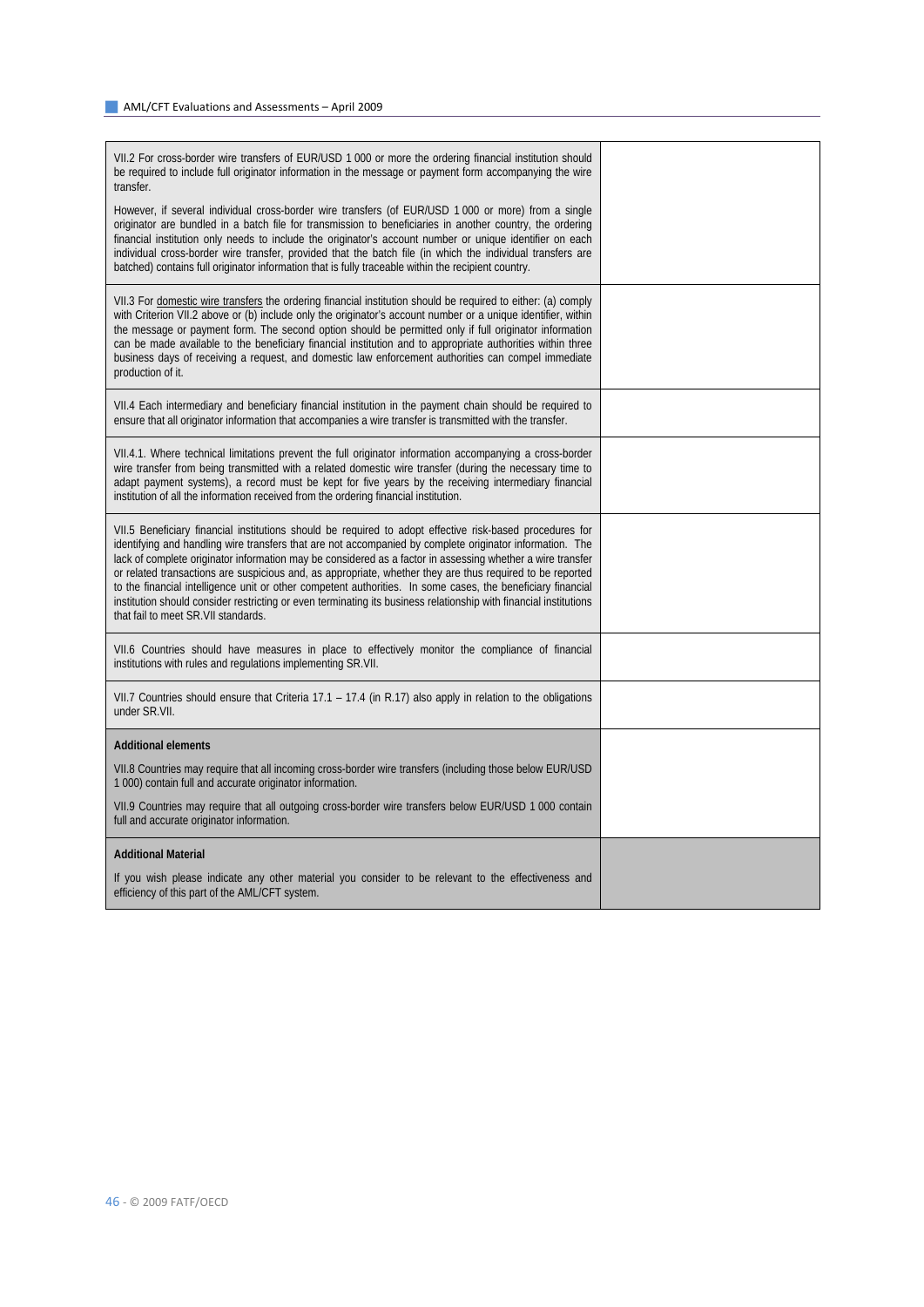## *Unusual, Suspicious and other Transactions*

# **3.6 Monitoring of transactions and relationships (R.11 & 21)**

## 3.6.1 Description and Analysis

|                                                                                                                                                                                                                                                                                                                                     | <b>Recommendation 11</b> |
|-------------------------------------------------------------------------------------------------------------------------------------------------------------------------------------------------------------------------------------------------------------------------------------------------------------------------------------|--------------------------|
| General description of laws or other measures, the situation, or context.                                                                                                                                                                                                                                                           |                          |
| 11.1 Financial institutions should be required to pay special attention to all complex, unusual large<br>transactions, or unusual patterns of transactions, that have no apparent or visible economic or lawful<br>purpose.                                                                                                         |                          |
| Examples of such transactions or patterns of transactions include: significant transactions relative to a<br>relationship, transactions that exceed certain limits, very high account turnover inconsistent with the size of<br>the balance, or transactions which fall out of the regular pattern of the account's activity.       |                          |
| 11.2 Financial institutions should be required to examine as far as possible the background and purpose of<br>such transactions and to set forth their findings in writing.                                                                                                                                                         |                          |
| 11.3 Financial institutions should be required to keep such findings available for competent authorities and<br>auditors for at least five years.                                                                                                                                                                                   |                          |
|                                                                                                                                                                                                                                                                                                                                     | <b>Recommendation 21</b> |
| General description of laws or other measures, the situation, or context.                                                                                                                                                                                                                                                           |                          |
| 21.1 Financial institutions should be required to give special attention to business relationships and<br>transactions with persons (including legal persons and other financial institutions) from or in countries which<br>do not or insufficiently apply the FATF Recommendations.                                               |                          |
| 21.1.1 There should be effective measures in place to ensure that financial institutions are advised of<br>concerns about weaknesses in the AML/CFT systems of other countries.                                                                                                                                                     |                          |
| 21.2 If those transactions have no apparent economic or visible lawful purpose, the background and<br>purpose of such transactions should, as far as possible, be examined, and written findings should be<br>available to assist competent authorities $(e.g.$ supervisors, law enforcement agencies and the FIU) and<br>auditors. |                          |
| 21.3 Where a country continues not to apply or insufficiently applies the FATF Recommendations, countries<br>should be able to apply appropriate counter-measures.                                                                                                                                                                  |                          |
| Examples of possible counter-measures include:                                                                                                                                                                                                                                                                                      |                          |
| - Stringent requirements for identifying clients and enhancement of advisories, including jurisdiction-specific<br>financial advisories, to financial institutions for identification of the beneficial owners before business<br>relationships are established with individuals or companies from these countries;                 |                          |
| - Enhanced relevant reporting mechanisms or systematic reporting of financial transactions on the basis<br>that financial transactions with such countries are more likely to be suspicious;                                                                                                                                        |                          |
| - In considering requests for approving the establishment in countries applying the countermeasure of<br>subsidiaries or branches or representative offices of financial institutions, taking into account the fact that<br>the relevant financial institution is from a country that does not have adequate AML/CFT systems;       |                          |
| - Warning non-financial sector businesses that transactions with natural or legal persons within that country<br>might run the risk of money laundering;                                                                                                                                                                            |                          |
| - Limiting business relationships or financial transactions with the identified country or persons in that<br>country.                                                                                                                                                                                                              |                          |
| <b>Additional Material</b>                                                                                                                                                                                                                                                                                                          |                          |
| If you wish please indicate any other material you consider to be relevant to the effectiveness and efficiency<br>of this part of the AML/CFT system.                                                                                                                                                                               |                          |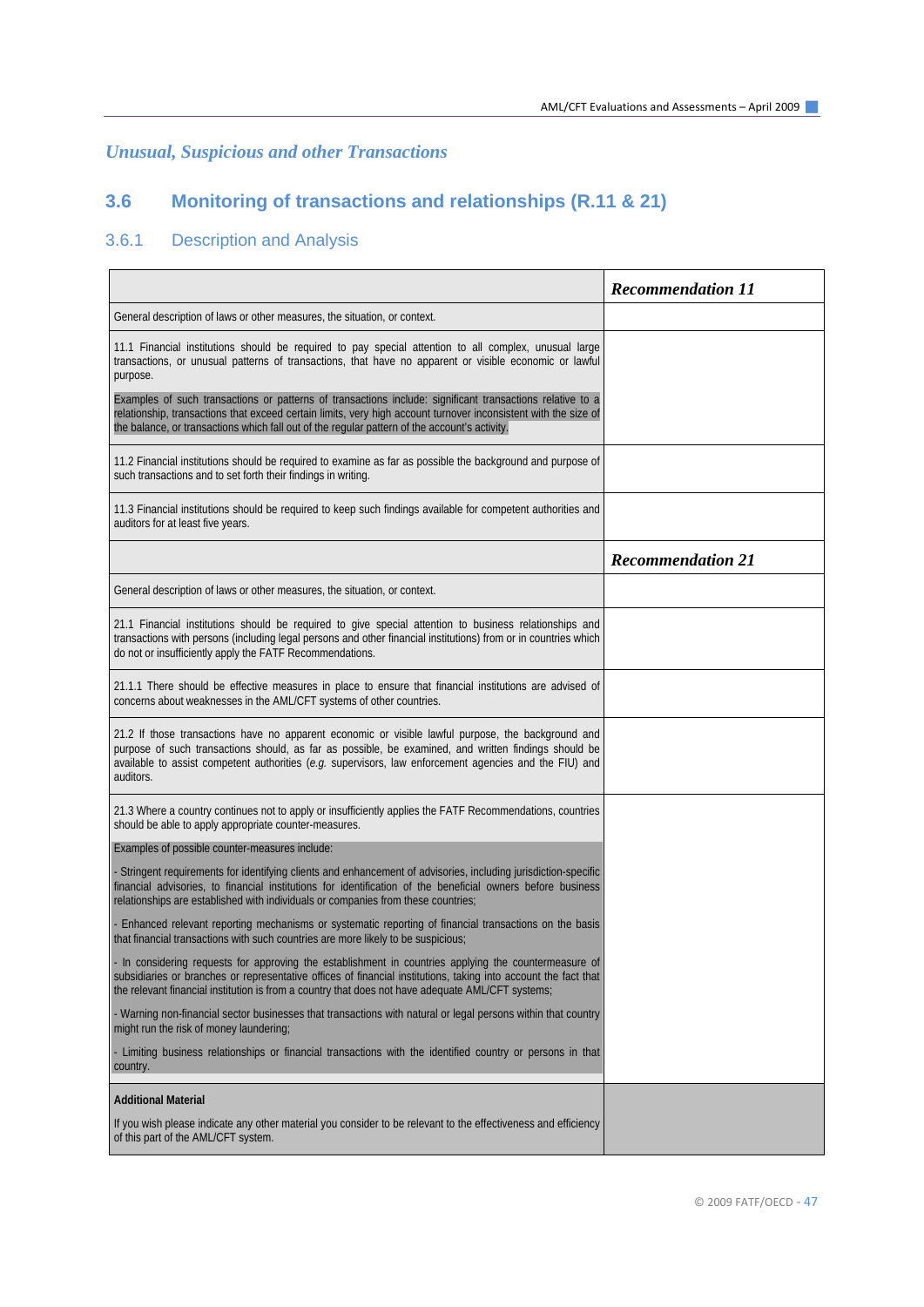### **3.7 Suspicious transaction and other reporting (R.13-14, 19, 25 & SR.IV)**

### 3.7.1 Description and Analysis**[34](#page-47-0)**

|                                                                                                                                                                                                                                                                                                                                                                                                                                                                                                                                                                                                                                                                                                                                      | <b>Recommendation 13 &amp;</b><br><b>Special Recommendation IV</b> |
|--------------------------------------------------------------------------------------------------------------------------------------------------------------------------------------------------------------------------------------------------------------------------------------------------------------------------------------------------------------------------------------------------------------------------------------------------------------------------------------------------------------------------------------------------------------------------------------------------------------------------------------------------------------------------------------------------------------------------------------|--------------------------------------------------------------------|
| General description of laws or other measures, the situation, or context.                                                                                                                                                                                                                                                                                                                                                                                                                                                                                                                                                                                                                                                            |                                                                    |
| 13.1* A financial institution should be required by law or regulation to report to the FIU (a suspicious<br>transaction report - STR) when it suspects or has reasonable grounds to suspect <sup>35</sup> that funds are the<br>proceeds of a criminal activity. At a minimum, the obligation to make a STR should apply to funds that are<br>the proceeds of all offences that are required to be included as predicate offences under<br>Recommendation 1. This requirement should be a direct mandatory obligation, and any indirect or implicit<br>obligation to report suspicious transactions, whether by reason of possible prosecution for a ML offence or<br>otherwise (so called "indirect reporting"), is not acceptable. |                                                                    |
| 13.2* The obligation to make a STR also applies to funds where there are reasonable grounds to suspect<br>or they are suspected to be linked or related to, or to be used for terrorism, terrorist acts or by terrorist<br>organisations or those who finance terrorism.                                                                                                                                                                                                                                                                                                                                                                                                                                                             |                                                                    |
| 13.3* All suspicious transactions, including attempted transactions, should be reported regardless of the<br>amount of the transaction.                                                                                                                                                                                                                                                                                                                                                                                                                                                                                                                                                                                              |                                                                    |
| 13.4 The requirement to report suspicious transactions should apply regardless of whether they are<br>thought, among other things, to involve tax matters.                                                                                                                                                                                                                                                                                                                                                                                                                                                                                                                                                                           |                                                                    |
| <b>Additional elements</b>                                                                                                                                                                                                                                                                                                                                                                                                                                                                                                                                                                                                                                                                                                           |                                                                    |
| 13.5 Are financial institutions required to report to the FIU when they suspect or have reasonable grounds<br>to suspect that funds are the proceeds of all criminal acts that would constitute a predicate offence for<br>money laundering domestically?                                                                                                                                                                                                                                                                                                                                                                                                                                                                            |                                                                    |
| IV.1 A financial institution should be required by law or regulation to report to the FIU (a suspicious <sup>36</sup><br>transaction report - STR) when it suspects or has reasonable grounds to suspect that funds are linked or<br>related to, or to be used for terrorism, terrorist acts or by terrorist organisations or those who finance<br>terrorism. This requirement should be a direct mandatory obligation, and any indirect or implicit obligation<br>to report suspicious transactions, whether by reason of possible prosecution for a FT offence or otherwise<br>(so called "indirect reporting"), is not acceptable. 37                                                                                             |                                                                    |
| IV.2 Countries should ensure that Criteria 13.3 – 13.4 (in R.13) also apply in relation to the obligations<br>under SR IV.                                                                                                                                                                                                                                                                                                                                                                                                                                                                                                                                                                                                           |                                                                    |
|                                                                                                                                                                                                                                                                                                                                                                                                                                                                                                                                                                                                                                                                                                                                      | <b>Recommendation 14</b>                                           |
| General description of laws or other measures, the situation, or context.                                                                                                                                                                                                                                                                                                                                                                                                                                                                                                                                                                                                                                                            |                                                                    |

<span id="page-47-0"></span> $34$ 34 The description of the system for reporting suspicious transactions in s.3.7 is integrally linked with the description of the FIU in s.2.5, and the two texts need to be complementary and not duplicative.

<span id="page-47-1"></span>35 The requirement to report when the individual "suspects" is a subjective test of suspicion *i.e.* the person actually suspected that a transaction involved a criminal activity. A requirement to report when there are "reasonable grounds to suspect" is an objective test of suspicion and can be satisfied if the circumstances surrounding the transaction would lead a reasonable person to suspect that the transaction involved a criminal activity. This requirement implies that countries may choose either the two alternatives, but need not have both.<br><sup>36</sup> Systems based on the reporting of unusual transactions (rather than suspicious transactions) are equally

<span id="page-47-2"></span>satisfactory.<br><sup>37</sup> Note to country being assessed: Do not duplicate text that is already set out under R.13 above. If need be

<span id="page-47-3"></span>cross-refer to the relevant text.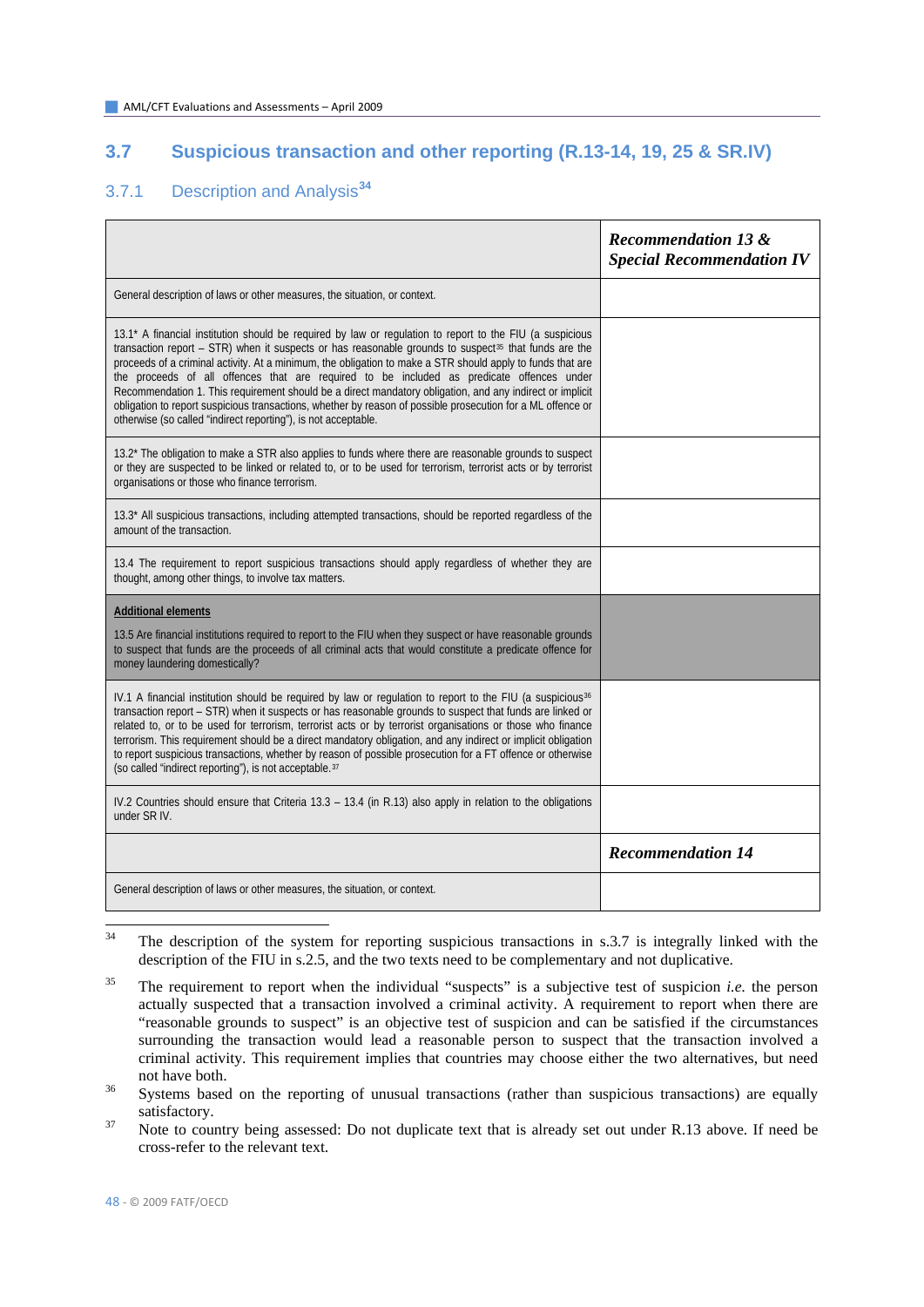| 14.1. Financial institutions and their directors, officers and employees (permanent and temporary) should<br>be protected by law from both criminal and civil liability for breach of any restriction on disclosure of<br>information imposed by contract or by any legislative, regulatory or administrative provision, if they report their<br>suspicions in good faith to the FIU. This protection should be available even if they did not know precisely<br>what the underlying criminal activity was, and regardless of whether illegal activity actually occurred. |                                                                             |
|---------------------------------------------------------------------------------------------------------------------------------------------------------------------------------------------------------------------------------------------------------------------------------------------------------------------------------------------------------------------------------------------------------------------------------------------------------------------------------------------------------------------------------------------------------------------------|-----------------------------------------------------------------------------|
| 14.2. Financial institutions and their directors, officers and employees (permanent and temporary) should<br>be prohibited by law from disclosing ("tipping off") the fact that a STR or related information is being<br>reported or provided to the FIU.                                                                                                                                                                                                                                                                                                                 |                                                                             |
| <b>Additional elements</b>                                                                                                                                                                                                                                                                                                                                                                                                                                                                                                                                                |                                                                             |
| 14.3 Do laws or regulations or any other measures ensure that the names and personal details of staff of<br>financial institutions that make a STR are kept confidential by the FIU?                                                                                                                                                                                                                                                                                                                                                                                      |                                                                             |
|                                                                                                                                                                                                                                                                                                                                                                                                                                                                                                                                                                           | <b>Recommendation 25 (only</b><br>feedback and guidance<br>related to STRs) |
| General description of laws or other measures, the situation, or context.                                                                                                                                                                                                                                                                                                                                                                                                                                                                                                 |                                                                             |
| 25.2 Competent authorities, and particularly the FIU, should provide financial institutions and DNFBP that<br>are required to report suspicious transactions, with adequate and appropriate feedback having regard to<br>the FATF Best Practice Guidelines on Providing Feedback to Reporting Financial Institutions and Other<br>Persons.                                                                                                                                                                                                                                |                                                                             |
| Examples of appropriate feedback mechanisms (drawn from the Best Practices Paper) may include:                                                                                                                                                                                                                                                                                                                                                                                                                                                                            |                                                                             |
| (i) general feedback - (a) statistics on the number of disclosures, with appropriate breakdowns, and on the<br>results of the disclosures; (b) information on current techniques, methods and trends (typologies); and (c)<br>sanitised examples of actual money laundering cases.                                                                                                                                                                                                                                                                                        |                                                                             |
| (ii) specific or case by case feedback - (a) acknowledgement of the receipt of the report; (b) subject to<br>domestic legal principles, if a case is closed or completed, whether because of a concluded prosecution,<br>because the report was found to relate to a legitimate transaction or for other reasons, and if the<br>information is available, then the institution should receive information on that decision or result.                                                                                                                                     |                                                                             |
|                                                                                                                                                                                                                                                                                                                                                                                                                                                                                                                                                                           | <b>Recommendation 19</b>                                                    |
| General description of laws or other measures, the situation, or context.                                                                                                                                                                                                                                                                                                                                                                                                                                                                                                 |                                                                             |
| 19.1 Countries should consider the feasibility and utility of implementing a system where financial<br>institutions report all transactions in currency above a fixed threshold to a national central agency with a<br>computerised data base.                                                                                                                                                                                                                                                                                                                            |                                                                             |
| <b>Additional elements</b>                                                                                                                                                                                                                                                                                                                                                                                                                                                                                                                                                |                                                                             |
| 19.2 Where systems for reporting large currency transactions are in place, are the reports maintained in a<br>computerised data base, available to competent authorities for AML/CFT purposes?                                                                                                                                                                                                                                                                                                                                                                            |                                                                             |
| 19.3 Are the systems for reporting large currency transactions subject to strict safeguards to ensure<br>proper use of the information or data that is reported or recorded?                                                                                                                                                                                                                                                                                                                                                                                              |                                                                             |
|                                                                                                                                                                                                                                                                                                                                                                                                                                                                                                                                                                           | <b>Recommendation 32</b>                                                    |
| Competent authorities should maintain comprehensive statistics on matters relevant to the<br>32.2<br>effectiveness and efficiency of systems for combating money laundering and terrorist financing. This<br>should include keeping annual statistics on:                                                                                                                                                                                                                                                                                                                 |                                                                             |
| (a) suspicious transaction reports, and other reports where appropriate under domestic law, received and<br>disseminated -                                                                                                                                                                                                                                                                                                                                                                                                                                                |                                                                             |
| (iii) Reports filed on: (i) domestic or foreign currency transactions above a certain threshold,                                                                                                                                                                                                                                                                                                                                                                                                                                                                          |                                                                             |
| If maintained, please provide these statistics                                                                                                                                                                                                                                                                                                                                                                                                                                                                                                                            |                                                                             |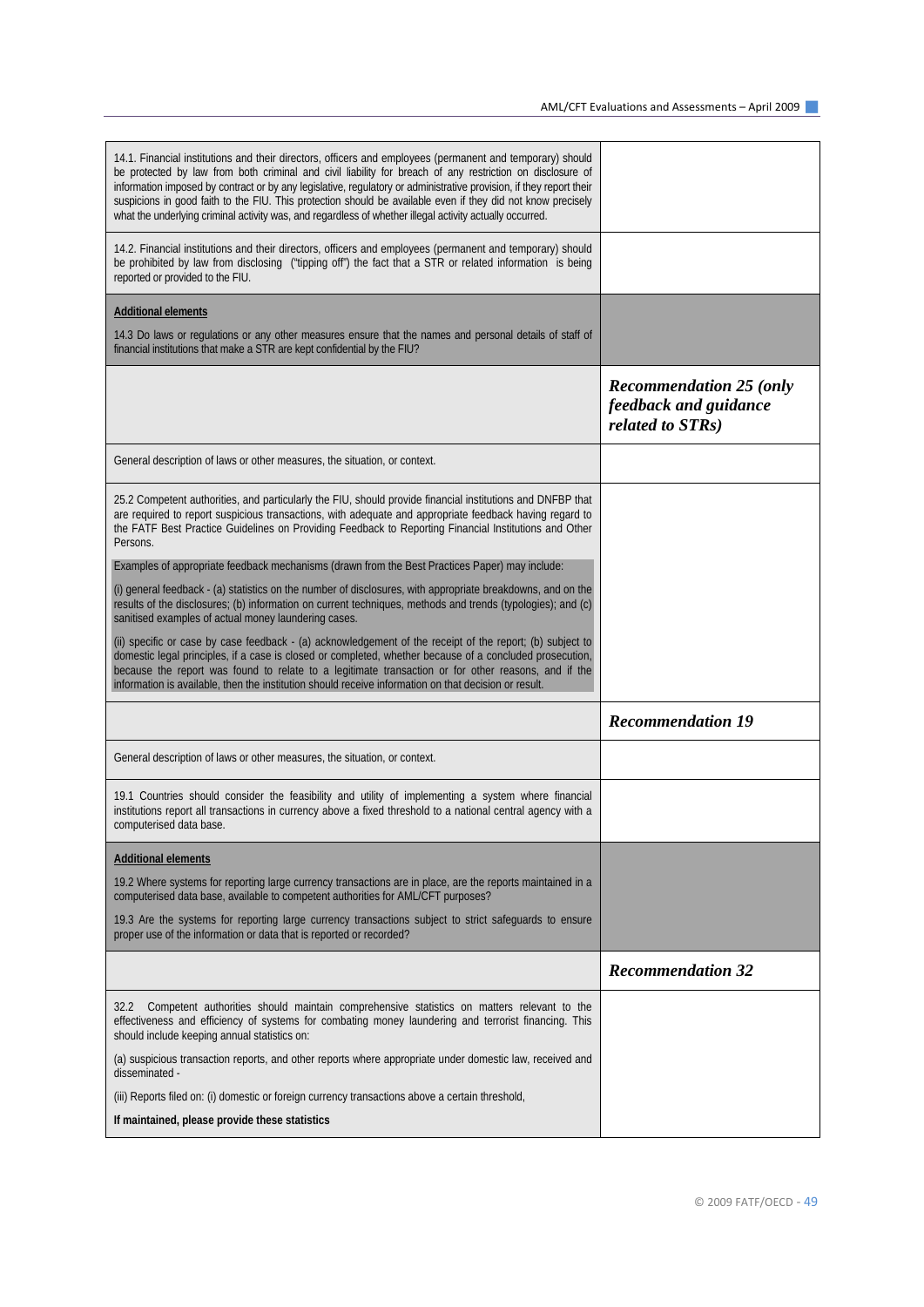| <b>Additional Material</b>                                                                                                                                    |  |
|---------------------------------------------------------------------------------------------------------------------------------------------------------------|--|
| If you wish please indicate any other data or material you consider to be relevant to the effectiveness and<br>efficiency of this part of the AML/CFT system. |  |

### *Internal controls and other measures*

## **3.8 Internal controls, compliance, audit and foreign branches (R.15 & 22)**

### 3.8.1 Description and Analysis

| The type and extent of measures to be taken for each of the requirements set out below should be<br>appropriate having regard to the risk of money laundering and terrorist financing and the size of the<br>business.                                                                                                                                                                                               | <b>Recommendation 15</b> |
|----------------------------------------------------------------------------------------------------------------------------------------------------------------------------------------------------------------------------------------------------------------------------------------------------------------------------------------------------------------------------------------------------------------------|--------------------------|
| General description of laws or other measures, the situation, or context.                                                                                                                                                                                                                                                                                                                                            |                          |
| 15.1 Financial institutions should be required to establish and maintain internal procedures, policies and<br>controls to prevent ML and FT, and to communicate these to their employees. These procedures, policies<br>and controls should cover, <i>inter alia</i> , CDD, record retention, the detection of unusual and suspicious<br>transactions and the reporting obligation.                                  |                          |
| 15.1.1 Financial institutions should be required to develop appropriate compliance management<br>arrangements $e.g.$ for financial institutions at a minimum the designation of an AML/CFT compliance<br>officer at the management level.                                                                                                                                                                            |                          |
| 15.1.2 The AML/CFT compliance officer and other appropriate staff should have timely access to<br>customer identification data and other CDD information, transaction records, and other relevant<br>information.                                                                                                                                                                                                    |                          |
| 15.2 Financial institutions should be required to maintain an adequately resourced and independent audit<br>function to test compliance (including sample testing) with these procedures, policies and controls.                                                                                                                                                                                                     |                          |
| 15.3 Financial institutions should be required to establish ongoing employee training to ensure that<br>employees are kept informed of new developments, including information on current ML and FT<br>techniques, methods and trends; and that there is a clear explanation of all aspects of AML/CFT laws and<br>obligations, and in particular, requirements concerning CDD and suspicious transaction reporting. |                          |
| 15.4. Financial institutions should be required to put in place screening procedures to ensure high<br>standards when hiring employees.                                                                                                                                                                                                                                                                              |                          |
| <b>Additional elements</b>                                                                                                                                                                                                                                                                                                                                                                                           |                          |
| 15.5 Is the AML/CFT compliance officer able to act independently and to report to senior management<br>above the compliance officer's next reporting level or the board of directors?                                                                                                                                                                                                                                |                          |
|                                                                                                                                                                                                                                                                                                                                                                                                                      | <b>Recommendation 22</b> |
| General description of laws or other measures, the situation, or context.                                                                                                                                                                                                                                                                                                                                            |                          |
| 22.1 Financial institutions should be required to ensure that their foreign branches and subsidiaries<br>observe AML/CFT measures consistent with home country requirements and the FATF<br>Recommendations, to the extent that local (i.e. host country) laws and regulations permit.                                                                                                                               |                          |
| 22.1.1 Financial institutions should be required to pay particular attention that this principle is observed<br>with respect to their branches and subsidiaries in countries which do not or insufficiently apply the FATF<br>Recommendations.                                                                                                                                                                       |                          |
| 22.1.2 Where the minimum AML/CFT requirements of the home and host countries differ, branches and<br>subsidiaries in host countries should be required to apply the higher standard, to the extent that local <i>(i.e.</i>                                                                                                                                                                                           |                          |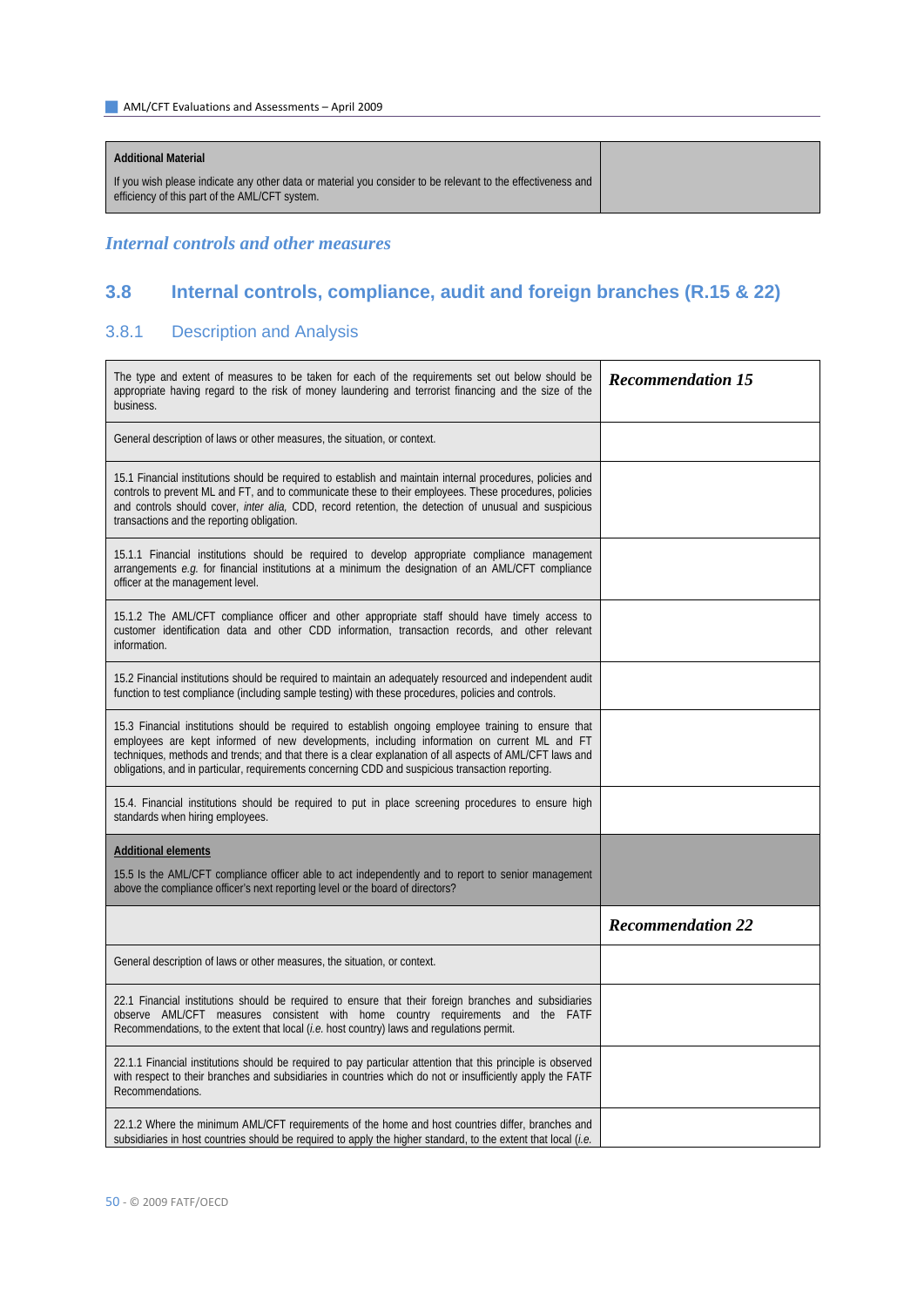| host country) laws and regulations permit.                                                                                                                                                                                                                                      |  |
|---------------------------------------------------------------------------------------------------------------------------------------------------------------------------------------------------------------------------------------------------------------------------------|--|
|                                                                                                                                                                                                                                                                                 |  |
| 22.2 Financial institutions should be required to inform their home country supervisor when a foreign<br>branch or subsidiary is unable to observe appropriate AML/CFT measures because this is prohibited by<br>local (i.e. host country) laws, regulations or other measures. |  |
| <b>Additional elements</b>                                                                                                                                                                                                                                                      |  |
| 22.3 Are financial institutions subject to the Core Principles required to apply consistent CDD measures at<br>the group level, taking into account the activity of the customer with the various branches and majority<br>owned subsidiaries worldwide?                        |  |
| <b>Additional Material</b>                                                                                                                                                                                                                                                      |  |
| If you wish please indicate any other data or material you consider to be relevant to the effectiveness and<br>efficiency of this part of the AML/CFT system.                                                                                                                   |  |

### **3.9 Shell banks (R.18)**

#### 3.9.1 Description and Analysis

|                                                                                                                                                                                             | <b>Recommendation 18</b> |
|---------------------------------------------------------------------------------------------------------------------------------------------------------------------------------------------|--------------------------|
| General description of laws or other measures, the situation, or context.                                                                                                                   |                          |
| 18.1 Countries should not approve the establishment or accept the continued operation of shell banks.                                                                                       |                          |
| 18.2 Financial institutions should not be permitted to enter into, or continue, correspondent banking<br>relationships with shell banks.                                                    |                          |
| 18.3 Financial institutions should be required to satisfy themselves that respondent financial institutions in<br>a foreign country do not permit their accounts to be used by shell banks. |                          |
| <b>Additional Material</b>                                                                                                                                                                  |                          |
| If you wish please indicate any other material you consider to be relevant to the effectiveness and efficiency<br>of this part of the AML/CFT system.                                       |                          |

### *Regulation, supervision, guidance, monitoring and sanctions*

### **3.10 Supervision and oversight**

Note to countries - in completing this section of the questionnaire, countries should seek to address the various elements of the regulatory system and the relevant Recommendations, in the following sequence:

- 1. Describe all the competent authorities and SROs, and their roles, functions and duties in regulating the application of AML/CFT measures in the financial system, as well as describing their organisational structures and resources (R.23, R.30 - in particular criteria 23.1, 23.2, 30.1-30.3).
- 2. Set out the relevant powers (including sanction powers) of each authority and any other sanctions that are applicable for breaches of AML/CFT requirements (R.29, R.17 - all criteria).
- 3. Describe how market entry is regulated and how the authorities check the ownership/control of financial institutions regarding criminal records and where appropriate,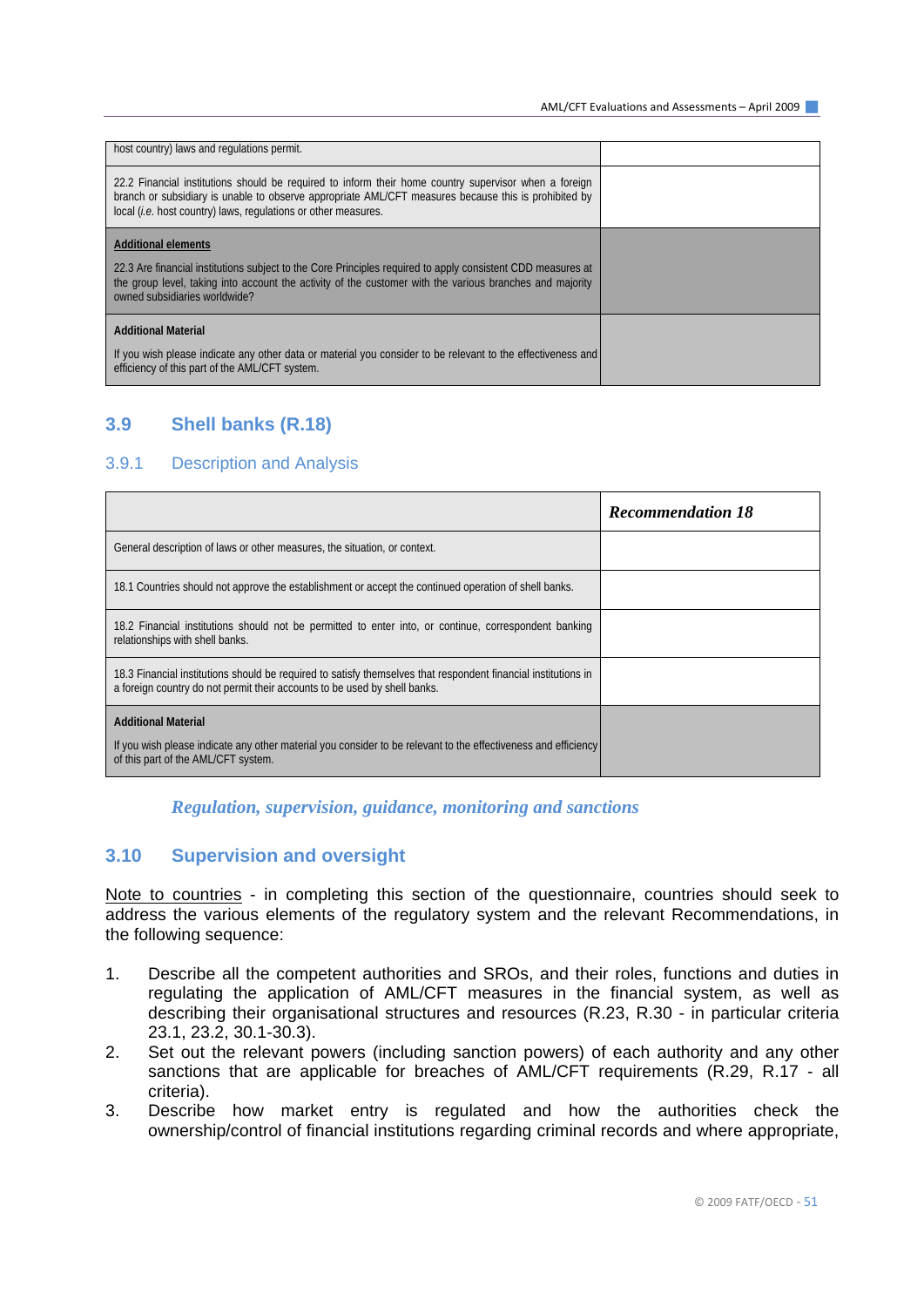fitness and properness (R.23 - in particular criteria 23.3, 23.3.1, 23.5 & 23.7 (licensing/registration elements only)).

- 4. Describe the process of ongoing supervision and monitoring, and include any available statistics regarding on-site or off-site inspections (R.23, R.32 - in particular criteria 23.4, 23.6, 23.7 (supervision/oversight elements only), 32.2d).
- 5. Explain any AML/CFT guidance/guidelines that have been provided by competent authorities to financial institutions (R.25 - criteria 25.1 only).

### 3.10.1 Description and Analysis

| Note to assessors: Assessors should use criterion 23.1 to assess the overall adequacy of the regulatory<br>and supervisory system, and to note any deficiencies that are not dealt with in other criteria. Assessors<br>may also wish to have regard to matters raised in assessments made with respect to the Core Principles.                                                                                                                                                                                                                                                                                                                                                                                                                                                            | Recommendation 23, 30, 29,<br>17, 32, & 25                                            |
|--------------------------------------------------------------------------------------------------------------------------------------------------------------------------------------------------------------------------------------------------------------------------------------------------------------------------------------------------------------------------------------------------------------------------------------------------------------------------------------------------------------------------------------------------------------------------------------------------------------------------------------------------------------------------------------------------------------------------------------------------------------------------------------------|---------------------------------------------------------------------------------------|
|                                                                                                                                                                                                                                                                                                                                                                                                                                                                                                                                                                                                                                                                                                                                                                                            | <b>Authorities/SROs roles and</b><br>duties & Structure and<br>$resources - R.23, 30$ |
| General description of laws or other measures, the situation, or context.                                                                                                                                                                                                                                                                                                                                                                                                                                                                                                                                                                                                                                                                                                                  |                                                                                       |
| 23.1 Countries should ensure that financial institutions are subject to adequate AML/CFT regulation and<br>supervision and are effectively implementing the FATF Recommendations.                                                                                                                                                                                                                                                                                                                                                                                                                                                                                                                                                                                                          |                                                                                       |
| 23.2 Countries should ensure that a designated competent authority or authorities has/have responsibility<br>for ensuring that financial institutions adequately comply with the requirements to combat money<br>laundering and terrorist financing.                                                                                                                                                                                                                                                                                                                                                                                                                                                                                                                                       |                                                                                       |
| R.30                                                                                                                                                                                                                                                                                                                                                                                                                                                                                                                                                                                                                                                                                                                                                                                       | <b>Resources</b> (Supervisors)                                                        |
| General description of laws or other measures, the situation, or context.                                                                                                                                                                                                                                                                                                                                                                                                                                                                                                                                                                                                                                                                                                                  |                                                                                       |
| 30.1 Supervisors only: FIUs, law enforcement and prosecution agencies, supervisors and other<br>competent authorities involved in combating money laundering and terrorist financing should be<br>adequately structured, funded, staffed, and provided with sufficient technical and other resources to fully<br>and effectively perform their functions. Adequate structuring includes the need for sufficient operational<br>independence and autonomy to ensure freedom from undue influence or interference.                                                                                                                                                                                                                                                                           |                                                                                       |
| 30.2 Supervisors only: Staff of competent authorities should be required to maintain high professional<br>standards, including standards concerning confidentiality, and should be of high integrity and be<br>appropriately skilled.                                                                                                                                                                                                                                                                                                                                                                                                                                                                                                                                                      |                                                                                       |
| 30.3 Supervisors only: Staff of competent authorities should be provided with adequate and relevant<br>training for combating ML and FT.                                                                                                                                                                                                                                                                                                                                                                                                                                                                                                                                                                                                                                                   |                                                                                       |
| Examples of issues to be covered under adequate and relevant training include: the scope of predicate<br>offences, ML and FT typologies, techniques to investigate and prosecute these offences, techniques for<br>tracing property that is the proceeds of crime or is to be used to finance terrorism, and ensuring that such<br>property is seized, frozen and confiscated, and the techniques to be used by supervisors to ensure that<br>financial institutions are complying with their obligations; the use of information technology and other<br>resources relevant to the execution of their functions. Countries could also provide special training and/or<br>certification for financial investigators for, inter alia, investigations of ML, FT, and the predicate offences. |                                                                                       |
|                                                                                                                                                                                                                                                                                                                                                                                                                                                                                                                                                                                                                                                                                                                                                                                            | <b>Authorities Powers and</b><br>Sanctions - $R.29 \& 17$                             |
| General description of laws or other measures, the situation, or context.                                                                                                                                                                                                                                                                                                                                                                                                                                                                                                                                                                                                                                                                                                                  |                                                                                       |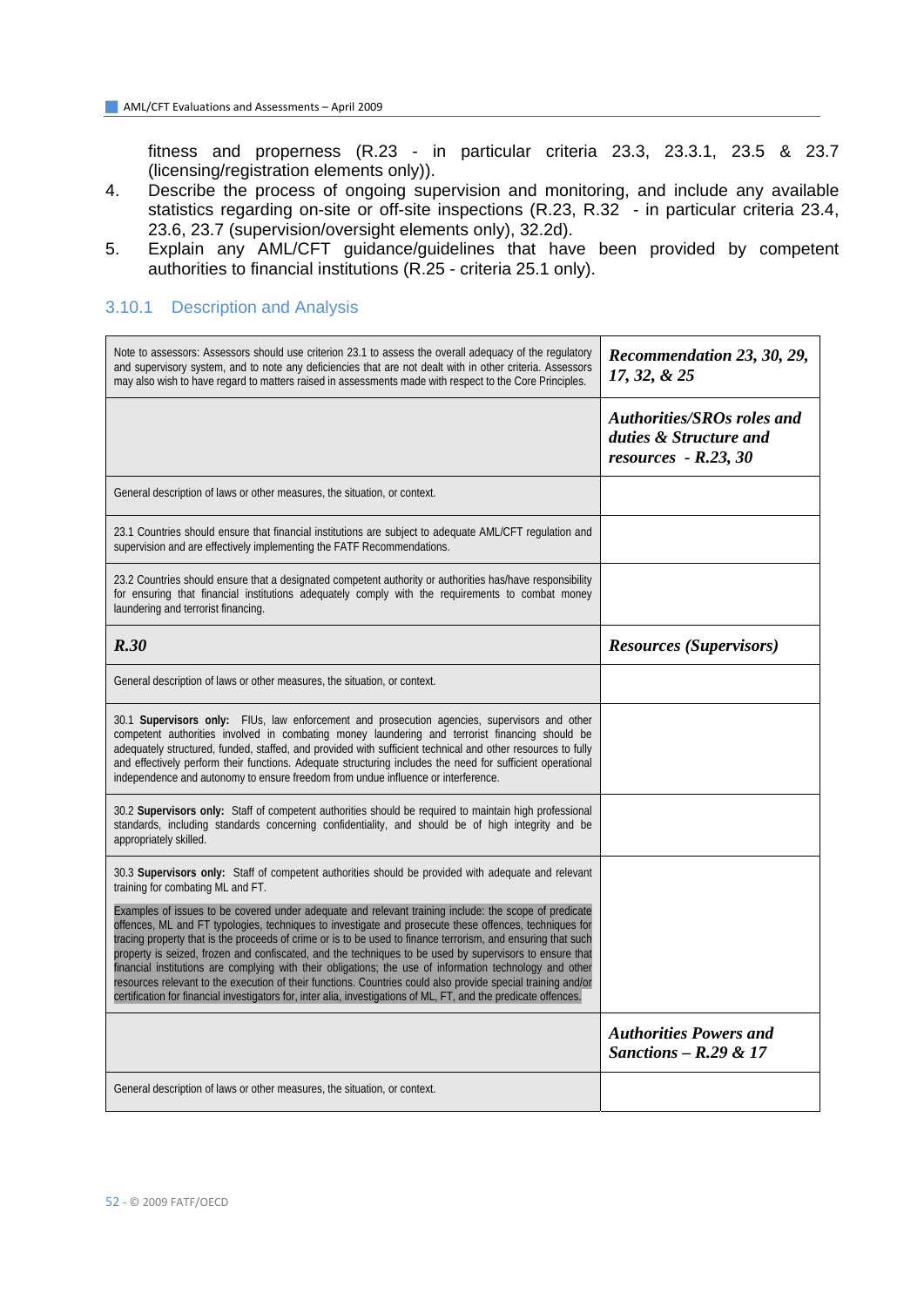| 29.1 Supervisors should have adequate powers to monitor and ensure compliance by financial<br>institutions <sup>38</sup> , with requirements to combat money laundering and terrorist financing, consistent with the<br><b>FATF Recommendations.</b>                                                                                                                                                                                                                                                                                                                                        |                       |
|---------------------------------------------------------------------------------------------------------------------------------------------------------------------------------------------------------------------------------------------------------------------------------------------------------------------------------------------------------------------------------------------------------------------------------------------------------------------------------------------------------------------------------------------------------------------------------------------|-----------------------|
| 29.2 Supervisors should have the authority to conduct inspections of financial institutions, including on-<br>site inspections, to ensure compliance. Such inspections should include the review of policies,<br>procedures, books and records, and should extend to sample testing.                                                                                                                                                                                                                                                                                                        |                       |
| 29.3 Supervisors should have the power to compel production of or to obtain access to all records,<br>documents or information relevant to monitoring compliance. This includes all documents or information<br>related to accounts or other business relationships, or transactions, including any analysis the financial<br>institution has made to detect unusual or suspicious transactions.                                                                                                                                                                                            |                       |
| 29.3.1 The supervisor's power to compel production of or to obtain access for supervisory purposes<br>should not be predicated on the need to require a court order.                                                                                                                                                                                                                                                                                                                                                                                                                        |                       |
| 29.4 The supervisor should have adequate powers of enforcement and sanction against financial<br>institutions, and their directors or senior management for failure to comply with or properly implement<br>requirements to combat money laundering and terrorist financing, consistent with the FATF<br>Recommendations.                                                                                                                                                                                                                                                                   |                       |
| R.17                                                                                                                                                                                                                                                                                                                                                                                                                                                                                                                                                                                        |                       |
| General description of laws or other measures, the situation, or context.                                                                                                                                                                                                                                                                                                                                                                                                                                                                                                                   |                       |
| 17.1 Countries should ensure that effective, proportionate and dissuasive criminal, civil or administrative<br>sanctions are available to deal with natural or legal persons covered by the FATF Recommendations that<br>fail to comply with national AML/CFT requirements.                                                                                                                                                                                                                                                                                                                 |                       |
| 17.2 Countries should designate an authority (e.g. supervisors or the FIU) empowered to apply these<br>sanctions. Different authorities may be responsible for applying sanctions depending on the nature of the<br>requirement that was not complied with.                                                                                                                                                                                                                                                                                                                                 |                       |
| 17.3 Sanctions should be available in relation not only to the legal persons that are financial institutions or<br>businesses but also to their directors and senior management.                                                                                                                                                                                                                                                                                                                                                                                                            |                       |
| 17.4 The range of sanctions available should be broad and proportionate to the severity of a situation.<br>They should include the power to impose disciplinary and financial sanctions and the power to withdraw,<br>restrict or suspend the financial institution's license, where applicable.                                                                                                                                                                                                                                                                                            |                       |
|                                                                                                                                                                                                                                                                                                                                                                                                                                                                                                                                                                                             |                       |
| Examples of types of sanctions include: written warnings (separate letter or within an audit report), orders<br>to comply with specific instructions (possibly accompanied with daily fines for non-compliance), ordering<br>regular reports from the institution on the measures it is taking, fines for non compliance, barring<br>individuals from employment within that sector, replacing or restricting the powers of managers, directors,<br>or controlling owners, imposing conservatorship or a suspension or withdrawal of the license, or criminal<br>penalties where permitted. |                       |
|                                                                                                                                                                                                                                                                                                                                                                                                                                                                                                                                                                                             | Market entry $- R.23$ |
| General description of laws or other measures, the situation, or context.                                                                                                                                                                                                                                                                                                                                                                                                                                                                                                                   |                       |
| 23.3 Supervisors or other competent authorities should take the necessary legal or regulatory measures<br>to prevent criminals or their associates from holding or being the beneficial owner of a significant or<br>controlling interest or holding a management function, including in the executive or supervisory boards,<br>councils, etc in a financial institution.                                                                                                                                                                                                                  |                       |

<span id="page-52-0"></span><sup>38</sup> Note to assessors: With respect to foreign branches and subsidiaries, the requirement for financial institutions to ensure that their foreign branches and subsidiaries observe AML/CFT measures is to be assessed only against R.22. However, under R.29, supervisors should have adequate powers to establish that financial institutions require their foreign branches and majority owned subsidiaries to apply R.22 effectively.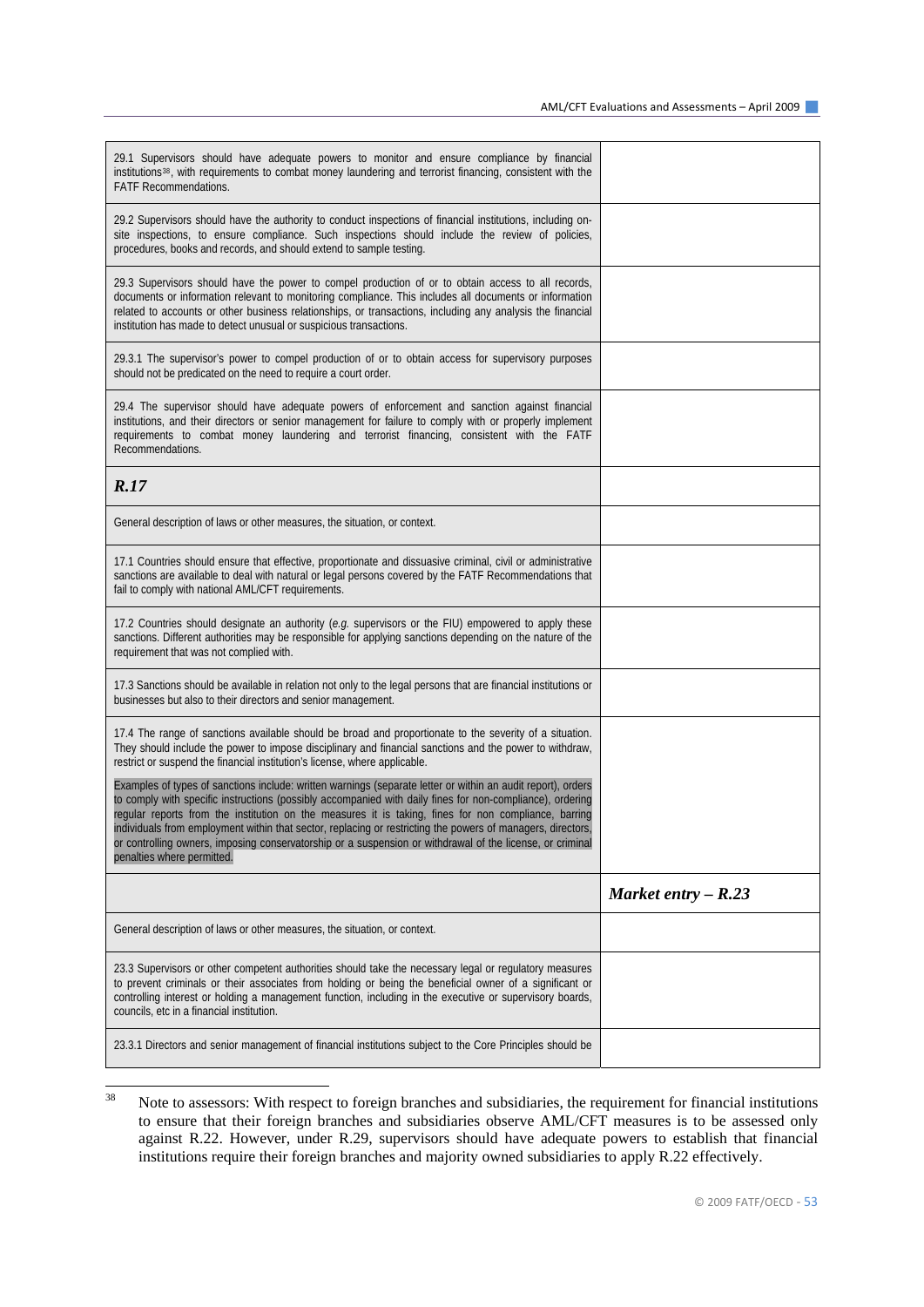| evaluated on the basis of "fit and proper" criteria including those relating to expertise and integrity.                                                                                                                                                                                                                                                                                               |                                                                                       |
|--------------------------------------------------------------------------------------------------------------------------------------------------------------------------------------------------------------------------------------------------------------------------------------------------------------------------------------------------------------------------------------------------------|---------------------------------------------------------------------------------------|
| 23.5 Natural and legal persons providing a money or value transfer service, or a money or currency<br>changing service should be licensed or registered.                                                                                                                                                                                                                                               |                                                                                       |
| 23.7 Financial institutions (other than those mentioned in Criterion 23.4) should be licensed or registered<br>and appropriately regulated, and subject to supervision or oversight for AML/CFT purposes, having regard<br>to the risk of money laundering or terrorist financing in that sector <i>i.e.</i> if there is a proven low risk then the<br>required measures may be less.                  |                                                                                       |
| [Focus only on the licensing/registration components of this criterion]                                                                                                                                                                                                                                                                                                                                |                                                                                       |
|                                                                                                                                                                                                                                                                                                                                                                                                        | <b>Ongoing supervision and</b><br>monitoring $- R.23 & 32$                            |
| 23.4 For financial institutions that are subject to the Core Principles <sup>39</sup> the regulatory and supervisory<br>measures that apply for prudential purposes and which are also relevant to money laundering, should<br>apply in a similar manner for anti-money laundering and terrorist financing purposes, except where<br>specific criteria address the same issue in this Methodology.     |                                                                                       |
| Examples of regulatory and supervisory measures that apply for prudential purposes and which are also<br>relevant to money laundering, include requirements for: (i) licensing and structure; (ii) risk management<br>processes to identify, measure, monitor and control material risks; (iii) ongoing supervision and (iv) global<br>consolidated supervision where required by the Core Principles. |                                                                                       |
| 23.6 Natural and legal persons providing a money or value transfer service, or a money or currency<br>changing service should be subject to effective systems for monitoring and ensuring compliance with<br>national requirements to combat money laundering and terrorist financing.                                                                                                                 |                                                                                       |
| 23.7 Financial institutions (other than those mentioned in Criterion 23.4) should be licensed or registered<br>and appropriately regulated, and subject to supervision or oversight for AML/CFT purposes, having regard<br>to the risk of money laundering or terrorist financing in that sector <i>i.e.</i> if there is a proven low risk then the<br>required measures may be less.                  |                                                                                       |
| [Focus only on the supervision/oversight components of this criterion]                                                                                                                                                                                                                                                                                                                                 |                                                                                       |
| R.32                                                                                                                                                                                                                                                                                                                                                                                                   |                                                                                       |
| 32.2 Competent authorities should maintain comprehensive statistics on matters relevant to the<br>effectiveness and efficiency of systems for combating money laundering and terrorist financing. This<br>should include keeping annual statistics on:                                                                                                                                                 |                                                                                       |
| (d) Other action                                                                                                                                                                                                                                                                                                                                                                                       |                                                                                       |
| o On-site examinations conducted by supervisors relating to or including AML/CFT and any sanctions<br>applied.                                                                                                                                                                                                                                                                                         |                                                                                       |
| If maintained, please provide these statistics                                                                                                                                                                                                                                                                                                                                                         |                                                                                       |
|                                                                                                                                                                                                                                                                                                                                                                                                        | Guidelines $- R.25$<br>(Guidance for financial<br>institutions other than on<br>STRs) |
| General description of laws or other measures, the situation, or context.                                                                                                                                                                                                                                                                                                                              |                                                                                       |

<span id="page-53-0"></span><sup>39</sup> Note to assessors: refer to the Core Principles for a precise description of the financial institutions that are covered, but broadly speaking it refers to: (1) banking and other deposit-taking business, (2) insurers and insurance intermediaries, and (3) collective investment schemes and market intermediaries.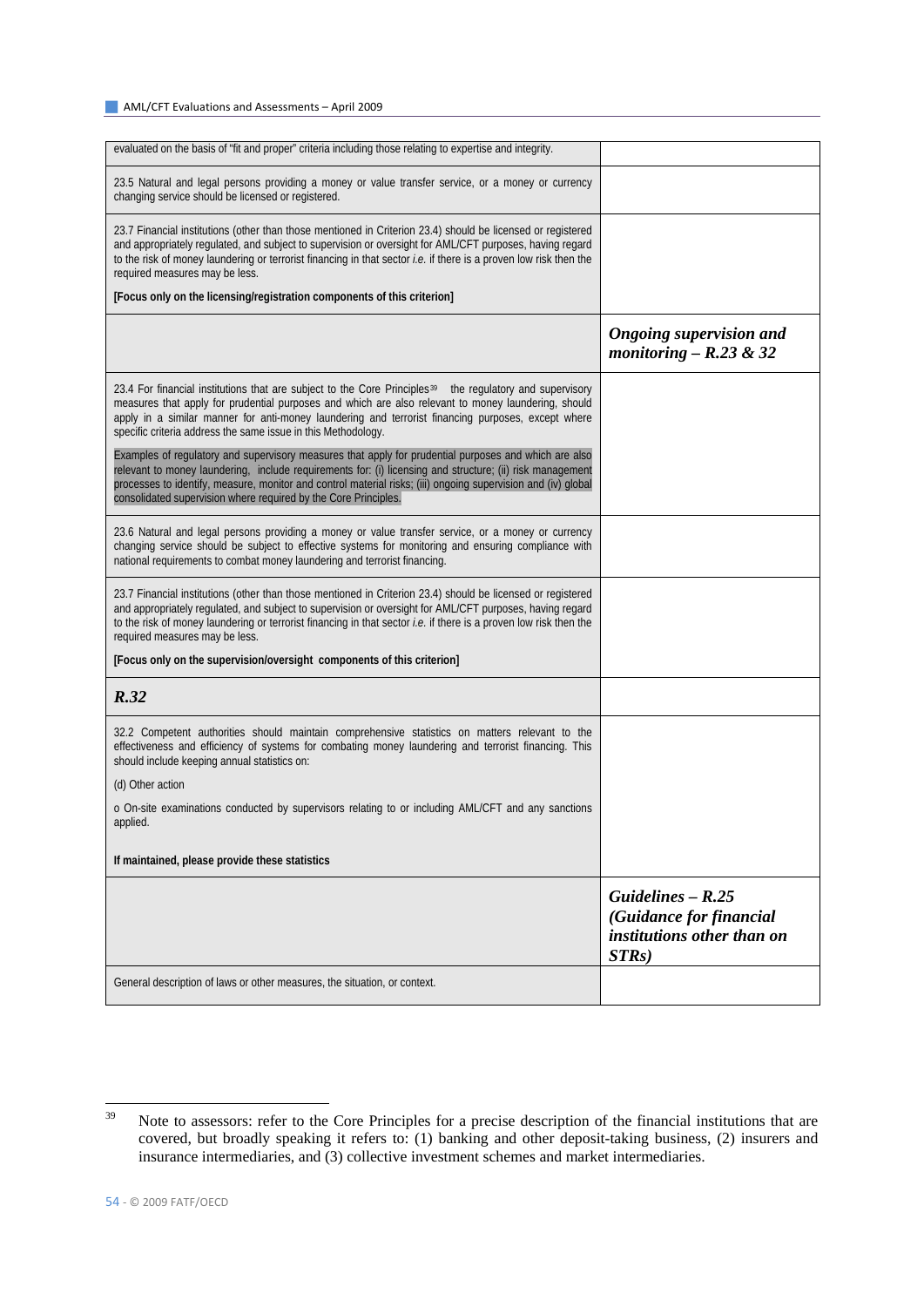| 25.1 Competent authorities should establish guidelines that will assist financial institutions and DNFBP to<br>implement and comply with their respective AML/CFT requirements. For DNFBP, such quidelines may be<br>established by SROs.                                                                                    |  |
|------------------------------------------------------------------------------------------------------------------------------------------------------------------------------------------------------------------------------------------------------------------------------------------------------------------------------|--|
| At a minimum, the quidelines should give assistance on issues covered under the relevant FATF<br>Recommendations, including: (i) a description of ML and FT techniques and methods; and (ii) any<br>additional measures that these institutions and DNFBP could take to ensure that their AML/CFT measures<br>are effective. |  |
| <b>Additional material</b>                                                                                                                                                                                                                                                                                                   |  |
| If you wish please indicate any other data or material you consider to be relevant to the effectiveness and<br>efficiency of this part of the AML/CFT system.                                                                                                                                                                |  |

#### **3.11 Money or value transfer services (SR.VI)**

This section should very briefly summarise and cross-reference the description and any comments that have been made elsewhere in section 3 on money or value transfer services.

#### 3.11.1 Description and Analysis (summary)

|                                                                                                                                                                                                                                                                                                                                                                                                                           | <b>Special Recommendation VI</b> |
|---------------------------------------------------------------------------------------------------------------------------------------------------------------------------------------------------------------------------------------------------------------------------------------------------------------------------------------------------------------------------------------------------------------------------|----------------------------------|
| General description of laws or other measures, the situation, or context.                                                                                                                                                                                                                                                                                                                                                 |                                  |
| VI.1 Countries should designate one or more competent authorities to register and/or licence natural and<br>legal persons that perform money or value transfer services (MVT service operators), maintain a current<br>list of the names and addresses of licensed and/or registered MVT service operators, and be responsible<br>for ensuring compliance with licensing and/or registration requirements <sup>40</sup> . |                                  |
| VI.2 Countries should ensure that all MVT service operators are subject to the applicable FATF Forty<br>Recommendations (in particular Recommendations 4-11, 13-15 and 21-23) and FATF Nine Special<br>Recommendations (in particular SR.VII).                                                                                                                                                                            |                                  |
| VI.3 Countries should have systems in place for monitoring MVT service operators and ensuring that they<br>comply with the FATF Recommendations.                                                                                                                                                                                                                                                                          |                                  |
| VI.4 Countries should require each licensed or registered MVT service operator to maintain a current list<br>of its agents which must be made available to the designated competent authority.                                                                                                                                                                                                                            |                                  |
| VI.5 Countries should ensure that Criteria 17.1 – 17.4 (in R.17) also apply in relation to the obligations<br>under SR VI.                                                                                                                                                                                                                                                                                                |                                  |
| <b>Additional elements</b>                                                                                                                                                                                                                                                                                                                                                                                                |                                  |
| VI.6 Have the measures set out in the Best Practices Paper for SR. VI been implemented?                                                                                                                                                                                                                                                                                                                                   |                                  |
| <b>Additional material</b>                                                                                                                                                                                                                                                                                                                                                                                                |                                  |
| If you wish please indicate any other data or material you consider to be relevant to the effectiveness and<br>efficiency of this part of the AML/CFT system.                                                                                                                                                                                                                                                             |                                  |

<span id="page-54-0"></span> $40^{\circ}$ SR.VI does not require countries to establish a separate licensing/registration system or designate another competent authority in respect of money remitters which are already licensed/registered as financial institutions within the country, permitted to perform MVT services under the terms of their license/registration, and already subject to the full range of applicable obligations under the FATF Forty Recommendations and Nine Special Recommendations.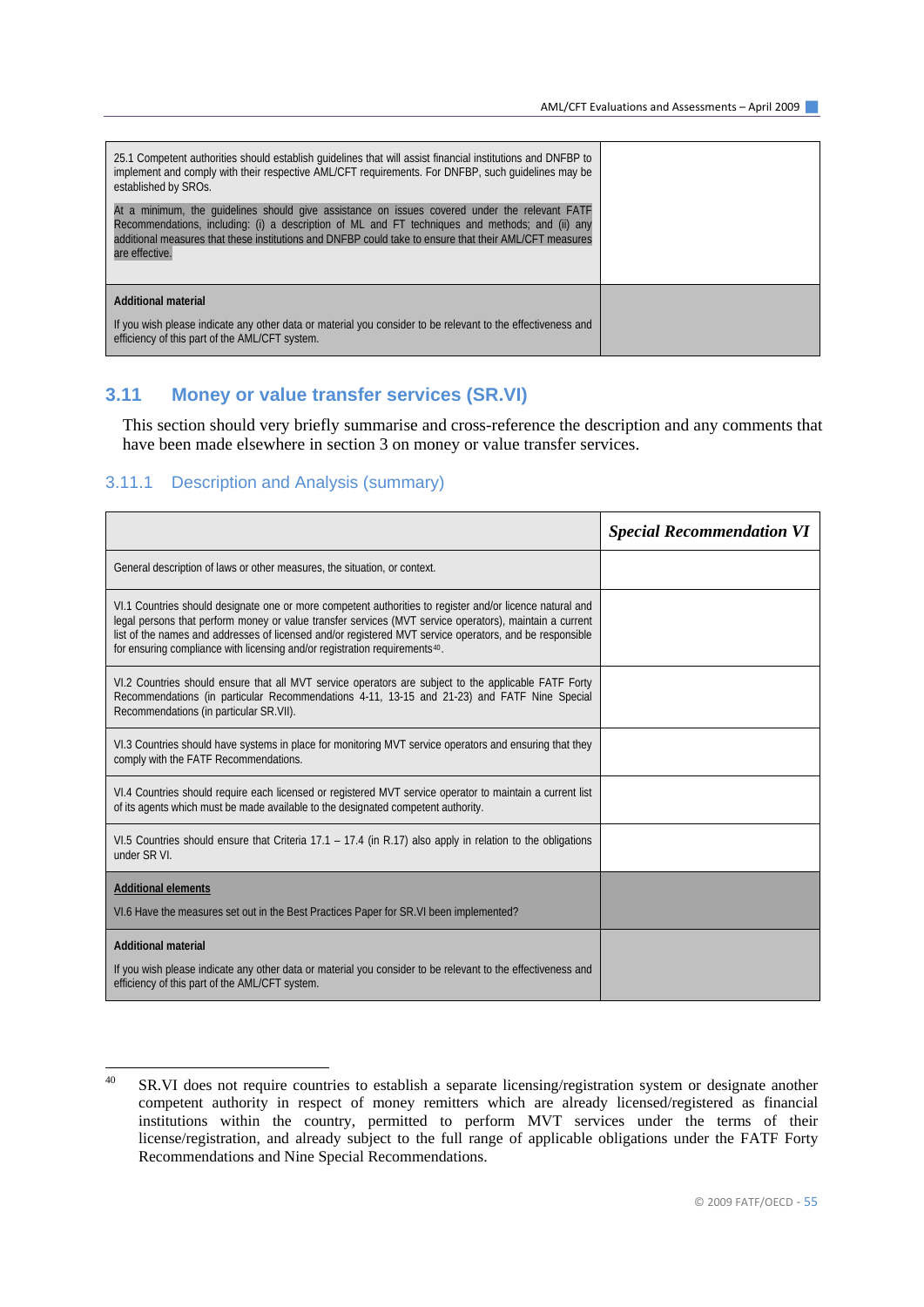### **4. Preventive Measures – Designated Non-Financial Businesses and Professions**

Please give a concise overview of the scope of coverage of AML/CFT preventive measures as they apply to DNFBPs *i.e.* what sectors are covered and to what extent.

| Description<br>$\overline{\phantom{a}}$ |  |
|-----------------------------------------|--|
|                                         |  |

### **4.1 Customer due diligence and record-keeping (R.12)**

(applying R.5, 6, 8-11 & 17 (only sanctions for these Recommendations))

Note to countries - in completing this section of the questionnaire, countries should seek to address the various elements of customer due diligence, record-keeping and monitoring and the relevant Recommendations, in the following sequence:

- 1. Describe the customer due diligence requirements and measures for DNFBP (applying R.5, 6, 8 & 9). Where requirements have already been described in Section 3 of the MEQ, it is only necessary to cross reference that material and to note any changes or differences of approach that may apply to DNFBP.
- 2. Set out the record-keeping requirements for DNFBP (applying R.10). Again this may be done in whole or part by cross-referencing.
- 3. Indicate if there are any differences for DNFBP regarding monitoring (applying R.11).
- 4. Set out the relevant sanctions that are applicable for breaches of the AML/CFT requirements under R.5, 6, & 8-11 (applying R.17). These should be sanctions applicable to all entities subject to the CDD and other requirements as opposed to sanction powers that are specific to the competent authorities or SROs which should be described in section 4.3 below. Again, it may be sufficient to cross-reference the material in Section 3 above.

|                                                                                                                                                                      | <b>Recommendation 12</b> |
|----------------------------------------------------------------------------------------------------------------------------------------------------------------------|--------------------------|
| General description of laws or other measures, the situation, or context.                                                                                            |                          |
| 12.1 DNFBP should be required to comply with the requirements set out in Recommendation 5 (Criteria<br>$5.1 - 5.18$ ) in the following circumstances <sup>41</sup> : |                          |
| a) Casinos (including internet casinos <sup>42</sup> ) – when their customers engage in financial transactions equal to<br>or above USD/ $\in$ 3.000 <sup>43</sup> . |                          |

### 4.1.1 Description and Analysis

<span id="page-55-1"></span><span id="page-55-0"></span> $\overline{41}$ <sup>41</sup> The designated thresholds applied in these criteria are referred to in the IN of R. 5, 12 and 16.<br><sup>42</sup> Countries should establish rules to determine the basis upon which internet casinos are subject to national

AML/CFT requirements. This will require the country to determine the basis or set or factors upon which it will decide whether there is a sufficient nexus or connection between the internet casino and the country. Examples of such factors include incorporation or organisation under the laws of the country, or place of effective management within the country. Assessors should examine the basis for the nexus or connection, with respect to R.12, 16 and 24.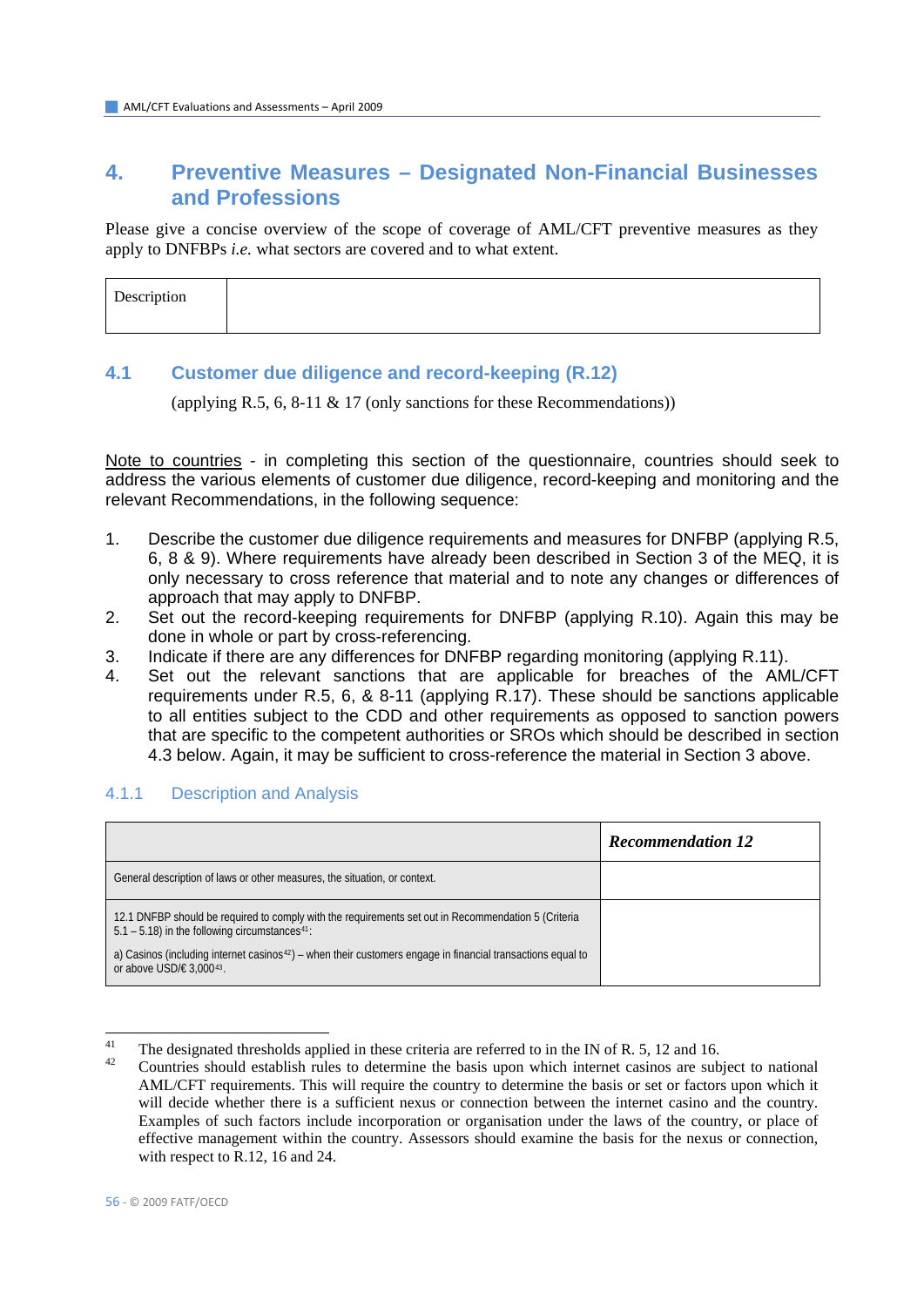| Examples of financial transactions in casinos include: the purchase or cashing in of casinos chips or<br>tokens, the opening of accounts, wire transfers and currency exchanges. Financial transactions do not<br>refer to gambling transactions that involve only casino chips or tokens.                                                                                                                                                                                                                                                                                                                                         |  |
|------------------------------------------------------------------------------------------------------------------------------------------------------------------------------------------------------------------------------------------------------------------------------------------------------------------------------------------------------------------------------------------------------------------------------------------------------------------------------------------------------------------------------------------------------------------------------------------------------------------------------------|--|
| b) Real estate agents – when they are involved in transactions for a client concerning the buying and<br>selling of real estate <sup>44</sup> .                                                                                                                                                                                                                                                                                                                                                                                                                                                                                    |  |
| c) Dealers in precious metals and dealers in precious stones – when they engage in any cash transaction<br>with a customer equal to or above USD/€ 15,00043.                                                                                                                                                                                                                                                                                                                                                                                                                                                                       |  |
| d) Lawyers, notaries, other independent legal professionals and accountants when they prepare for or<br>carry out transactions for a client in relation to the following activities:                                                                                                                                                                                                                                                                                                                                                                                                                                               |  |
| .buying and selling of real estate;<br>•managing of client money, securities or other assets <sup>45</sup> ;<br>•management of bank, savings or securities accounts <sup>45</sup> ;<br>•organisation of contributions for the creation, operation or management of companies;<br>• creation, operation or management of legal persons or arrangements, and buying and selling of<br>business entities.                                                                                                                                                                                                                             |  |
| e) Trust and Company Service Providers when they prepare for and when they carry out transactions for a<br>client in relation to the following activities:                                                                                                                                                                                                                                                                                                                                                                                                                                                                         |  |
| • acting as a formation agent of legal persons;<br>· acting as (or arranging for another person to act as) a director or secretary of a company, a partner of a<br>partnership, or a similar position in relation to other legal persons;<br>· providing a registered office; business address or accommodation, correspondence or administrative<br>address for a company, a partnership or any other legal person or arrangement;<br>• acting as (or arranging for another person to act as) a trustee of an express trust;<br>- acting as (or arranging for another person to act as) a nominee shareholder for another person. |  |
| DNFBP should especially comply with the CDD measures set out in Criteria 5.3 to 5.7 but may determine<br>the extent of such measures on a risk sensitive basis depending on the type of customer, business<br>relationship or transaction.                                                                                                                                                                                                                                                                                                                                                                                         |  |
| 12.2 In the circumstances set out in Criterion 12.1, DNFBP should be required to comply with the criteria<br>set out under Recommendations 6 and 8-11.                                                                                                                                                                                                                                                                                                                                                                                                                                                                             |  |
| <b>Additional material</b>                                                                                                                                                                                                                                                                                                                                                                                                                                                                                                                                                                                                         |  |
| If you wish please indicate any other data or material you consider to be relevant to the effectiveness and<br>efficiency of this part of the AML/CFT system.                                                                                                                                                                                                                                                                                                                                                                                                                                                                      |  |

### **4.2 Monitoring transactions and other issues (R.16)**

(applying R.13-15, 17 & 21)

Note to countries - in completing this section of the questionnaire, countries should seek to address the various elements of monitoring and reporting system and the relevant Recommendations, in the following sequence:

- 1. Describe the suspicious transaction reporting system for DNFBP (applying R.13-14). Where the reporting obligations have already been fully described in Section 3 of the MEQ, it is only necessary to cross reference that material and to note any changes or differences of approach that may apply to DNFBP.
- 2. Set out the internal control requirements for DNFBP (applying R.15). Again this may be done in whole or part by cross-referencing.

 $43$ The designated thresholds of USD/€ 3,000 and USD/€ 15,000 include situations where the transaction is carried out in a single operation or in several operations that appear to be linked.<br><sup>44</sup> This means that real estate agents should comply with R.5 with respect to both the purchasers and the

<span id="page-56-0"></span>vendors of the property.<br>Where the lawyer, notary, other independent legal professional or accountant is conducting financial activity

<span id="page-56-1"></span>as a business and meets the definition of "financial institution" then that person or firm should comply with the requirements applicable to financial institutions.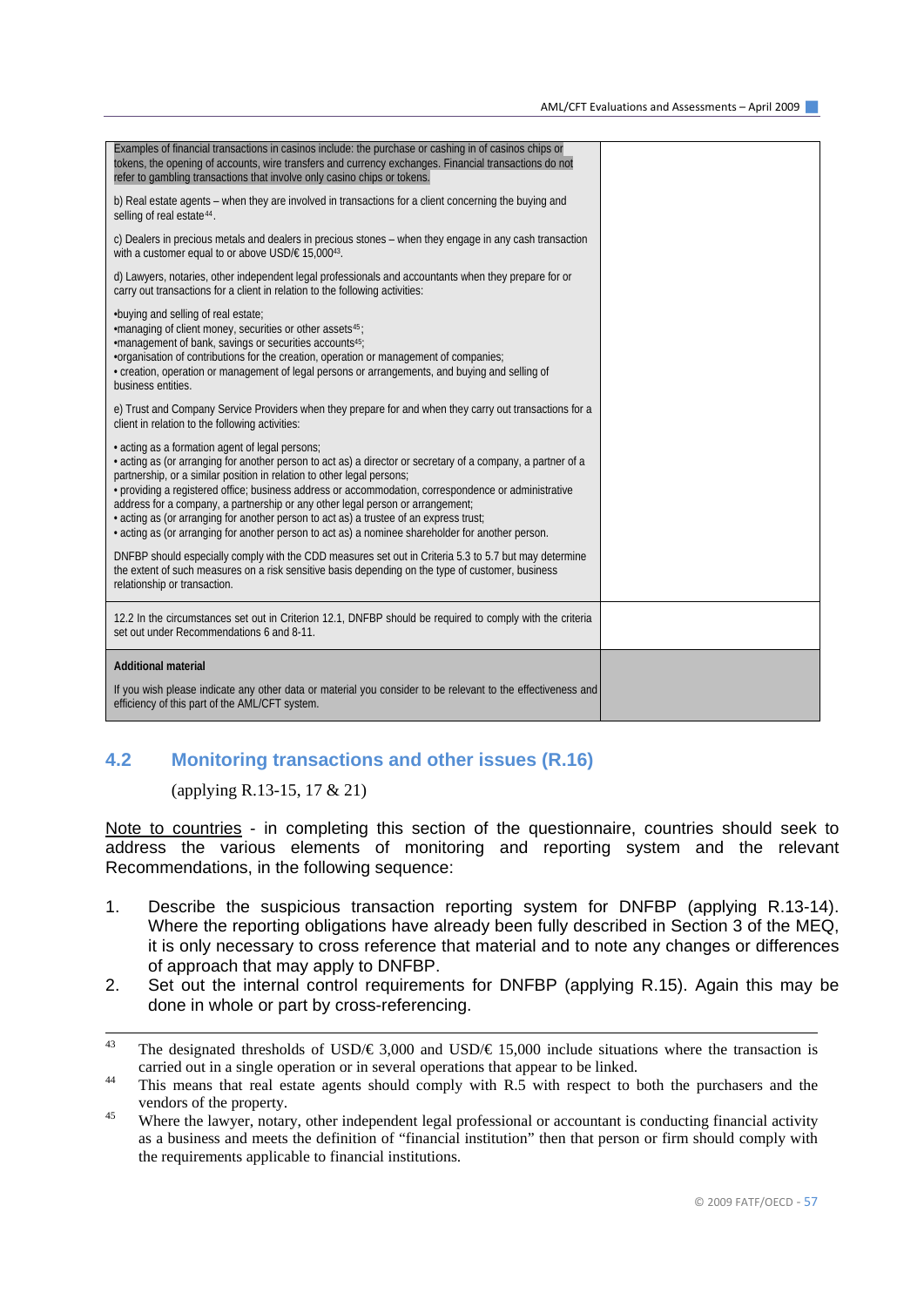- 3. Indicate if there are any differences for DNFBP regarding the application of R.21.
- 4. Set out the relevant sanctions that are applicable for breaches of the AML/CFT requirements under R.13-15 & 21 (applying R.17). These should be sanctions applicable to all entities subject to reporting requirements as opposed to specific sanction powers of competent authorities or SROs which should be described in section 4.3 below. As such it may be sufficient to cross-reference the material in Section 3 above.

#### 4.2.1 Description and Analysis

|                                                                                                                                                                                                                                                                                                                                                                                                                                                                                                                                                                                                                                                                                                   | <b>Recommendation 16</b> |
|---------------------------------------------------------------------------------------------------------------------------------------------------------------------------------------------------------------------------------------------------------------------------------------------------------------------------------------------------------------------------------------------------------------------------------------------------------------------------------------------------------------------------------------------------------------------------------------------------------------------------------------------------------------------------------------------------|--------------------------|
| General description of laws or other measures, the situation, or context.                                                                                                                                                                                                                                                                                                                                                                                                                                                                                                                                                                                                                         |                          |
| 16.1 DNFBP should be required to comply with the requirements set out in Recommendation 13 (Criteria<br>$13.1 - 13.4$ <sup>46</sup> in the following circumstances:                                                                                                                                                                                                                                                                                                                                                                                                                                                                                                                               |                          |
| a) Casinos (which includes internet casinos) and real estate agents – in the circumstances set out in R.13.                                                                                                                                                                                                                                                                                                                                                                                                                                                                                                                                                                                       |                          |
| b) Dealers in precious metals or stones - when they engage in any cash transaction equal to or above<br>USD/€ 15.00047.                                                                                                                                                                                                                                                                                                                                                                                                                                                                                                                                                                           |                          |
| c) Lawyers, notaries, other independent legal professionals and accountants - when, on behalf of or for a<br>client, they engage in a financial transaction in relation to the following activities:                                                                                                                                                                                                                                                                                                                                                                                                                                                                                              |                          |
| • buying and selling of real estate;<br>· managing of client money, securities or other assets;<br>· management of bank, savings or securities accounts;<br>• organisation of contributions for the creation, operation or management of companies;<br>• creation, operation or management of legal persons or arrangements, and buying and selling of<br>business entities.                                                                                                                                                                                                                                                                                                                      |                          |
| Note on legal professional privilege or legal professional secrecy.                                                                                                                                                                                                                                                                                                                                                                                                                                                                                                                                                                                                                               |                          |
| Lawyers, notaries, other independent legal professionals, and accountants acting as independent legal<br>professionals, are not required to report suspicious transactions if the relevant information was obtained in<br>circumstances where they are subject to legal professional privilege or legal professional secrecy.                                                                                                                                                                                                                                                                                                                                                                     |                          |
| It is for each jurisdiction to determine the matters that would fall under legal professional privilege or legal<br>professional secrecy. This would normally cover information lawyers, notaries or other independent legal<br>professionals receive from or obtain through one of their clients: (a) in the course of ascertaining the legal<br>position of their client, or (b) in performing their task of defending or representing that client in, or<br>concerning judicial, administrative, arbitration or mediation proceedings. Where accountants are subject to<br>the same obligations of secrecy or privilege, then they are also not required to report suspicious<br>transactions. |                          |
| d) Trust and Company Service Providers - when they prepare for or carry out a transaction on behalf of a<br>client, in relation to the following activities:                                                                                                                                                                                                                                                                                                                                                                                                                                                                                                                                      |                          |
| · acting as a formation agent of legal persons;<br>· acting as (or arranging for another person to act as) a director or secretary of a company, a partner of a<br>partnership, or a similar position in relation to other legal persons;<br>· providing a registered office; business address or accommodation, correspondence or administrative<br>address for a company, a partnership or any other legal person or arrangement;<br>• acting as (or arranging for another person to act as) a trustee of an express trust;<br>· acting as (or arranging for another person to act as) a nominee shareholder for another person.                                                                |                          |

<span id="page-57-0"></span> $46$ 46 DNFBP should comply with all the criteria in Recommendation 13 with two exceptions. First, dealers in precious metals and stones must comply with criteria 13.3, but would only be required to report transactions (or attempted transactions) above the cash threshold of USD/ $\text{\textsterling}15,000$ . Second, as detailed in criteria 16.1, countries may allow lawyers, notaries, other independent legal professionals, and accountants acting as independent legal professionals to send their STR to self-regulatory organizations, and they do not always need to send STR to the FIU.

<span id="page-57-1"></span><sup>47</sup> The designated threshold includes situations where the transaction is carried out in a single operation or in several operations that appear to be linked (cases of "smurfing"/"structuring").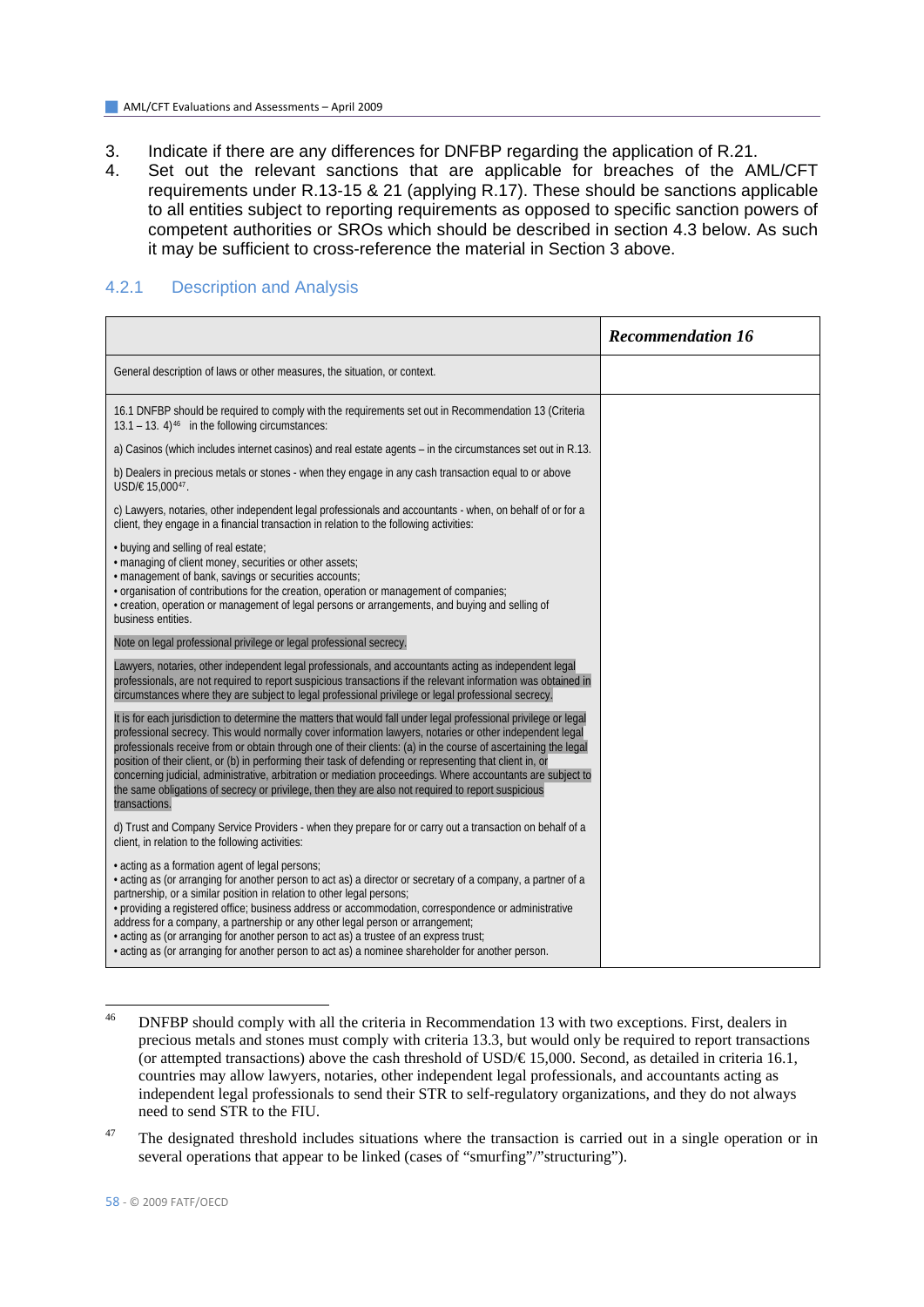| 16.2 Where countries allow lawyers, notaries, other independent legal professionals and accountants to<br>send their STR to their appropriate self-regulatory organisations (SRO), there should be appropriate forms<br>of co-operation between these organisations and the FIU. Each country should determine the details of<br>how the SRO could co-operate with the FIU. |  |
|-----------------------------------------------------------------------------------------------------------------------------------------------------------------------------------------------------------------------------------------------------------------------------------------------------------------------------------------------------------------------------|--|
| 16.3 In the circumstances set out in criterion 16.1, the criteria set out under Recommendations 14, 15 and<br>21 should apply in relation to DNFBP.                                                                                                                                                                                                                         |  |
| <b>Additional elements</b>                                                                                                                                                                                                                                                                                                                                                  |  |
| 16.5 Is the reporting requirement extended to the rest of the professional activities of accountants,<br>including auditing?                                                                                                                                                                                                                                                |  |
| 16.6 Are DNFBP required to report to the FIU when they suspect or have reasonable grounds to suspect<br>that funds are the proceeds of all criminal acts that would constitute a predicate offence for money<br>laundering domestically?                                                                                                                                    |  |
| <b>Additional material</b>                                                                                                                                                                                                                                                                                                                                                  |  |
| If you wish please indicate any other data or material you consider to be relevant to the effectiveness and<br>efficiency of this part of the AML/CFT system.                                                                                                                                                                                                               |  |

### **4.3 Regulation, supervision and monitoring (R. 24-25)**

### 4.3.1 Description and Analysis

|                                                                                                                                                                                                                                                                                                                                                                                                                                                                 | <b>Recommendation 24</b> |
|-----------------------------------------------------------------------------------------------------------------------------------------------------------------------------------------------------------------------------------------------------------------------------------------------------------------------------------------------------------------------------------------------------------------------------------------------------------------|--------------------------|
| General description of laws or other measures, the situation, or context.                                                                                                                                                                                                                                                                                                                                                                                       |                          |
| 24.1 Countries should ensure that casinos (including Internet casinos) are subject to a comprehensive<br>regulatory and supervisory regime that ensures they are effectively implementing the AML/CFT measures<br>required under the FATF Recommendations.                                                                                                                                                                                                      |                          |
| 24.1.1 Countries should ensure that a designated competent authority has responsibility for the AML/CFT<br>regulatory and supervisory regime. The competent authority should have adequate powers to perform its<br>functions, including powers to monitor and sanction (countries should ensure that criteria 17.1-17.4 apply<br>to the obligations under R.12 and R.16).                                                                                      |                          |
| 24.1.2 Casinos should be licensed by a designated competent authority.                                                                                                                                                                                                                                                                                                                                                                                          |                          |
| 24.1.3 A competent authority should take the necessary legal or regulatory measures to prevent criminals<br>or their associates from holding or being the beneficial owner of a significant or controlling interest,<br>holding a management function in, or being an operator of a casino.                                                                                                                                                                     |                          |
| 24.2 Countries should ensure that the other categories of DNFBP are subject to effective systems for<br>monitoring and ensuring compliance with AML/CFT requirements. In determining whether the system for<br>monitoring and ensuring compliance is appropriate, regard may be had to the risk of money laundering or<br>terrorist financing in that sector <i>i.e.</i> if there is a proven low risk then the extent of the required measures<br>may be less. |                          |
| 24.2.1 There should be a designated competent authority or SRO responsible for monitoring and ensuring<br>compliance of DNFBPs with AML/CFT requirements. Such an authority or SRO should:                                                                                                                                                                                                                                                                      |                          |
| a) Adequate powers to perform its functions, including powers to monitor and sanction (countries should<br>ensure that criteria 17.1-17.4 apply to the obligations under R.12 and R.16);                                                                                                                                                                                                                                                                        |                          |
| b) have sufficient technical and other resources to perform its functions <sup>48</sup> .                                                                                                                                                                                                                                                                                                                                                                       |                          |

<span id="page-58-0"></span> $48$ In assessing compliance with this criterion, assessors should have regard to Criteria 30.1 to 30.4 where it is appropriate to do so (*i.e.* depending on the type of the designated competent authority or SRO, its size, its responsibilities, etc).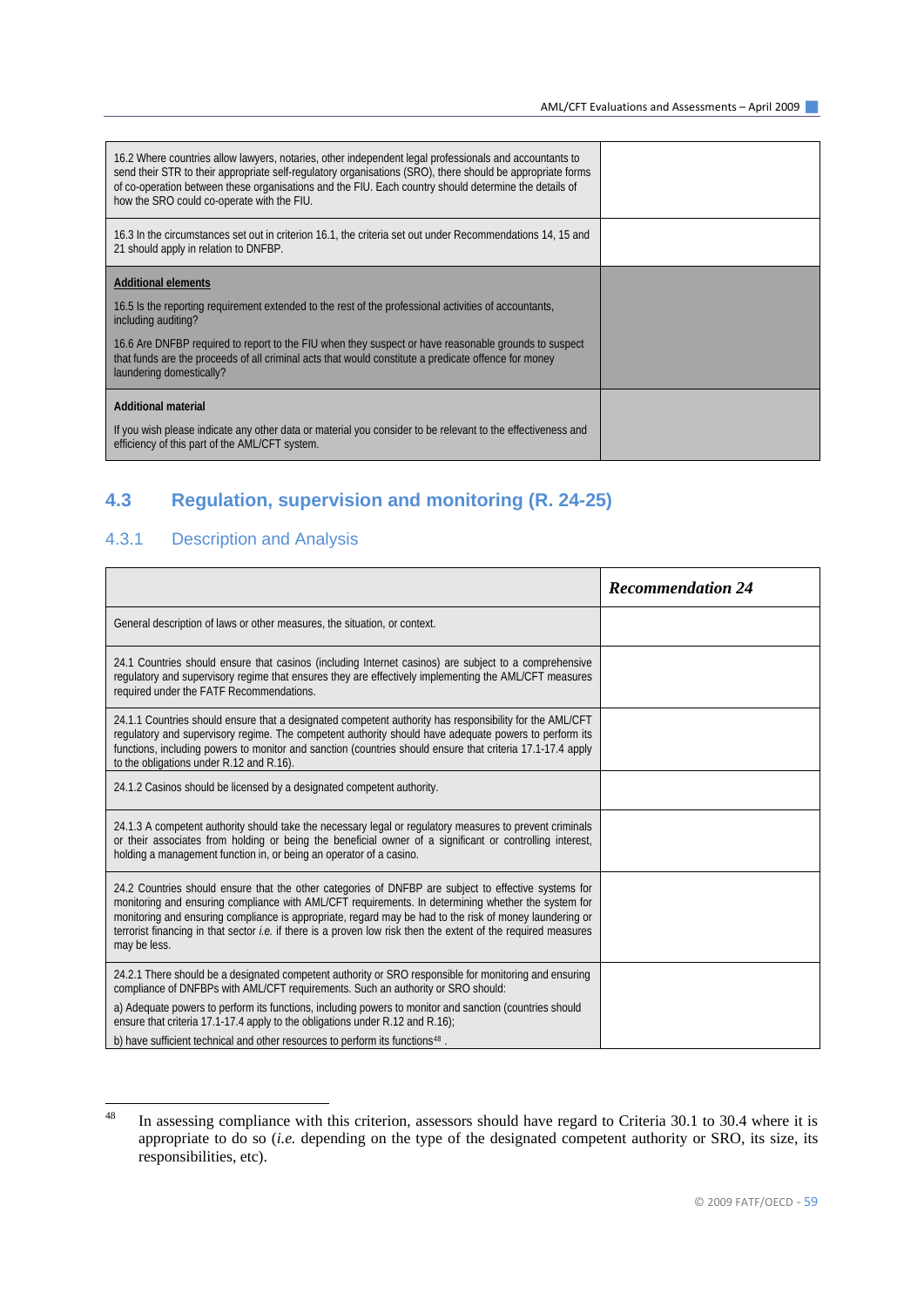|                                                                                                                                                                                                                                                                                                                              | <b>Recommendation 25</b><br>(Guidance for DNFBPs<br>other than guidance on<br>STRs) |
|------------------------------------------------------------------------------------------------------------------------------------------------------------------------------------------------------------------------------------------------------------------------------------------------------------------------------|-------------------------------------------------------------------------------------|
| General description of laws or other measures, the situation, or context.                                                                                                                                                                                                                                                    |                                                                                     |
| 25.1 Competent authorities should establish quidelines that will assist financial institutions and DNFBP to<br>implement and comply with their respective AML/CFT requirements. For DNFBP, such quidelines may be<br>established by SROs.                                                                                    |                                                                                     |
| At a minimum, the quidelines should give assistance on issues covered under the relevant FATF<br>Recommendations, including: (i) a description of ML and FT techniques and methods; and (ii) any<br>additional measures that these institutions and DNFBP could take to ensure that their AML/CFT measures<br>are effective. |                                                                                     |
| <b>Additional material</b>                                                                                                                                                                                                                                                                                                   |                                                                                     |
| If you wish please indicate any other data or material you consider to be relevant to the effectiveness and<br>efficiency of this part of the AML/CFT system.                                                                                                                                                                |                                                                                     |

## **4.4 Other non-financial businesses and professions -**

## **Modern secure transaction techniques (R.20)**

## 4.4.1 Description and Analysis

|                                                                                                                                                                                                                                                                                                                                                                                                                        | <b>Recommendation 20</b> |
|------------------------------------------------------------------------------------------------------------------------------------------------------------------------------------------------------------------------------------------------------------------------------------------------------------------------------------------------------------------------------------------------------------------------|--------------------------|
| General description of laws or other measures, the situation, or context.                                                                                                                                                                                                                                                                                                                                              |                          |
| 20.1 Countries should consider applying Recommendations 5, 6, 8-11, 13-15, 17 and 21 to non-financial<br>businesses and professions (other than DNFBP) that are at risk of being misused for money laundering or<br>terrorist financing.<br>Examples of businesses or professions that may be at risk include: dealers in high value and luxury<br>goods, pawnshops, gambling, auction houses and investment advisers. |                          |
| 20.2 Countries should take measures to encourage the development and use of modern and secure<br>techniques for conducting financial transactions that are less vulnerable to money laundering.                                                                                                                                                                                                                        |                          |
| Examples of techniques or measures that may be less vulnerable to money laundering include:                                                                                                                                                                                                                                                                                                                            |                          |
| Reducing reliance on cash;<br>Not issuing very large denomination banknotes;<br>Secured automated transfer systems.                                                                                                                                                                                                                                                                                                    |                          |
| <b>Additional material</b>                                                                                                                                                                                                                                                                                                                                                                                             |                          |
| If you wish please indicate any other data or material you consider to be relevant to the effectiveness and<br>efficiency of this part of the AML/CFT system.                                                                                                                                                                                                                                                          |                          |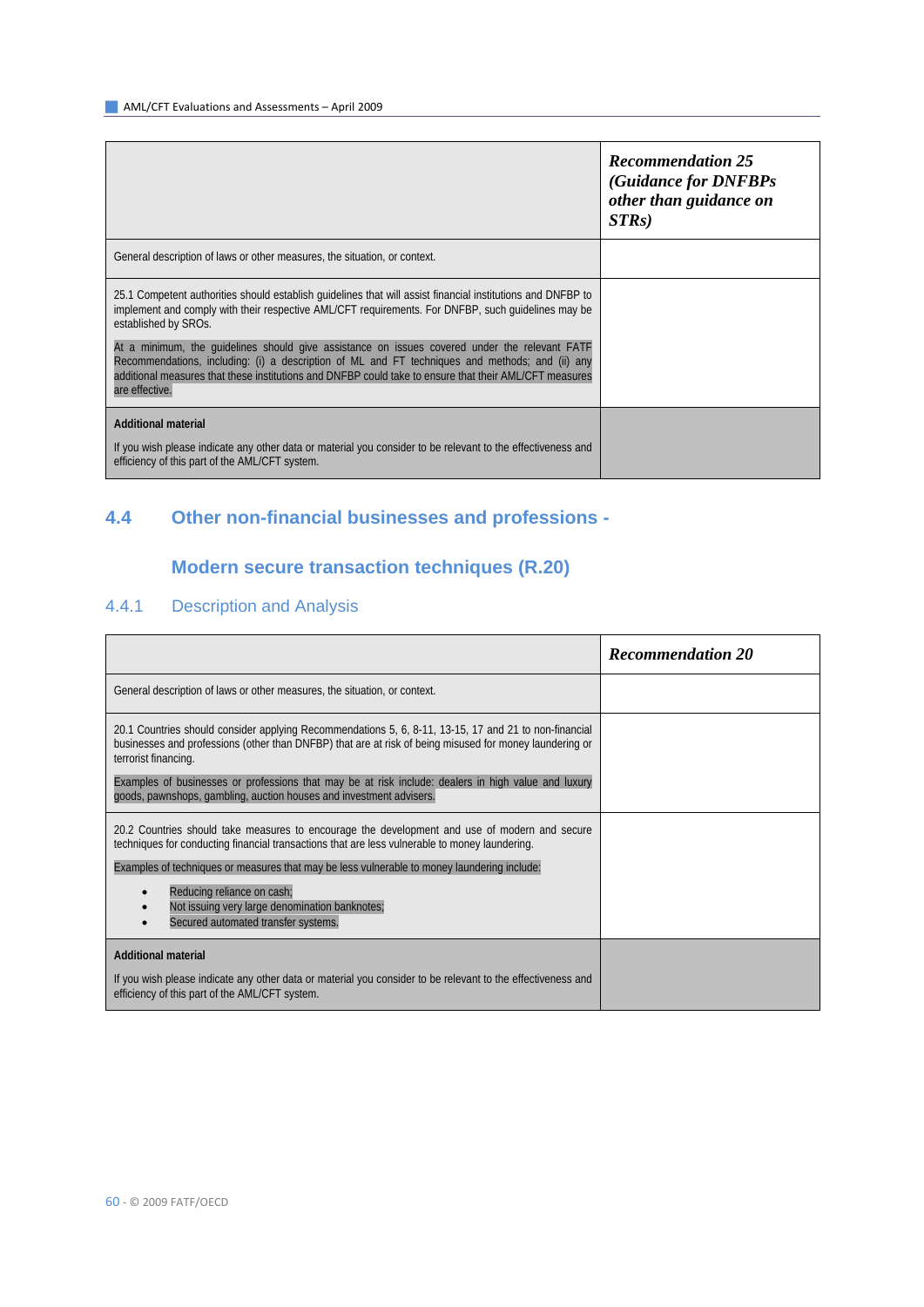# **5. Legal Persons and Arrangements & Non-Profit Organisations**

### **5.1 Legal Persons – Access to beneficial ownership and control information (R.33)**

#### 5.1.1 Description and Analysis

|                                                                                                                                                                                                                                                                                                                                                                                                                                                                             | <b>Recommendation 33</b> |
|-----------------------------------------------------------------------------------------------------------------------------------------------------------------------------------------------------------------------------------------------------------------------------------------------------------------------------------------------------------------------------------------------------------------------------------------------------------------------------|--------------------------|
| General description of laws or other measures, the situation, or context.                                                                                                                                                                                                                                                                                                                                                                                                   |                          |
| 33.1 Countries should take measures to prevent the unlawful use of legal persons in relation to money<br>laundering and terrorist financing by ensuring that their commercial, corporate and other laws require<br>adequate transparency concerning the beneficial ownership and control of legal persons.                                                                                                                                                                  |                          |
| Examples <sup>49</sup><br>of mechanisms that countries could use in seeking to ensure that there is adequate<br>transparency may include:                                                                                                                                                                                                                                                                                                                                   |                          |
| 1. A system of central registration (or up front disclosure system) where a national registry records the<br>required ownership and control details for all companies and other legal persons registered in that<br>country. The relevant information could be either publicly available or only available to competent<br>authorities. Changes in ownership and control information would need to be kept up to date.                                                      |                          |
| 2. Requiring company service providers to obtain, verify and retain records of the beneficial ownership<br>and control of legal persons.                                                                                                                                                                                                                                                                                                                                    |                          |
| 3. Relying on the investigative and other powers of law enforcement, regulatory, supervisory, or other<br>competent authorities in a jurisdiction to obtain or have access to the information.                                                                                                                                                                                                                                                                              |                          |
| These mechanisms are, to a large degree, complementary and countries may find it highly desirable and<br>beneficial to use a combination of them.                                                                                                                                                                                                                                                                                                                           |                          |
| To the extent that countries rely on the investigative powers of their competent authorities, these<br>authorities should have sufficiently strong compulsory powers for the purpose of obtaining the relevant<br>information.                                                                                                                                                                                                                                              |                          |
| Whatever mechanism is used it is essential that: (a) competent authorities are able to obtain or have<br>access in a timely fashion to the beneficial ownership and control information, (b) the information is<br>adequate, accurate and timely (see Criterion 33.2) and (c) competent authorities are able to share such<br>information with other competent authorities domestically or internationally.                                                                 |                          |
| 33.2 Competent authorities should be able to obtain or have access in a timely fashion to adequate,<br>accurate and current information on the beneficial ownership and control of legal persons.                                                                                                                                                                                                                                                                           |                          |
| 33.3 Countries that have legal persons able to issue bearer shares should take appropriate measures to<br>ensure that they are not misused for money laundering, and that the principles set out in criteria 33.1 and<br>33.2 above apply equally to legal persons that use bearer shares. The measures to be taken may vary<br>from country to country, but each country should be able to demonstrate the adequacy and effectiveness<br>of the measures that are applied. |                          |
| <b>Additional elements</b>                                                                                                                                                                                                                                                                                                                                                                                                                                                  |                          |
| 33.4 Are measures in place to facilitate access by financial institutions to beneficial ownership and control<br>information, so as to allow them to more easily verify the customer identification data?                                                                                                                                                                                                                                                                   |                          |
| <b>Additional material</b>                                                                                                                                                                                                                                                                                                                                                                                                                                                  |                          |
| If you wish please indicate any other data or material you consider to be relevant to the effectiveness and<br>efficiency of this part of the AML/CFT system.                                                                                                                                                                                                                                                                                                               |                          |

<span id="page-60-0"></span><sup>49</sup> Note to assessors: These examples are summaries of mechanisms set out in the OECD Report "Behind the Corporate Veil. Using Corporate Entities for Illicit Purposes" 2001. An explanation of these mechanisms and their suitability is contained in the report itself.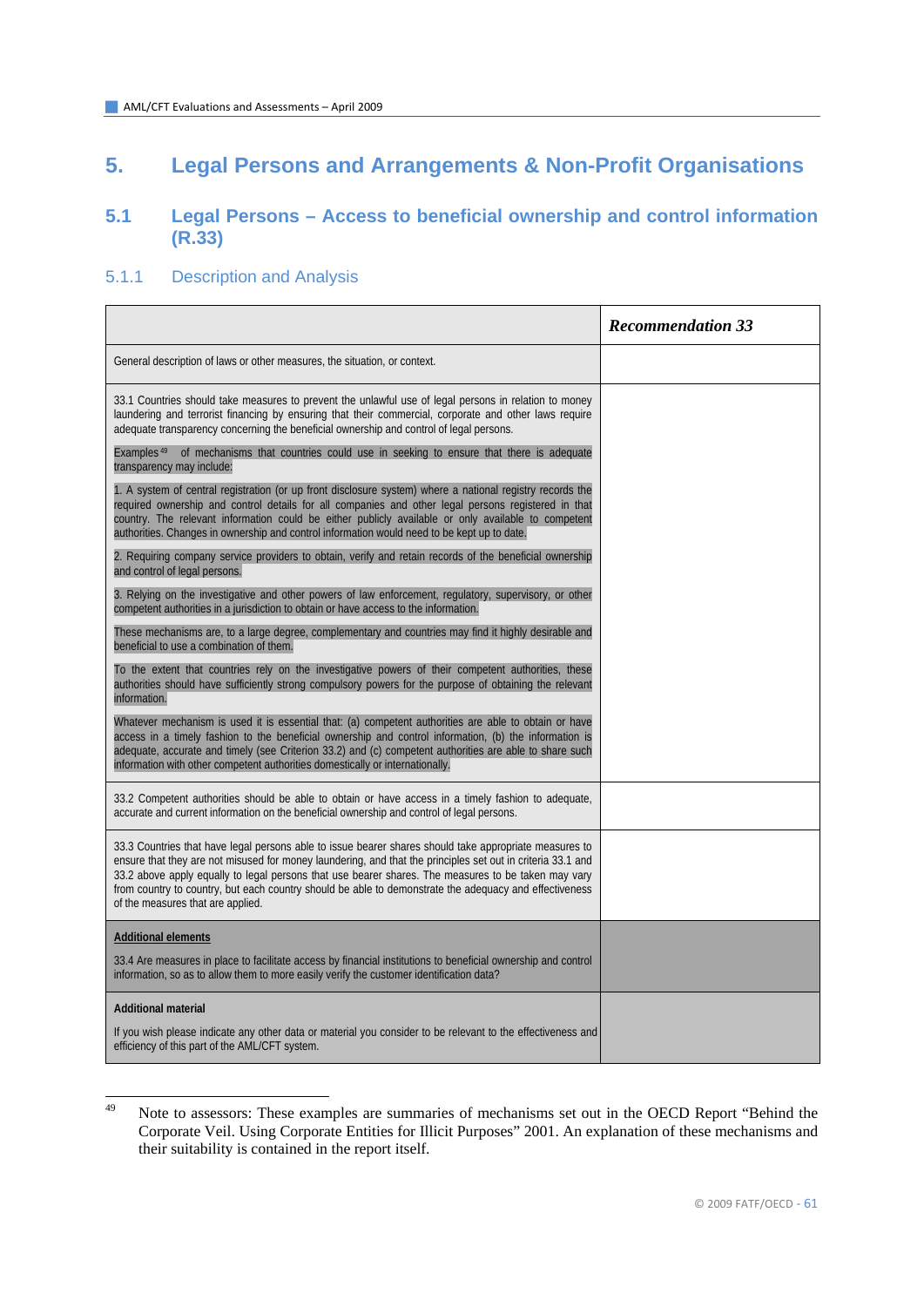### **5.2 Legal Arrangements – Access to beneficial ownership and control information**

### 5.2.1 Description and Analysis

| 34.1 Countries should take measures to prevent the unlawful use of legal arrangements in relation to<br>money laundering and terrorist financing by ensuring that its commercial, trust and other laws require<br>adequate transparency concerning the beneficial ownership and control of trusts and other legal<br>arrangements.                                                                                                       |  |
|------------------------------------------------------------------------------------------------------------------------------------------------------------------------------------------------------------------------------------------------------------------------------------------------------------------------------------------------------------------------------------------------------------------------------------------|--|
| Examples <sup>50</sup> of mechanisms that countries could use in seeking to ensure that there is adequate<br>transparency may include:                                                                                                                                                                                                                                                                                                   |  |
| 1. A system of central registration (or up front disclosure system) where a national registry records details<br>on trusts (i.e. settlors, trustees, beneficiaries and protectors) and other legal arrangements registered in<br>that country. The relevant information could be either publicly available or only available to competent<br>authorities. Changes in ownership and control information would need to be kept up to date. |  |
| 2. Requiring trust service providers to obtain, verify and retain records of the details of the trust or other<br>similar legal arrangements.                                                                                                                                                                                                                                                                                            |  |
| 3. Relying on the investigative and other powers of law enforcement, regulatory, supervisory, or other<br>competent authorities in a jurisdiction to obtain or have access to the information.                                                                                                                                                                                                                                           |  |
| These mechanisms are, to a large degree, complementary and countries may find it highly desirable and<br>beneficial to use a combination of them.                                                                                                                                                                                                                                                                                        |  |
| To the extent that countries rely on the investigative powers of their competent authorities, these<br>authorities should have sufficiently strong compulsory powers for the purpose of obtaining the relevant<br>information.                                                                                                                                                                                                           |  |
| Whatever mechanism is used it is essential that: (a) competent authorities are able to obtain or have<br>access in a timely fashion to the beneficial ownership and control information, (b) the information is<br>adequate, accurate and timely (see Criterion 34.2) and (c) competent authorities are able to share such<br>information with other competent authorities domestically or internationally.                              |  |
| 34.2 Competent authorities should be able to obtain or have access in a timely fashion to adequate,<br>accurate and current information on the beneficial ownership and control of legal arrangements, and in<br>particular the settlor, the trustee, and the beneficiaries of express trusts.                                                                                                                                           |  |
| <b>Additional elements</b>                                                                                                                                                                                                                                                                                                                                                                                                               |  |
| 34.3 Are measures in place to facilitate access by financial institutions to beneficial ownership and control<br>information, so as to allow them to more easily verify the customer identification data?                                                                                                                                                                                                                                |  |
| <b>Additional material</b>                                                                                                                                                                                                                                                                                                                                                                                                               |  |
| If you wish please indicate any other data or material you consider to be relevant to the effectiveness and<br>efficiency of this part of the AML/CFT system.                                                                                                                                                                                                                                                                            |  |

<span id="page-61-0"></span><sup>50</sup> Note to assessors: These examples are summaries of mechanisms set out in the OECD Report "Behind the Corporate Veil. Using Corporate Entities for Illicit Purposes" 2001. An explanation of these mechanisms and their suitability is contained in the report itself.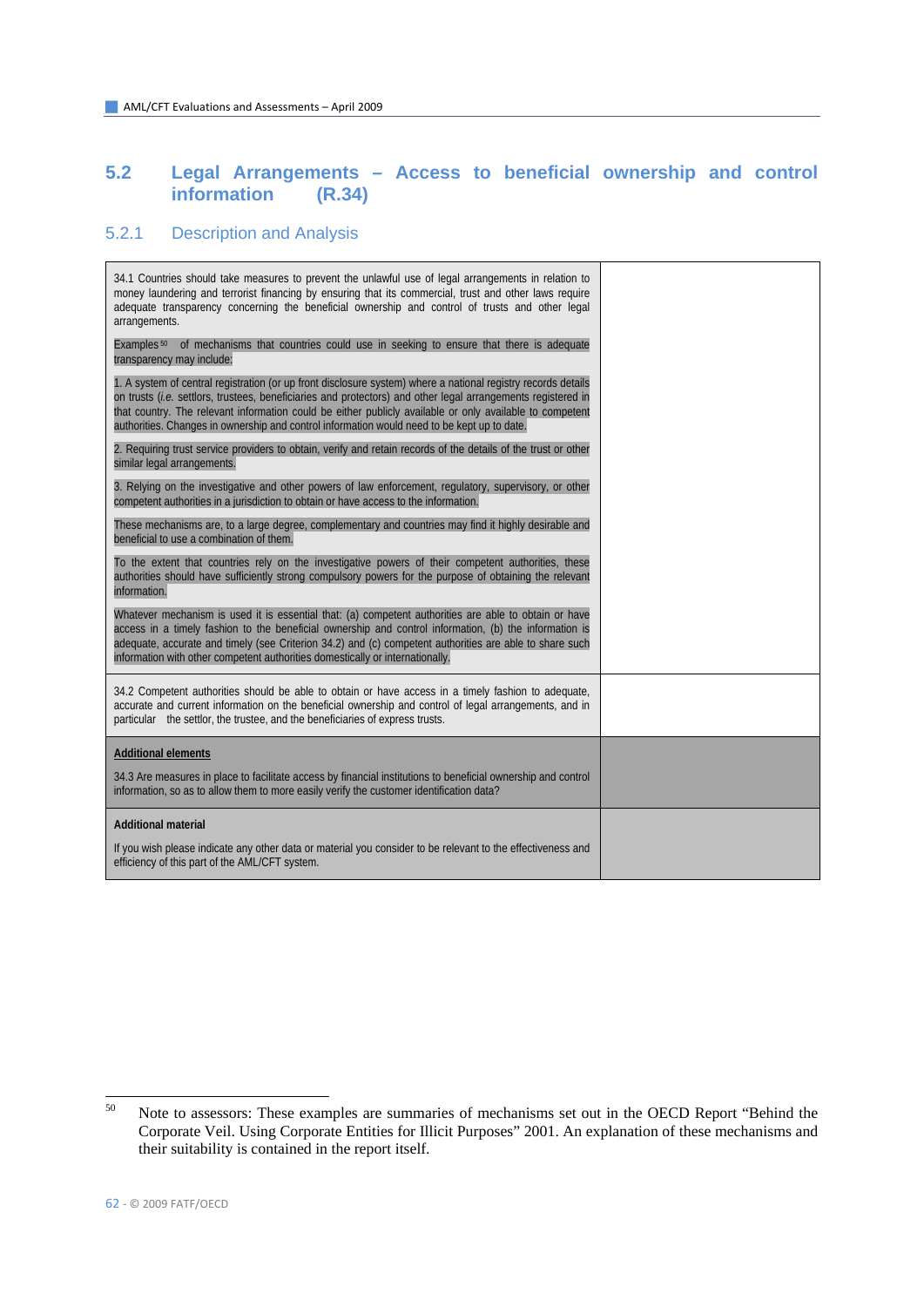## **5.3 Non-profit organisations (SR.VIII)**

#### 5.3.1 Description and Analysis

| In implementing the criteria below, countries may take a risk based approach taking into account, for<br>example, the size of the organisation, the amount of funds it handles, and its specific objectives.                                                                                                                                                                                                                                                                                                                                                                                                                                                                                                                                                                                                                                                                                                                                                                                                                                                                                                                                                                                      | <b>Special Recommendation</b><br>VIII |
|---------------------------------------------------------------------------------------------------------------------------------------------------------------------------------------------------------------------------------------------------------------------------------------------------------------------------------------------------------------------------------------------------------------------------------------------------------------------------------------------------------------------------------------------------------------------------------------------------------------------------------------------------------------------------------------------------------------------------------------------------------------------------------------------------------------------------------------------------------------------------------------------------------------------------------------------------------------------------------------------------------------------------------------------------------------------------------------------------------------------------------------------------------------------------------------------------|---------------------------------------|
| General description of laws or other measures, the situation, or context.                                                                                                                                                                                                                                                                                                                                                                                                                                                                                                                                                                                                                                                                                                                                                                                                                                                                                                                                                                                                                                                                                                                         |                                       |
| Reviews of the domestic non-profit sector:<br>VIII.1 Countries should: (i) review the adequacy of domestic laws and regulations that relate to non-profit<br>organisations; (ii) use all available sources of information to undertake domestic reviews of or have the<br>capacity to obtain timely information on the activities, size and other relevant features of their non-profit<br>sectors for the purpose of identifying the features and types of non-profit organisations (NPOs) that are at<br>risk of being misused for terrorist financing by virtue of their activities or characteristics; and (iii) conduct<br>periodic reassessments by reviewing new information on the sector's potential vulnerabilities to terrorist<br>activities.<br>Some examples of possible sources of information that could be used to undertake a domestic review or<br>provide timely information on the activities, size and other relevant features of the domestic non-profit<br>sector are: regulators, statistical institutions, tax authorities, FIUs, donor organisations, self-regulatory<br>organizations or accreditation institutions, or law enforcement and intelligence authorities. |                                       |
| Protecting the NPO sector from terrorist financing through outreach and effective oversight:<br>VIII.2 Countries should undertake outreach to the NPO sector with a view to protecting the sector from<br>terrorist financing abuse. This outreach should include i) raising awareness in the NPO sector about the<br>risks of terrorist abuse and the available measures to protect against such abuse; and ii) promoting<br>transparency, accountability, integrity, and public confidence in the administration and management of all<br>NPO <sub>S</sub> .<br>An effective outreach program with the NPO sector may include the development of best practices to<br>address terrorist financing risks, regular outreach events with the sector to discuss scope and methods of<br>abuse of NPOs, emerging trends in terrorist financing and new protective measures, and the issuance of<br>advisory papers and other useful resources.                                                                                                                                                                                                                                                       |                                       |
| VIII.3 Countries should be able to demonstrate that the following steps have been taken to promote<br>effective supervision or monitoring of those NPOs which account for: (i) a significant portion of the<br>financial resources under control of the sector; and (ii) a substantial share of the sector's international<br>activities.                                                                                                                                                                                                                                                                                                                                                                                                                                                                                                                                                                                                                                                                                                                                                                                                                                                         |                                       |
| VIII.3.1 NPOs should maintain information on: (1) the purpose and objectives of their stated activities;<br>and (2) the identity of person(s) who own, control or direct their activities, including senior officers, board<br>members and trustees. This information should be publicly available either directly from the NPO or<br>through appropriate authorities.                                                                                                                                                                                                                                                                                                                                                                                                                                                                                                                                                                                                                                                                                                                                                                                                                            |                                       |
| VIII.3.2 Countries should be able to demonstrate that there are appropriate measures in place to sanction<br>violations of oversight measures or rules by NPOs or persons acting on behalf of NPOs. The application<br>of such sanctions should not preclude parallel civil, administrative, or criminal proceedings with respect to<br>NPOs or persons acting on their behalf where appropriate.<br>Sanctions may include freezing of accounts, removal of trustees, fines, de-certification, de-licensing or de-<br>registration.                                                                                                                                                                                                                                                                                                                                                                                                                                                                                                                                                                                                                                                               |                                       |
| VIII.3.3 NPOs should be licensed or registered. This information should be available to competent<br>authorities. <sup>51</sup>                                                                                                                                                                                                                                                                                                                                                                                                                                                                                                                                                                                                                                                                                                                                                                                                                                                                                                                                                                                                                                                                   |                                       |
| VIII.3.4 NPOs should maintain, for a period of at least five years, and make available to appropriate<br>authorities, records of domestic and international transactions that are sufficiently detailed to verify that                                                                                                                                                                                                                                                                                                                                                                                                                                                                                                                                                                                                                                                                                                                                                                                                                                                                                                                                                                            |                                       |

<span id="page-62-0"></span><sup>51</sup> Specific licensing or registration requirements for counter terrorist financing purposes are not necessary. For example, in some countries, NPOs are already registered with tax authorities and monitored in the context of qualifying for favourable tax treatment (such as tax credits or tax exemptions).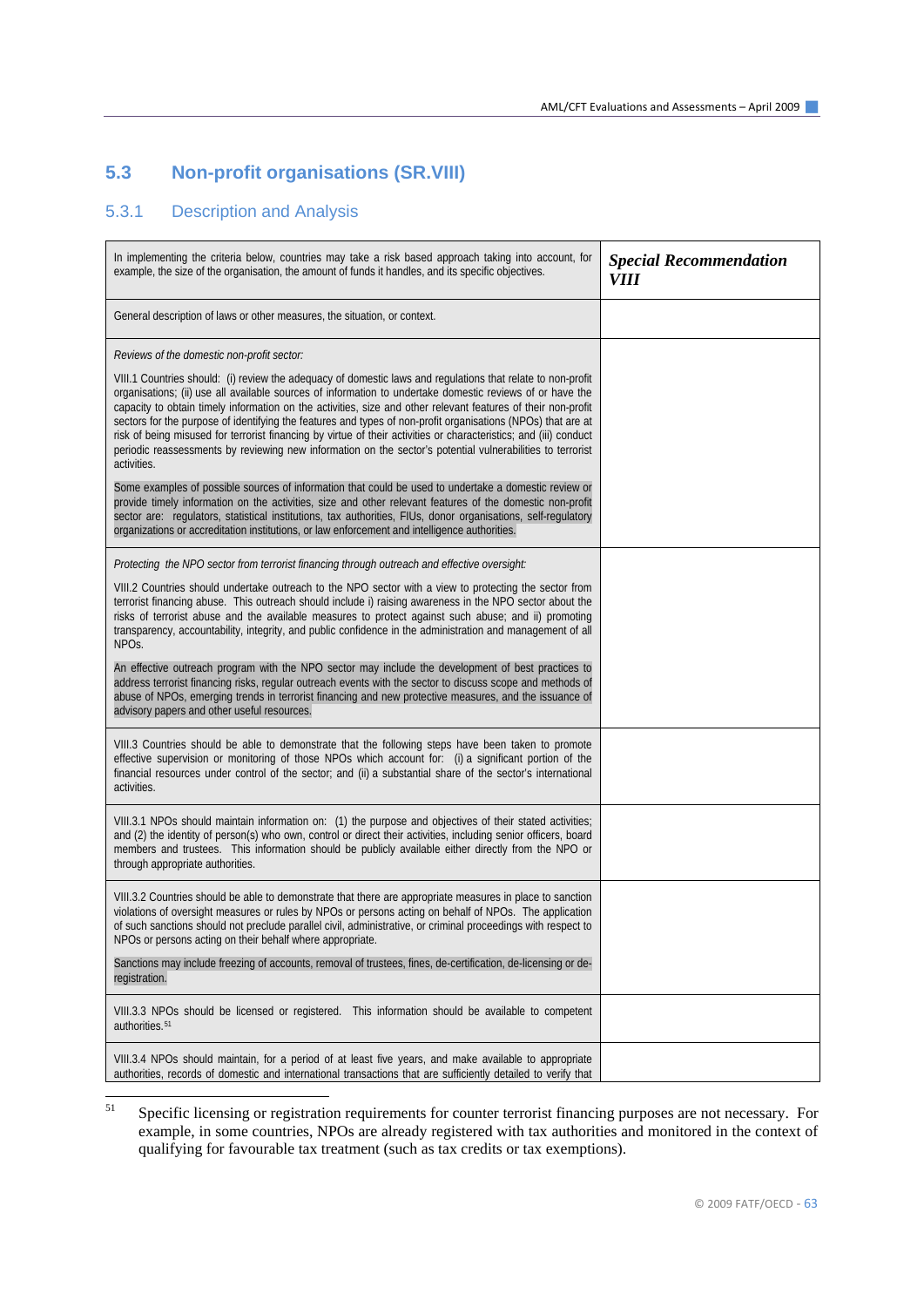| funds have been spent in a manner consistent with the purpose and objectives of the organisation. This<br>also applies to information mentioned in paragraphs (i) and (ii) of the Interpretative Note to Special<br>Recommendation VIII.                                                                                                                                                                                                                                                                                                                                                                                                                                                                                                         |  |
|--------------------------------------------------------------------------------------------------------------------------------------------------------------------------------------------------------------------------------------------------------------------------------------------------------------------------------------------------------------------------------------------------------------------------------------------------------------------------------------------------------------------------------------------------------------------------------------------------------------------------------------------------------------------------------------------------------------------------------------------------|--|
| Targeting and attacking terrorist abuse of NPOs through effective information gathering, investigation:<br>VIII.4 Countries should implement measures to ensure that they can effectively investigate and gather<br>information on NPOs.                                                                                                                                                                                                                                                                                                                                                                                                                                                                                                         |  |
| VIII.4.1 Countries should ensure effective domestic co-operation, co-ordination and information sharing to<br>the extent possible among all levels of appropriate authorities or organisations that hold relevant<br>information on NPOs of potential terrorist financing concern.                                                                                                                                                                                                                                                                                                                                                                                                                                                               |  |
| VIII.4.2 Countries should ensure that full access to information on the administration and management of<br>a particular NPO (including financial and programmatic information) may be obtained during the course of<br>an investigation.                                                                                                                                                                                                                                                                                                                                                                                                                                                                                                        |  |
| VIII.4.3 Countries should develop and implement mechanisms for the prompt sharing of information<br>among all relevant competent authorities in order to take preventative or investigative action when there is<br>suspicion or reasonable grounds to suspect that a particular NPO is being exploited for terrorist financing<br>purposes or is a front organization for terrorist fundraising. Countries should have investigative expertise<br>and capability to examine those NPOs that are suspected of either being exploited by or actively<br>supporting terrorist activity or terrorist organisations. Countries should also have mechanisms in place<br>that allow for prompt investigative or preventative action against such NPOs. |  |
| Responding to international requests for information about an NPO of concern:<br>VIII.5 Countries should identify appropriate points of contact and procedures to respond to international<br>requests for information regarding particular NPOs that are suspected of terrorist financing or other forms<br>of terrorist support.                                                                                                                                                                                                                                                                                                                                                                                                               |  |
| <b>Additional material</b><br>If you wish please indicate any other data or material you consider to be relevant to the effectiveness and<br>efficiency of this part of the AML/CFT system.                                                                                                                                                                                                                                                                                                                                                                                                                                                                                                                                                      |  |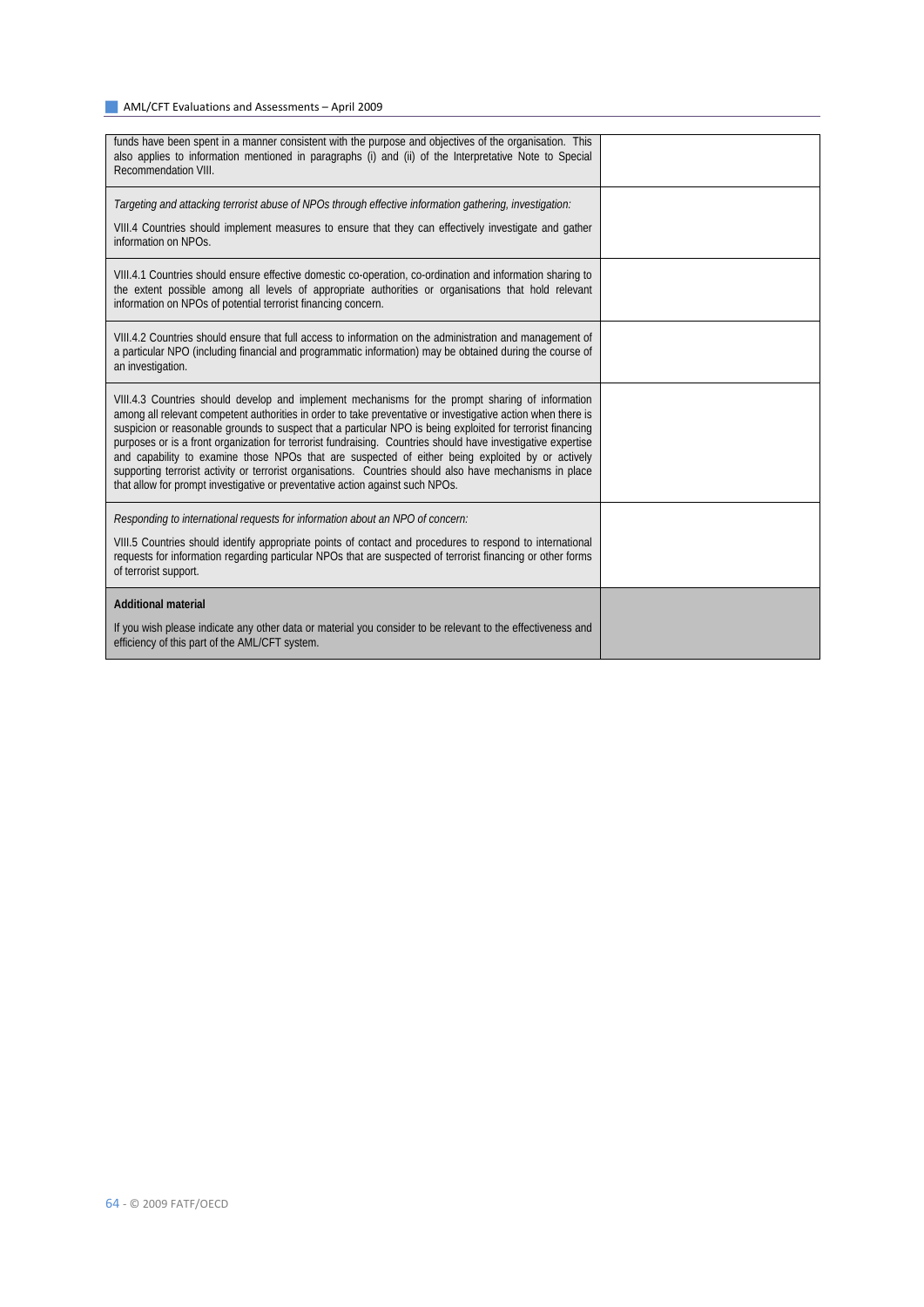# **6. National and International Co-operation**

## **6.1 National co-operation and coordination (R.31 & 32)**

### 6.1.1 Description and Analysis

|                                                                                                                                                                                                                                                                                                                                                                                                                                                                                                                                                                                                                                                                                                                                                                                            | <b>Recommendation 31</b>         |
|--------------------------------------------------------------------------------------------------------------------------------------------------------------------------------------------------------------------------------------------------------------------------------------------------------------------------------------------------------------------------------------------------------------------------------------------------------------------------------------------------------------------------------------------------------------------------------------------------------------------------------------------------------------------------------------------------------------------------------------------------------------------------------------------|----------------------------------|
| General description of laws or other measures, the situation, or context.                                                                                                                                                                                                                                                                                                                                                                                                                                                                                                                                                                                                                                                                                                                  |                                  |
| 31.1 Policy makers, the FIU, law enforcement and supervisors and other competent authorities should have<br>effective mechanisms in place which enable them to co-operate, and where appropriate, co-ordinate<br>domestically with each other concerning the development and implementation of policies and activities to<br>combat money laundering and terrorist financing.                                                                                                                                                                                                                                                                                                                                                                                                              |                                  |
| Such mechanisms should normally address:                                                                                                                                                                                                                                                                                                                                                                                                                                                                                                                                                                                                                                                                                                                                                   |                                  |
| (a) operational co-operation and, where appropriate, co-ordination between authorities at the law<br>enforcement/FIU level (including customs authorities where appropriate); and between the FIU, law<br>enforcement and supervisors;                                                                                                                                                                                                                                                                                                                                                                                                                                                                                                                                                     |                                  |
| (b) policy co-operation and, where appropriate, co-ordination across all relevant competent authorities.                                                                                                                                                                                                                                                                                                                                                                                                                                                                                                                                                                                                                                                                                   |                                  |
| Additional elements                                                                                                                                                                                                                                                                                                                                                                                                                                                                                                                                                                                                                                                                                                                                                                        |                                  |
| 31.2 Are mechanisms in place for consultation between competent authorities, the financial sector and<br>other sectors (including DNFBP) that are subject to AML/CFT laws, regulations, guidelines or other<br>measures?                                                                                                                                                                                                                                                                                                                                                                                                                                                                                                                                                                   |                                  |
|                                                                                                                                                                                                                                                                                                                                                                                                                                                                                                                                                                                                                                                                                                                                                                                            | <b>Recommendation 32</b>         |
| 32.1 Countries should review the effectiveness of their systems for combating money laundering and<br>terrorist financing on a regular basis.                                                                                                                                                                                                                                                                                                                                                                                                                                                                                                                                                                                                                                              |                                  |
| R.30                                                                                                                                                                                                                                                                                                                                                                                                                                                                                                                                                                                                                                                                                                                                                                                       | <b>Resources (Policy makers)</b> |
| General description of laws or other measures, the situation, or context.                                                                                                                                                                                                                                                                                                                                                                                                                                                                                                                                                                                                                                                                                                                  |                                  |
| 30.1 Policy makers only: FIUs, law enforcement and prosecution agencies, supervisors and other<br>competent authorities involved in combating money laundering and terrorist financing should be adequately<br>structured, funded, staffed, and provided with sufficient technical and other resources to fully and effectively<br>perform their functions. Adequate structuring includes the need for sufficient operational independence and<br>autonomy to ensure freedom from undue influence or interference.                                                                                                                                                                                                                                                                         |                                  |
| 30.2 Policy makers only: Staff of competent authorities should be required to maintain high professional<br>standards, including standards concerning confidentiality, and should be of high integrity and be<br>appropriately skilled.                                                                                                                                                                                                                                                                                                                                                                                                                                                                                                                                                    |                                  |
| 30.3 Policy makers only: Staff of competent authorities should be provided with adequate and relevant<br>training for combating ML and FT.                                                                                                                                                                                                                                                                                                                                                                                                                                                                                                                                                                                                                                                 |                                  |
| Examples of issues to be covered under adequate and relevant training include: the scope of predicate<br>offences, ML and FT typologies, techniques to investigate and prosecute these offences, techniques for<br>tracing property that is the proceeds of crime or is to be used to finance terrorism, and ensuring that such<br>property is seized, frozen and confiscated, and the techniques to be used by supervisors to ensure that<br>financial institutions are complying with their obligations; the use of information technology and other<br>resources relevant to the execution of their functions. Countries could also provide special training and/or<br>certification for financial investigators for, inter alia, investigations of ML, FT, and the predicate offences. |                                  |
| <b>Additional material</b>                                                                                                                                                                                                                                                                                                                                                                                                                                                                                                                                                                                                                                                                                                                                                                 |                                  |
| If you wish please indicate any other data or material you consider to be relevant to the effectiveness and<br>efficiency of this part of the AML/CFT system.                                                                                                                                                                                                                                                                                                                                                                                                                                                                                                                                                                                                                              |                                  |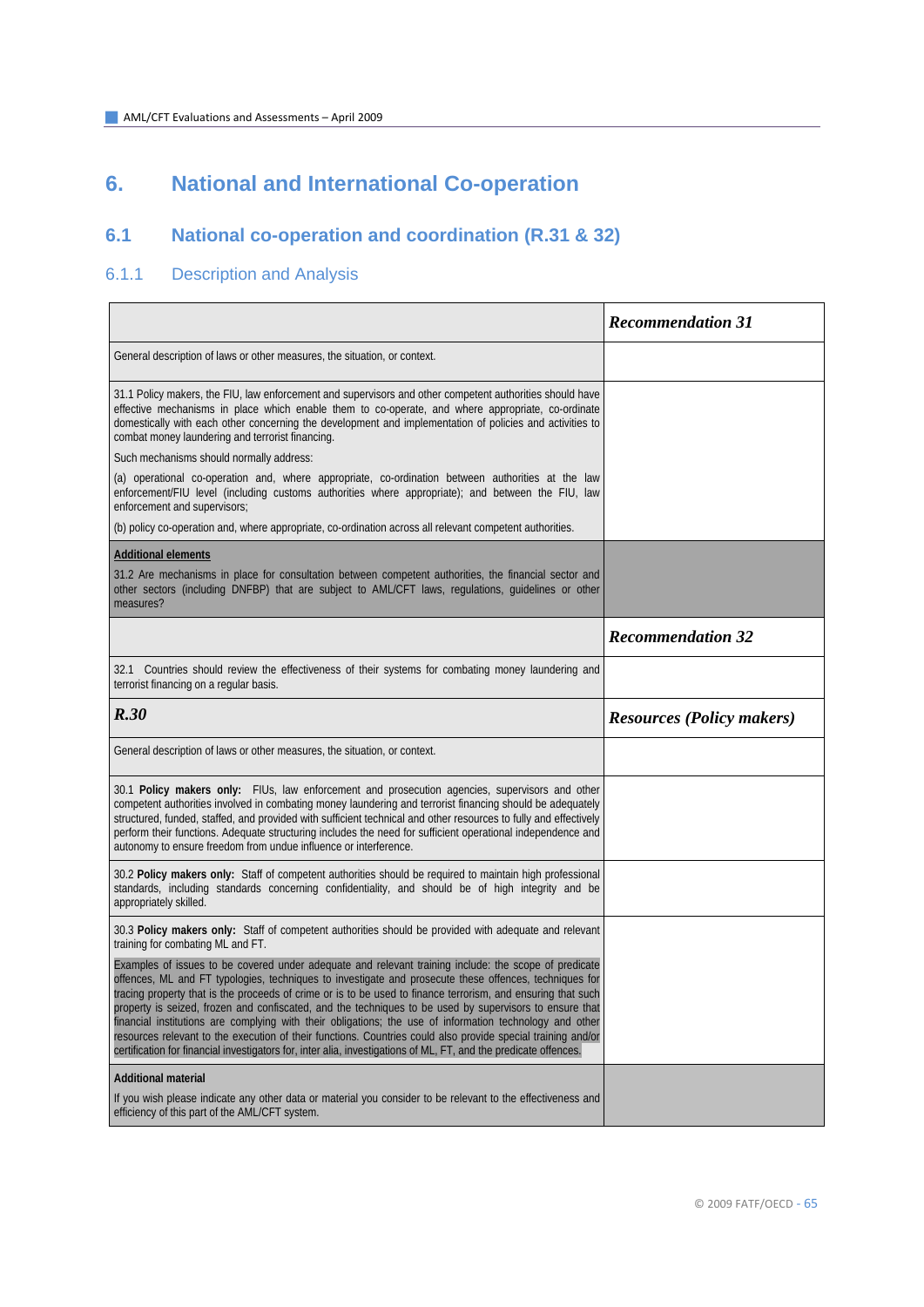### **6.2 The Conventions and UN Special Resolutions (R.35 & SR.I)**

#### 6.2.1 Description and Analysis

|                                                                                                                                                                                                                                                                                                                                                                                                       | <b>Recommendation 35 &amp;</b><br><b>Special Recommendation I</b> |
|-------------------------------------------------------------------------------------------------------------------------------------------------------------------------------------------------------------------------------------------------------------------------------------------------------------------------------------------------------------------------------------------------------|-------------------------------------------------------------------|
| General description of laws or other measures, the situation, or context.                                                                                                                                                                                                                                                                                                                             |                                                                   |
| 35.1 Countries should sign and ratify, or otherwise become a party to, and fully implement, the Vienna<br>Convention, the Palermo Convention and the 1999 United Nations International Convention for the<br>Suppression of the Financing of Terrorism (the Terrorist Financing Convention) <sup>52</sup> .                                                                                           |                                                                   |
| 1.1 Countries should sign and ratify, or otherwise become a party to, and fully implement, the Terrorist<br>Financing Convention <sup>53</sup> .                                                                                                                                                                                                                                                      |                                                                   |
| 1.2 Countries should fully implement the United Nations Security Council Resolutions relating to the<br>prevention and suppression of FT. These comprise S/RES/1267(1999) and its successor resolutions and<br>S/RES/1373(2001). This requires any necessary laws, requlations or other measures to be in place and<br>for these provisions to cover the requirements contained in those resolutions. |                                                                   |
| <b>Additional elements</b><br>35.2 Have other relevant international conventions such as the 1990 Council of Europe Convention on<br>Laundering, Search, Seizure and Confiscation of the Proceeds from Crime and the 2002 Inter-American<br>Convention against Terrorism been signed, ratified or fully implemented?                                                                                  |                                                                   |
| <b>Additional material</b><br>If you wish please indicate any other data or material you consider to be relevant to the effectiveness and<br>efficiency of this part of the AML/CFT system.                                                                                                                                                                                                           |                                                                   |

### **6.3 Mutual Legal Assistance (R.36-38, SR.V, R.32)**

Note to countries: In relation to SR.V, where the relevant information has already been fully described under R.36-38, it is only necessary to cross reference that material under the SR.V and to note any changes or differences of approach that may apply to terrorist financing.

#### 6.3.1 Description and Analysis

|                                                                                                                                                                                                                                                                                                                                                                                                                                                                                                                                                                                                                                                                          | <b>Recommendation 36</b> |
|--------------------------------------------------------------------------------------------------------------------------------------------------------------------------------------------------------------------------------------------------------------------------------------------------------------------------------------------------------------------------------------------------------------------------------------------------------------------------------------------------------------------------------------------------------------------------------------------------------------------------------------------------------------------------|--------------------------|
| General description of laws or other measures, the situation, or context.                                                                                                                                                                                                                                                                                                                                                                                                                                                                                                                                                                                                |                          |
| 36.1 Countries should be able to provide the widest possible range of mutual legal assistance in AML/CFT<br>investigations, prosecutions and related proceedings. Mutual legal assistance should include assistance<br>of the following nature: (a) the production, search and seizure of information, documents, or evidence<br>(including financial records) from financial institutions, or other natural or legal persons; (b) the taking of<br>evidence or statements from persons; (c) providing originals or copies of relevant documents and records<br>as well as any other information and evidentiary items, (d) effecting service of judicial documents; (e) |                          |

<span id="page-65-0"></span><sup>52</sup> Assessors should be satisfied that the following relevant articles of the Vienna Convention (Articles 3-11, 15, 17 and 19), the Palermo Convention (Articles 5-7, 10-16, 18-20, 24-27, 29-31, & 34), and the Terrorist Financing Convention (Articles 2-18) are fully implemented.

<span id="page-65-1"></span><sup>53</sup> Assessors should be satisfied that all relevant articles of the Terrorist Financing Convention are fully implemented (Articles 2-6 and 17-18 which relate to SR.II; Article 8 which relates to SR.III; and Articles 7 and 9-18 which relate to SR.V).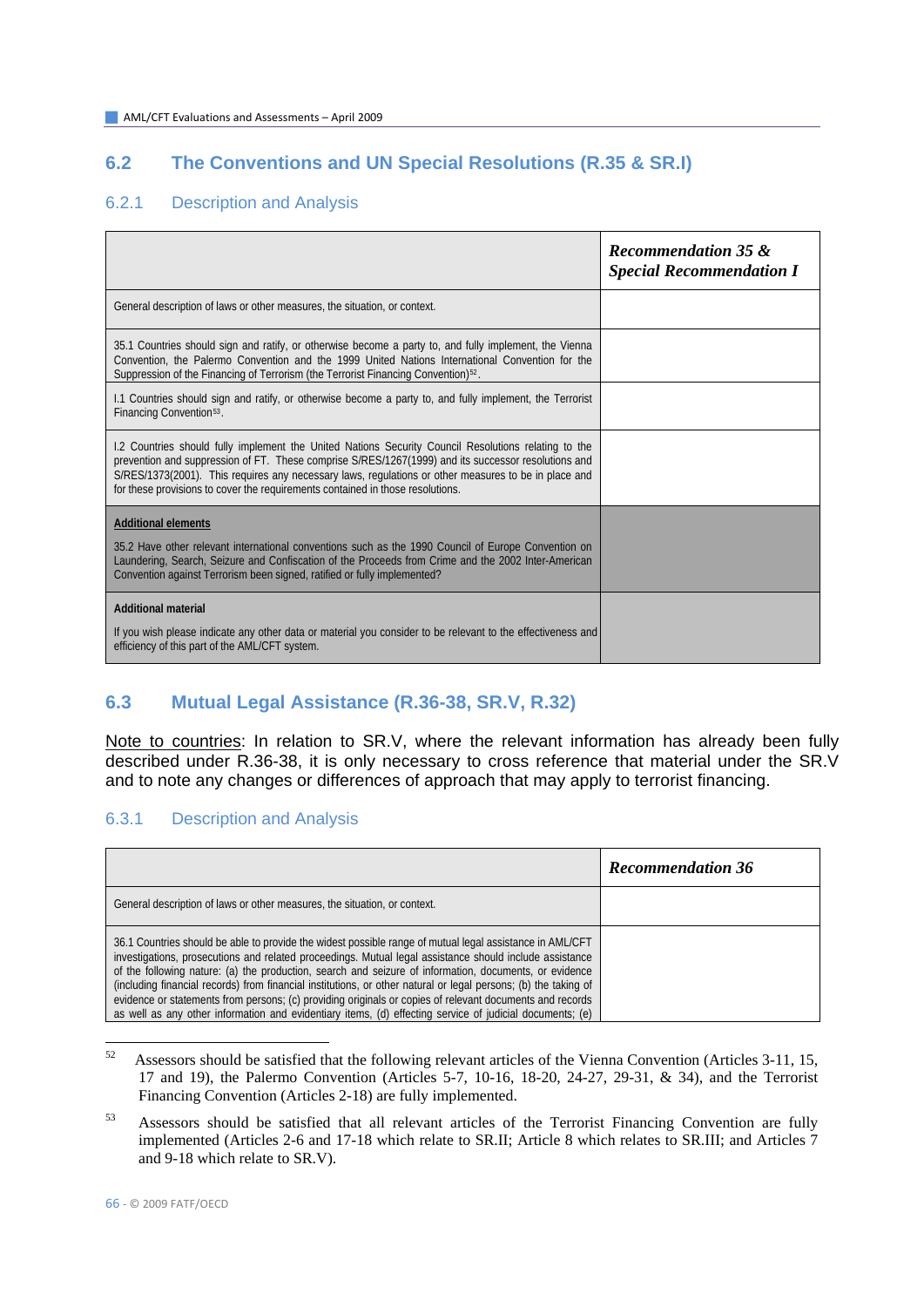| General description of laws or other measures, the situation, or context.                                                                                                                                                                                                                                                                                                                                                                                                                                                                                                    |                                                                                       |
|------------------------------------------------------------------------------------------------------------------------------------------------------------------------------------------------------------------------------------------------------------------------------------------------------------------------------------------------------------------------------------------------------------------------------------------------------------------------------------------------------------------------------------------------------------------------------|---------------------------------------------------------------------------------------|
|                                                                                                                                                                                                                                                                                                                                                                                                                                                                                                                                                                              | <b>Recommendation 38</b>                                                              |
| 37.2 For extradition and those forms of mutual legal assistance where dual criminality is required, the<br>requested state (that is rendering the assistance) should have no legal or practical impediment to<br>rendering assistance where both countries criminalise the conduct underlying the offence. Technical<br>differences between the laws in the requesting and requested states, such as differences in the manner in<br>which each country categorises or denominates the offence should not pose an impediment to the<br>provision of mutual legal assistance. |                                                                                       |
| 37.1 To the greatest extent possible, mutual legal assistance should be rendered in the absence of dual<br>criminality, in particular, for less intrusive and non compulsory measures.                                                                                                                                                                                                                                                                                                                                                                                       |                                                                                       |
| General description of laws or other measures, the situation, or context.                                                                                                                                                                                                                                                                                                                                                                                                                                                                                                    |                                                                                       |
|                                                                                                                                                                                                                                                                                                                                                                                                                                                                                                                                                                              | <b>Recommendation 37 (dual</b><br>criminality relating to<br>mutual legal assistance) |
| <b>Additional elements</b><br>36.8 Are the powers of competent authorities required under R.28 available for use when there is a direct<br>request from foreign judicial or law enforcement authorities to domestic counterparts?                                                                                                                                                                                                                                                                                                                                            |                                                                                       |
| 36.7 To avoid conflicts of jurisdiction, countries should consider devising and applying mechanisms for<br>determining the best venue for prosecution of defendants in the interests of justice in cases that are<br>subject to prosecution in more than one country.                                                                                                                                                                                                                                                                                                        |                                                                                       |
| 36.6 The powers of competent authorities required under R.28 should also be available for use in<br>response to requests for mutual legal assistance.                                                                                                                                                                                                                                                                                                                                                                                                                        |                                                                                       |
| 36.5 A request for mutual legal assistance should not be refused on the grounds of laws that impose<br>secrecy or confidentiality requirements on financial institutions or DNFBP, except where the relevant<br>information was obtained in circumstances where legal professional privilege or legal professional secrecy<br>applies <sup>55</sup> .                                                                                                                                                                                                                        |                                                                                       |
| 36.4 A request for mutual legal assistance should not be refused on the sole ground that the offence is<br>also considered to involve fiscal matters.                                                                                                                                                                                                                                                                                                                                                                                                                        |                                                                                       |
| 36.3 There should be clear and efficient processes for the execution of mutual legal assistance requests<br>in a timely way and without undue delays.                                                                                                                                                                                                                                                                                                                                                                                                                        |                                                                                       |
| Possible examples of such conditions (for which an assessment as to reasonableness, proportionality or<br>restrictiveness should be made) could include: generally refusing to provide assistance on the grounds<br>that judicial proceedings have not commenced in the requesting country; requiring a conviction before<br>providing assistance; overly strict interpretations of the principles of reciprocity and dual criminality.                                                                                                                                      |                                                                                       |
| 36.2 Mutual legal assistance should not be prohibited or made subject to unreasonable, disproportionate<br>or unduly restrictive conditions.                                                                                                                                                                                                                                                                                                                                                                                                                                 |                                                                                       |
| 36.1.1 Countries should be able to provide such assistance in a timely, constructive and effective manner.                                                                                                                                                                                                                                                                                                                                                                                                                                                                   |                                                                                       |
| facilitating the voluntary appearance of persons for the purpose of providing information or testimony to<br>the requesting country and (f) identification, freezing, seizure, or confiscation of assets laundered or<br>intended to be laundered, the proceeds of ML and assets used for or intended to be used for FT, as well<br>as the instrumentalities of such offences, and assets of corresponding value <sup>54</sup> .                                                                                                                                             |                                                                                       |

<span id="page-66-0"></span> $\overline{54}$ <sup>54</sup> Elements (a) to (f) are drawn from the Palermo Convention.<br>See also Criteria 16.2

<span id="page-66-1"></span>See also Criteria 16.2.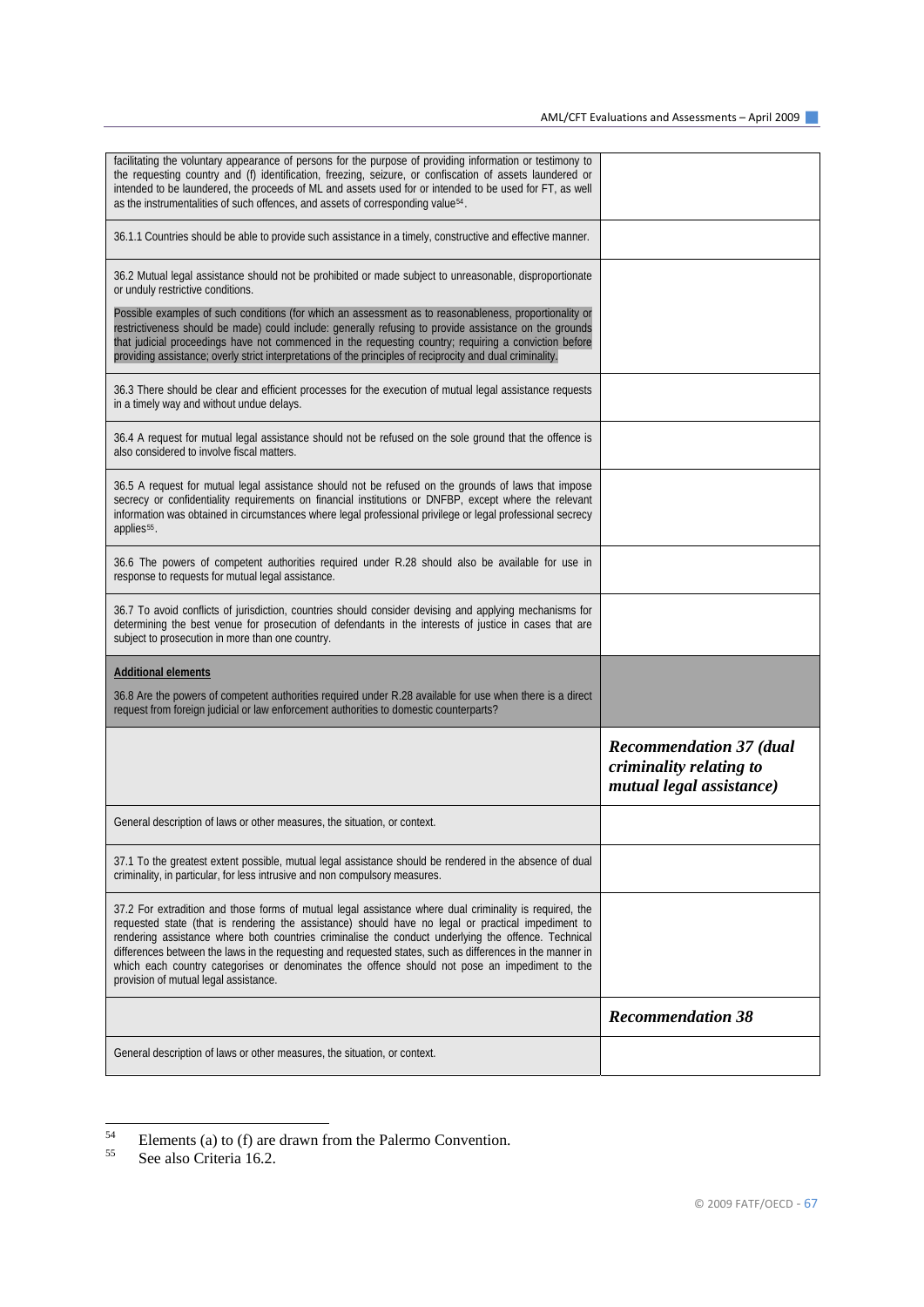| 38.1 There should be appropriate laws and procedures to provide an effective and timely response to<br>mutual legal assistance requests by foreign countries related to the identification, freezing, seizure, or<br>confiscation of:                                                                                                                                                                                                                                                                                                                                                        |                                                                                                                                    |
|----------------------------------------------------------------------------------------------------------------------------------------------------------------------------------------------------------------------------------------------------------------------------------------------------------------------------------------------------------------------------------------------------------------------------------------------------------------------------------------------------------------------------------------------------------------------------------------------|------------------------------------------------------------------------------------------------------------------------------------|
| (a) laundered property from,                                                                                                                                                                                                                                                                                                                                                                                                                                                                                                                                                                 |                                                                                                                                    |
| (b) proceeds from,<br>(c) instrumentalities used in, or                                                                                                                                                                                                                                                                                                                                                                                                                                                                                                                                      |                                                                                                                                    |
| (d) instrumentalities intended for use in, the commission of any ML, FT or other predicate offences.                                                                                                                                                                                                                                                                                                                                                                                                                                                                                         |                                                                                                                                    |
|                                                                                                                                                                                                                                                                                                                                                                                                                                                                                                                                                                                              |                                                                                                                                    |
| 38.2 The requirements in Criterion 38.1 should also be met where the request relates to property of<br>corresponding value.                                                                                                                                                                                                                                                                                                                                                                                                                                                                  |                                                                                                                                    |
| 38.3 Countries should have arrangements for co-ordinating seizure and confiscation actions with other<br>countries.                                                                                                                                                                                                                                                                                                                                                                                                                                                                          |                                                                                                                                    |
| 38.4 Countries should consider establishing an asset forfeiture fund into which all or a portion of<br>confiscated property will be deposited and will be used for law enforcement, health, education or other                                                                                                                                                                                                                                                                                                                                                                               |                                                                                                                                    |
| appropriate purposes.                                                                                                                                                                                                                                                                                                                                                                                                                                                                                                                                                                        |                                                                                                                                    |
| 38.5 Countries should consider authorising the sharing of confiscated assets between them when                                                                                                                                                                                                                                                                                                                                                                                                                                                                                               |                                                                                                                                    |
| confiscation is directly or indirectly a result of co-ordinated law enforcement actions.                                                                                                                                                                                                                                                                                                                                                                                                                                                                                                     |                                                                                                                                    |
|                                                                                                                                                                                                                                                                                                                                                                                                                                                                                                                                                                                              |                                                                                                                                    |
|                                                                                                                                                                                                                                                                                                                                                                                                                                                                                                                                                                                              |                                                                                                                                    |
| <b>Additional elements</b>                                                                                                                                                                                                                                                                                                                                                                                                                                                                                                                                                                   |                                                                                                                                    |
| 38.6 Are foreign non criminal confiscation orders (as described in criterion 3.7) recognised and enforced?                                                                                                                                                                                                                                                                                                                                                                                                                                                                                   |                                                                                                                                    |
|                                                                                                                                                                                                                                                                                                                                                                                                                                                                                                                                                                                              |                                                                                                                                    |
|                                                                                                                                                                                                                                                                                                                                                                                                                                                                                                                                                                                              |                                                                                                                                    |
| V.1 Countries should ensure that Criteria 36.1 - 36.6 (in R.36) also apply to the obligations under SR.V.                                                                                                                                                                                                                                                                                                                                                                                                                                                                                    | <b>Special Recommendation V</b>                                                                                                    |
|                                                                                                                                                                                                                                                                                                                                                                                                                                                                                                                                                                                              |                                                                                                                                    |
| V.2 Countries should ensure that Criteria 37.1-37.2 (in R.37) also apply to the obligations under SR.V.                                                                                                                                                                                                                                                                                                                                                                                                                                                                                      |                                                                                                                                    |
| V.3 Countries should ensure that Criteria 38.1 – 38.3 (in R.38) also apply to the obligations under SR.V.                                                                                                                                                                                                                                                                                                                                                                                                                                                                                    |                                                                                                                                    |
| R.30                                                                                                                                                                                                                                                                                                                                                                                                                                                                                                                                                                                         | <b>Resources</b> (Central<br><i>authority for</i><br>sending/receiving mutual<br>legal assistance/extradition<br><i>requests</i> ) |
| General description of laws or other measures, the situation, or context.                                                                                                                                                                                                                                                                                                                                                                                                                                                                                                                    |                                                                                                                                    |
| 30.1 Central authority for sending/receiving mutual legal assistance/extradition requests only:<br>FIUs, law enforcement and prosecution agencies, supervisors and other competent authorities involved in<br>combating money laundering and terrorist financing should be adequately structured, funded, staffed, and<br>provided with sufficient technical and other resources to fully and effectively perform their functions.<br>Adequate structuring includes the need for sufficient operational independence and autonomy to ensure<br>freedom from undue influence or interference. |                                                                                                                                    |
| 30.2 Central authority for sending/receiving mutual legal assistance/extradition requests only:<br>Staff of competent authorities should be required to maintain high professional standards, including<br>standards concerning confidentiality, and should be of high integrity and be appropriately skilled.                                                                                                                                                                                                                                                                               |                                                                                                                                    |
| 30.3 Central authority for sending/receiving mutual legal assistance/extradition requests only:<br>Staff of competent authorities should be provided with adequate and relevant training for combating ML<br>and FT.                                                                                                                                                                                                                                                                                                                                                                         |                                                                                                                                    |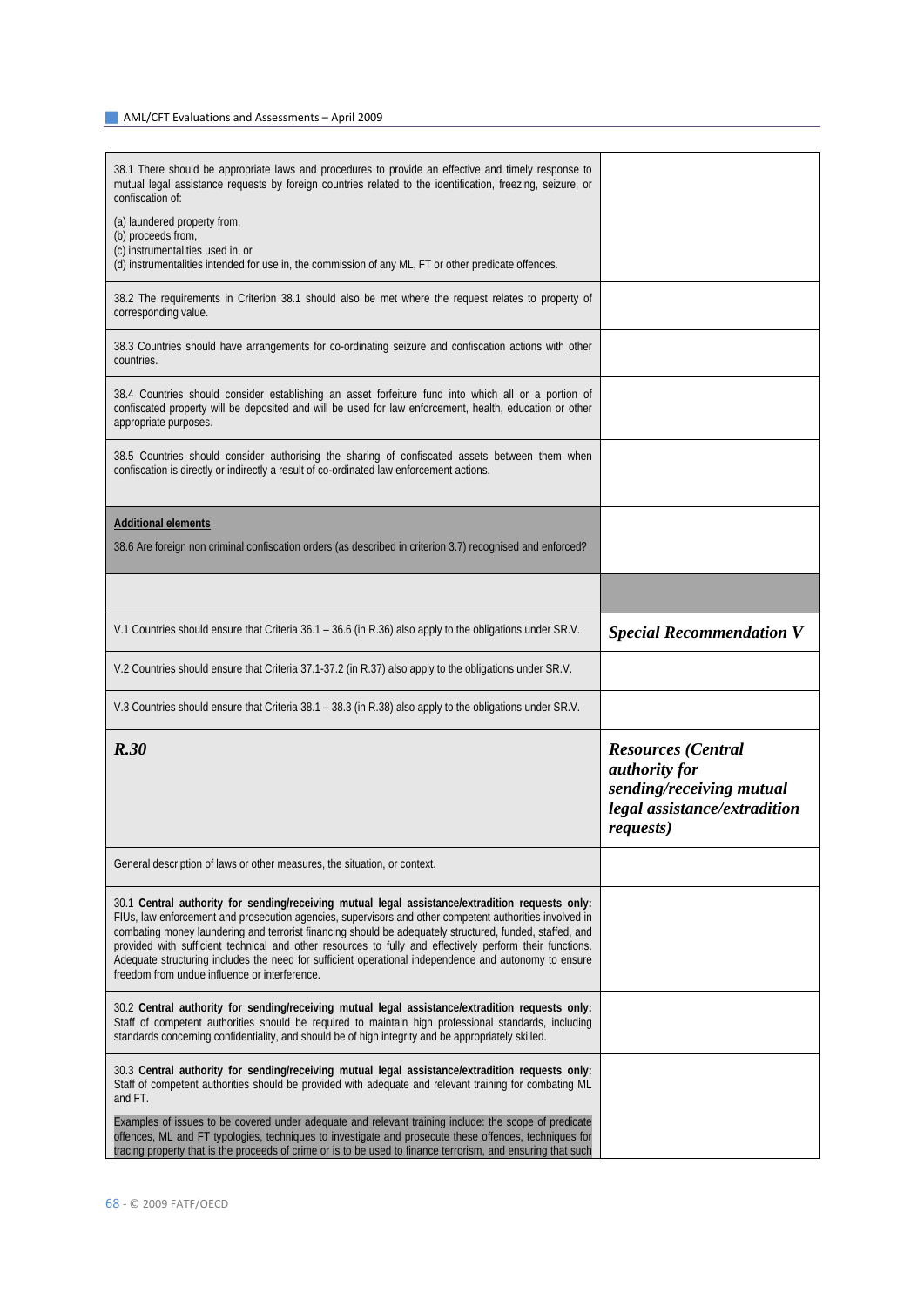| property is seized, frozen and confiscated, and the techniques to be used by supervisors to ensure that<br>financial institutions are complying with their obligations; the use of information technology and other<br>resources relevant to the execution of their functions. Countries could also provide special training and/or<br>certification for financial investigators for, inter alia, investigations of ML, FT, and the predicate offences. |                          |
|---------------------------------------------------------------------------------------------------------------------------------------------------------------------------------------------------------------------------------------------------------------------------------------------------------------------------------------------------------------------------------------------------------------------------------------------------------|--------------------------|
| 32.2 Competent authorities should maintain comprehensive statistics on matters relevant to the<br>effectiveness and efficiency of systems for combating money laundering and terrorist financing. This<br>should include keeping annual statistics on:                                                                                                                                                                                                  | <b>Recommendation 32</b> |
| (c) Mutual legal assistance or other international requests for co-operation                                                                                                                                                                                                                                                                                                                                                                            |                          |
| o All mutual legal assistance and extradition requests (including requests relating to freezing, seizing and<br>confiscation) that are made or received, relating to ML, the predicate offences and FT, including the<br>nature of the request, whether it was granted or refused, and the time required to respond;                                                                                                                                    |                          |
| If maintained, please provide these statistics                                                                                                                                                                                                                                                                                                                                                                                                          |                          |
| <b>Additional elements</b>                                                                                                                                                                                                                                                                                                                                                                                                                              |                          |
| 32.3 Do competent authorities maintain comprehensive statistics on:                                                                                                                                                                                                                                                                                                                                                                                     |                          |
| c) other formal requests for assistance made or received by law enforcement authorities relating to ML or<br>FT, including whether the request was granted or refused?                                                                                                                                                                                                                                                                                  |                          |
| If maintained, please provide these statistics                                                                                                                                                                                                                                                                                                                                                                                                          |                          |
| V.6 Do additional elements 36.7 – 36.8 (in R.36) apply in relation to the obligations under SR.V?                                                                                                                                                                                                                                                                                                                                                       |                          |
| V.7 Do additional elements 38.4 – 38.6 (in R.38) apply in relation to the obligations under SR.V?                                                                                                                                                                                                                                                                                                                                                       |                          |
| <b>Additional material</b>                                                                                                                                                                                                                                                                                                                                                                                                                              |                          |
| If you wish please indicate any other data or material you consider to be relevant to the effectiveness and<br>efficiency of this part of the AML/CFT system.                                                                                                                                                                                                                                                                                           |                          |
|                                                                                                                                                                                                                                                                                                                                                                                                                                                         |                          |
|                                                                                                                                                                                                                                                                                                                                                                                                                                                         |                          |
|                                                                                                                                                                                                                                                                                                                                                                                                                                                         |                          |

# **6.4 Extradition (R.39, 37 & SR.V)**

## 6.4.1 Description and Analysis

|                                                                                                                                                                                                                                                                                                                                                                                                                                                                                                                                                  | <b>Recommendation 39</b> |
|--------------------------------------------------------------------------------------------------------------------------------------------------------------------------------------------------------------------------------------------------------------------------------------------------------------------------------------------------------------------------------------------------------------------------------------------------------------------------------------------------------------------------------------------------|--------------------------|
| General description of laws or other measures, the situation, or context.                                                                                                                                                                                                                                                                                                                                                                                                                                                                        |                          |
| 39.1 Money laundering should be an extraditable offence. There should be laws and procedures to<br>extradite individuals charged with a money laundering offence.                                                                                                                                                                                                                                                                                                                                                                                |                          |
| 39.2 Countries should either:                                                                                                                                                                                                                                                                                                                                                                                                                                                                                                                    |                          |
| a) extradite their own nationals or,                                                                                                                                                                                                                                                                                                                                                                                                                                                                                                             |                          |
| b) where a country does not extradite its own nationals solely on the grounds of nationality, that country<br>should, at the request of the country seeking extradition, submit the case without undue delay to its<br>competent authorities for the purpose of prosecution of the offences set forth in the request. In such<br>cases, the competent authorities should take their decision and conduct their proceedings in the same<br>manner as in the case of any other offence of a serious nature under the domestic law of that country. |                          |
| 39.3 In the case referred to in criterion 39.2(b), countries should cooperate with each other, in particular<br>on procedural and evidentiary aspects, to ensure the efficiency of the prosecution.                                                                                                                                                                                                                                                                                                                                              |                          |
| 39.4 Consistent with the principles of domestic law, countries should adopt measures or procedures that                                                                                                                                                                                                                                                                                                                                                                                                                                          |                          |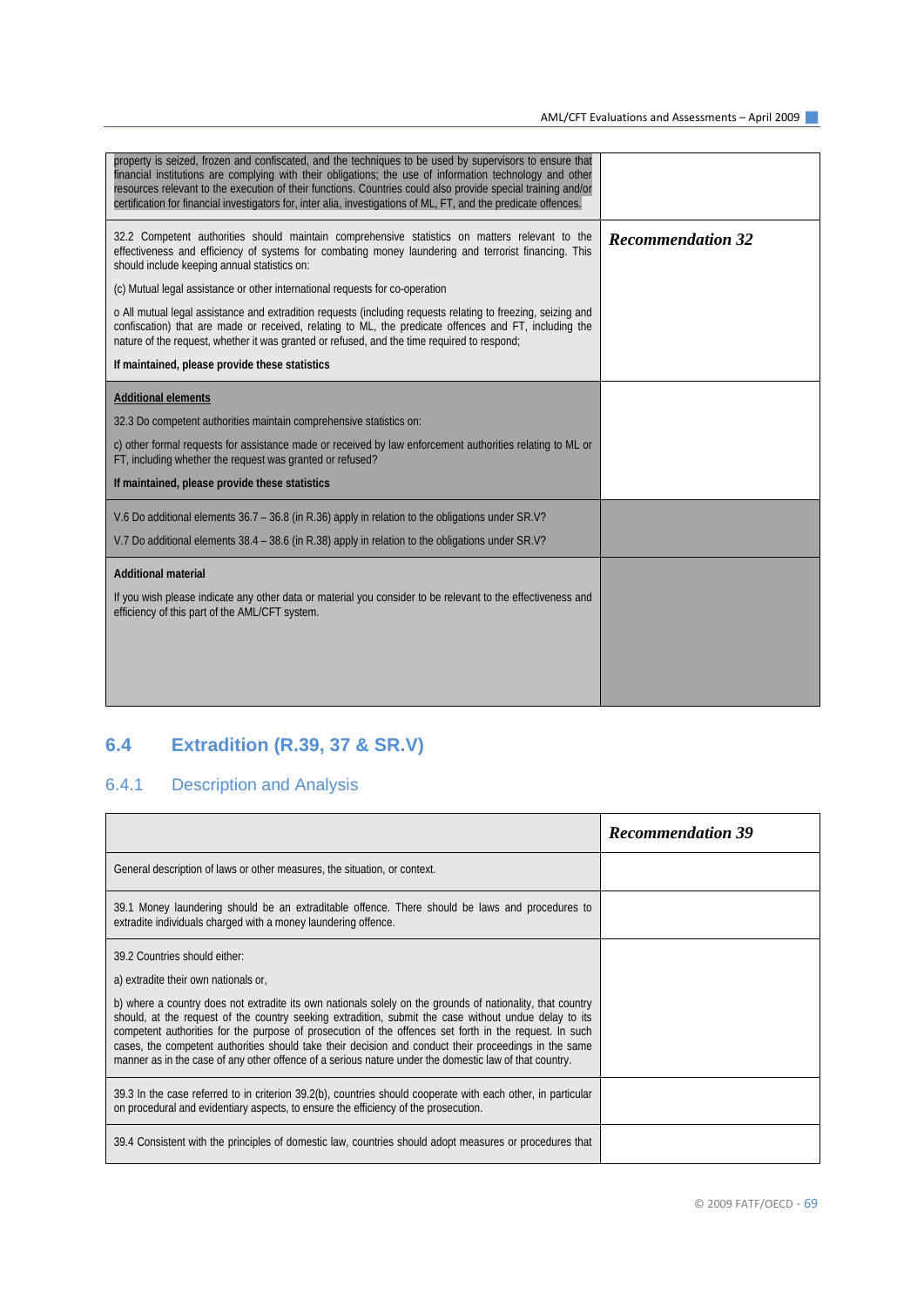| will allow extradition requests and proceedings relating to ML to be handled without undue delay.                                                                                                                                                                                                                                                                                                                                                                                                                                                                            |                                                                           |
|------------------------------------------------------------------------------------------------------------------------------------------------------------------------------------------------------------------------------------------------------------------------------------------------------------------------------------------------------------------------------------------------------------------------------------------------------------------------------------------------------------------------------------------------------------------------------|---------------------------------------------------------------------------|
| <b>Additional elements</b><br>39.5 Are simplified procedures of extradition in place by allowing direct transmission of extradition<br>requests between appropriate ministries? Can persons be extradited based only on warrants of arrests or<br>judgements? Is there a simplified procedure of extradition of consenting persons who waive formal<br>extradition proceedings in place?                                                                                                                                                                                     |                                                                           |
|                                                                                                                                                                                                                                                                                                                                                                                                                                                                                                                                                                              | <b>Recommendation 37 (dual</b><br>criminality relating to<br>extradition) |
| 37.1 To the greatest extent possible, mutual legal assistance should be rendered in the absence of dual<br>criminality, in particular, for less intrusive and non compulsory measures.                                                                                                                                                                                                                                                                                                                                                                                       |                                                                           |
| 37.2 For extradition and those forms of mutual legal assistance where dual criminality is required, the<br>requested state (that is rendering the assistance) should have no legal or practical impediment to<br>rendering assistance where both countries criminalise the conduct underlying the offence. Technical<br>differences between the laws in the requesting and requested states, such as differences in the manner in<br>which each country categorises or denominates the offence should not pose an impediment to the<br>provision of mutual legal assistance. |                                                                           |
|                                                                                                                                                                                                                                                                                                                                                                                                                                                                                                                                                                              | <b>Special Recommendation V</b>                                           |
| V.4 Countries should ensure that Criteria $39.1 - 39.4$ (in R.39) also apply to extradition proceedings<br>related to terrorist acts and FT.                                                                                                                                                                                                                                                                                                                                                                                                                                 |                                                                           |
| <b>Additional elements</b><br>V.8 Does the additional element 39.5 (in R.39) apply extradition proceedings related to terrorist acts or<br>FT?                                                                                                                                                                                                                                                                                                                                                                                                                               |                                                                           |
| <b>Additional material</b>                                                                                                                                                                                                                                                                                                                                                                                                                                                                                                                                                   |                                                                           |
| If you wish please indicate any other data or material you consider to be relevant to the effectiveness and<br>efficiency of this part of the AML/CFT system.                                                                                                                                                                                                                                                                                                                                                                                                                |                                                                           |

## **6.5 Other Forms of International Co-operation (R.40, SR.V & R.32)**

### 6.5.1 Description and Analysis

|                                                                                                                                                                                                                | <b>Recommendation 40</b> |
|----------------------------------------------------------------------------------------------------------------------------------------------------------------------------------------------------------------|--------------------------|
| General description of laws or other measures, the situation, or context.                                                                                                                                      |                          |
| 40.1 Countries should ensure that their competent authorities are able to provide the widest range of<br>international cooperation to their foreign counterparts.                                              |                          |
| 40.1.1 Countries should be able to provide such assistance in a rapid, constructive and effective manner.                                                                                                      |                          |
| 40.2 There should be clear and effective gateways, mechanisms or channels that will facilitate and allow<br>for prompt and constructive exchanges of information directly between counterparts <sup>56</sup> . |                          |

<span id="page-69-0"></span>56 56 Obstacles to a prompt and constructive exchange of information include failing to respond or take the appropriate measures in a timely way, and unreasonable delays in responding.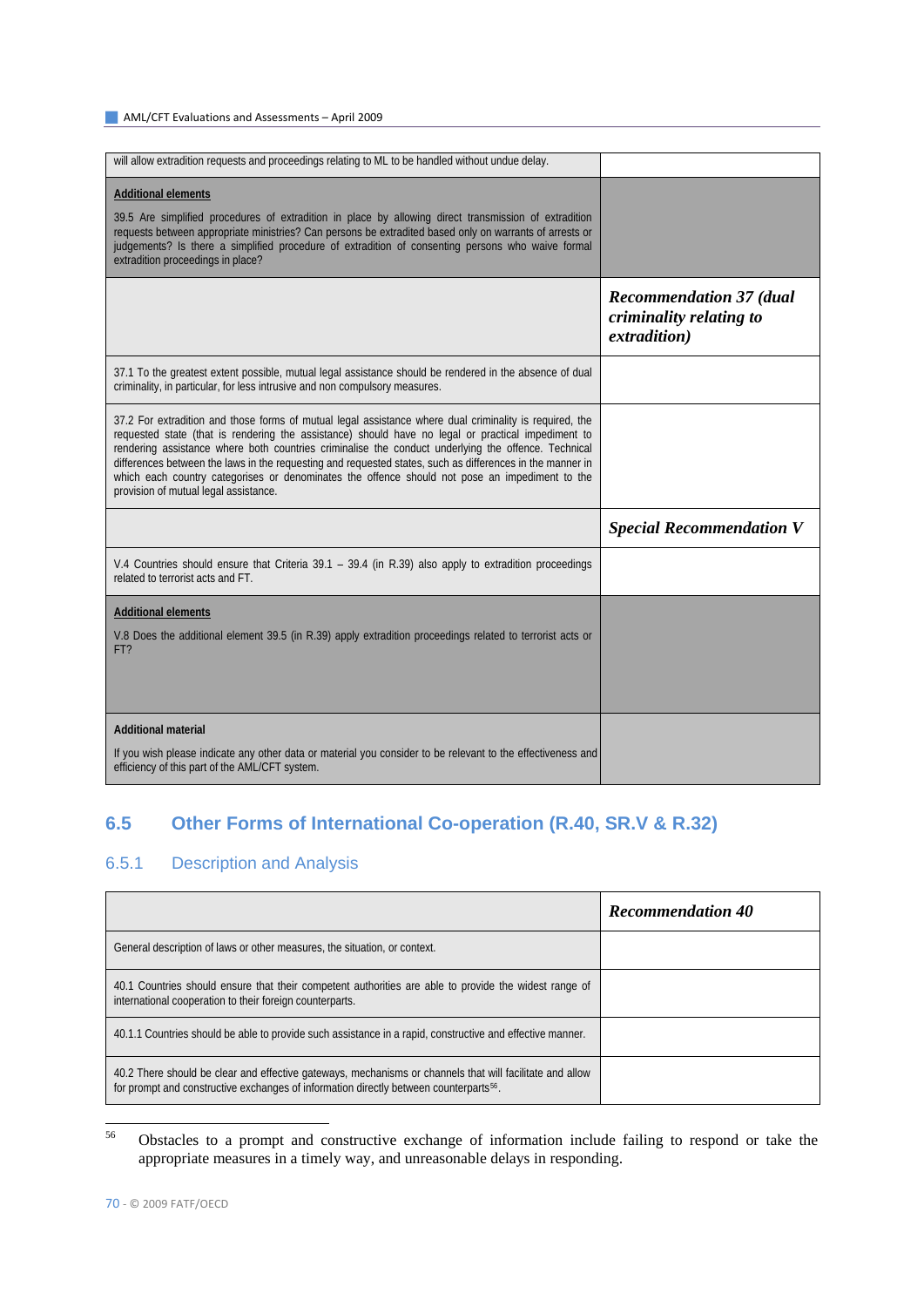| Examples of gateways, mechanisms or channels used in international cooperation and exchanges of<br>information (other than MLA or extradition) include laws allowing exchanges of information on a reciprocal<br>basis; bilateral or multilateral agreements or arrangements such as Memorandum of Understanding<br>(MOU); and exchanges through appropriate international or regional organisations or bodies such as<br>Interpol or the Egmont Group of FIUs.                          |                                  |
|------------------------------------------------------------------------------------------------------------------------------------------------------------------------------------------------------------------------------------------------------------------------------------------------------------------------------------------------------------------------------------------------------------------------------------------------------------------------------------------|----------------------------------|
| 40.3. Such exchanges of information should be possible: (a) both spontaneously and upon request, and<br>(b) in relation to both money laundering and the underlying predicate offences.                                                                                                                                                                                                                                                                                                  |                                  |
| 40.4 Countries should ensure that all their competent authorities are authorised to conduct inquiries on<br>behalf of foreign counterparts.                                                                                                                                                                                                                                                                                                                                              |                                  |
| 40.4.1 In particular, countries should ensure that their FIU is authorised to make the following types of<br>inquiries on behalf of foreign counterparts: (a) searching its own databases, including with respect to<br>information related to suspicious transaction reports; (b) searching other databases to which it may have<br>direct or indirect access, including law enforcement databases, public databases, administrative<br>databases and commercially available databases. |                                  |
| 40.5 Countries should ensure that their law enforcement authorities are authorised to conduct<br>investigations on behalf of foreign counterparts; other competent authorities should be authorised to<br>conduct investigations on behalf of foreign counterparts, where permitted by domestic law.                                                                                                                                                                                     |                                  |
| 40.6 Exchanges of information should not be made subject to disproportionate or unduly restrictive<br>conditions.                                                                                                                                                                                                                                                                                                                                                                        |                                  |
| 40.7 Requests for cooperation should not be refused on the sole ground that the request is also<br>considered to involve fiscal matters.                                                                                                                                                                                                                                                                                                                                                 |                                  |
| 40.8 Requests for cooperation should not be refused on the grounds of laws that impose secrecy or<br>confidentiality requirements on financial institutions or DNFBP (except where the relevant information that<br>is sought is held in circumstances where legal professional privilege or legal professional secrecy<br>applies $57$ ).                                                                                                                                               |                                  |
| 40.9 Countries should establish controls and safeguards to ensure that information received by<br>competent authorities is used only in an authorised manner. These controls and safeguards should be<br>consistent with national provisions on privacy and data protection <sup>58</sup> .                                                                                                                                                                                              |                                  |
| <b>Additional elements</b>                                                                                                                                                                                                                                                                                                                                                                                                                                                               |                                  |
| 40.10 Are mechanisms in place to permit a prompt and constructive exchange of information with non-<br>counterparts? Does it take place directly or indirectly <sup>59</sup> ?                                                                                                                                                                                                                                                                                                           |                                  |
| 40.10.1 Does the requesting authority as a matter of practice disclose to the requested authority the<br>purpose of the request and on whose behalf the request is made?                                                                                                                                                                                                                                                                                                                 |                                  |
| 40.11 Can the FIU obtain from other competent authorities or other persons relevant information<br>requested by a foreign counterpart FIU?                                                                                                                                                                                                                                                                                                                                               |                                  |
|                                                                                                                                                                                                                                                                                                                                                                                                                                                                                          | <b>Special Recommendation V:</b> |
| V.5 Countries should ensure that Criteria 40.1 – 40.9 (in R.40) also apply to the obligations under SR.V.                                                                                                                                                                                                                                                                                                                                                                                |                                  |

<span id="page-70-1"></span><span id="page-70-0"></span><sup>57</sup>  $57$  See also criteria 16.2

This implies that, at a minimum, exchanged information must be treated as protected by the same confidentiality provisions as apply to similar information from domestic sources obtained by the receiving competent authority.

<span id="page-70-2"></span><sup>&</sup>lt;sup>59</sup> The reference to indirect exchange of information with foreign authorities other than counterparts covers the situation where the requested information passes from the foreign authority through one or more domestic or foreign authorities before being received by the requesting authority.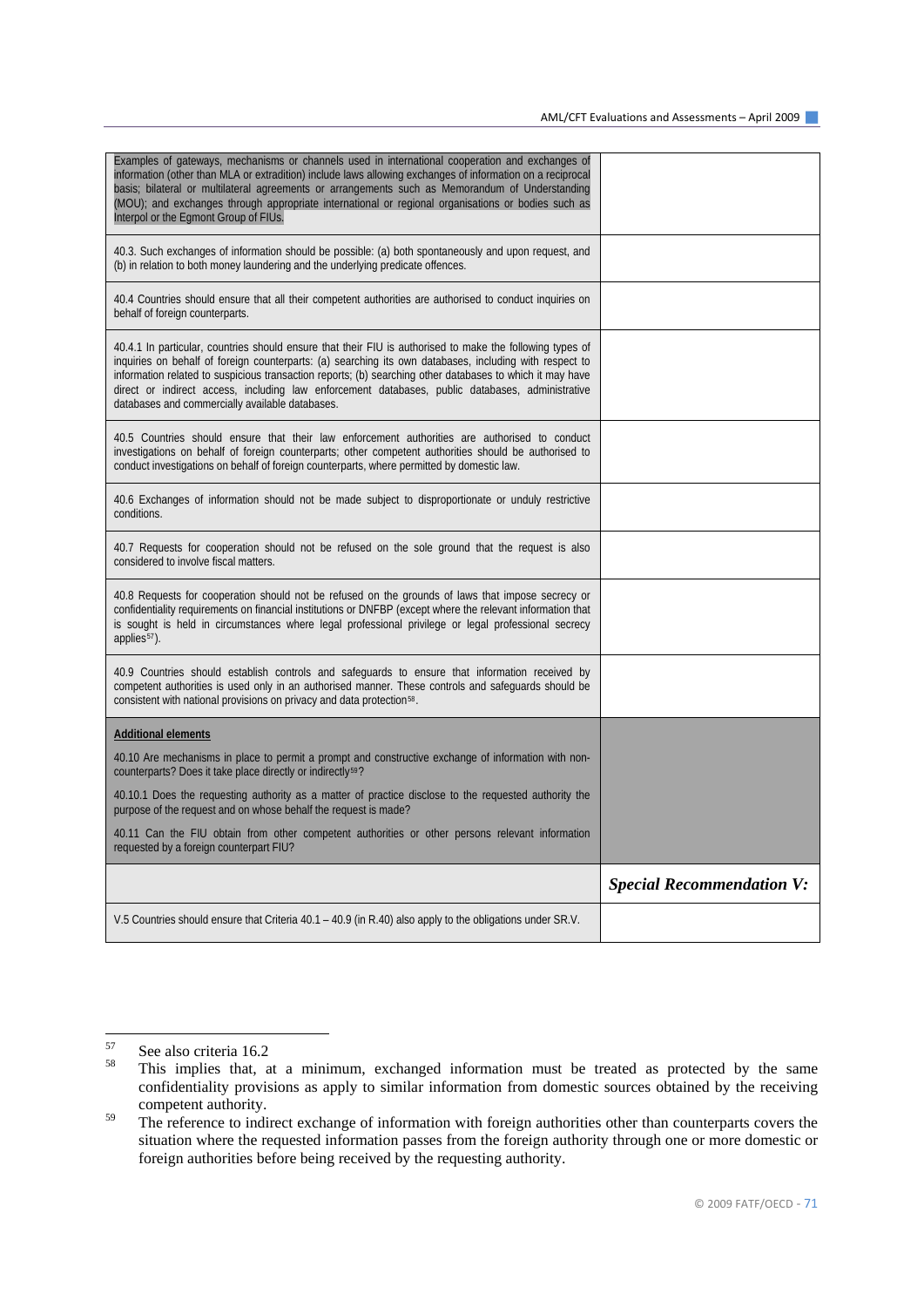| <b>Additional elements</b><br>V.9 Do additional elements 40.10 – 40.11 (in R.40) apply in relation to the obligations under SR.V?                                                                                                                                                                            |                           |
|--------------------------------------------------------------------------------------------------------------------------------------------------------------------------------------------------------------------------------------------------------------------------------------------------------------|---------------------------|
|                                                                                                                                                                                                                                                                                                              |                           |
|                                                                                                                                                                                                                                                                                                              | <b>Recommendation 32:</b> |
| 32.2 Competent authorities should maintain comprehensive statistics on matters relevant to the<br>effectiveness and efficiency of systems for combating money laundering and terrorist financing. This<br>should include keeping annual statistics on:                                                       |                           |
| (c) Mutual legal assistance or other international requests for co-operation -                                                                                                                                                                                                                               |                           |
| o Other formal requests for assistance made or received by the FIU, including whether the request was<br>granted<br>refused:<br>or<br>o Spontaneous referrals made by the FIU to foreign authorities.                                                                                                        |                           |
| Other<br>(d)<br>action                                                                                                                                                                                                                                                                                       |                           |
| o Formal requests for assistance made or received by supervisors relating to or including AML/CFT,<br>including whether the request was granted or refused.                                                                                                                                                  |                           |
| If maintained, please provide these statistics                                                                                                                                                                                                                                                               |                           |
| <b>Additional elements</b><br>32.3<br>authorities<br>maintain<br>comprehensive<br>statistics<br>D <sub>0</sub><br>competent<br>on:<br>c) other formal requests for assistance made or received by law enforcement authorities relating to ML or<br>FT, including whether the request was granted or refused? |                           |
| <b>Additional material</b><br>If you wish please indicate any other data or material you consider to be relevant to the effectiveness and<br>efficiency of this part of the AML/CFT system.                                                                                                                  |                           |

## **7. Other Issues**

 Countries may use this section to set out information on any additional measures or issues that are relevant to the AML/CFT system, and which are not covered elsewhere in this report.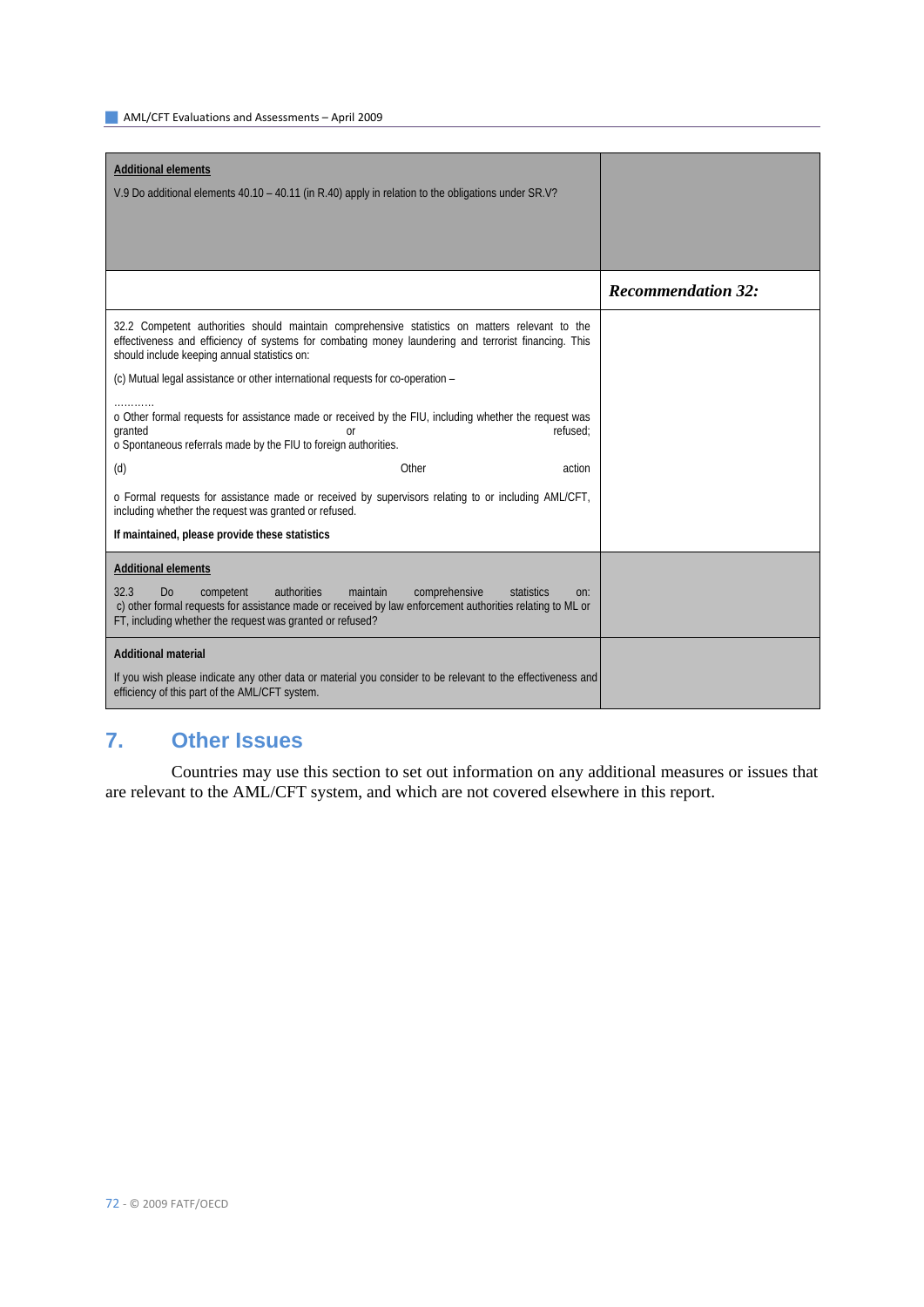# **Annex 2**

**Mutual Evaluation/Detailed Assessment Report and its Executive Summary**

# MUTUAL EVALUATION/DETAILED ASSESSMENT REPORT ANTI-MONEY LAUNDERING AND COMBATING THE FINANCING OF TERRORISM

# **[***NAME OF COUNTRY***]**

# **REPORT TEMPLATE**

**[Date]** 

# TABLE OF CONTENTS

© 2009 FATF/OECD ‐ 73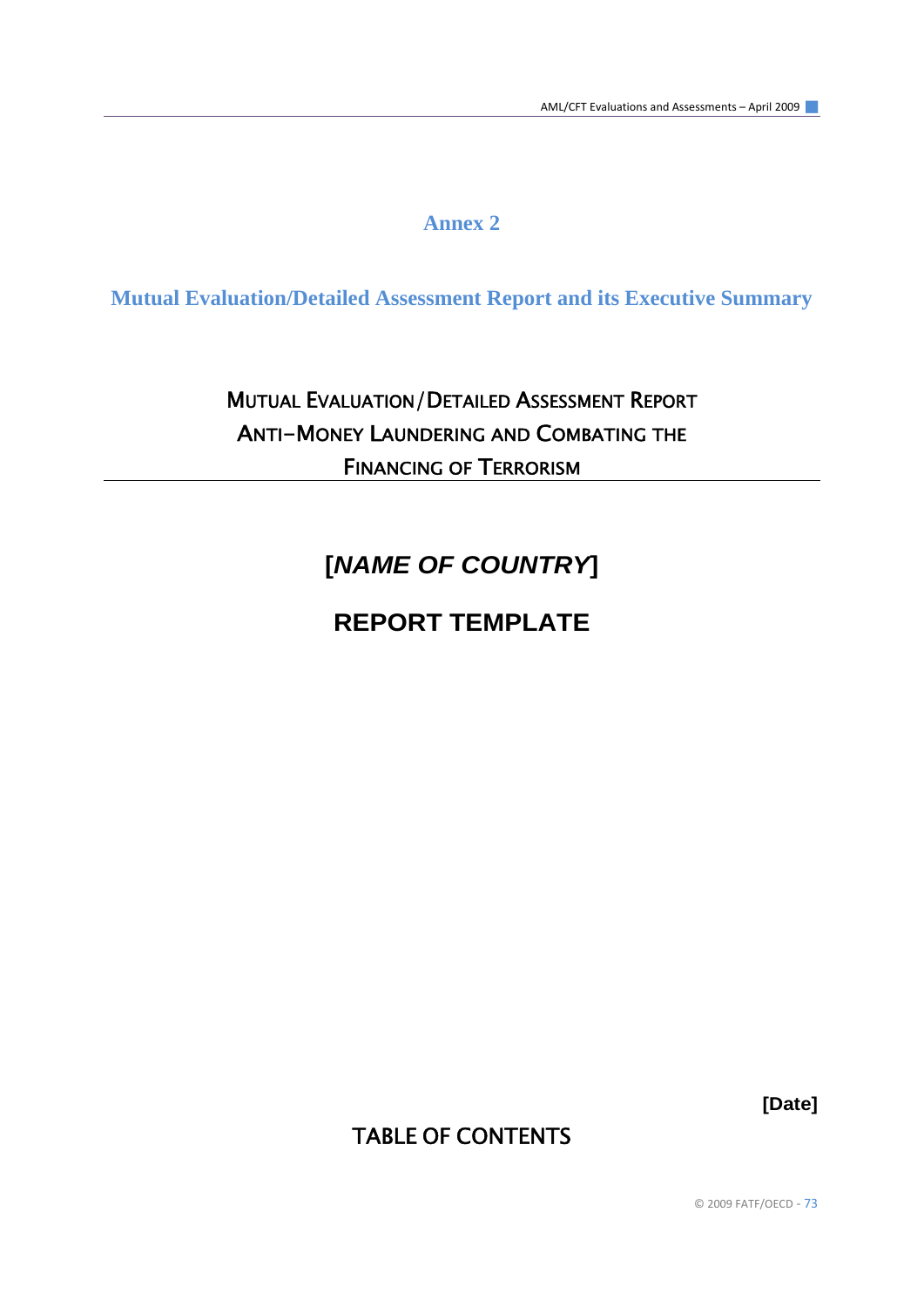# **PREFACE - information and methodology usedfor the evaluation of [Country]**

1. The evaluation of the anti-money laundering (AML) and combating the financing of terrorism (CFT) regime of [*Country[60](#page-73-0)*] was based on the Forty Recommendations 2003 and the Nine Special Recommendations on Terrorist Financing 2001 of the Financial Action Task Force (FATF), and was prepared using the AML/CFT Methodology  $2004^{61}$  $2004^{61}$  $2004^{61}$ . The evaluation was based on the laws, regulations and other materials supplied by [*Country*], and information obtained by the evaluation team during its on-site visit to [*Country*] from [*dates*], and subsequently. During the on-site the evaluation team met with officials and representatives of all relevant [*Country*] government agencies and the private sector. A list of the bodies met is set out in Annex XX to the mutual evaluation report.

2. The evaluation was conducted by an assessment team, which consisted of members of the FATF Secretariat and FATF experts in criminal law, law enforcement and regulatory issues: [*list names* from the FATF Secretariat ][*list names and agencies of examiners and their role e.g. legal expert*]. The experts reviewed the institutional framework, the relevant AML/CFT laws, regulations, guidelines and other requirements, and the regulatory and other systems in place to deter money laundering (ML) and the financing of terrorism (FT) through financial institutions and Designated Non-Financial Businesses and Professions (DNFBP), as well as examining the capacity, the implementation and the effectiveness of all these systems.

3. This report provides a summary of the AML/CFT measures in place in [*Country*] as at the date of the on-site visit or immediately thereafter. It describes and analyses those measures, sets out [*Country*] levels of compliance with the FATF 40+9 Recommendations (see Table 1), and provides recommendations on how certain aspects of the system could be strengthened (see Table 2).

l

<span id="page-73-0"></span> $60$  All references to country apply equally to territories or jurisdictions.

<span id="page-73-1"></span> $61$  As updated in .....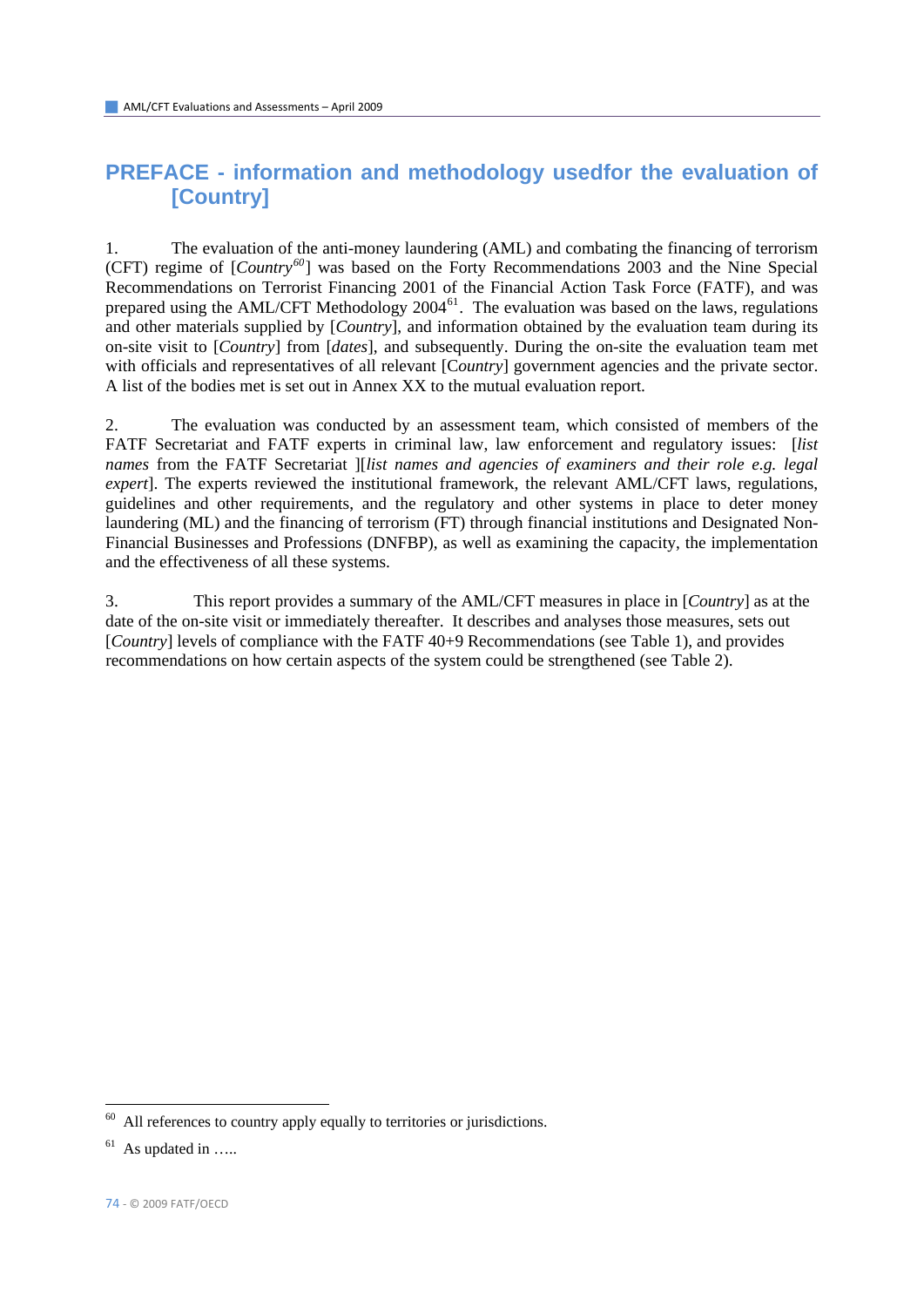# **Executive Summary**

*The Executive Summary is the only summary of the mutual evaluation report that is prepared, and will provide the text for any summary that is published. For the purposes of the preparation of the Report on Standards and Codes (ROSC), the substantive text of the Executive Summary will remain unchanged, but certain formal paragraphs could be added or changes made.* 

*The text of the Executive Summary should summarise the main findings under each of the sections of the mutual evaluation/detailed assessment report and using the order of the sections contained in the report. Normally an executive summary should not be more than 15 pages, and should contain the subheadings set out below.* 

*The Executive Summary should also begin with the following proforma paragraph, and then very briefly (2-3 paragraphs) describe the report's overall findings on the AML/CFT system in the country and the effectiveness of that system.* 

"This report provides a summary of the AML/CFT measures in place in [name of assessed country] as at the date of the on-site visit or immediately thereafter. It describes and analyses those measures, and provides recommendations on how certain aspects of the system could be strengthened. It also sets out [name of assessed country] levels of compliance with the FATF 40+9 Recommendations (see the attached table on the Ratings of Compliance with the FATF Recommendations)."

- **1. Background Information**
- **2. Legal Systems and Related Institutional Measures**
- **3. Preventive Measures Financial Institutions**
- **4. Preventive Measures Designated Non-Financial Businesses and Professions**
- **5. Legal Persons and Arrangements & Non-Profit Organisations**
- **6. National and International Co-operation**
- **7. Other Issues**

Table 1: Ratings of Compliance with FATF Recommendations Table 3: Authorities' Response to the Evaluation (if necessary)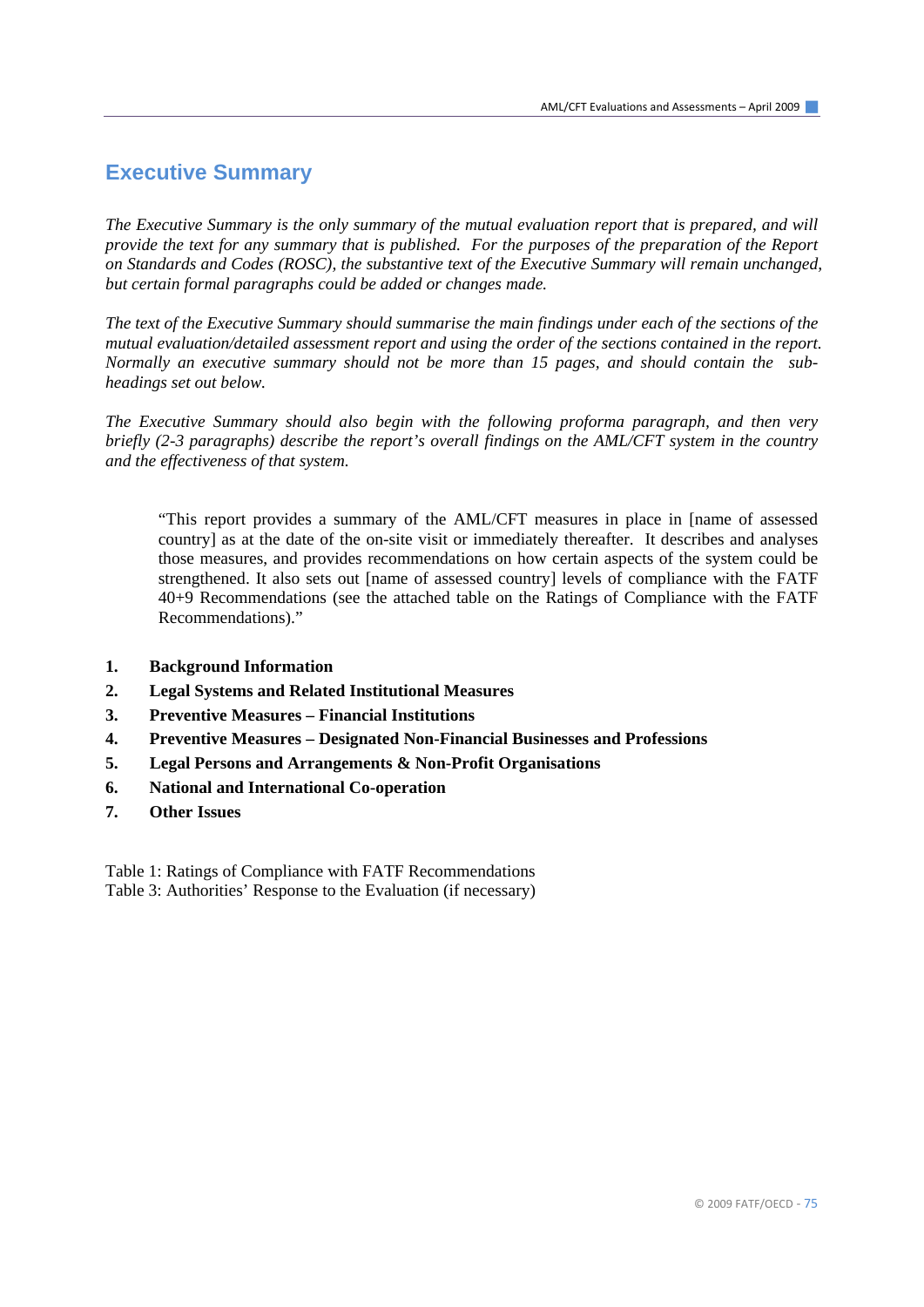# **Mutual Evaluation Report**

## **1. GENERAL**

### **1.1 General information on [***country***]**

 This section should contain general information on the country. Examples of the type of information to include are whether there is a federal or unitary system of government, the type of government, the type of legal system, whether there is a Constitution, and whether the country is subject to supranational laws or regulations (as in the European Union). Where significant weaknesses or shortcomings are detected, it should also set out a short summary addressing the structural elements referred to in paragraph 7 of the AML/CFT Methodology 2004:

a) the respect of principles such as transparency and good governance;

b) a proper culture of AML/CFT compliance shared and reinforced by government, financial institutions, designated non-financial businesses and professions; industry trade groups, and self-regulatory organisations (SROs);

c) appropriate measures to combat corruption;

d) a reasonably efficient court system that ensures that judicial decisions are properly enforced;

e) high ethical and professional requirements for police officers, prosecutors, judges, etc. and measures and mechanisms to ensure these are observed;

f) a system for ensuring the ethical and professional behaviour on the part of professionals such as accountants and auditors, and lawyers. This may include the existence of codes of conduct and good practices, as well as methods to ensure compliance such as registration, licensing, and supervision or oversight.

### **1.2 General Situation of Money Laundering and Financing of Terrorism**

This section provides background information on vulnerabilities within [*country*] to money laundering and the financing of terrorism, trends regarding criminal activity in general, including financing of terrorism, the types of predicate offences that are generating illegal proceeds that are laundered (whether those offences are domestic or foreign), any estimates of the amount of money being laundered, and the methods, techniques and trends that have been observed regarding the laundering. Information should also be provided on any terrorist activity that has occurred within the country, and on the sources and methods used to finance terrorist activity. Assessors should highlight specific matters of concern, and in particular should set out the vulnerabilities having regard to the institutional structures, the geographic location, the financial markets etc. Assessors should also, when necessary, list any potential future AML/CFT vulnerabilities.

### **1.3 Overview of the Financial Sector and DNFBP**

 This section should contain a description of the types of financial institutions operating in the country, and listing the financial activities (see the definition of "financial institution" in the Methodology) that they engage in or are authorised to engage in. There should also be similar information on DNFBP and the activities that they generally engage in. Finally, the section should set out information on the number and size of financial institutions and DNFBP, and any recent changes of significance *e.g.* consolidation in a particular sector.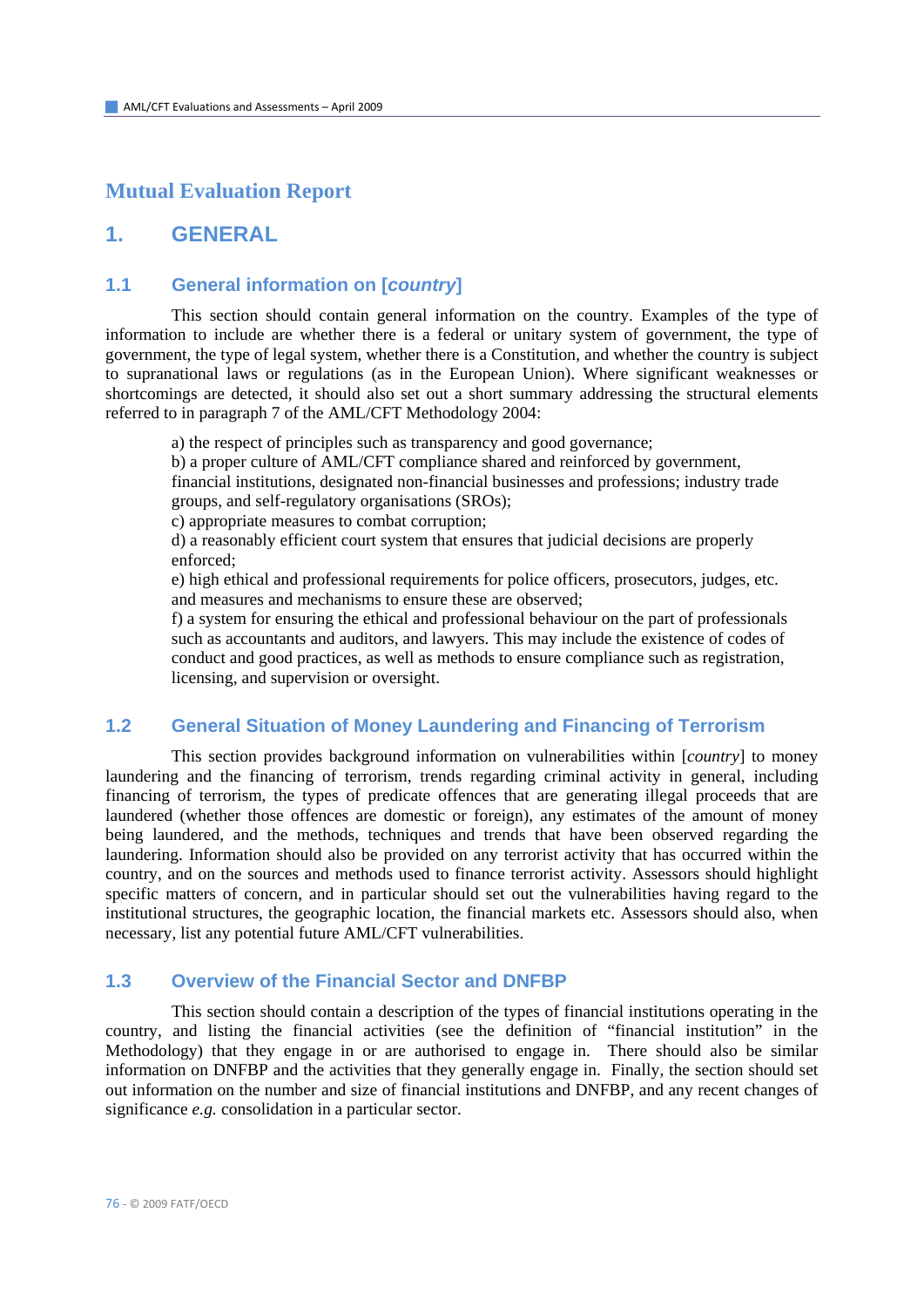### **1.4 Overview of commercial laws and mechanisms governing legal persons and arrangements**

 This section should contain a description of the types of legal persons and legal arrangements (referred to here as "entities") that can be established or created, or can own property, in the country. It should provide information on the basic characteristics of such entities *e.g.* who has ownership (for example shareholders, which could be legal or natural persons) and control (*e.g.* directors) and whether and where they are registered and/or require a registered office or agent. Please provide information on the extent to which such entities are prevalent, statistics on numbers and information on their significance, if available, within the financial sector.

### **1.5 Overview of strategy to prevent money laundering and terrorist financing**

#### a. AML/CFT Strategies and Priorities

This section should set out the current main policies and objectives of the government for combating money laundering or terrorist financing. It should describe the priorities, and state whether the objectives are being achieved.

#### b. The institutional framework for combating money laundering and terrorist financing

 This section should provide a brief overview of the government and non-government Ministries, regulatory and other authorities and other bodies involved in combating money laundering or terrorist financing.

#### c. Approach concerning risk

 This section should provide an overview of the policy and procedures that the authorities may have adopted in applying a risk-based approach to combating money laundering and terrorist financing. It should describe the authorities' overall philosophy towards a risk-based approach (*e.g.* does it form an integral part of its regulatory framework?), and it should indicate how the relevant risk assessments are undertaken to help determine the policy and its practical application. Finally, there should be a description of the mechanism by which any permitted variations from the generally applicable standards are promulgated, and what arrangements, if any, are in place to monitor the continuing suitability of the exceptions.

#### d. Progress since the last mutual evaluation

 Where a country has undergone a previous mutual evaluation or detailed assessment, this section should summarise the key findings and/or recommendations that were made in the previous report, and set out the measures that the country had taken to address the recommendations in the period up to the date of the on-site visit or immediately thereafter.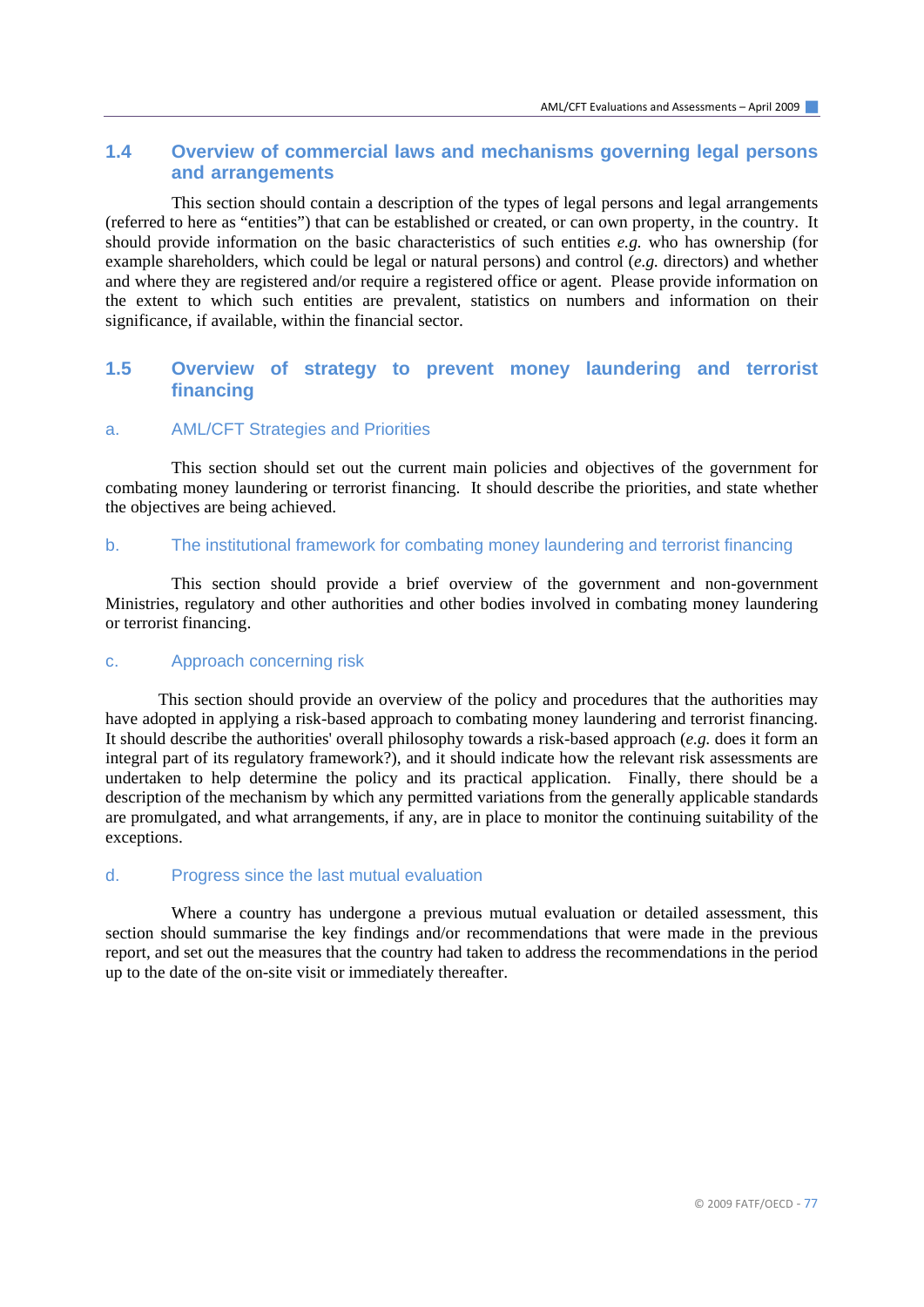# **2. LEGAL SYSTEM AND RELATED INSTITUTIONAL MEASURES**

 *Laws and Regulations* 

# **2.1 Criminalisation of Money Laundering (R.1 & 2)**

- 2.1.1 Description and Analysis $62$
- 2.1.2 Recommendations and Comments
- 2.1.3 Compliance with Recommendations 1 & 2

| <b>Rating</b> | Summary of factors underlying rating <sup>63</sup> |
|---------------|----------------------------------------------------|
|               |                                                    |
|               |                                                    |

## **2.2 Criminalisation of Terrorist Financing (SR.II)**

- 2.2.1 Description and Analysis
- 2.2.2 Recommendations and Comments
- 2.2.3 Compliance with Special Recommendation II

|       | Rating | <b>Summary of factors underlying rating</b> |
|-------|--------|---------------------------------------------|
| SR.II |        |                                             |

# **2.3 Confiscation, freezing and seizing of proceeds of crime (R.3)**

- 2.3.1 Description and Analysis
- 2.3.2 Recommendations and Comments
- 2.3.3 Compliance with Recommendations 3

|     | Rating | Summary of factors underlying rating |
|-----|--------|--------------------------------------|
| R.3 |        |                                      |

### **2.4 Freezing of funds used for terrorist financing (SR.III)**

- 2.4.1 Description and Analysis
- 2.4.2 Recommendations and Comments
- 2.4.3 Compliance with Special Recommendation III

|               | Rating | Summary of factors underlying rating |
|---------------|--------|--------------------------------------|
| <b>SR.III</b> |        |                                      |

<span id="page-77-0"></span> $62$ Note to assessors: for all Recommendations, the description and analysis section should include the analysis of effectiveness, and should contain any relevant statistical data.

<span id="page-77-1"></span> $63$  These factors are only required to be set out when the rating is less than Compliant.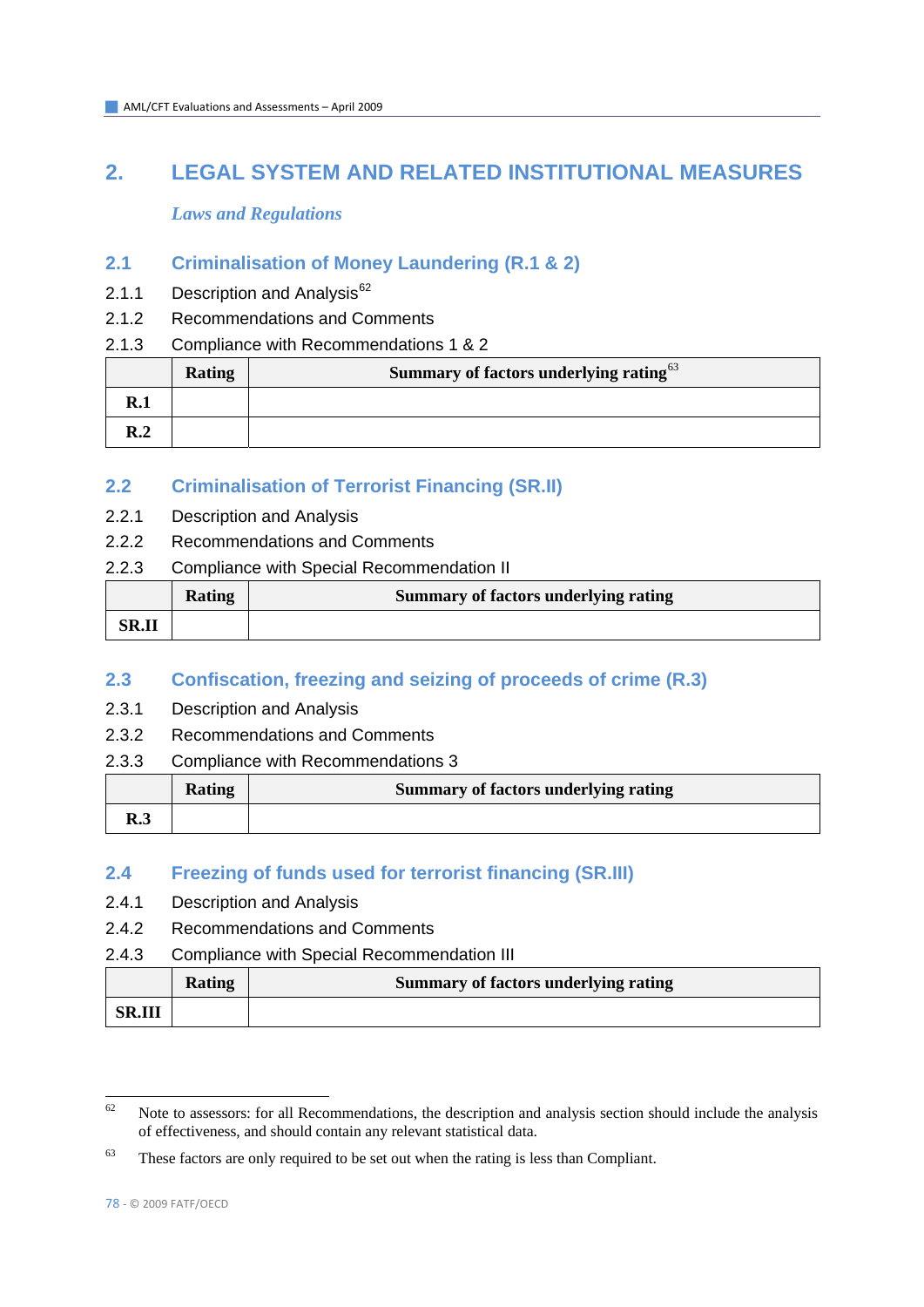*Authorities* 

- **2.5 The Financial Intelligence Unit and its functions (R.26)**
- 2.5.1 Description and Analysis
- 2.5.2 Recommendations and Comments
- 2.5.3 Compliance with Recommendation 26

|      | Rating | Summary of factors relevant to s.2.5 underlying overall rating |
|------|--------|----------------------------------------------------------------|
| R.26 |        |                                                                |

### **2.6 Law enforcement, prosecution and other competent authorities – the framework for the investigation and prosecution of offences, and for confiscation and freezing (R.27 & 28)**

- 2.6.1 Description and Analysis
- 2.6.2 Recommendations and Comments
- 2.6.3 Compliance with Recommendations 27 & 28

|             | Rating | Summary of factors relevant to s.2.6 underlying overall rating |
|-------------|--------|----------------------------------------------------------------|
| R.27        |        |                                                                |
| <b>R.28</b> |        |                                                                |

### **2.7 Cross Border Declaration or Disclosure (SR.IX)**

- 2.7.1 Description and Analysis
- 2.7.2 Recommendations and Comments
- 2.7.3 Compliance with Special Recommendation IX

|              | Rating | Summary of factors relevant to s.2.7 underlying overall rating |
|--------------|--------|----------------------------------------------------------------|
| <b>SR.IX</b> |        |                                                                |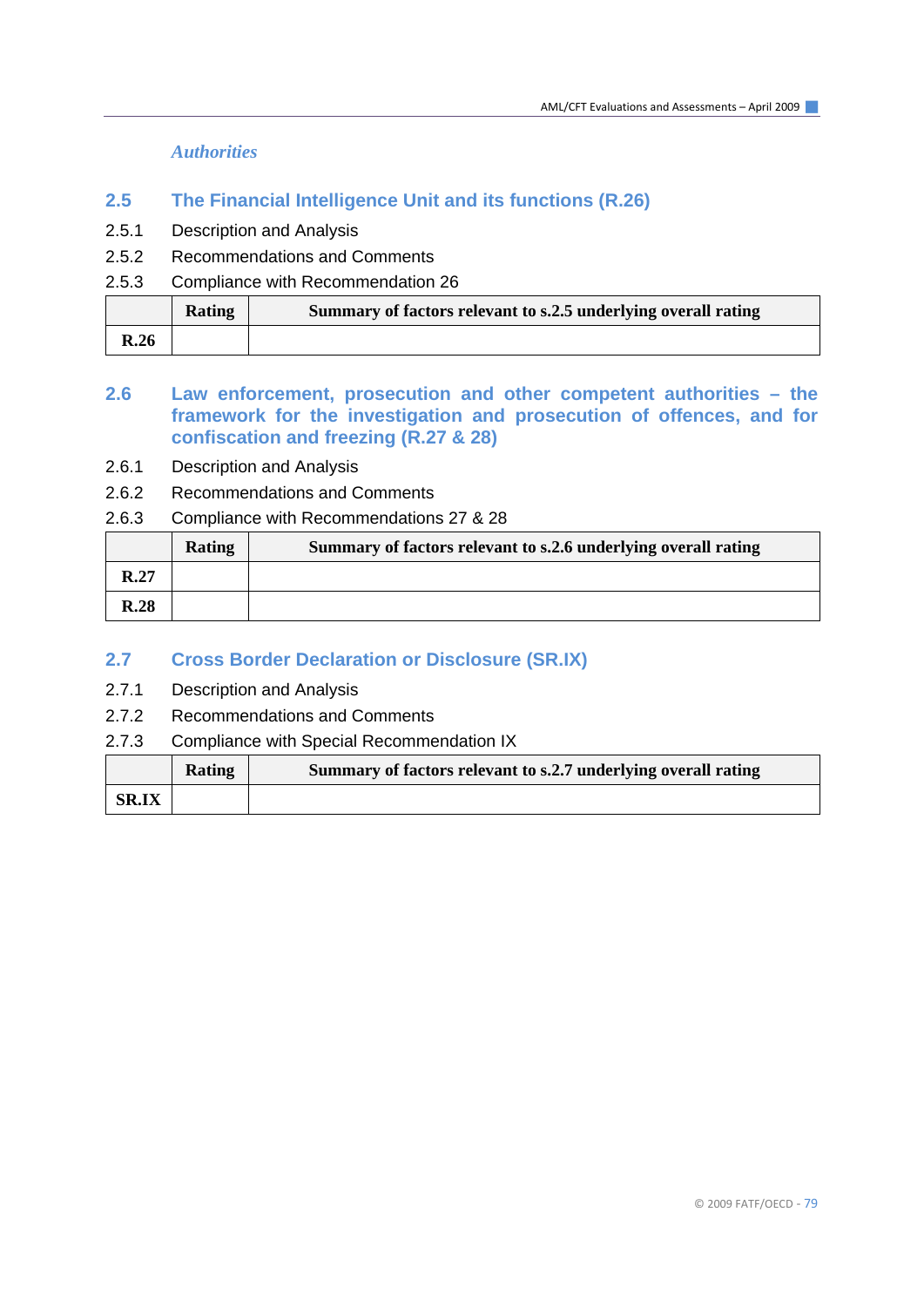# **3. PREVENTIVE MEASURES - FINANCIAL INSTITUTIONS**

 *Customer Due Diligence & Record Keeping* 

### **3.1 Risk of money laundering or terrorist financing**

 *A country may decide not to apply certain AML/CFT requirements, or to reduce or simplify the measures being taken, on the basis that there is low or little risk of money laundering or terrorist financing. Similarly, as set out in R.5, financial institutions may, in certain circumstances determine the degree of risk attached to particular types of customers, business relationships, transactions or products. Section 3.1 should set out the basis upon which the country has taken its decision where it has decided not to apply the required AML/CFT measures to a particular financial sector. Where there are specific references to risk in individual Recommendations (see Instructions to Assessors) the issue of risk for those Recommendations should be covered in the relevant section of the MER i.e. sections 3.2, 3.8, 3.13 and 4.1, 4.4 and 4.5. Assessors should analyse these decisions, review the process by which risk is assessed, and assess the reasonableness of the conclusions. They may also make recommendations or comments. See AML/CFT Methodology 2004, paragraphs 17-18.* 

### **3.2 Customer due diligence, including enhanced or reduced measures (R.5 to 8)**

- 3.2.1 Description and Analysis
- 3.2.2 Recommendations and Comments
- 3.2.3 Compliance with Recommendations 5 to 8

|     | <b>Rating</b> | <b>Summary of factors underlying rating</b> |
|-----|---------------|---------------------------------------------|
| R.5 |               |                                             |
| R.6 |               |                                             |
| R.7 |               |                                             |
| R.8 |               |                                             |

### **3.3 Third parties and introduced business (R.9)**

- 3.3.1 Description and Analysis
- 3.3.2 Recommendations and Comments
- 3.3.3 Compliance with Recommendation 9

|     | Rating | Summary of factors underlying rating |
|-----|--------|--------------------------------------|
| R.9 |        |                                      |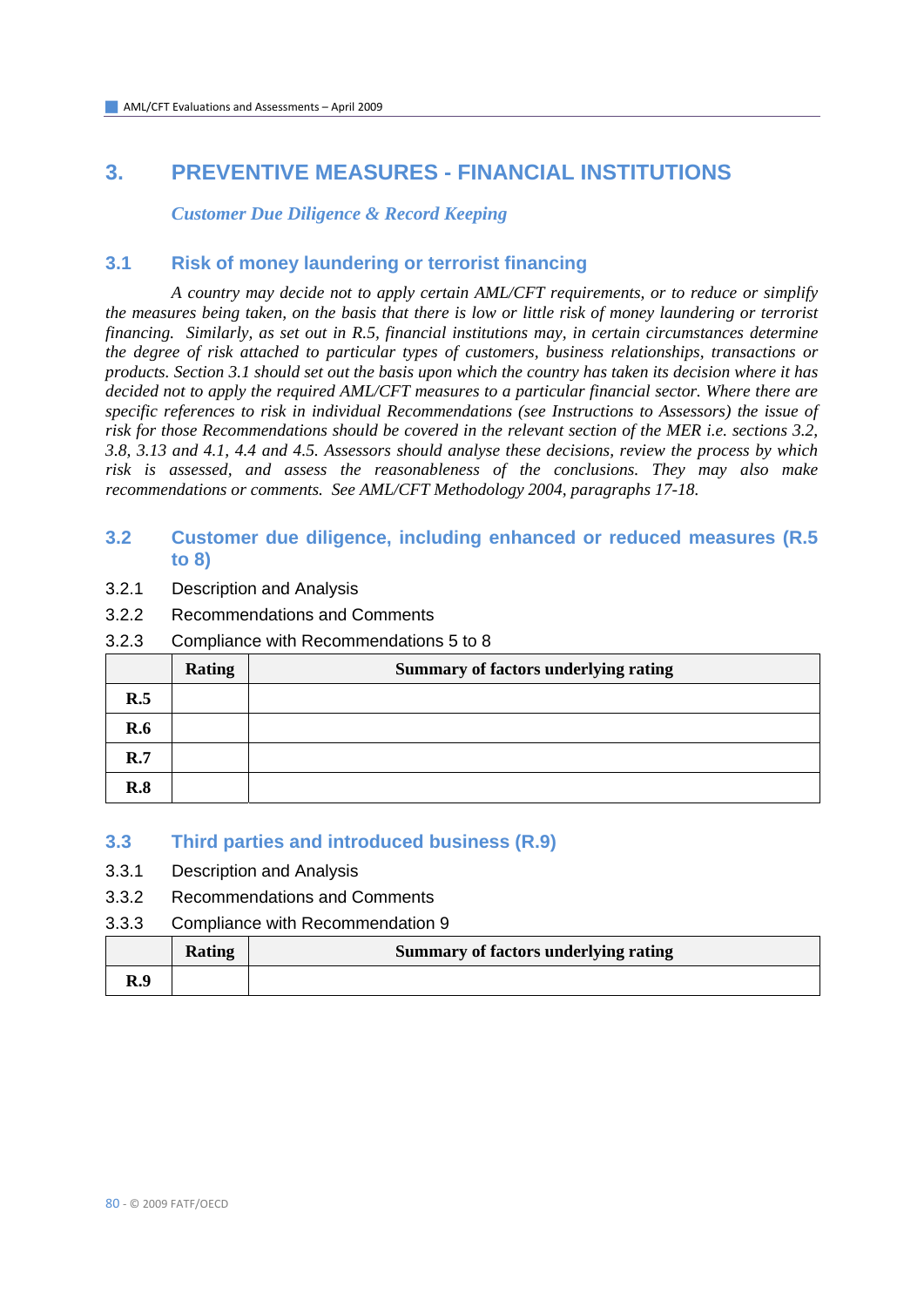### **3.4 Financial institution secrecy or confidentiality (R.4)**

- 3.4.1 Description and Analysis
- 3.4.2 Recommendations and Comments
- 3.4.3 Compliance with Recommendation 4

|     | <b>Rating</b> | <b>Summary of factors underlying rating</b> |
|-----|---------------|---------------------------------------------|
| R.4 |               |                                             |

### **3.5 Record keeping and wire transfer rules (R.10 & SR.VII)**

- 3.5.1 Description and Analysis
- 3.5.2 Recommendations and Comments

### 3.5.3 Compliance with Recommendation 10 and Special Recommendation VII

|               | <b>Rating</b> | <b>Summary of factors underlying rating</b> |
|---------------|---------------|---------------------------------------------|
| R.10          |               |                                             |
| <b>SR.VII</b> |               |                                             |

### *Unusual and Suspicious Transactions*

### **3.6 Monitoring of transactions and relationships (R.11 & 21)**

- 3.6.1 Description and Analysis
- 3.6.2 Recommendations and Comments

#### 3.6.3 Compliance with Recommendations 11 & 21

|      | <b>Rating</b> | <b>Summary of factors underlying rating</b> |
|------|---------------|---------------------------------------------|
| R.11 |               |                                             |
| R.21 |               |                                             |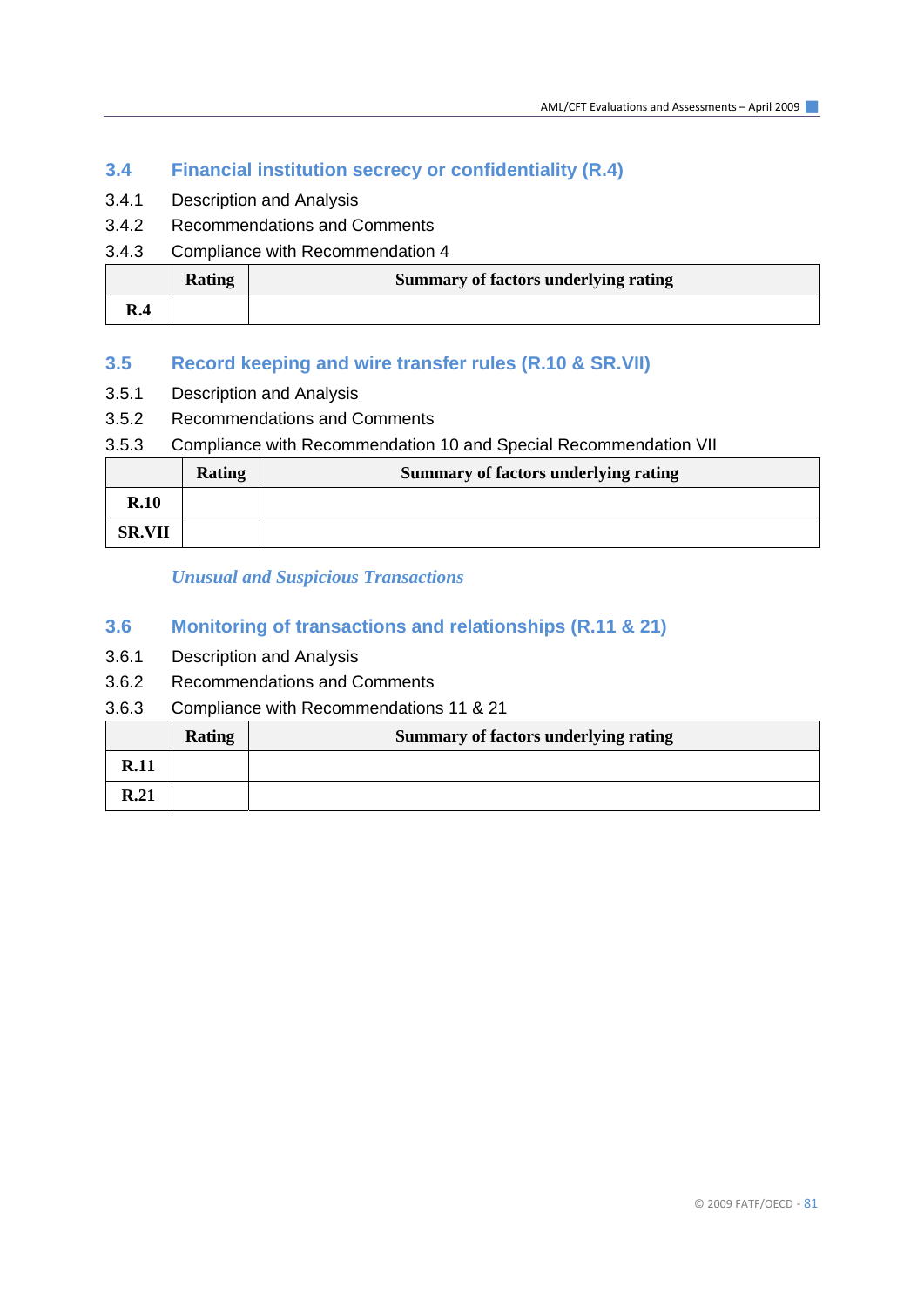## **3.7 Suspicious transaction reports and other reporting (R.13-14, 19, 25 & SR.IV)**

- 3.7.1 Description and Analysis<sup>[64](#page-81-0)</sup>
- 3.7.2 Recommendations and Comments
- 3.7.3 Compliance with Recommendations 13, 14, 19 and 25 (criteria 25.2), and Special Recommendation IV

|              | <b>Rating</b> | Summary of factors underlying rating |
|--------------|---------------|--------------------------------------|
| R.13         |               |                                      |
| R.14         |               |                                      |
| R.19         |               |                                      |
| R.25         |               |                                      |
| <b>SR.IV</b> |               |                                      |

### *Internal controls and other measures*

### **3.8 Internal controls, compliance, audit and foreign branches (R.15 & 22)**

- 3.8.1 Description and Analysis
- 3.8.2 Recommendations and Comments
- 3.8.3 Compliance with Recommendations 15 & 22

|      | <b>Rating</b> | <b>Summary of factors underlying rating</b> |
|------|---------------|---------------------------------------------|
| R.15 |               |                                             |
| R.22 |               |                                             |

### **3.9 Shell banks (R.18)**

- 3.9.1 Description and Analysis
- 3.9.2 Recommendations and Comments
- 3.9.3 Compliance with Recommendation 18

|             | Rating | Summary of factors underlying rating |
|-------------|--------|--------------------------------------|
| <b>R.18</b> |        |                                      |

<span id="page-81-0"></span><sup>64</sup> The description of the system for reporting suspicious transactions in s.3.7 is integrally linked with the description of the FIU in s.2.5, and the two texts need to be complementary and not duplicative.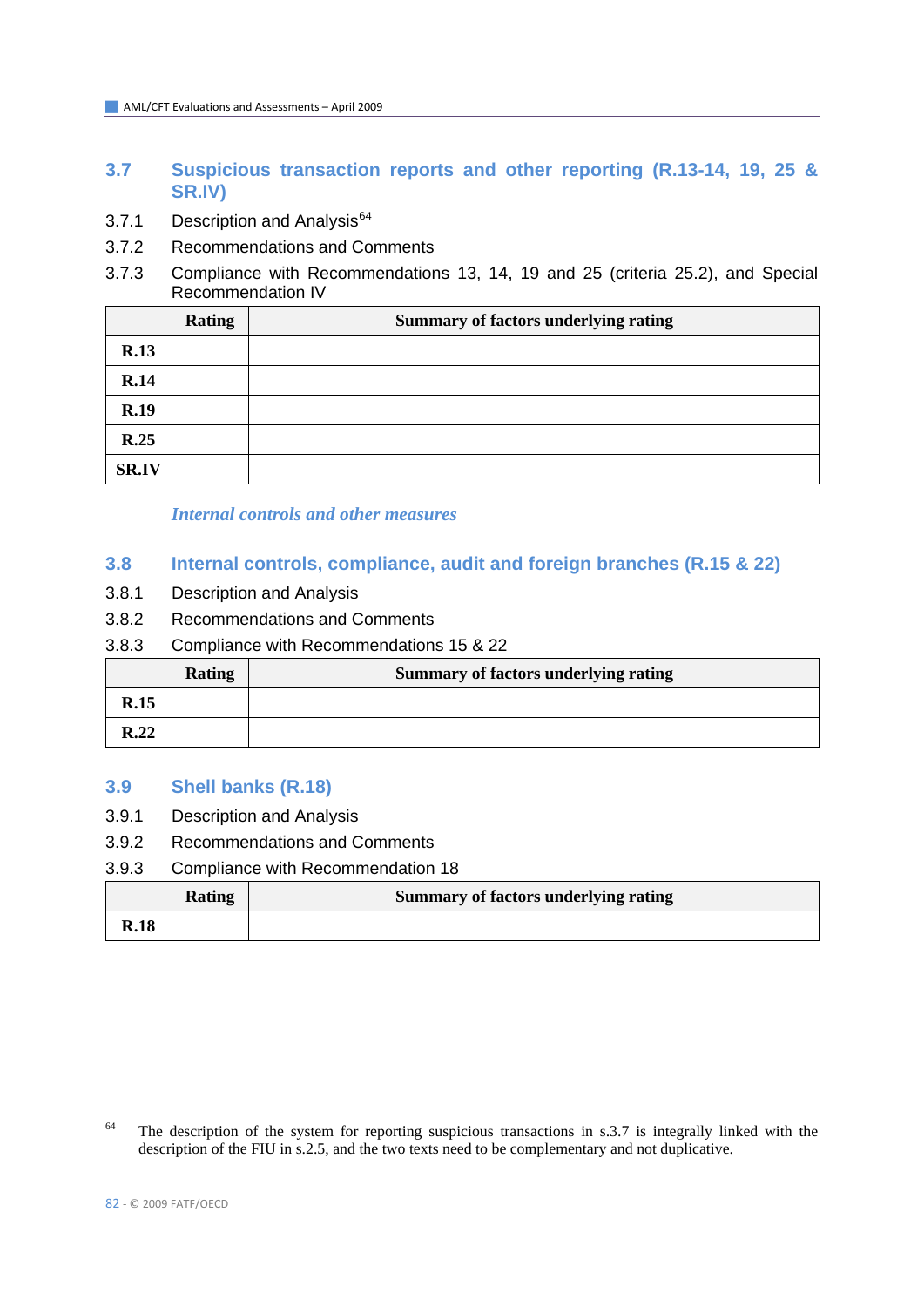*Regulation, supervision, guidance, monitoring and sanctions* 

### **3.10 The supervisory and oversight system - competent authorities and SROs Role, functions, duties and powers (including sanctions) (R.23, 29, 17 & 25)**

- 3.10.1 Description and Analysis
- 3.10.2 Recommendations and Comments
- 3.10.3 Compliance with Recommendations 23, 29, 17 & 25

Note to assessors - in completing this section of the report, assessors should address the various elements of the regulatory system and the relevant Recommendations, in the following sequence:

- 1. Describe and analyse all the competent authorities and SROs, and their roles, functions and duties in regulating the application of AML/CFT measures in the financial system, as well as describing their organisational structures and resources (R.23, R.30 - in particular criteria 23.1, 23.2, 30.1- 30.3).
- 2. Set out and analyse the relevant powers (including sanction powers) of each authority and any other sanctions that are applicable for breaches of AML/CFT requirements (R.29, R.17 - all criteria).
- 3. Describe and analyse how market entry is regulated and how the authorities check the ownership/control of financial institutions regarding criminal records and where appropriate, fitness and properness  $(R.23 - in)$  particular criteria 23.3, 23.3.1, 23.5 & 23.7 (licensing/registration elements only)).
- 4. Describe and analyse the process of ongoing supervision and monitoring, and include any available statistics regarding on-site or off-site inspections (R.23, R.32 - in particular criteria 23.4, 23.6, 23.7 (supervision/oversight elements only), 32.2d)
- 5. Explain and analyse any AML/CFT guidance/guidelines that have been provided by competent authorities to financial institutions (R.25 - criteria 25.1 only).
- 6. Provide ratings and factors underlying the ratings for Recommendations 17, 23, 25 and 29

|             | <b>Rating</b> | Summary of factors relevant to s.3.10 underlying overall rating |
|-------------|---------------|-----------------------------------------------------------------|
| <b>R.17</b> |               |                                                                 |
| R.23        |               |                                                                 |
| R.25        |               |                                                                 |
| R.29        |               |                                                                 |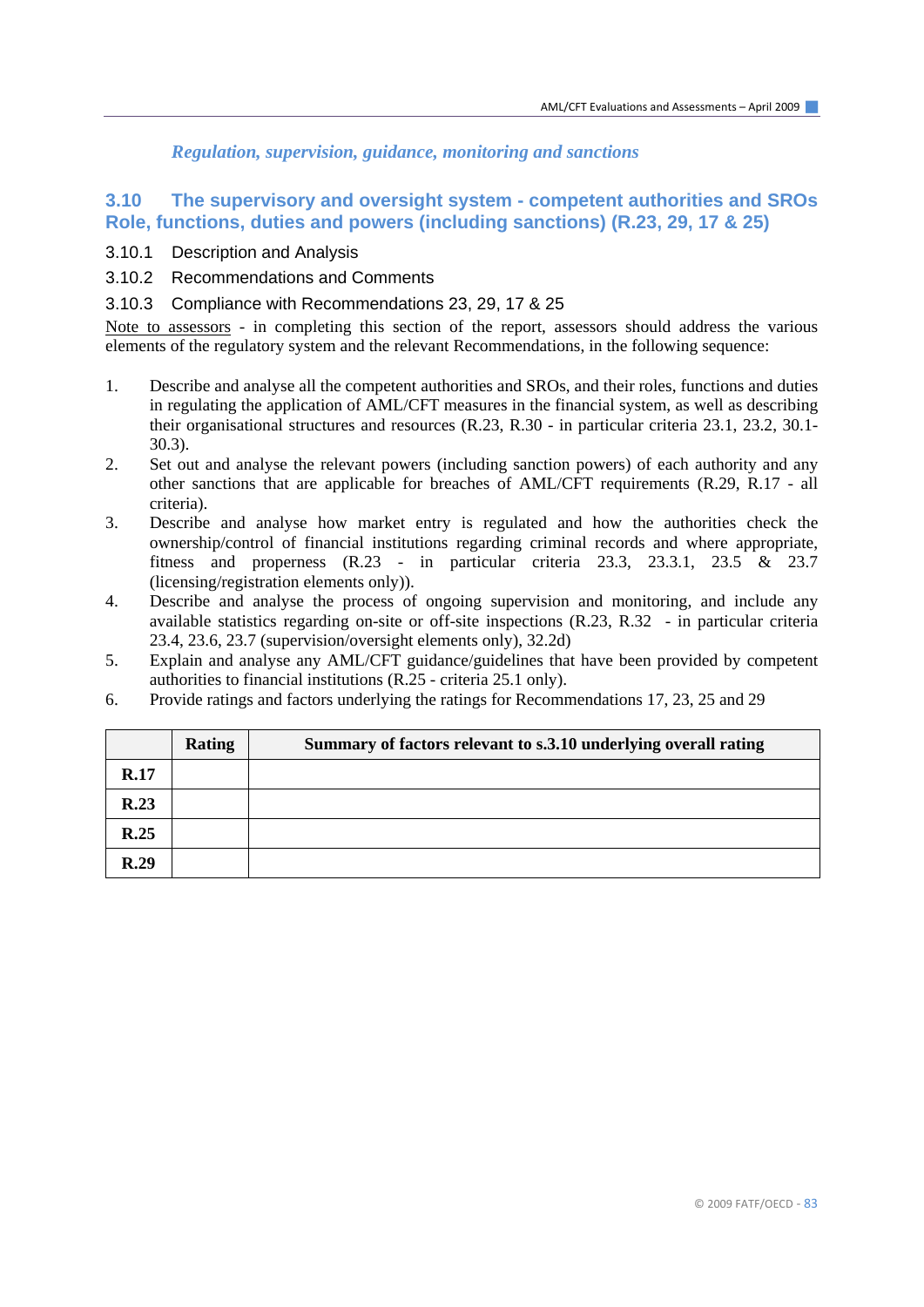# **3.11 Money or value transfer services (SR.VI)**

This section should very briefly summarise and cross-reference the description and analysis that has been made elsewhere in section 4 on money or value transfer services. It should then set out in full any recommendations or comments, and the material concerning the compliance rating.

- 3.11.1 Description and Analysis (summary)
- 3.11.2 Recommendations and Comments

#### 3.11.3 Compliance with Special Recommendation VI

|              | <b>Rating</b> | Summary of factors underlying rating |
|--------------|---------------|--------------------------------------|
| <b>SR.VI</b> |               |                                      |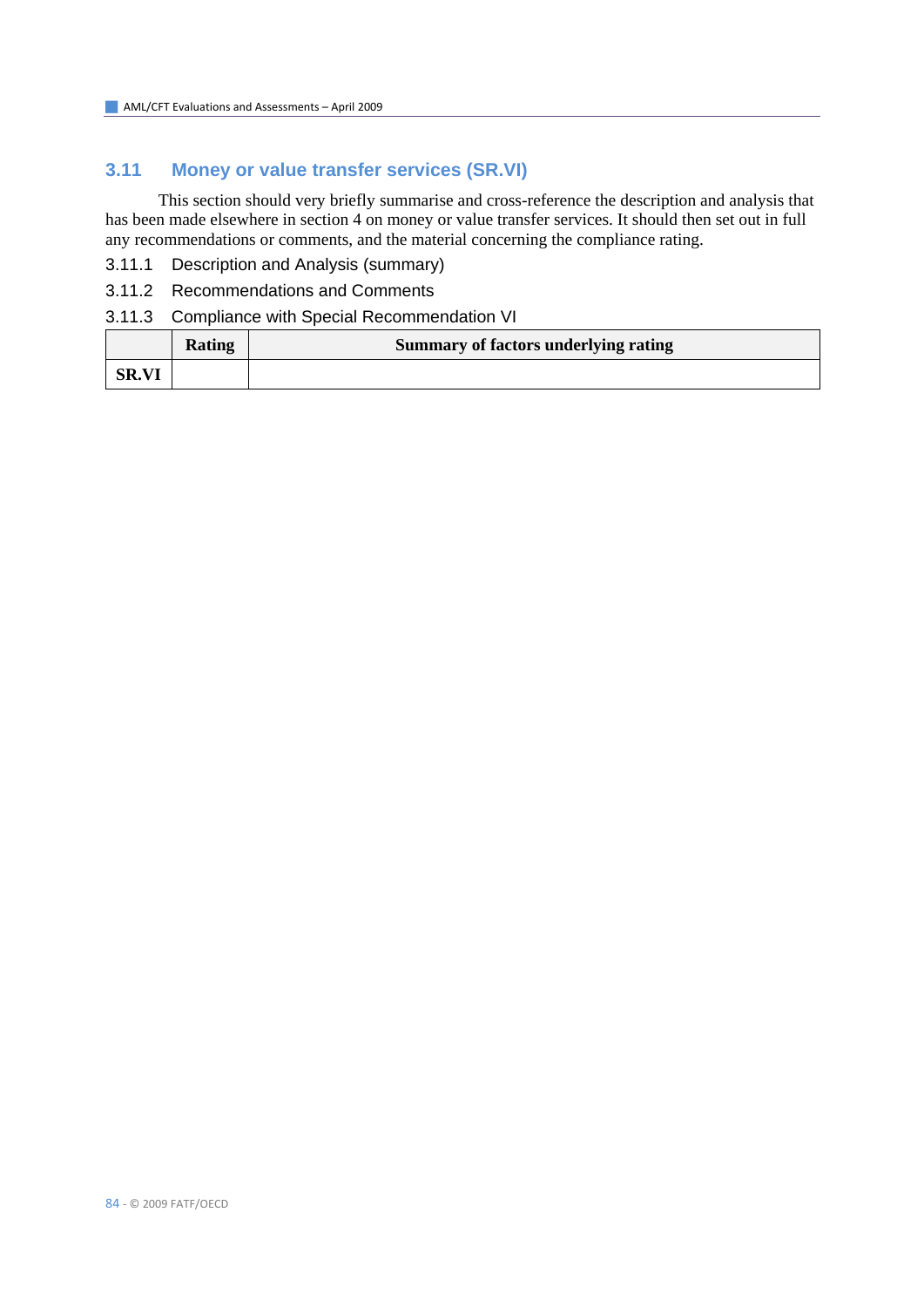# **4. PREVENTIVE MEASURES – DESIGNATED NON-FINANCIAL BUSINESSES AND PROFESSIONS**

### **4.1 Customer due diligence and record-keeping (R.12)**

(applying R.5, 6, and 8 to  $11$ )

Note to assessors - in completing this section of the report, assessors should seek to address the various elements of customer due diligence, record-keeping and monitoring and the relevant Recommendations, in the following sequence:

- 1. Describe and analyse the customer due diligence requirements and measures for DNFBP (applying R.5, 6, 8 & 9). Where requirements have already been described in Section 3 of the MER, it is only necessary to cross reference that material and to note any changes or differences of approach that may apply to DNFBP.
- 2. Set out and analyse the record-keeping requirements for DNFBP (applying R.10). Again this may be done in whole or part by cross-referencing.
- 3. Indicate if there are any differences for DNFBP regarding monitoring (applying R.11) analyse those.
- 4.1.1 Description and Analysis
- 4.1.2 Recommendations and Comments
- 4.1.3 Compliance with Recommendation 12

|      | <b>Rating</b> | Summary of factors relevant to s.4.1 underlying overall rating |
|------|---------------|----------------------------------------------------------------|
| R.12 |               |                                                                |

### **4.2 Suspicious transaction reporting (R.16)**

(applying R.13 to 15 & 21)

Note to assessors - in completing this section of the report, assessors should seek to address the various elements of monitoring and reporting system and the relevant Recommendations, in the following sequence:

- 1. Describe and analyse the suspicious transaction reporting system for DNFBP (applying R.13-14). Where the reporting obligations have already been fully described in Section 3 of the MER, it is only necessary to cross reference that material and to note any changes or differences of approach that may apply to DNFBP.
- 2. Set out and analyse the internal control requirements for DNFBP (applying R.15). Again this may be done in whole or part by cross-referencing.
- 3. Indicate if there are any differences for DNFBP regarding the application of R.21, and analyse these.
- 4.2.1 Description and Analysis
- 4.2.2 Recommendations and Comments
- 4.2.3 Compliance with Recommendation 16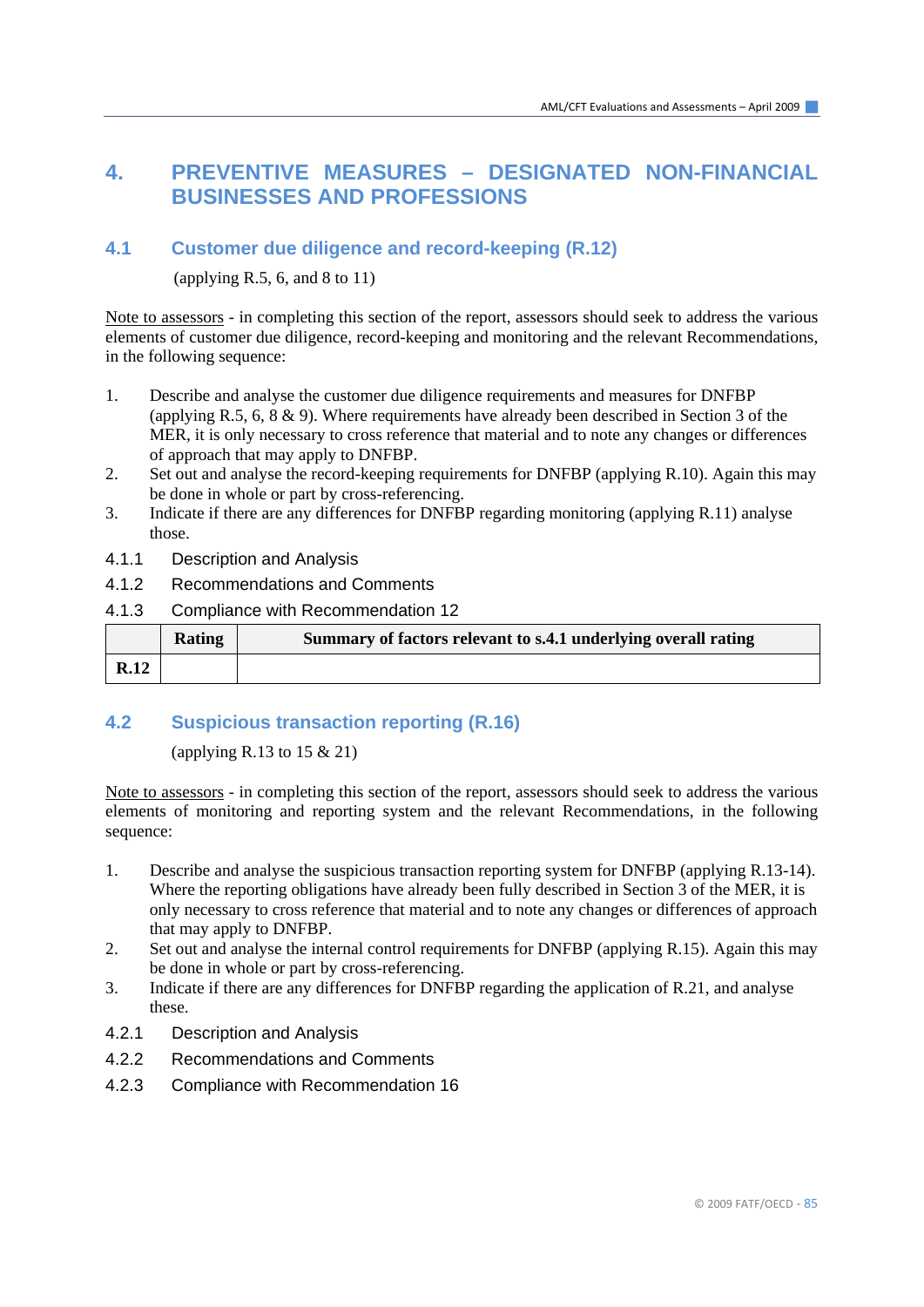|             | <b>Rating</b> | Summary of factors relevant to s.4.2 underlying overall rating |
|-------------|---------------|----------------------------------------------------------------|
| <b>R.16</b> |               |                                                                |

### **4.3 Regulation, supervision and monitoring (R.24-25)**

- 4.3.1 Description and Analysis
- 4.3.2 Recommendations and Comments
- 4.3.3 Compliance with Recommendations 24 & 25 (criteria 25.1, DNFBP)

|      | <b>Rating</b> | Summary of factors relevant to s.4.3 underlying overall rating |
|------|---------------|----------------------------------------------------------------|
| R.24 |               |                                                                |
| R.25 |               |                                                                |

### **4.4 Other non-financial businesses and professions Modern secure transaction techniques (R.20)**

- 4.4.1 Description and Analysis
- 4.4.2 Recommendations and Comments
- 4.4.3 Compliance with Recommendation 20

|      | Rating | Summary of factors underlying rating |
|------|--------|--------------------------------------|
| R.20 |        |                                      |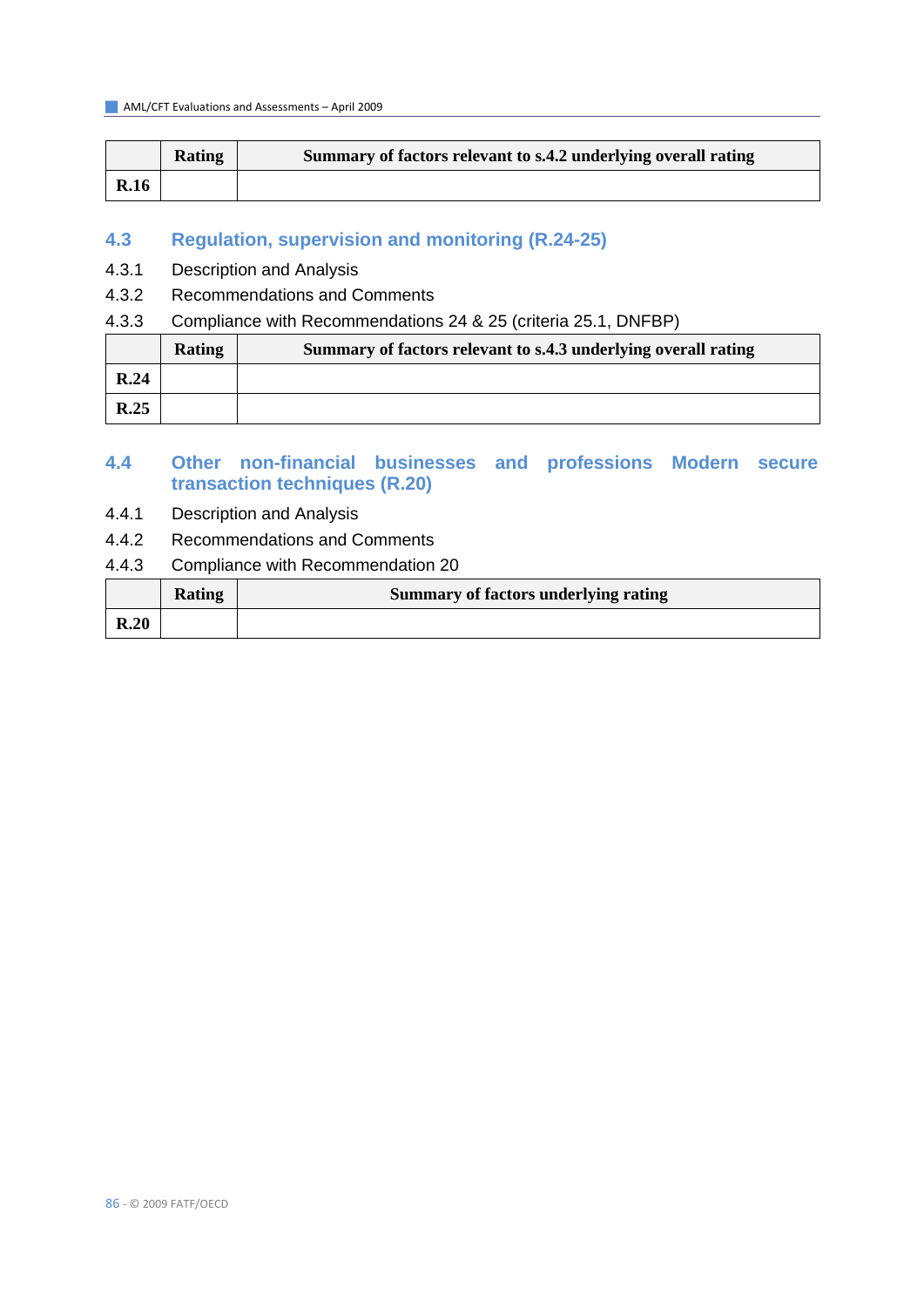# **5. LEGAL PERSONS AND ARRANGEMENTS & NON-PROFIT ORGANISATIONS**

- **5.1 Legal Persons Access to beneficial ownership and control information (R.33)**
- 5.1.1 Description and Analysis
- 5.1.2 Recommendations and Comments
- 5.1.3 Compliance with Recommendations 33

|             | <b>Rating</b> | Summary of factors underlying rating |
|-------------|---------------|--------------------------------------|
| <b>R.33</b> |               |                                      |

### **5.2 Legal Arrangements – Access to beneficial ownership and control information (R.34)**

- 5.2.1 Description and Analysis
- 5.2.2 Recommendations and Comments
- 5.2.3 Compliance with Recommendations 34

|      | <b>Rating</b> | Summary of factors underlying rating |
|------|---------------|--------------------------------------|
| R.34 |               |                                      |

### **5.3 Non-profit organisations (SR.VIII)**

- 5.3.1 Description and Analysis
- 5.3.2 Recommendations and Comments
- 5.3.3 Compliance with Special Recommendation VIII

|                | Rating | Summary of factors underlying rating |
|----------------|--------|--------------------------------------|
| <b>SR.VIII</b> |        |                                      |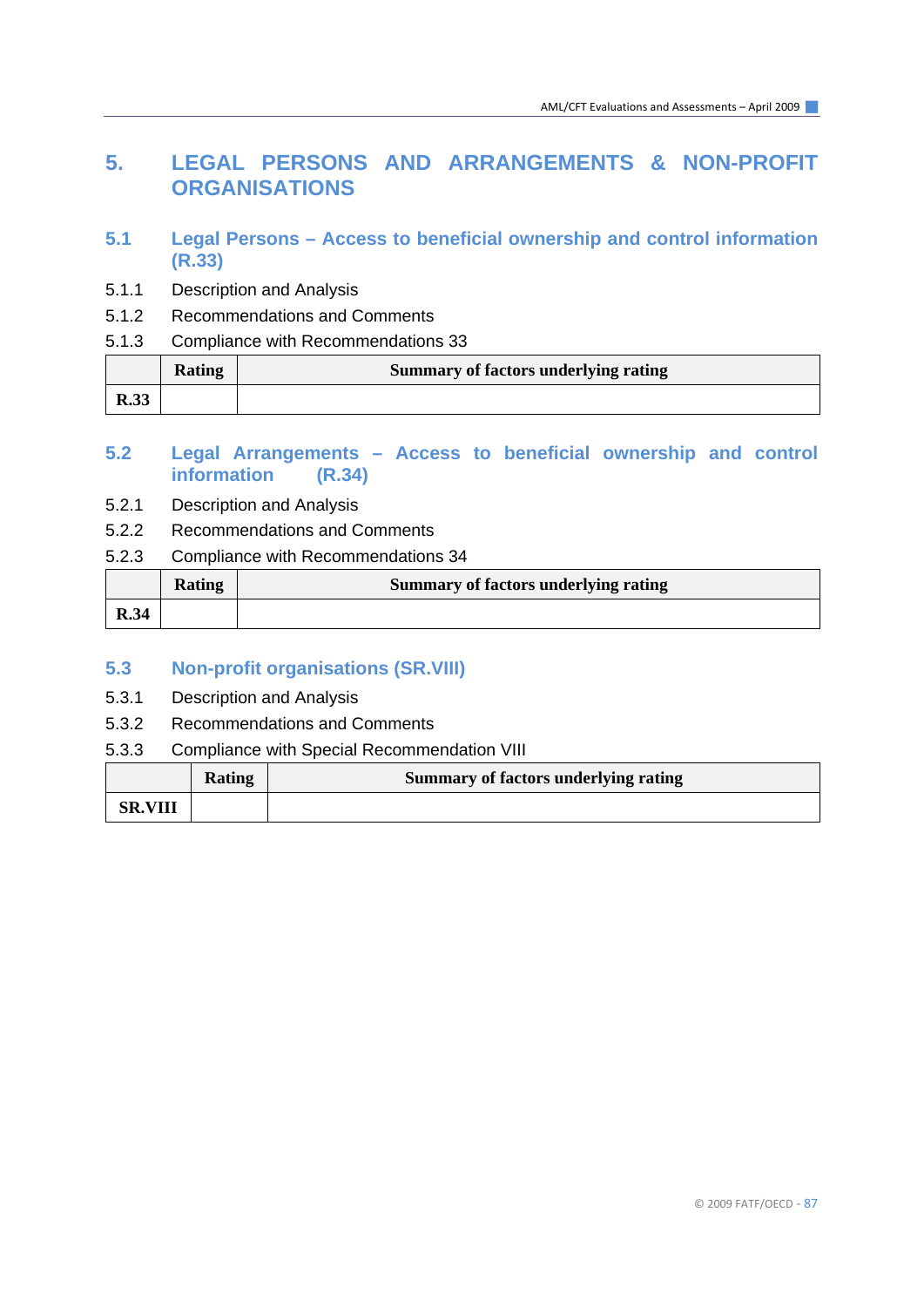# **6. NATIONAL AND INTERNATIONAL CO-OPERATION**

# **6.1 National co-operation and coordination (R.31 & R.32)**

- 6.1.1 Description and Analysis
- 6.1.2 Recommendations and Comments
- 6.1.3 Compliance with Recommendation 31 & 32 (criterion 32.1 only)

|             | <b>Rating</b> | <b>Summary of factors underlying rating</b> |
|-------------|---------------|---------------------------------------------|
| <b>R.31</b> |               |                                             |
| R.32        |               |                                             |

## **6.2 The Conventions and UN Special Resolutions (R.35 & SR.I)**

- 6.2.1 Description and Analysis
- 6.2.2 Recommendations and Comments
- 6.2.3 Compliance with Recommendation 35 and Special Recommendation I

|             | <b>Rating</b> | <b>Summary of factors underlying rating</b> |
|-------------|---------------|---------------------------------------------|
| <b>R.35</b> |               |                                             |
| SR.I        |               |                                             |

# **6.3 Mutual Legal Assistance (R.36-38, SR.V)**

- 6.3.1 Description and Analysis
- 6.3.2 Recommendations and Comments
- 6.3.3 Compliance with Recommendations 36 to 38 and Special Recommendation V

|             | <b>Rating</b> | Summary of factors relevant to s.6.3 underlying overall rating |
|-------------|---------------|----------------------------------------------------------------|
| <b>R.36</b> |               |                                                                |
| R.37        |               |                                                                |
| <b>R.38</b> |               |                                                                |
| SR.V        |               |                                                                |

# **6.4 Extradition (R.37, 39, SR.V)**

- 6.4.1 Description and Analysis
- 6.4.2 Recommendations and Comments
- 6.4.3 Compliance with Recommendations 37 & 39, and Special Recommendation V

|      | Rating | Summary of factors relevant to s.6.4 underlying overall rating |
|------|--------|----------------------------------------------------------------|
| R.39 |        |                                                                |
| R.37 |        |                                                                |
| SR.V |        |                                                                |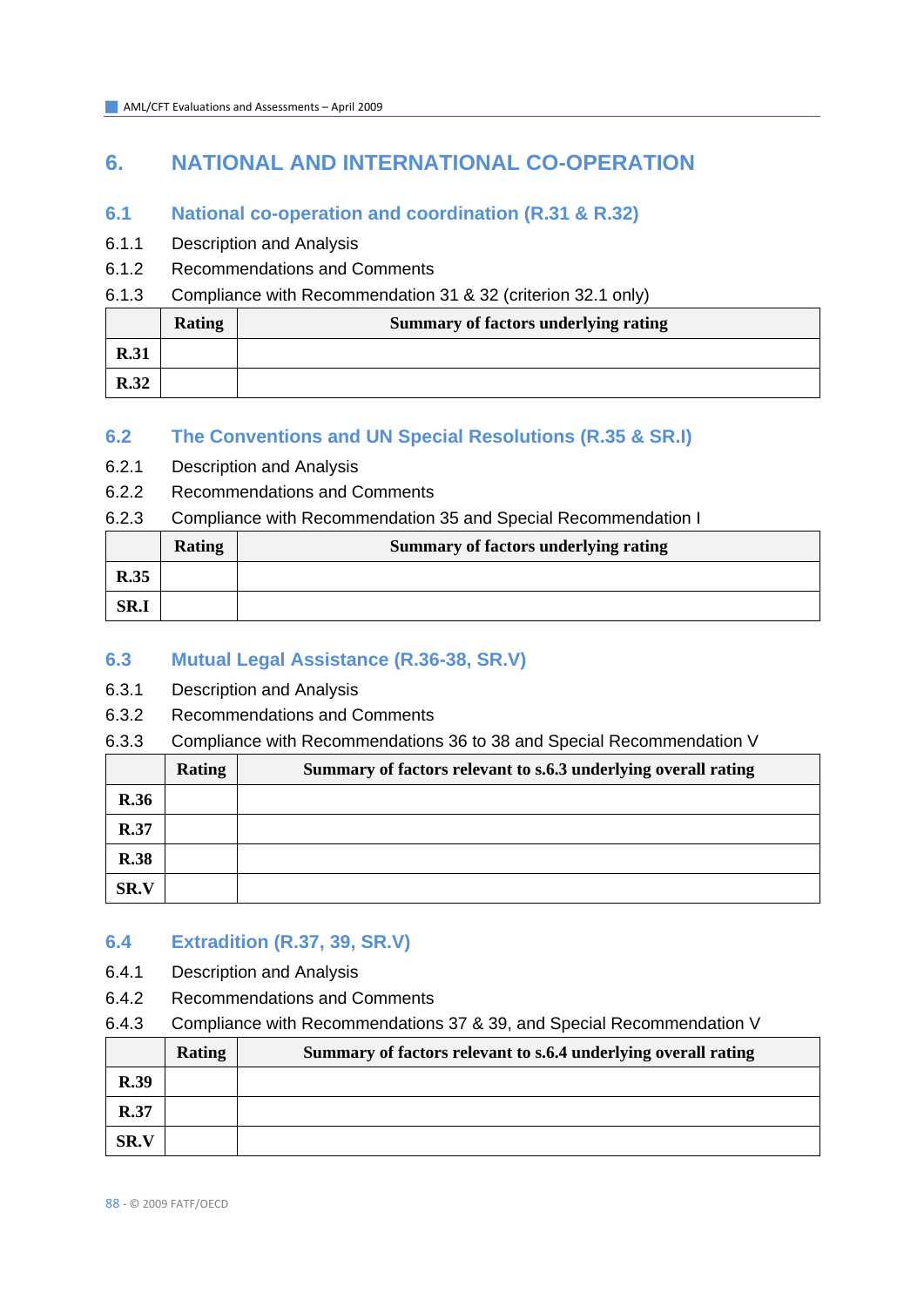# **6.5 Other Forms of International Co-operation (R.40 & SR.V)**

- 6.5.1 Description and Analysis
- 6.5.2 Recommendations and Comments

## 6.5.3 Compliance with Recommendation 40 and Special Recommendation V

|             | <b>Rating</b> | Summary of factors relevant to s.6.5 underlying overall rating |
|-------------|---------------|----------------------------------------------------------------|
| R.40        |               |                                                                |
| <b>SR.V</b> |               |                                                                |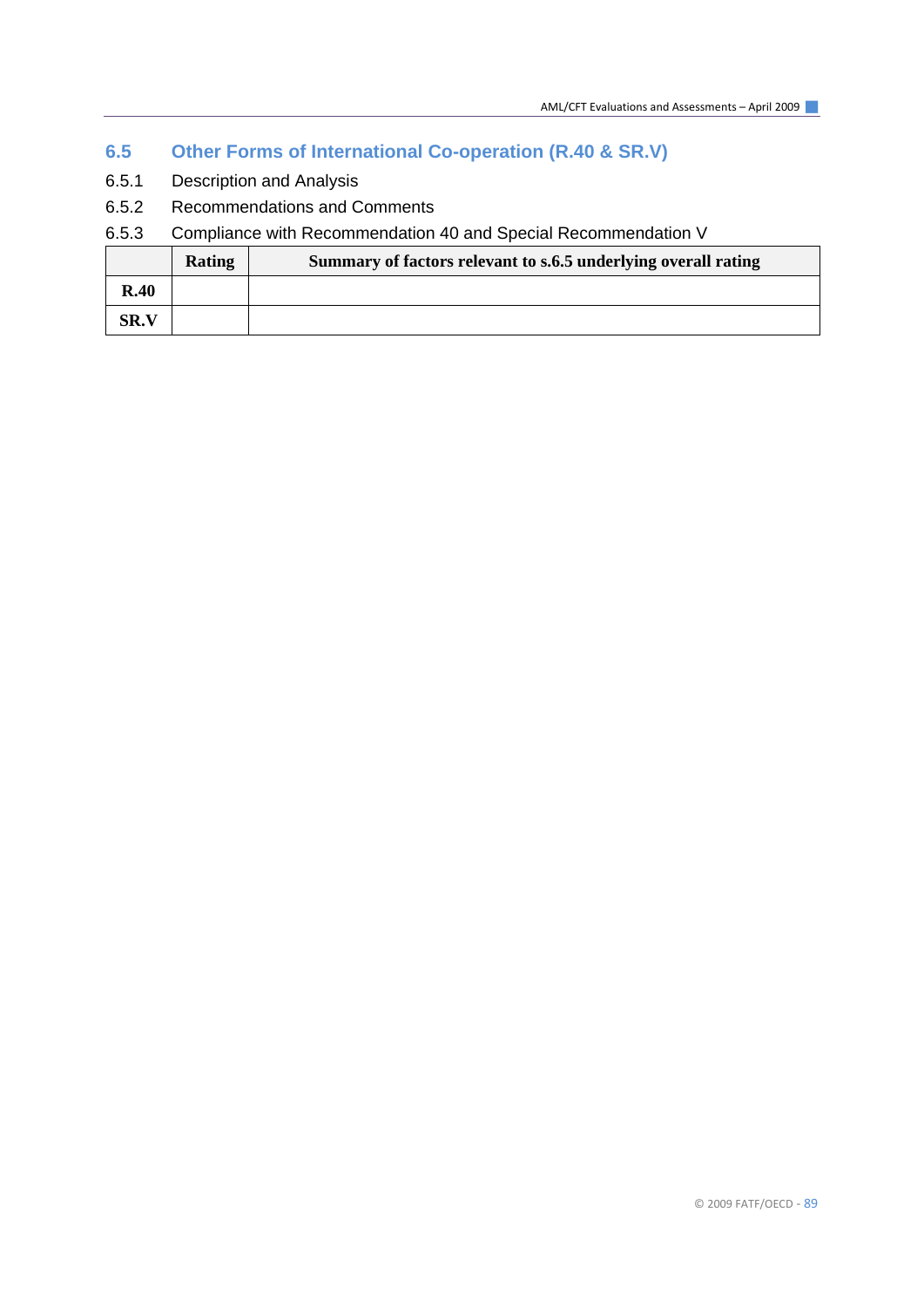# **7. OTHER ISSUES**

#### **7.1 Resources and statistics**

Assessors should use this section as follows. The text of the description, analysis and recommendations for improvement that relate to Recommendations 30 and 32 is contained in all the relevant sections of the report *i.e.* all of section 2, parts of sections 3 and 4, and in section 6. There is a single rating for each of these Recommendations, even though the Recommendations are addressed in several sections. Section 7.1 of the report will contain only the box showing the rating and the factors underlying the rating, and the factors should clearly state the nature of the deficiency, and should cross refer to the relevant section and paragraph in the report where this is described.

|      | Rating | Summary of factors relevant to Recommendations 30 and 32 and<br>underlying overall rating |
|------|--------|-------------------------------------------------------------------------------------------|
| R.30 |        |                                                                                           |
| R.32 |        |                                                                                           |

# **7.2 Other relevant AML/CFT measures or issues**

 Assessors may use this section to set out information on any additional measures or issues that are relevant to the AML/CFT system in the country being evaluated, and which are not covered elsewhere in this report.

### **7.3 General framework for AML/CFT system (see also section 1.1)**

 Assessors may use this section to comment on any aspect of the general legal and institutional framework within which the AML/CFT measures are set, and particularly with respect to any structural elements set out in section 1.1, where they believe that these elements of the general framework significantly impair or inhibit the effectiveness of the AML/CFT system.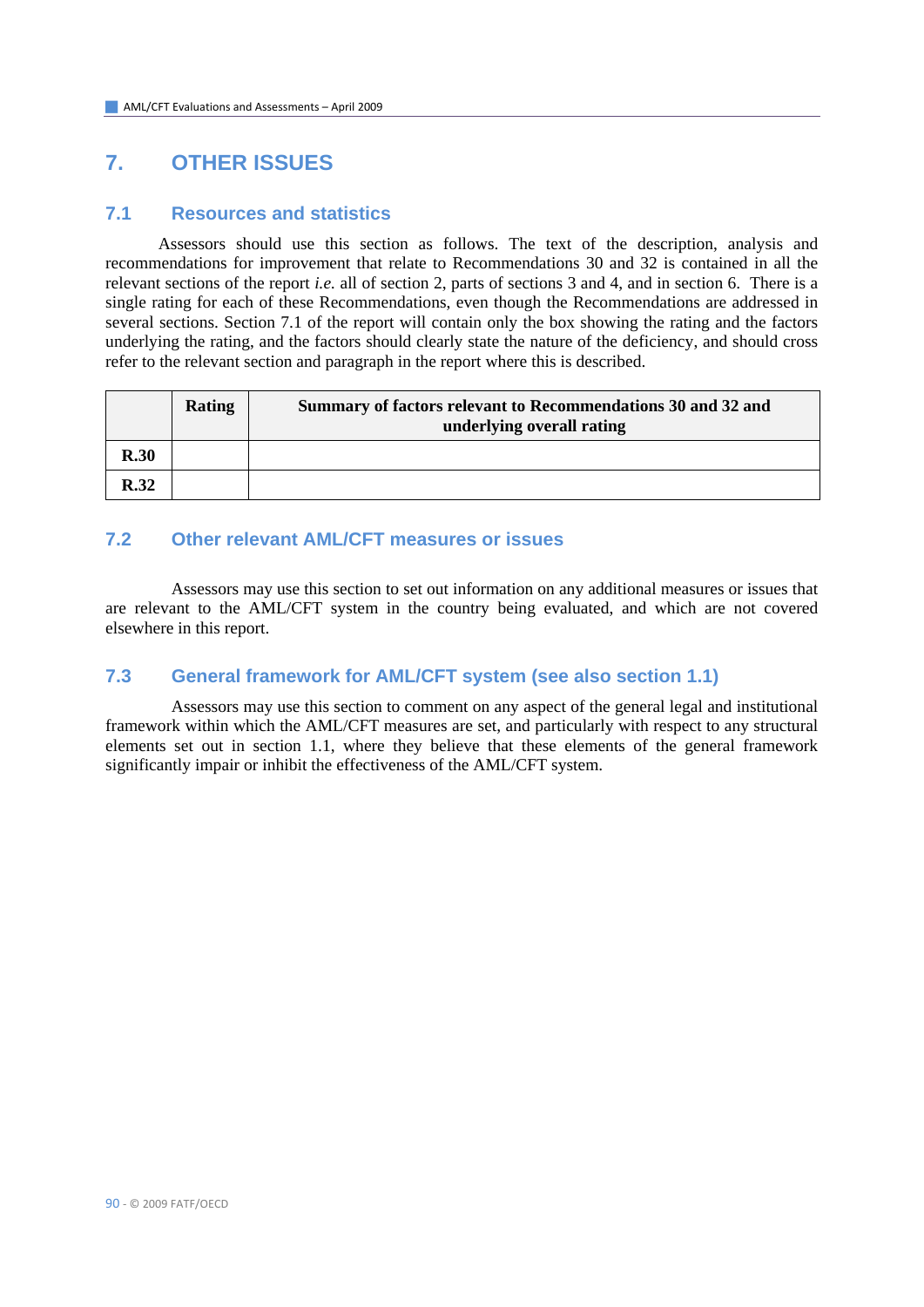# **TABLES**

- **Table 1: Ratings of Compliance with FATF Recommendations**
- **Table 2: Recommended Action Plan to improve the AML/CFT system**
- **Table 3: Authorities' Response to the Evaluation (if necessary)**

### **Table 1. Ratings of Compliance with FATF Recommendations**

The rating of compliance vis-à-vis the FATF Recommendations should be made according to the four levels of compliance mentioned in the 2004 Methodology (Compliant (C), Largely Compliant (LC), Partially Compliant (PC), Non-Compliant (NC)), or could, in exceptional cases, be marked as not applicable (na).

|     | <b>Forty Recommendations</b>                           | <b>Rating</b> | Summary of factors underlying rating <sup>65</sup> |
|-----|--------------------------------------------------------|---------------|----------------------------------------------------|
|     | <b>Legal systems</b>                                   |               |                                                    |
| 1.  | ML offence                                             |               |                                                    |
| 2.  | ML offence – mental element and<br>corporate liability |               |                                                    |
| 3.  | Confiscation and provisional measures                  |               |                                                    |
|     | <b>Preventive measures</b>                             |               |                                                    |
| 4.  | Secrecy laws consistent with the<br>Recommendations    |               |                                                    |
| 5.  | Customer due diligence                                 |               |                                                    |
| 6.  | Politically exposed persons                            |               |                                                    |
| 7.  | Correspondent banking                                  |               |                                                    |
| 8.  | New technologies & non face-to-face                    |               |                                                    |
|     | business                                               |               |                                                    |
| 9.  | Third parties and introducers                          |               |                                                    |
|     | 10. Record keeping                                     |               |                                                    |
| 11. | Unusual transactions                                   |               |                                                    |
| 12. | $DNFBP - R.5, 6, 8-11$                                 |               |                                                    |
| 13. | Suspicious transaction reporting                       |               |                                                    |
| 14. | Protection & no tipping-off                            |               |                                                    |
| 15. | Internal controls, compliance & audit                  |               |                                                    |
| 16. | $DNFBP - R.13-15 & 21$                                 |               |                                                    |
| 17. | <b>Sanctions</b>                                       |               |                                                    |
| 18. | Shell banks                                            |               |                                                    |
| 19. | Other forms of reporting                               |               |                                                    |
| 20. | Other NFBP & secure transaction                        |               |                                                    |

<span id="page-90-0"></span><sup>65</sup> These factors are only required to be set out when the rating is less than Compliant.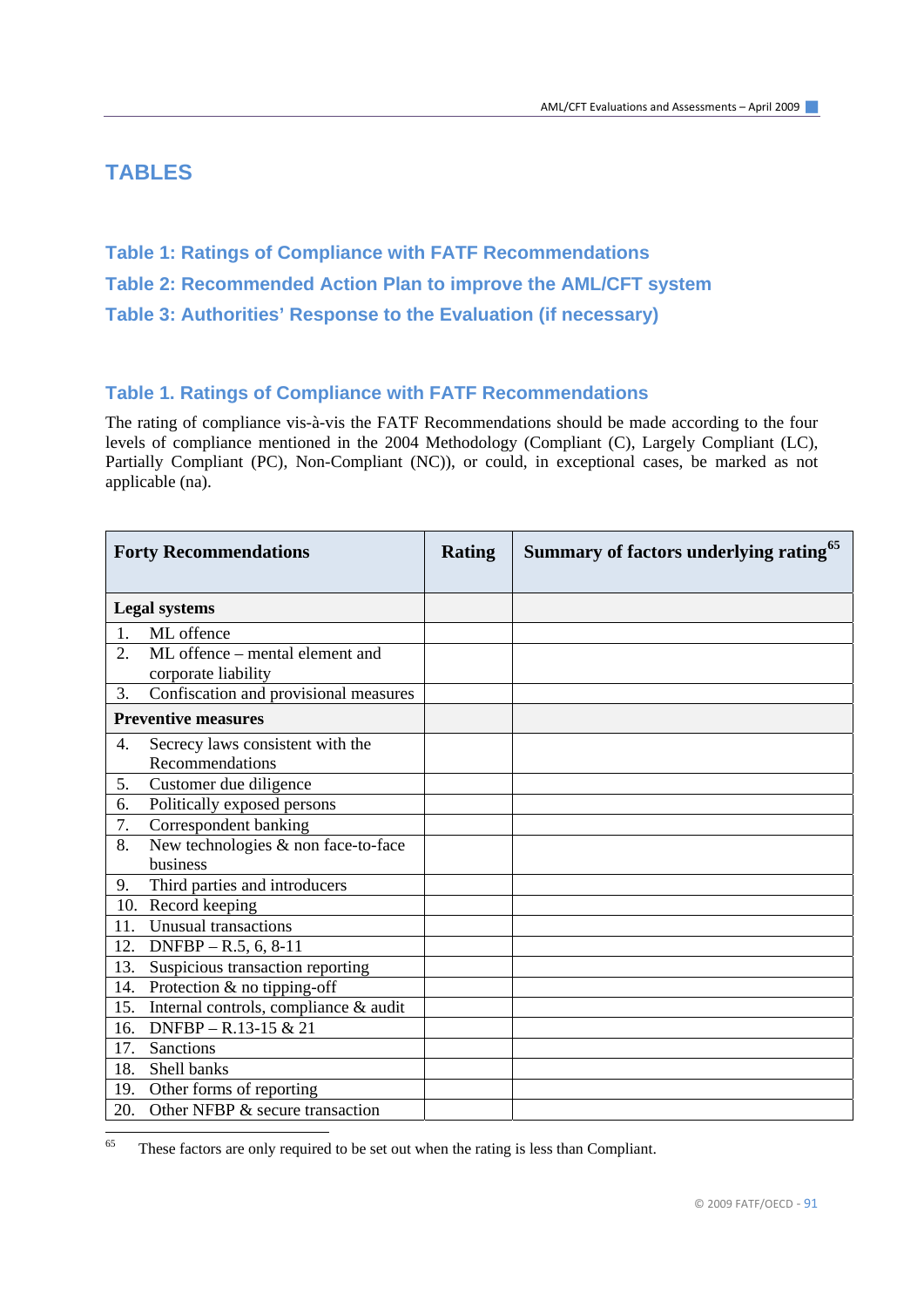| <b>Forty Recommendations</b>                                                 | <b>Rating</b> | Summary of factors underlying rating <sup>65</sup> |
|------------------------------------------------------------------------------|---------------|----------------------------------------------------|
| techniques                                                                   |               |                                                    |
| 21. Special attention for higher risk                                        |               |                                                    |
| countries                                                                    |               |                                                    |
| 22. Foreign branches & subsidiaries                                          |               |                                                    |
| 23. Regulation, supervision and                                              |               |                                                    |
| monitoring                                                                   |               |                                                    |
| 24. DNFBP - regulation, supervision and                                      |               |                                                    |
| monitoring<br>25. Guidelines & Feedback                                      |               |                                                    |
|                                                                              |               |                                                    |
| <b>Institutional and other measures</b>                                      |               |                                                    |
| 26. The FIU                                                                  |               |                                                    |
| 27. Law enforcement authorities                                              |               |                                                    |
| 28. Powers of competent authorities                                          |               |                                                    |
| 29. Supervisors                                                              |               |                                                    |
| 30. Resources, integrity and training                                        |               |                                                    |
| 31. National co-operation<br>32. Statistics                                  |               |                                                    |
|                                                                              |               |                                                    |
| 33. Legal persons - beneficial owners<br>34. Legal arrangements - beneficial |               |                                                    |
| owners                                                                       |               |                                                    |
| <b>International Co-operation</b>                                            |               |                                                    |
| 35. Conventions                                                              |               |                                                    |
| 36. Mutual legal assistance (MLA)                                            |               |                                                    |
| 37. Dual criminality                                                         |               |                                                    |
| 38. MLA on confiscation and freezing                                         |               |                                                    |
| 39. Extradition                                                              |               |                                                    |
| 40. Other forms of co-operation                                              |               |                                                    |
| <b>Nine Special Recommendations</b>                                          | <b>Rating</b> | <b>Summary of factors underlying rating</b>        |
| SR.I<br>Implement UN instruments                                             |               |                                                    |
| SR.II<br>Criminalise terrorist financing                                     |               |                                                    |
| Freeze and confiscate terrorist<br>SR.III                                    |               |                                                    |
| assets                                                                       |               |                                                    |
| Suspicious transaction reporting<br>SR.IV                                    |               |                                                    |
| International co-operation<br>SR.V<br>SR VI<br>AML requirements for          |               |                                                    |
| money/value transfer services                                                |               |                                                    |
| SR VII Wire transfer rules                                                   |               |                                                    |
| SR. VIII Non-profit organisations                                            |               |                                                    |
| SR.IX Cross Border Declaration &                                             |               |                                                    |
| Disclosure                                                                   |               |                                                    |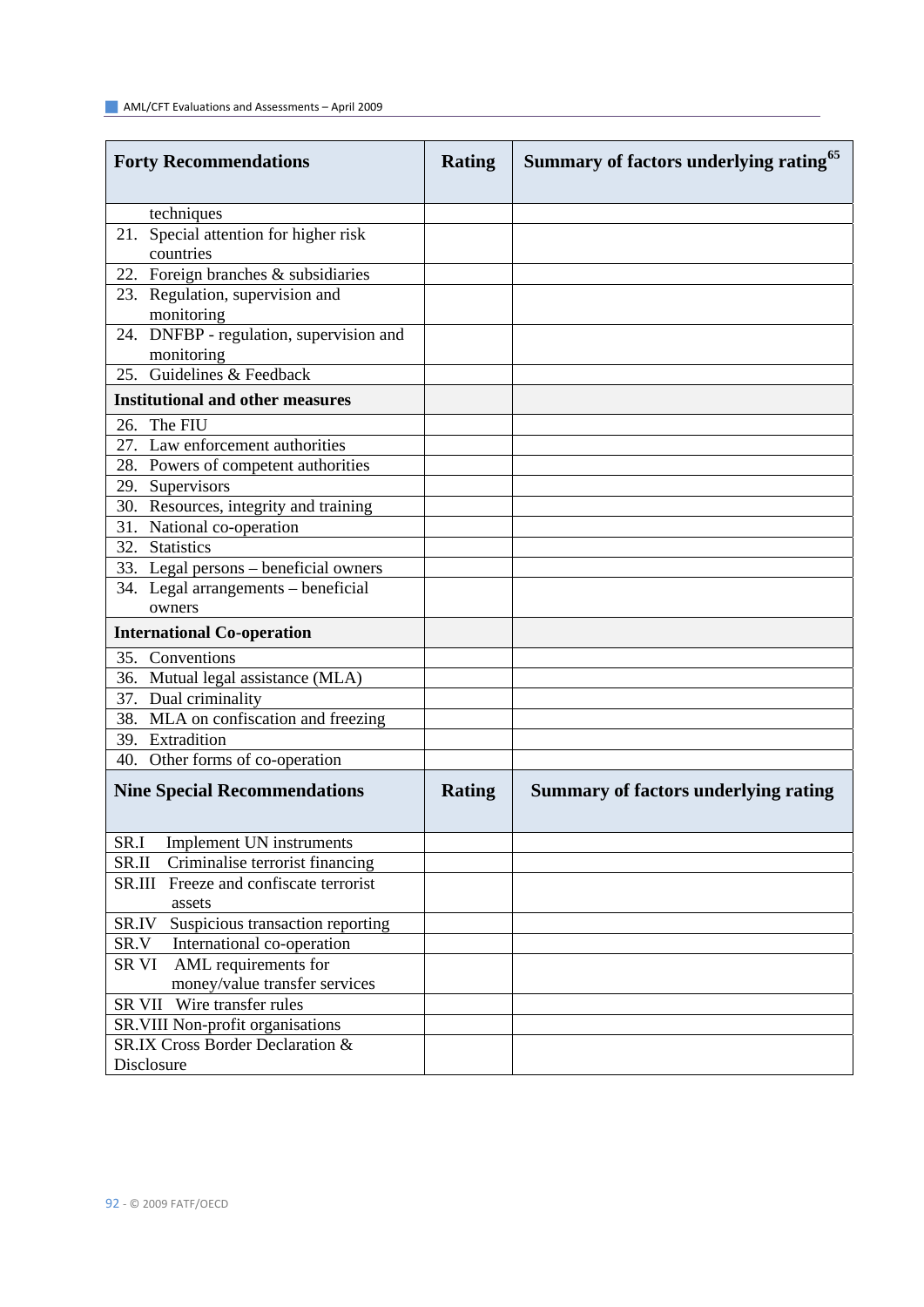| <b>AML/CFT System</b>                                                               | Recommended Action (listed in order of<br>priority) |
|-------------------------------------------------------------------------------------|-----------------------------------------------------|
| 1. General                                                                          | No text required                                    |
| 2. Legal System and Related Institutional<br><b>Measures</b>                        |                                                     |
| 2.1 Criminalisation of Money Laundering (R.1 $\&$<br>2)                             |                                                     |
| 2.2 Criminalisation of Terrorist Financing (SR.I)                                   |                                                     |
| 2.3 Confiscation, freezing and seizing of proceeds<br>of crime $(R.3)$              |                                                     |
| 2.4 Freezing of funds used for terrorist financing<br>(SR.III)                      |                                                     |
| 2.5 The Financial Intelligence Unit and its<br>functions $(R.26)$                   |                                                     |
| 2.6 Law enforcement, prosecution and other<br>competent authorities (R.27 & 28)     |                                                     |
| 2.7 Cross Border Declaration & Disclosure                                           |                                                     |
| 3. Preventive Measures – Financial<br><b>Institutions</b>                           |                                                     |
| 3.1 Risk of money laundering or terrorist<br>financing                              |                                                     |
| 3.2 Customer due diligence, including enhanced<br>or reduced measures (R.5 to 8)    |                                                     |
| 3.3 Third parties and introduced business (R.9)                                     |                                                     |
| 3.4 Financial institution secrecy or confidentiality<br>(R.4)                       |                                                     |
| 3.5 Record keeping and wire transfer rules (R.10)<br>$&$ SR.VII)                    |                                                     |
| 3.6 Monitoring of transactions and relationships<br>(R.11 & 21)                     |                                                     |
| 3.7 Suspicious transaction reports and other<br>reporting (R.13-14, 19, 25 & SR.IV) |                                                     |
| 3.8 Internal controls, compliance, audit and<br>foreign branches $(R.15 \& 22)$     |                                                     |
| 3.9 Shell banks (R.18)                                                              |                                                     |

# **Table 2: Recommended Action Plan to Improve the AML/CFT System**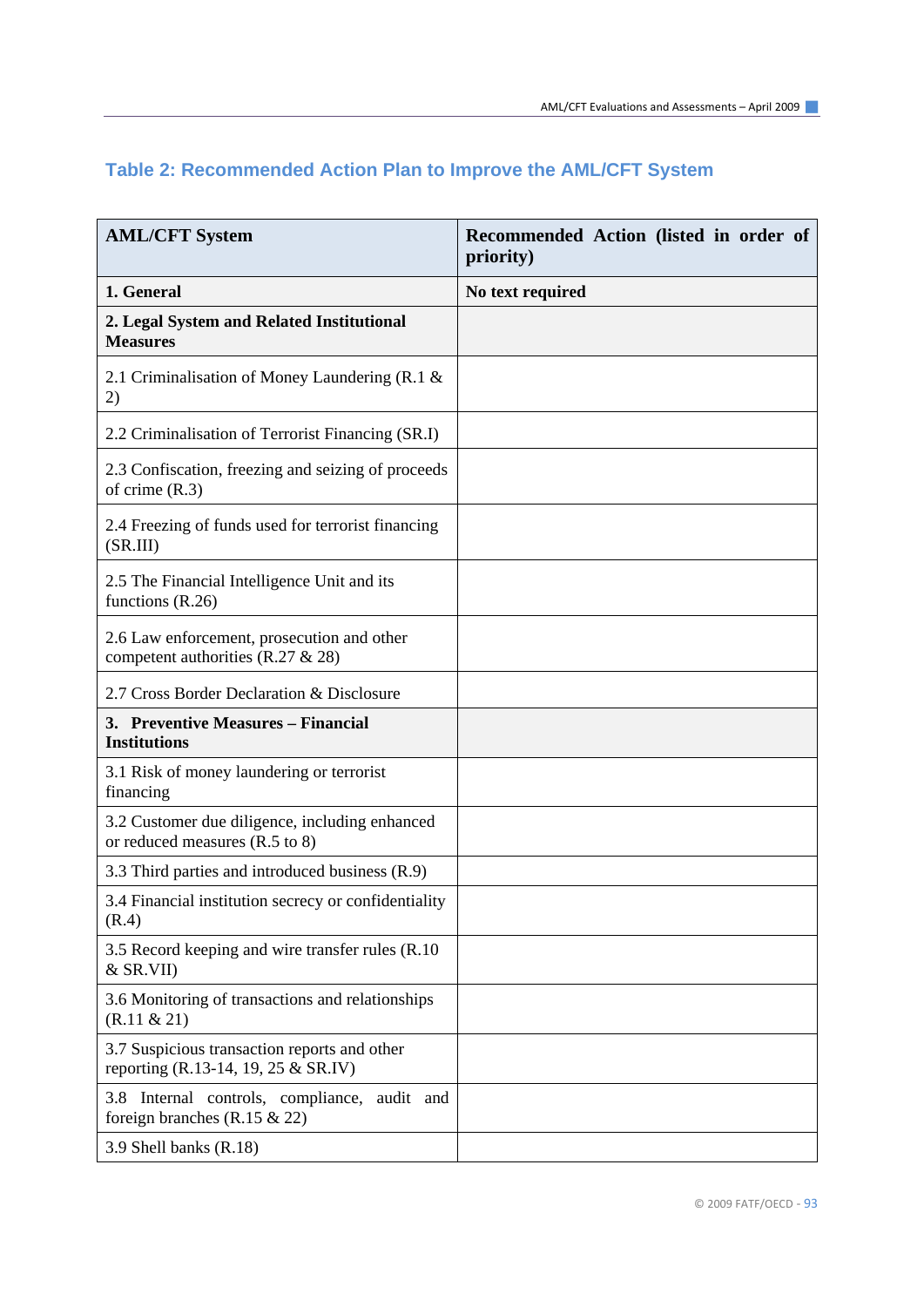| 3.10 The supervisory and oversight system -<br>competent authorities and SROs. Role, functions,<br>duties and powers (including sanctions) (R.23,<br>29, 17 & 25) |  |
|-------------------------------------------------------------------------------------------------------------------------------------------------------------------|--|
| 3.11 Money value transfer services (SR.VI)                                                                                                                        |  |
| <b>Preventive Measures - Non-Financial</b><br>4.<br><b>Businesses and Professions</b>                                                                             |  |
| 4.1 Customer due diligence and record-keeping<br>(R.12)                                                                                                           |  |
| 4.2 Suspicious transaction reporting (R.16)                                                                                                                       |  |
| 4.3 Regulation, supervision and monitoring<br>$(R.24-25)$                                                                                                         |  |
| 4.4 Other non-financial businesses and<br>professions $(R.20)$                                                                                                    |  |
| 5. Legal Persons and Arrangements & Non-<br><b>Profit Organisations</b>                                                                                           |  |
| 5.1 Legal Persons – Access to beneficial<br>ownership and control information (R.33)                                                                              |  |
| 5.2 Legal Arrangements – Access to beneficial<br>ownership and control information (R.34)                                                                         |  |
| 5.3 Non-profit organisations (SR.VIII)                                                                                                                            |  |
| 6. National and International<br>Co-operation                                                                                                                     |  |
| 6.1 National co-operation and coordination (R.31)                                                                                                                 |  |
| 6.2 The Conventions and UN Special Resolutions<br>(R.35 & SR.I)                                                                                                   |  |
| 6.3 Mutual Legal Assistance (R.36-38 & SR.V)                                                                                                                      |  |
| 6.4 Extradition (R.39, 37 & SR.V)                                                                                                                                 |  |
| 6.5 Other Forms of Co-operation (R.40 & SR.V)                                                                                                                     |  |
| <b>Other Issues</b><br>7.                                                                                                                                         |  |
| 7.1 Resources and statistics $(R. 30 \& 32)$                                                                                                                      |  |
| 7.2 Other relevant AML/CFT measures or issues                                                                                                                     |  |
| 7.3 General framework – structural issues                                                                                                                         |  |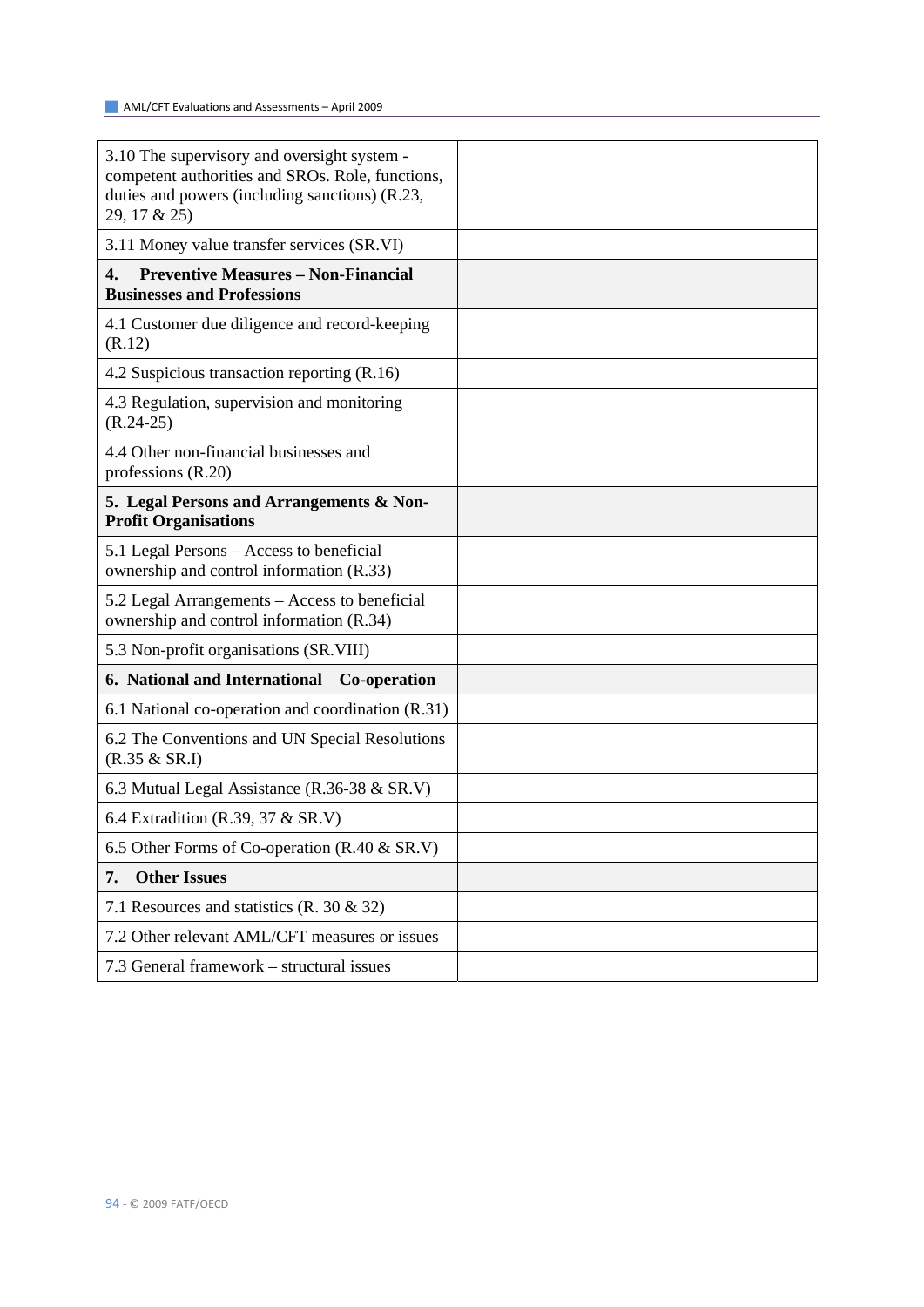## **Table 3: Authorities' Response to the Evaluation (if necessary)**

| <b>Relevant sections</b><br>and paragraphs | <b>Country Comments</b> |
|--------------------------------------------|-------------------------|
|                                            |                         |
|                                            |                         |
|                                            |                         |
|                                            |                         |
|                                            |                         |
|                                            |                         |
|                                            |                         |

# **ANNEXES**

- **Annex 1: List of abbreviations**
- **Annex 2: Details of all bodies met on the on-site mission Ministries, other government authorities or bodies, private sector representatives and others.**
- Annex 3: Copies of key laws, regulations and other measures<br>Annex 4: List of all laws, regulations and other material recei
- List of all laws, regulations and other material received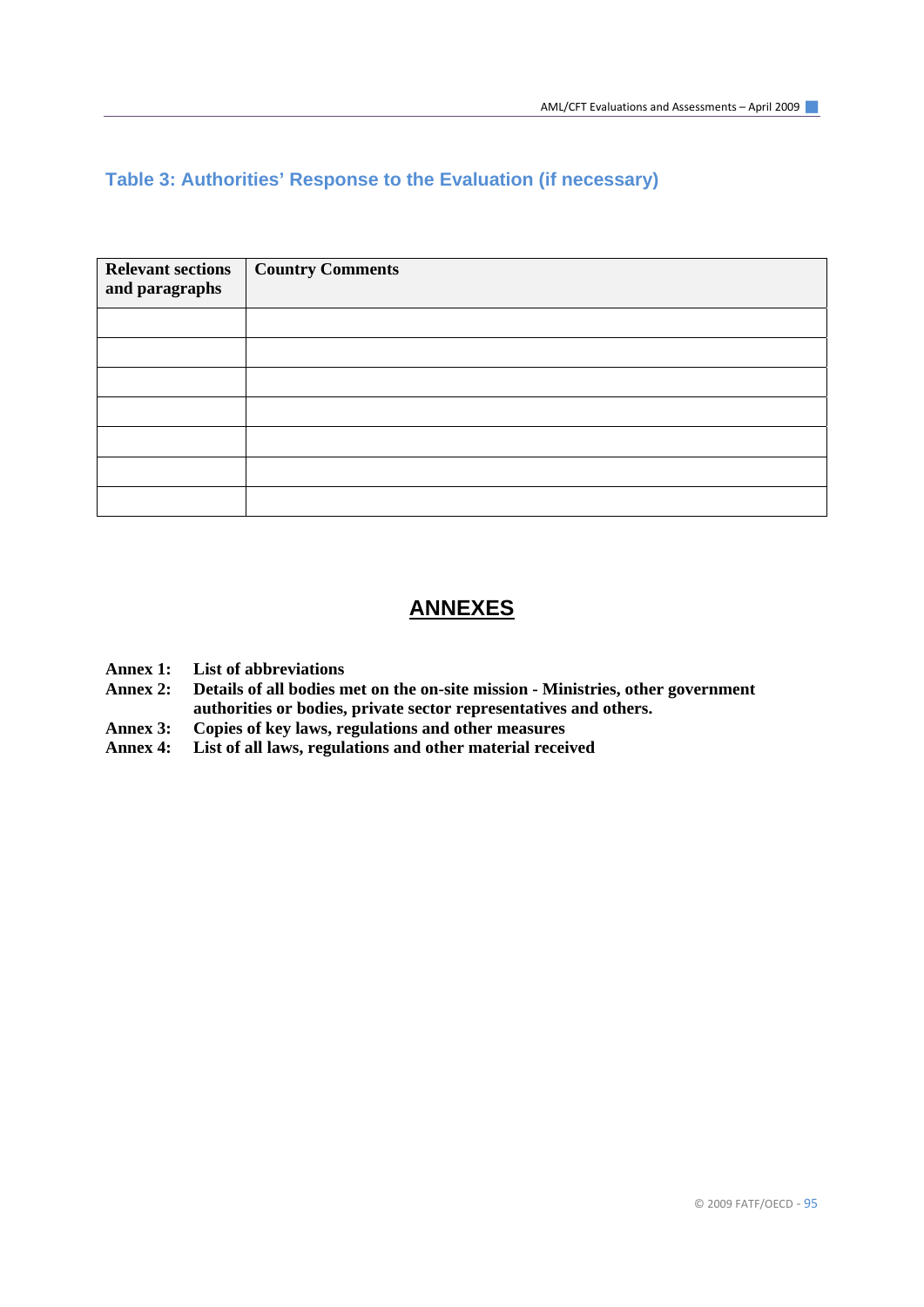# **Annex 3:**

# **Factors or elements that could be relevant to whether individual recommendations are effectively implemented**

For the recommendations listed below, assessors, based on the specific ML/TF risks and situation in the country, could take into account the following factors or elements in their analysis of effectiveness, including for the rating:

### **MER – SECTION 2**

#### *Laws and Regulations (R.1, 2, 3, SR II & III)*

1. Data and other information on prosecutions, convictions, penalties, freezing/seizing and confiscation etc (especially those required under R.32);

2. Current criminal law policy and legal practice in relation to R.1, 2 and SR II, *i.e.*:

- o the drafting of ML/TF offences and any judicial interpretation;
- o the evidentiary standards currently applied;
- o level of resources dedicated to the ML/TF related investigations and prosecutions;

3. The nature of the law enforcement/prosecutorial or other organisational structures for the investigation, seizing/freezing, and confiscation of the proceeds of crime and freezing of funds used for terrorist financing (R.3 and SR III):

- o whether specific mechanisms focussed on proceeds of crime exist and the legal and practical capacity to act expeditiously to freeze/seize criminal proceeds;
- o examples of in practice delay in the freezing/unfreezing of the assets of listed persons;
- o sanctions applied for failure to properly implement obligations in relation to SR.III;

#### *Authorities (R.26 & 27 and SR.IX)*

1. Results: (a) in relation to the FIU (processing of STR, number received vs. number referred to competent authorities, etc.), (b) in relation to law enforcement authorities (ML/TF investigations initiated, etc.), (c) in relation to SR IX (number of reports made and value of the amounts seized/confiscated and number of operations aimed at identifying/targeting illicit cash couriers);

2. Structural issues: (a) FIU structure and location; (b) law enforcement/prosecutorial authorities institutional framework; (c) adequate institutional framework to support the declaration/disclosure system and (d) for all competent authorities: resources, capacity/expertise and quality of inter-agency co-ordination;

3. FIU access to information (including law enforcement and commercial databases) and FIU relationship with financial sector and DNFBPs including feedback.

### **MER – SECTIONS 3 & 4**

*Customer Due Diligence, Record Keeping, and Internal Controls (R.4-11, 15, 18, 21-22, SR VI & VII for financial institutions, R.12 for DNFBPs)* 

1. Number, nature and outcomes of interventions at financial institutions and DNFBPs, and outcomes of meetings with financial institutions and DNFBPs;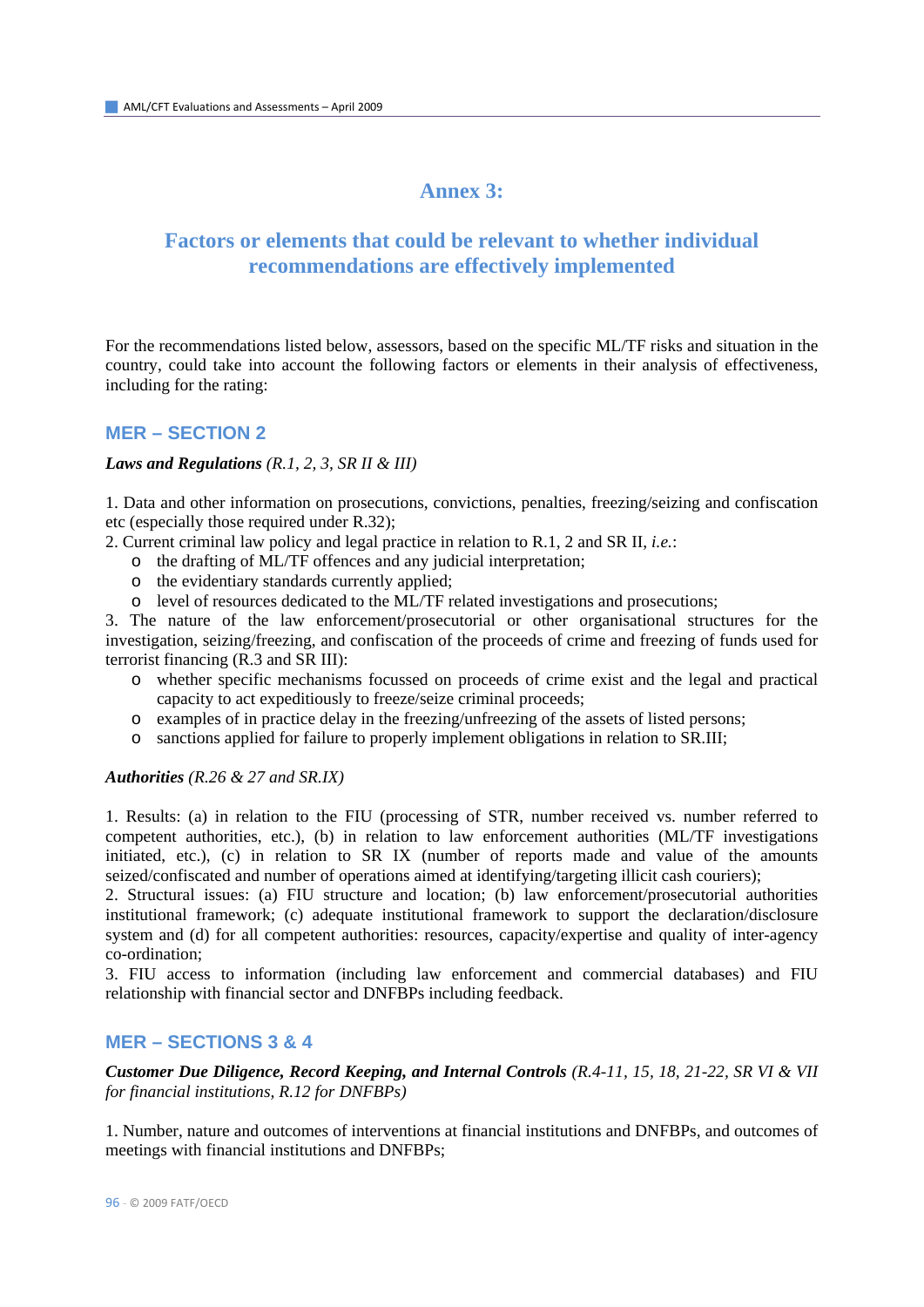2. Compliance failures identified by the regulatory examination programme<sup>[66](#page-96-0)</sup>.

#### *Suspicious Transactions (R.13 & SR IV for financial institutions, R.16 for DNFBPs)*

1. Quantity of STR - Data and other information on STRs, including appropriate breakdowns.

2. Quality of STR (number of STRs used in investigations, result of supervision programme, etc.).

#### *Supervision and oversight (R.17, 23, 25 & 29 and SR VI for financial institutions and R.24 for DNFBPs)*

#### 1. Results.

- o in relation to R.17 and SR.VI the number of cases where sanctions have been applied (taking into account the number of supervisory compliance checks), the nature of the failings and the type of sanctions applied (to check the appropriateness/proportionality of the sanctions imposed) $^{67}$  $^{67}$  $^{67}$ ;
- $\circ$  in relation to R.23 & 29 the number of on-site supervisory inspections that covered AML/CFT issues; the frequency and duration of inspections; the types and range of institutions inspected having regard to ML/TF risks; the nature of the on-site inspection, the use of other supervisory techniques; and the results in terms of compliance by financial institutions;

2. Supervisor's powers of enforcement and sanction in relation to R.23 & 29: (a) the dissuasive nature and scope of sanctions; (b) for inspections, the existence of written guidelines or regulations describing the procedure to follow; (c) possibility or not of giving prior notice of inspections; (d) existence of sanctions for refusing to disclose information to the supervisor, etc.

3. Structural issues in relation to R.23 and SR VI: adequate institutional framework; general organisation of supervisory bodies; adequate resources (financial, staff, technical, etc. especially for the authorities responsible for registering /licensing under SR VI) and adequate capacity/expertise (including staff background, training and professional standards) (see also R.30).

4. Guidance **(**R.25) – whether there is guidance for the different types of financial institutions, both general and in relation to STRs specifically, as well as the provision of adequate specific/general feedback on STRs. Effective guidance is also normally partially generic to all institutions and partially specific to particular types of institutions, businesses and professions.

5. Awareness Raising (Rec. 25, SR VI and SR VIII): number of awareness raising campaigns and seminars conducted.

### **MER – SECTION 6**

### *International Cooperation (R.36, 38, 39 & R.40)*

The following elements could equally apply to mutual legal assistance (R.36), assistance in freezing, seizing and confiscation (R.38) and extradition (R.39).

1. Legal requirements: (a) dual criminality as a pre-condition: whether it may inhibit the capacity to provide assistance *e.g.* whether the laundering of the proceeds of full range of predicate offences is a crime, and if not, whether assistance can be provided to other countries; (b) whether the type of assistance under R.36, 38 & 39 can be provided without a treaty or agreement, and if so, under what conditions; (c) the number and types of grounds for refusing assistance;

<span id="page-96-0"></span><sup>66</sup> Please note that a lack of supervisory action is not per se indicative of whether the Recommendations have been effectively implemented or not.

<span id="page-96-1"></span><sup>&</sup>lt;sup>67</sup> Assessors should note that only having criminal sanctions for non-compliance with preventive requirements is unlikely to be sufficient by itself. Normally, a country would have an adequate range of administrative sanctions for financial institution non-compliance exercised by a competent authority.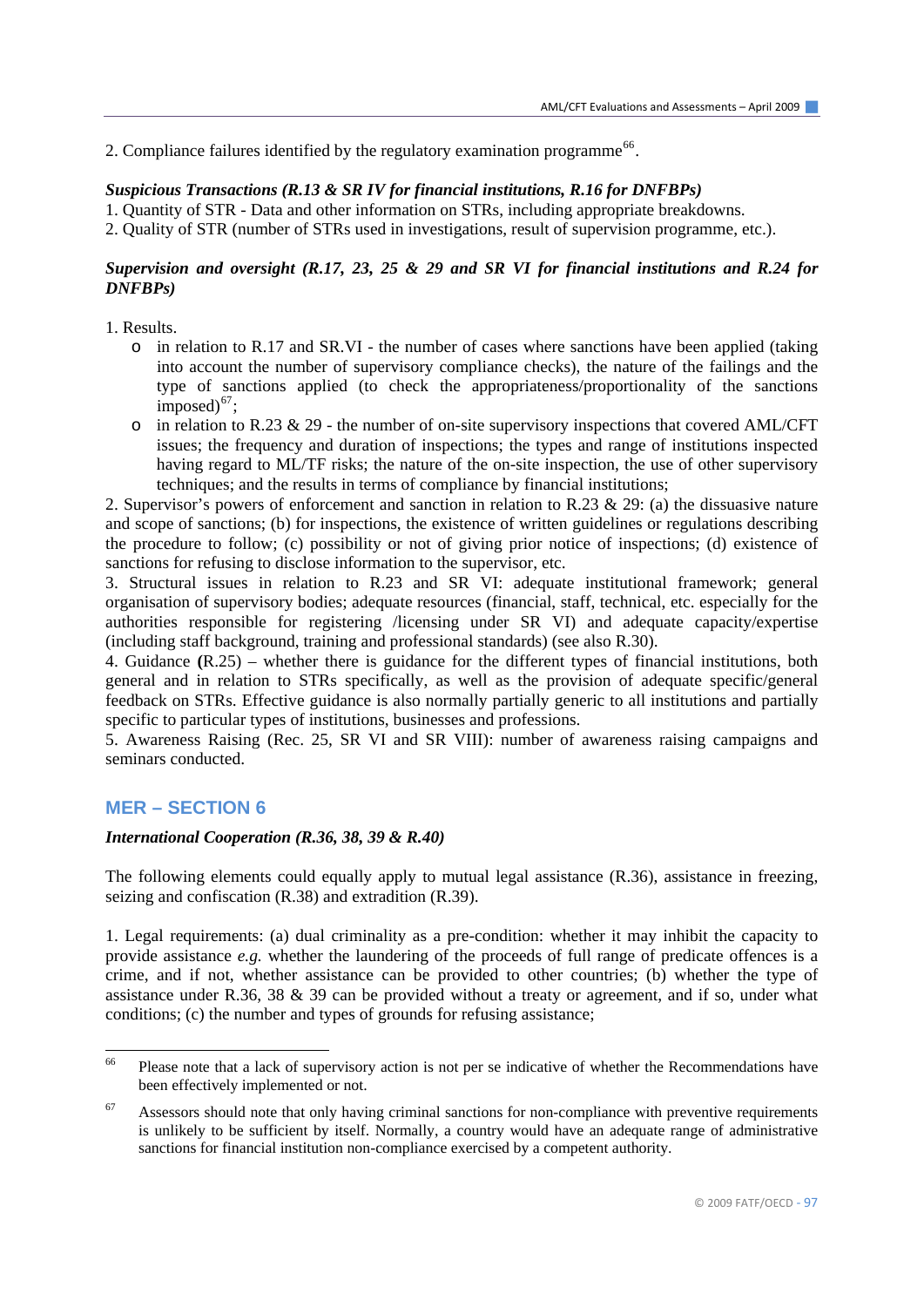2. Results: (a) the existence of multilateral or bilateral treaties or agreements, whether co-operation can take place in the absence of such treaties, and will these allow the country to provide assistance to the other countries that are likely to seek its assistance; (b) the number/type of cases where assistance has been refused; (c) existing figures in relation to C.32.2(c); (d) the resources available to process and act upon assistance requests and (e) the simplicity/ease of the process.

In relation to R.40: (a) the quantitative information required to be collected under Recommendation 32; (b) reasons for refusing the exchange of information; (c) proportionality of safeguard systems used to limit the use of exchanged information to protect privacy; (d) nature of prohibitions on the use of data; (e) number/conditions of use of MOUs; (f) time required to respond to requests, and quality of information provided.